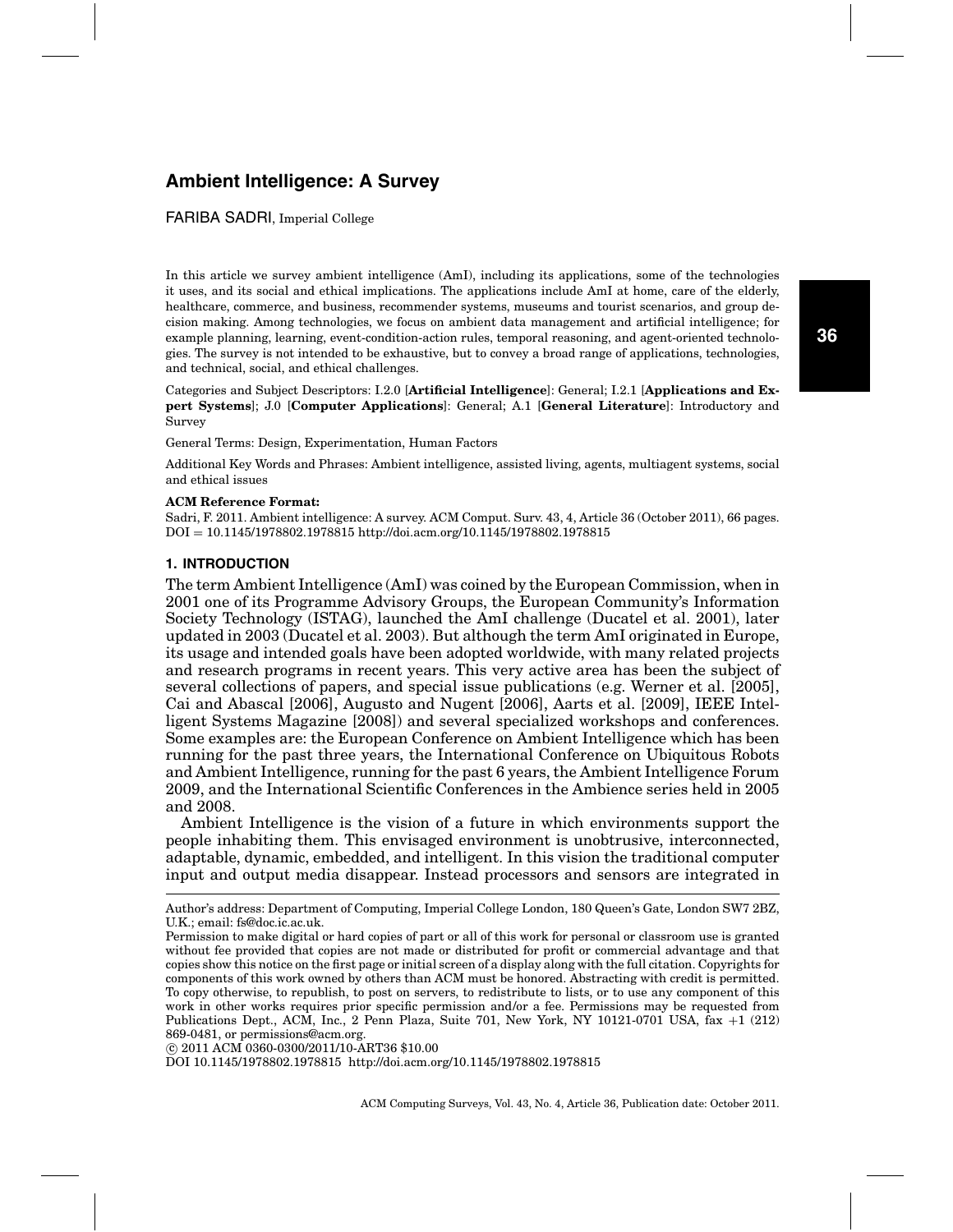everyday objects. So for example, instead of using mice, screens, and keyboards, we may communicate directly with our clothes, household devices, and furniture, and these may communicate with each other and with other people's devices and furniture. The envisioned AmI environment is sensitive to the needs of its inhabitants, and capable of anticipating their needs and behavior. It is aware of their personal requirements and preferences, and interacts with people in a user-friendly way, even capable of expressing, recognizing and responding to emotion.

Most authors broadly share similar views of the features required for AmI applications. Gaggioli [2005] identifies AmI as an intelligent, embedded, digital environment that is sensitive and responsive to the presence of people. The key features here are intelligence and embedding. By intelligence, he means the system is sensitive to context, is adaptive, learns from the behavior of users, and eventually, recognizes and expresses emotion. By embedding he means small, possibly minituarized devices that merge into the background of people's activities and environments. Similarly, Aarts [2004] identifies five related key technology features: embedded, context aware, personalized, adaptive, and anticipatory.

The AmI environment is based on miniaturized and low-cost hardware, providing complex networks of heterogeneous information appliances or smart artifacts. These, individually or as an ensemble, can assist users in day-to-day or exceptional activities. They can demonstrate common sense and problem-solving ability, and assume responsibility for certain need, of the user, such as monitoring, alerting and helping users in their tasks. Advances in AmI are facilitated by the long-term increases in the power of microprocessors and nanotechnology, as well as the cost-efficiency of storage capacities and communication bandwidths.

Some of the more modest visions of AmI are near to realization, and others look more like science fiction for now. But the scope of potential applications is vast, and in this survey we look at many. AmI has the potential of freeing people from tedious regular routine tasks. It can provide assistance in many circumstances. For example parents may never loose track of their children in crowds, because of location sensors and miniature communication devices sewn into the fabric of clothes. Blind people may be guided in unfamiliar environments by intelligent signposts and public transport timetables that may communicate via wireless headsets [Coroama and Rothenbacher 2003]. Our washing machines may query our dirty clothes for the required washing programs. Traditional memory aids can remind the user about activities on their daily schedule, but more sophisticated memory aids, on the other hand, can be contextsensitive. They can observe the user in their activities, guess their desired tasks and on that basis issue reminders and guidance [Philipose et al. 2004, Pollock et al. 2003].

AmI has potential applications in many areas of life, including in the home, office, transport, and industry; entertainment, tourism, recommender systems, safety systems, ehealth, and supported living of many different variations.

The potential of AmI at home has been the subject of research for at least a decade in some major industries. The Microsoft Corporation Domestic Home in Redmond, Washington, for example, showcases AmI-based smart appliance technologies for the home. There are no desktop or laptop computers, but the wallpaper is interactive, and can be controlled by tablet PCs. The mailbox outside tracks the mailman's location using GPS, and users can get a real-time estimate of when mail will arrive, on the mailbox display or by cell phone. RFID (radio frequency identification) tags embedded into envelopes even provide information about what mail is on the way. RFID tags are active barcodes, which attach digital information to objects. This technology is being increasingly used by industry for tracking inventory. These tags can be quite small and do not require a battery. In the Microsoft Home there are RFID tags on clothes as well. In a bedroom, by holding clothes up to a mirror which doubles as a screen one can get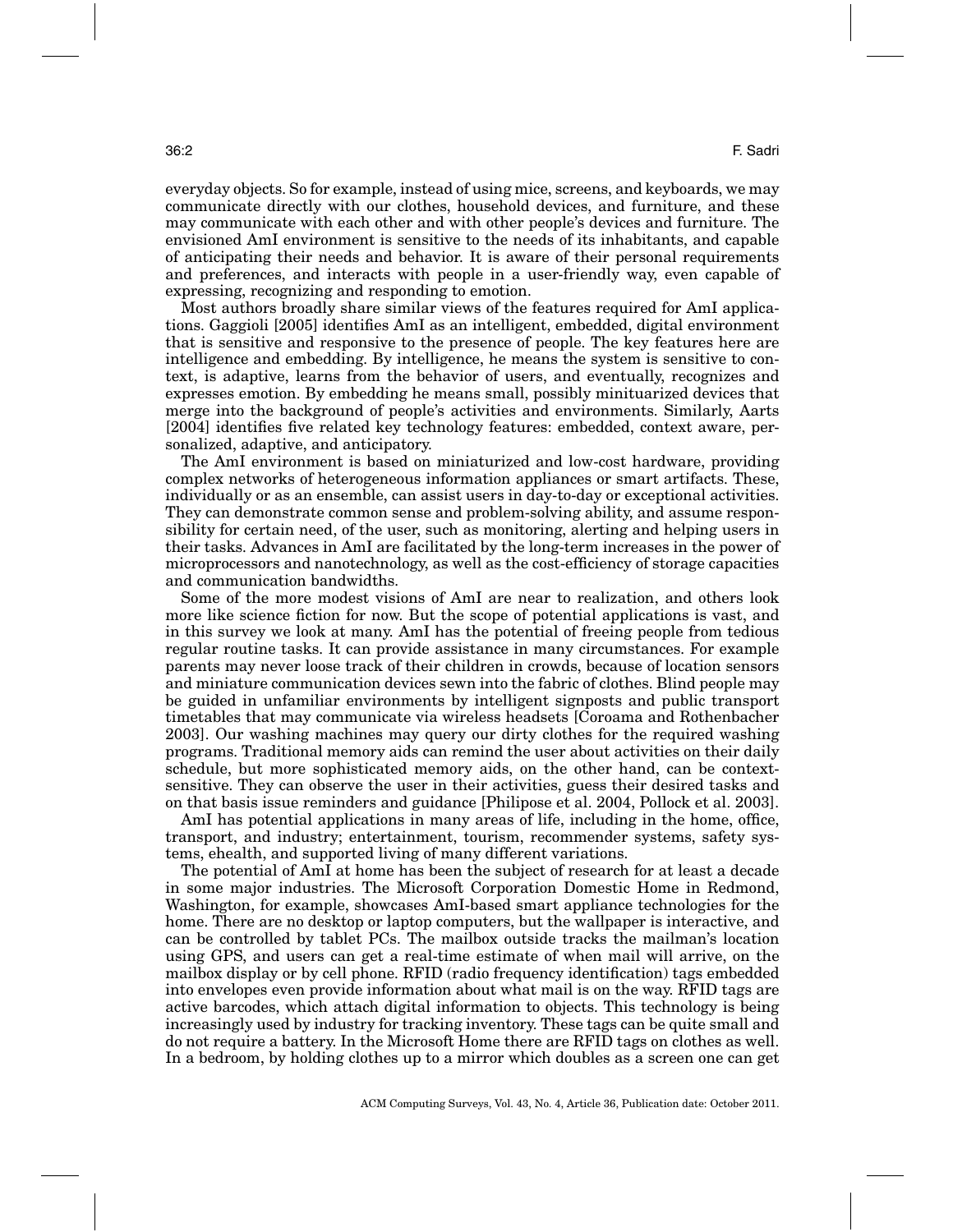information about them, including whether matching items like a skirt or jacket are in the wardrobe or the laundry. The kitchen has an intelligent note board. If you pin a pizza coupon on it the restaurant's menu and phone number are displayed. You can call the restaurant with a tap on the board.

In the UK, British Telecom (BT) and Liverpool City Council have run trails on telecare technology within a project devised by BT's Pervasive ICT Research Centre [BJHC&IM 2006]. The trial concerned a system that responded to crises in the home. Each home contained 12 wireless sensors, including passive infrared sensors, entry switch sensors, occupancy sensors, a toilet flush sensor, and a temperature sensor, all connected to a central gateway, and to a BT server, via a secure broadband IP channel. If a cause for concern is flagged, a voice call is made to the home's occupier. If he/she confirms that they are okay, voice recognition technology is used to cancel the concern, otherwise a voice alert is sent to selected personnel, who can then use a standard Web browser to access information about the inhabitant and the circumstances of the alert.

Personalization and context-awareness have been some of the objectives of AmI technologies developed at Philips Research laboratories.<sup>1</sup> In conjunction with sportswear manufacturer Nike. Philips has investigated biosensors that can be embedded in clothing to detect parameters such as heart rate, respiration rate, and blood oxygen levels. The aim is to provide personal fitness training and healthcare-monitoring within sports clothing. Another project is Philips Research's CAMP (Context Aware Messaging Platform), aimed at providing context awareness in mobile devices. Location is taken as an indicator of context, and a prototype system uses Bluetooth short-range wireless transmissions between stationary beacons and mobile devices. Beacons and mobile devices can transmit information, for example about their interests and offerings. Thus in a meeting with unfamiliar people, a beacon in the room could transmit their electronic business cards to your mobile device to help you identify them. Similarly, in a shopping center, a beacon could alert you via your mobile device about any friends that are nearby, and which shops they are in, as well as any special offers on products you are interested in.

Context awareness is also one of the key elements of the vision of ihospital proposed by Sanchez et al. [2008]. The ihopspital, an interactive, smart hospital environment, provides context-aware communication, whereby for example, a message can be sent to the doctor responsible for a patient in the next shift, without the need to know who the doctor will be. Information about context, such as location, time, and the roles of the people present, and RFID-tagged artifacts, is also used for activity recognition; for example the activities of a ward nurse and doctor during the morning hours, handling reports and case files, may be interpreted as patient care or clinical case-assessment.

The use of AmI for leisure and tourism has been explored by Augello et al. [2007], Gonzales et al. [2004b], Park et al. [2006] and Rumetshofer et al. [2003], amongst others. It has been explored also in several EU-funded projects such as AmbieSense (2002-2005), and FP6 e-Sense (2006-2008, http://www.ist-e-sense.org/), and FP7 Sensei (2008-2011, http://www.sensei-project.eu/). Busetta et al. [2003, 2004], within projects PEACH and TICCA, have explored the use of AmI for interactive museums. In their scenarios museum exhibits are equipped with several agent-controlled devices that are capable of producing a presentation about the exhibit but with different capabilities, e.g. pictures, video, text, audio. The devices sense approaching visitors and produce presentations, controlled by a multi-agent architecture and role-based real-time coordination mechanism.

Research into ambient recommender systems, for example, Gonzales et al. [2004a, 2004b, 2005, 2006], attempts to extend the functionality of conventional recommender

<sup>1</sup>http://www.research.philips.com/technologies/syst softw/ami/breakthroughs.html.

ACM Computing Surveys, Vol. 43, No. 4, Article 36, Publication date: October 2011.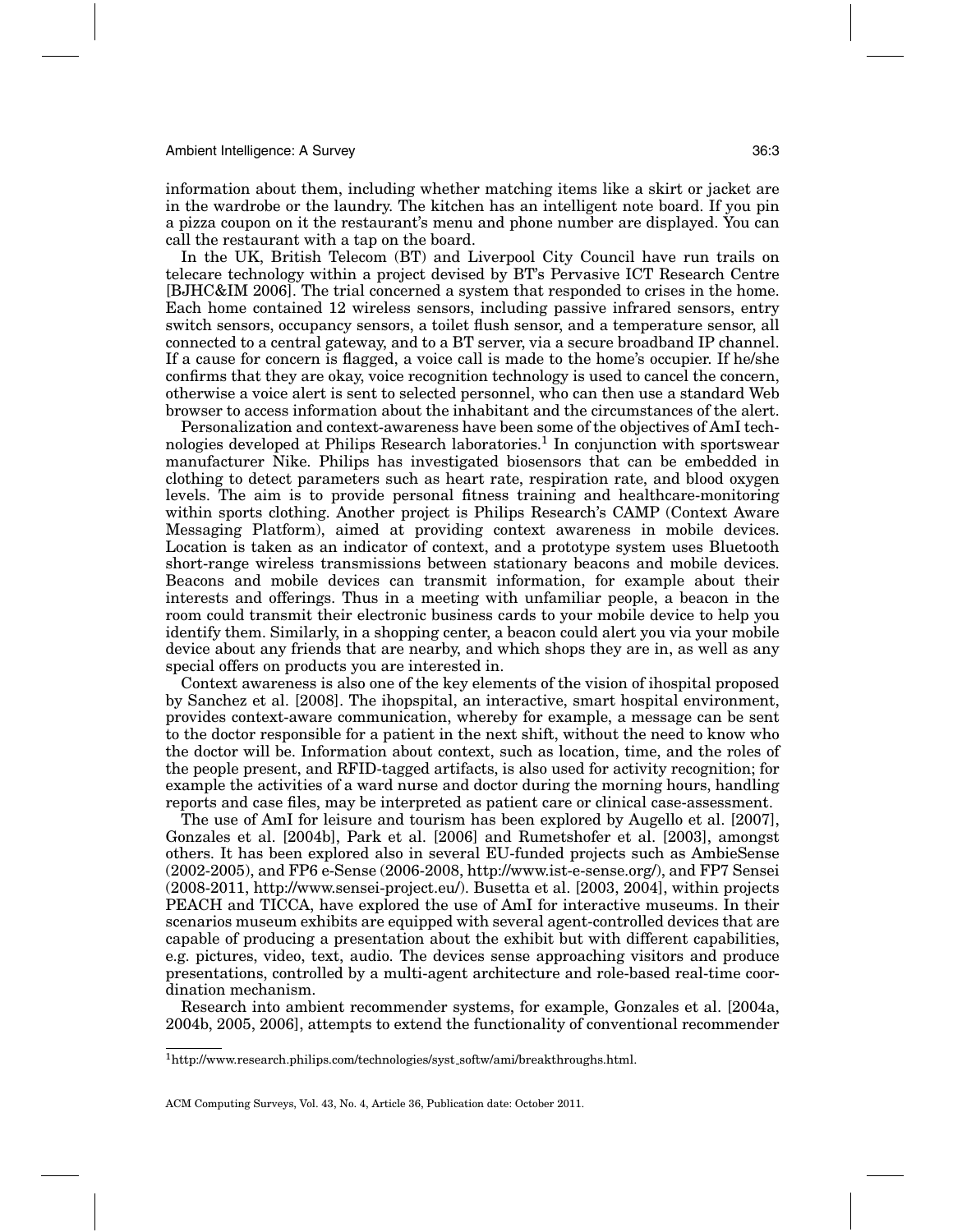systems. This involves designing proactive systems that are intelligent and ubiquitous advisors in everyday contexts, which reduce the information overload for the user, and are sensitive, adaptive and responsive to user needs, habits and emotions. Recognizing human emotions and using this recognition to reduce user frustration, for example in games or tutoring systems, are also active areas of research within AmI (e.g. Picard 2000 and 2007, and Paiva et al. 2007). Recognizing and utilizing emotions have also been considered in other areas such as group decision making [Marreiros et al. 2007a, 2007b].

Inevitably the social impact and the acceptance of such potentially powerful and intrusive technologies are topics of debate, and have been since their conception [Weiser 1993]. The success and acceptance of AmI by the public will depend on how secure and reliable it is and to what extent it is perceived to allow the protection of the rights and privacy of individuals.

As well as setting out a technological vision of AmI, the European Commission (ISTAG) report [Ducatel et al., 2001] identified several characteristics necessary for its social acceptance. For example it suggested that AmI systems should:

—facilitate human contact;

—be oriented towards community and cultural enhancement;

—inspire trust and confidence;

—be controllable by ordinary people—there should be an off-switch within reach.

This survey includes reports of some work carried out to explore such issues, including the impact of AmI on social norms, as well as its possible economic implications.

The AmI vision may be thought of as the convergence of at least three areas of computing: ubiquitous computing, sensor network technology, and artificial intelligence. Mark Weiser [1991] describes ubiquitous computing as the concept of computers weaving "themselves into the fabric of everyday life until they are undistinguishable from it." He believes that ubiquity is the key to providing effective, flexible, and convenient ambient environments, and outlines scenarios to this effect that use a multiple of devices combined with simple context-awareness, provided by identification tags for people and objects. But AmI is now a very broad multidisciplinary endeavor, drawing on, and consequently enhancing, existing technologies, including ubiquitous computing, ubiquitous communication, intelligent user-friendly interfaces (e.g. multimodal, visual, sound, and speech), artificial intelligence and multiagent systems. It is further supported by sensor network technologies, location, and motion trackers, medical devices, decision support systems, mobile communications, and wireless networks.

Progress in wireless technologies, sensor networks, display capabilities, processing speeds, and mobile services has paved the way to impressive developments in the AmI field. These developments help provide much useful raw information for AmI applications, and artificial intelligence and agent-based technologies have been explored to take full advantage of such information in order to provide the degree of intelligence, flexibility, and naturalness envisaged. Many AI techniques have been explored in this context, for example learning (e.g. Cook et al. [2006]), affective computing (e.g. Picard [2000]), case-based reasoning (e.g. Kofod-Peterson and Aamodt [2006]), temporal reasoning (e.g. Augusto et al. [2005]), planning (e.g. Amigone et al. [2005]), decision trees (e.g. Stankovski and Trnkoczy [2006]), and fuzzy logics (e.g. Hagras et al. [2004]). Some database techniques have also been used, such as event-condition-action rules (Augusto et al. [2004, 2005, 2008]), and (extensions of) SQL-based data management techniques (e.g. Feng et al. [2004]).

An emergent field is the multidisciplinary synergy of ambient intelligence and natural language processing (NLP), sometimes called Ambient Semantic Computing (see, for example, IJSC [2009]). This field refers to the application of NLP, ontology-related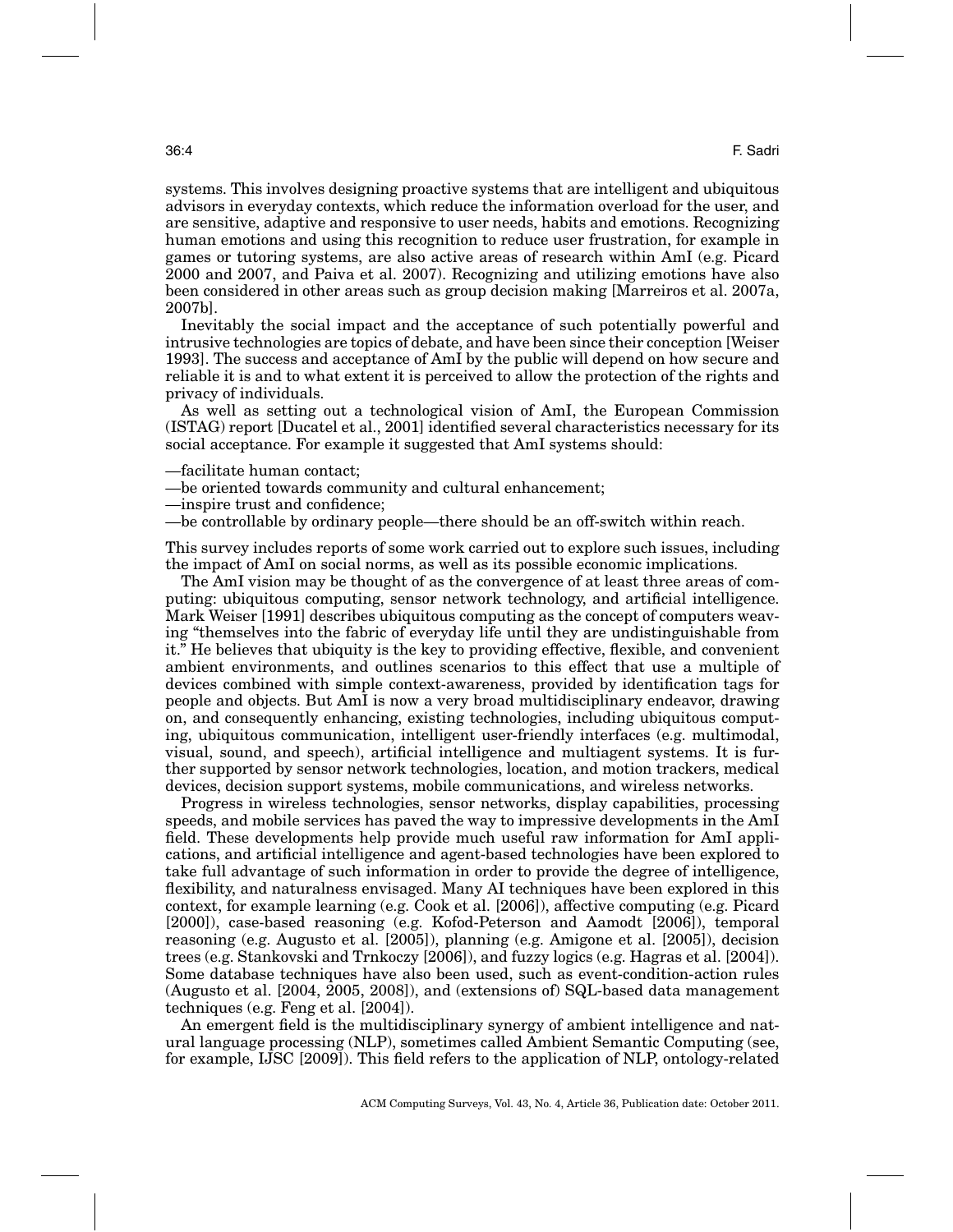work and computer perception techniques such as situation detection and speech recognition, to ambient intelligence, to combine naturalness with the smartness of AmI. In a roadmap article, Gurevych and Mühlhäuser [2007] highlight the mutual benefits that NLP and AmI can bring to each other. On the one hand, NLP has the potential of transforming human-oriented unstructured information into structured knowledge, and of providing natural language and speech interfaces. On the other hand, AmI techniques can provide sensed contextual information for disambiguating natural language.

Agent technology is commonly used in AmI applications. This is not surprising, as the pervasive nature of AmI requires distributed information and problem solving, and agents are known to facilitate such architectures. Agents can be used as useful abstractions in AmI systems, for example for devices and functionalities, and as paradigms for implementation. They can be used at various levels: for example, to model individual devices present in the AmI environment, or they can be exploited at the middleware level to coordinate the activities of the lower level entities, or they can be used at a higher level to form the interface for humans.

Favela et al. [2004] and Rodriguez et al. [2004, 2005], for example, describe an architecture called SALSA, for health care, which uses agents as abstractions, to act on behalf of users, to represent services, and to provide wrapping of complex functionality to be hidden from the user. Amigone et al. [2005] describe a mixed central and distributed approach to planning in an AmI environment where devices are represented by agents, and enter and leave the environment. Da Silva et al. [2007] describe an architecture for an AmI-enhanced bookshop, where there is a one-to-one map from the elements of the bookshop (e.g. customers and audio-visual devices) onto agents in a parallel software world of agents. Misker et al. [2004] describe a prototype where devices and services in an ambient intelligence setting are represented by agents. The aim of the prototype is to experiment with issues in user interaction with agents, with particular attention to the balance between the autonomy of agents and the requirement for the user to be in charge.

Different architectures have been used for organizing agents in AmI systems. For example, Da Silva et al. [2007] describe a blackboard architecture whereby administrative agents look for messages and then contact appropriate service agents to deal with each message. LoudVoice [Busetta et al. 2004], on the other hand, is based on an architecture of implicit organizations emerging through role-based communication. Several other AmI proposals [e.g. Augusto et al. 2004, 2005, 2008] use a centralized agent architecture, where a single agent receives all the information and is responsible for all the decision-making. Robocare [Cesta et al. 2002, 2005], for example, has an event-manager agent that processes all requests and then directs each request to an appropriate agent via agent-to-agent communication.

Other non-agent-based generic architectures have also been proposed. For example, Piva et al. [2005] and Marchesotti et al. [2005] propose architectures inspired by a model of human consciousness given in Damasio [2000]. Ramos [2008] also proposes a non-agent-based architecture for ambient intelligence systems that combines the use of AI techniques, such as planning, learning, and modelling, with operational parts such as sensing and actuating. He gives brief example applications in group decisionmaking, assistance of pilots in flights, and restoration of power after incidents of power failure.

This survey does not attempt to be exhaustive in capturing all possible disciplines and reported work within the AmI framework. In particular, it does not address the technologies of sensor networks and hardware issues. It focuses primarily on applications and the intelligence aspects of AmI. It is biased towards the AI and agent technologies used in AmI, although where attempting to give a broader flavor of the field of work it touches on other prominent approaches and technologies.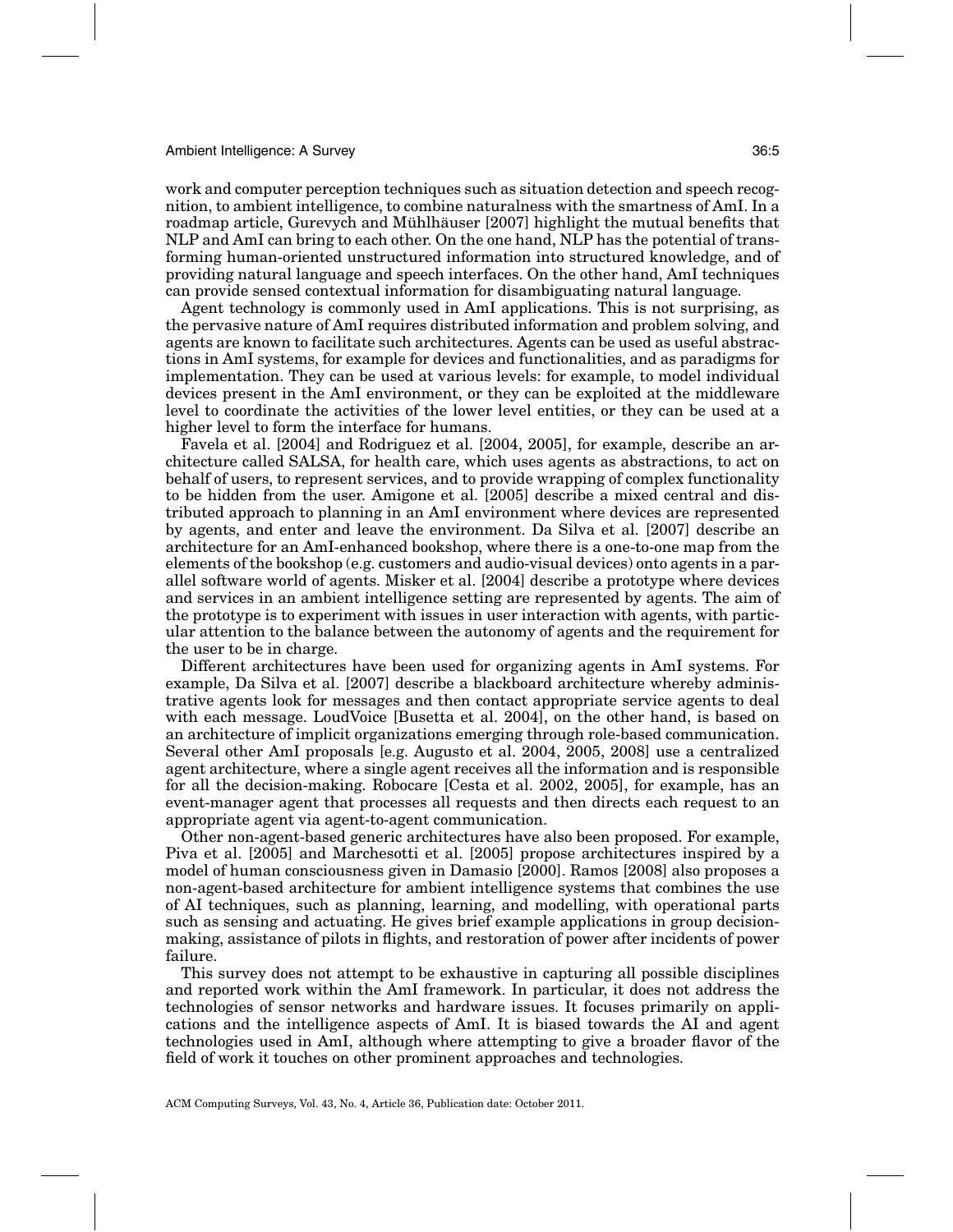This article is structured as follows. First, in Sections 2–6, we explore several major applications of AmI. For each broad application we review a collection of papers, and where necessary for understanding a technical contribution, we provide brief background material on the technology used, for example the BDI architecture, abductive logic programming, and event-condition-action rules. Then, in Section 7, we look in detail at additional data management and AI technologies in development for use in AmI systems. In Section 8 we look at affective computing and the consideration of human emotions in ambient intelligence applications, and in Section 9 we consider the social and ethical issues. Finally, in section 10 we conclude the article.

## **2. AMI APPLICATION: AMI AT HOME**

A great deal of the vision of AmI is targeted at the home environment. AmI at home can provide context-awareness and proactiveness to support everyday living. For example [Encarnacao and Kirste 2005] the bathroom mirror can remind a person of the medication he/she has to take, and the car stereo can tune into the same station that was on during breakfast. Some ideas and functionalities are distant visions, such as self-monitoring and self-painting walls, and lighting and furniture recognizing emotions and moods; some have already produced prototypes, such as dormitories that learn simple preferences of their single occupiers regarding open or shut windows and level of lighting or heating. Some simple AmI-based devices are even routinely commercially available, such as temperature sensitive heating systems, movement-sensitive lighting, and light-sensitive blinds.

Various names have been used to describe homes equipped with pervasive technology to provide AmI services to the inhabitants. *Smart Homes* may be the most popular term, and others terms include *aware houses*, *intelligent homes*, *integrated environments*, *alive, interactive, responsive homes/environments*. Innovation in domestic technology has long been driven and marketed by the desire to reduce labor and improve the quality of time spent at home. This continues to be one of the motivations for development of AmI at home. Other factors include technological advances and expectations, and an increasing trend in a way of life that blurs the boundaries between home, work, and places of rest and entertainment.

## **2.1. What are Smart Homes?**

A Smart Home environment is a home equipped with sensors and activators of various types to monitor activities and movement, and to monitor risk situations, such as fire and smoke alarms. In general, there are usually three main components associated with Smart Homes, a set of sensors, a set of activators for controlling the sensors and other equipment, such as cookers, windows, and so on, and computing facilities to which the sensors and activators are linked.

The sensors can, for example, detect if a Fancet is on or not, a weight is on a seat, or whether someone wearing an identifying tag has passed under a door joining two rooms. The sensor information may require some form of further processing to produce useful data, for example about location (e.g. Rodriguez et al. [2004]—see Section 4.1 in this survey), or about the task the resident is trying to achieve (e.g. Geib and Goldman [2001], Geib [2002]). It can be used to trigger some form of intervention on the part of the Smart Home to avert disaster (e.g. Augusto et al. [2004, 2005, 2008]—see Section 3.4 in this survey). It can also be used to learn behavior patterns of the occupant (e.g. Hagras et al. [2004]—see Section 2.5 in this survey).

The Smart Home concept is often used to support people with some cognitive impairment living on their own. Such homes are intended to provide better quality of life and greater levels of independence, and to reduce the need for institutionalization by extending the time that people can live in their own homes.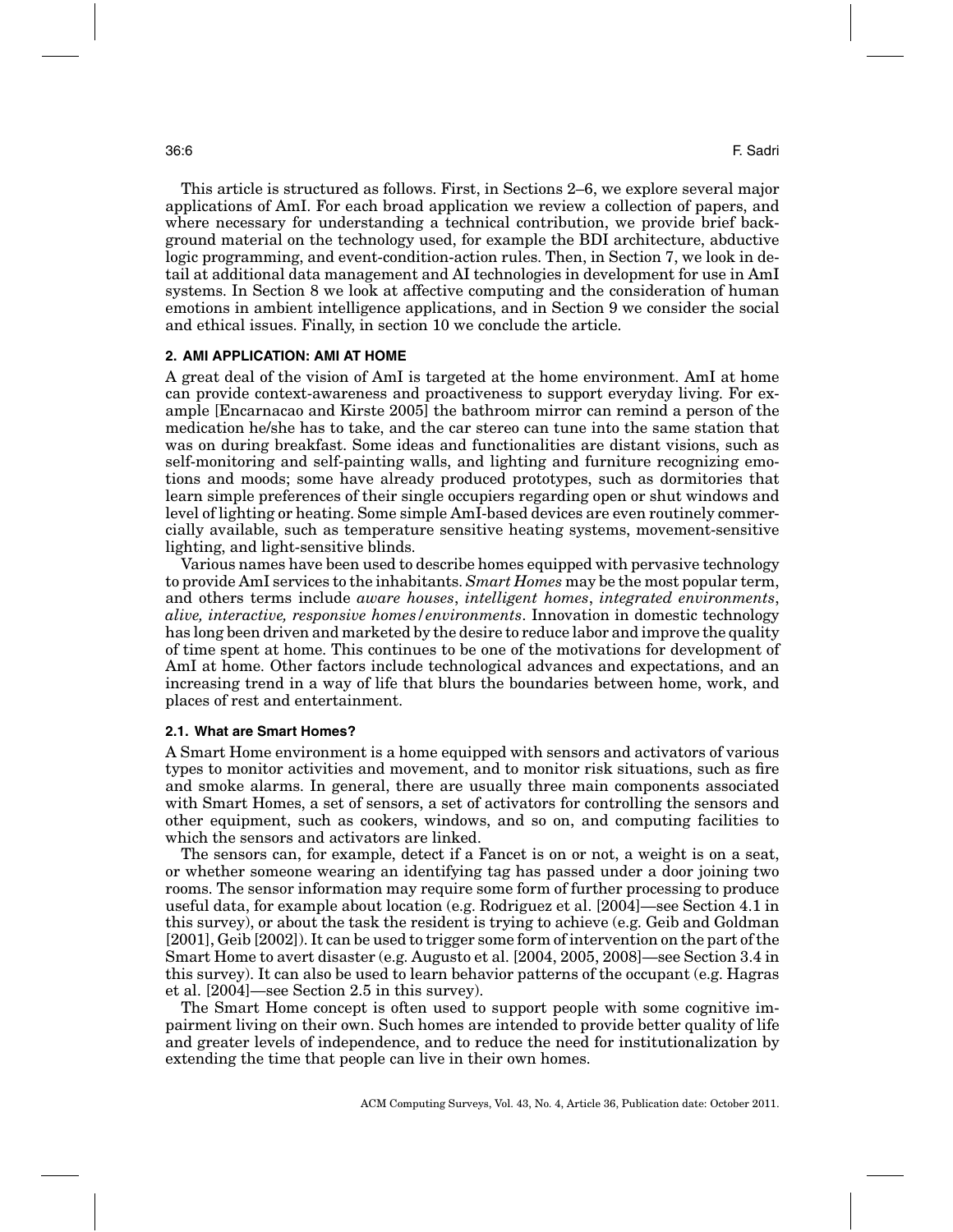Alarm systems are standard conventional equipment provided currently in most homes. But the Smart Home concept goes much beyond these, to envisage systems that can monitor the resident's activities, compare them with his/her profile, take action if necessary, and provide help and guidance regarding safety, health, and medication, as well as entertainment and other matters. For example, currently there are alarm buttons in the home or around a person's neck or wrist to send alert in the event of emergency, fire, unconsciousness, or a fall. But the problem is that there may not be enough time for the user to trigger the alarm [Abascal et al. 2008]. To alleviate this problem there is a move towards alarms that can activate themselves, for example based on vital functions such as pulse rates and blood pressure. Similarly we have many standard automatic systems that switch the light on when they detect motion, but a Smart Home can turn the light on in anticipation of its resident's needs, or even turn the light on as a reminder or cue to where the resident should be moving.

AmI services envisaged in the home environment include the following.

- —performing many everyday tasks automatically, thus reducing the burden of managing the house, for example, controlling household appliances and other objects to make household duties and maintenance tasks easier;
- —improving economy of usage of utilities, such as electricity, by controlling the lights and window blinds, for example;
- —improving safety and security, for example by preventing accidents, recognizing and rapid reporting of accidents, tracking people and providing entry access control with sophisticated interfaces. Safety/security can include the obvious, such as entry access control and alarm facilities, automatic safety protection for appliances such as irons and ovens, to safety in terms of health and biomedical monitoring, to buildings that monitor themselves and alert about, or even make, necessary reconstructions and repairs;
- —improving quality of life, for example through entertainment and increasing comfort levels;
- —supporting independent living for the elderly and the impaired. This is addressed in the next section, as it is an important application in its own right.

The technologies needed are diverse. Two main general components are a networked set of sensors and computing facilities, to integrate and interpret the sensor information, and learn or initiate action. The sensors can be specialized for sensing carbon monoxide, heat, motion, or for detecting whether a door or window is open or shut. Some specific applications of AmI at home may require multidisciplinary collaboration, in computer science, electrical engineering, and possibly aspects of medicine and general health care, social sciences, and occupational therapy.

Much of the work on Smart Homes concentrates on the hardware, sensors, and devices, but several authors [Augusto and Nugent 2006a, Cesta et al. 2005] have argued that AI techniques can help the evolution of Smart Homes by bringing a degree of sophistication to the processing of information provided by the devices and sensors. This processing can be focused on learning user profiles (for example Cook et al. [2006]), on diagnostic capabilities for determining whether a deviation from routine is a matter of concern, on advising whether or not a rescheduling of normal activities is possible after a deviation (for example Bahadori et al. [2004c]), and on combining elements of temporal and probabilistic reasoning to provide a more powerful setting for monitoring and intervening (for example Augusto and Nugent 2006a). Others (for example Sadri and Stathis [2008]) have argued that a rational and reactive agent architecture may be appropriated to use for smart home applications, as such an architecture is designed for dynamic environments and can be used to provide the required reasoning and adaptability.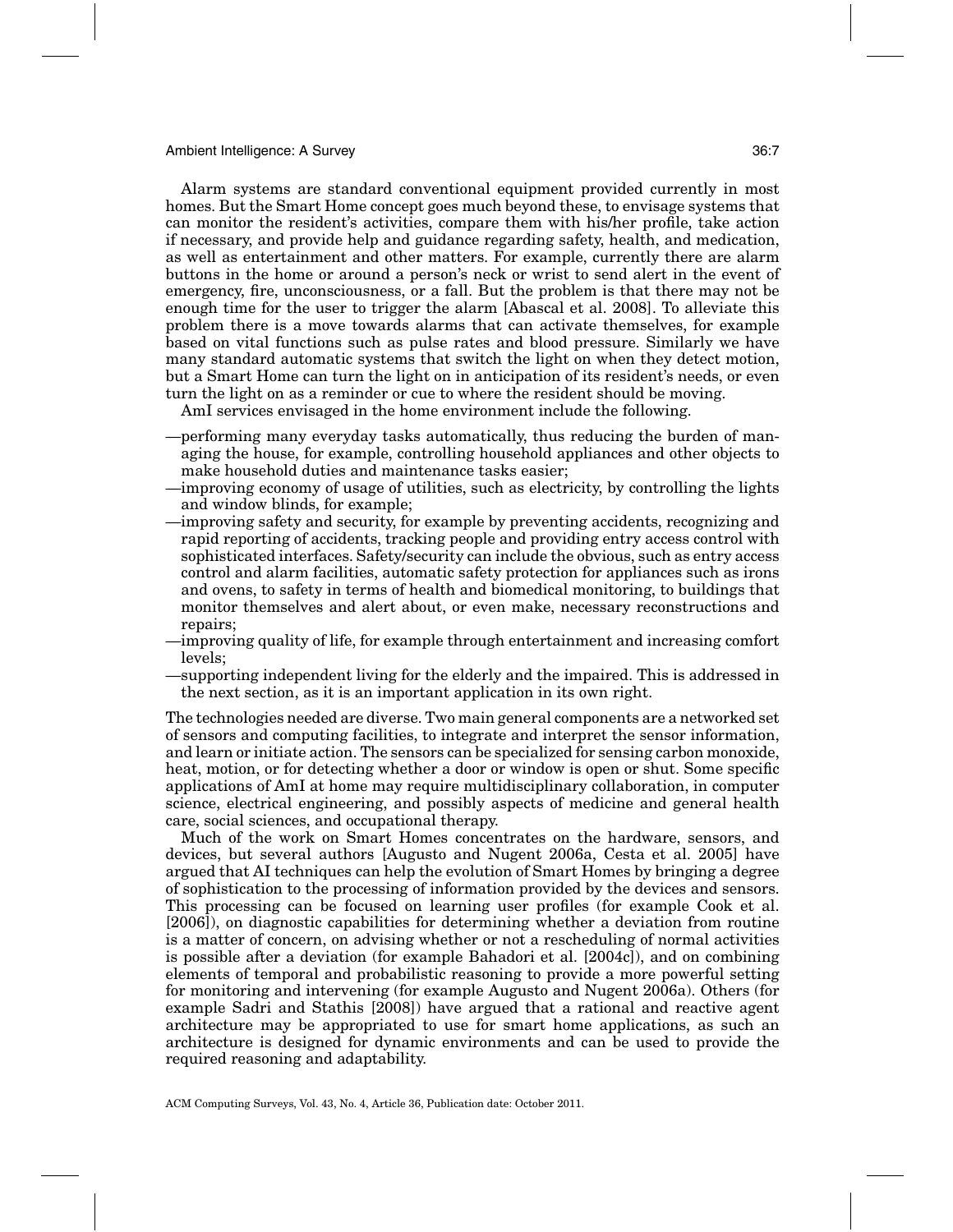It has also been argued (for example by Augusto and Nugent [2006a] and Patkos et al. [2007]) that smart home applications and AmI, in general, can contribute to the advancement of AI technologies, by providing AI with nontrivial testbeds and scenarios, requiring integration and development of several techniques.

We start the survey of AmI at home with an overview scene-setting paper, Friedewald et al. [2005], and then move on to more technical papers. The papers describe three implemented home systems, GENIO, MavHome, and iDorm, illustrating advances in home ambient systems and the use of RFID tags, speech recognition, learning and fuzzy logics in this application.

## **2.2. Friedewald et al. [2005]**

This article discusses the opportunities that ambient intelligence can provide in the home environment, and describes the risks, and the balance between the technology enhancing or overburdening life. In their view AmI solutions at home will cover four areas.

- (a) Home automation
- (b) Communication and socialization
- (c) Rest, refreshing, and sport
- (d) Household work and learning.

*Home automation.* This includes the control of electricity, heating, air-conditioning, ventilation, and fire and intruder alarms. Many such functions already exist, for example, motion detectors, sensitive air conditioners, automatic heating adjusters, and automatic sunlight-sensitive blinds. Several challenges have been identified for enhancing such functionalities in intelligent homes. One is in providing more flexible interfaces for such functions, such as voice, hand gesture, and facial expression. Another is the adjustment of such functions according to the home's knowledge of the preferences of its residents. A third is in recognizing the user's likes or dislikes on the fly from their voices or facial expressions, and a fourth is in managing spaces shared by several occupiers, for example, friends and families. Maintaining security at home can go beyond ordinary access control to locks capable of identifying persons, hands-free unlocking, and affordable face/voice/iris recognition facilities. Such recognition techniques could also be used in other aspects of the home, for example to provide the preferred entertainment for the person occupying a room.

*Communication and socialization.* We already enjoy technological advances in fast access and communication via the Internet, with hand-held or hands-free devices, and with mobile photo and video facilities. AmI technological advances could provide access to digitalized documents, family photos, and films, regardless of location and equipment. They could also open up different ways of participating in the civil society, for example by e-participation and electronic voting in politics, referenda (e-governments), and unions. Furthermore, and possibly in the longer term, AmI may allow formation of ad hoc wireless social contacts and communities of people with shared interests and needs through spontaneous contacts of their virtual profiles, for example, people wanting to commute to a particular area.

*Rest, refreshing, and sport.* Resting can be supported by AmI through multifunctional, flexible furniture, with sensors embedded in the furniture measuring blood pressure and pulse for example, together with bio-identifiers recognizing the occupant of the furniture and recognizing their preferences, for example for a nap, massage, soft music, and so on. Databases can recognize and play a piece of music after the occupant hums a few bars of it. The home may contain AmI facilities dedicated to health and fitness, for example counting the amount of time spent using the stairs and estimating the calories used, as well as biomedical monitors to regularly check blood pressure and heart rates.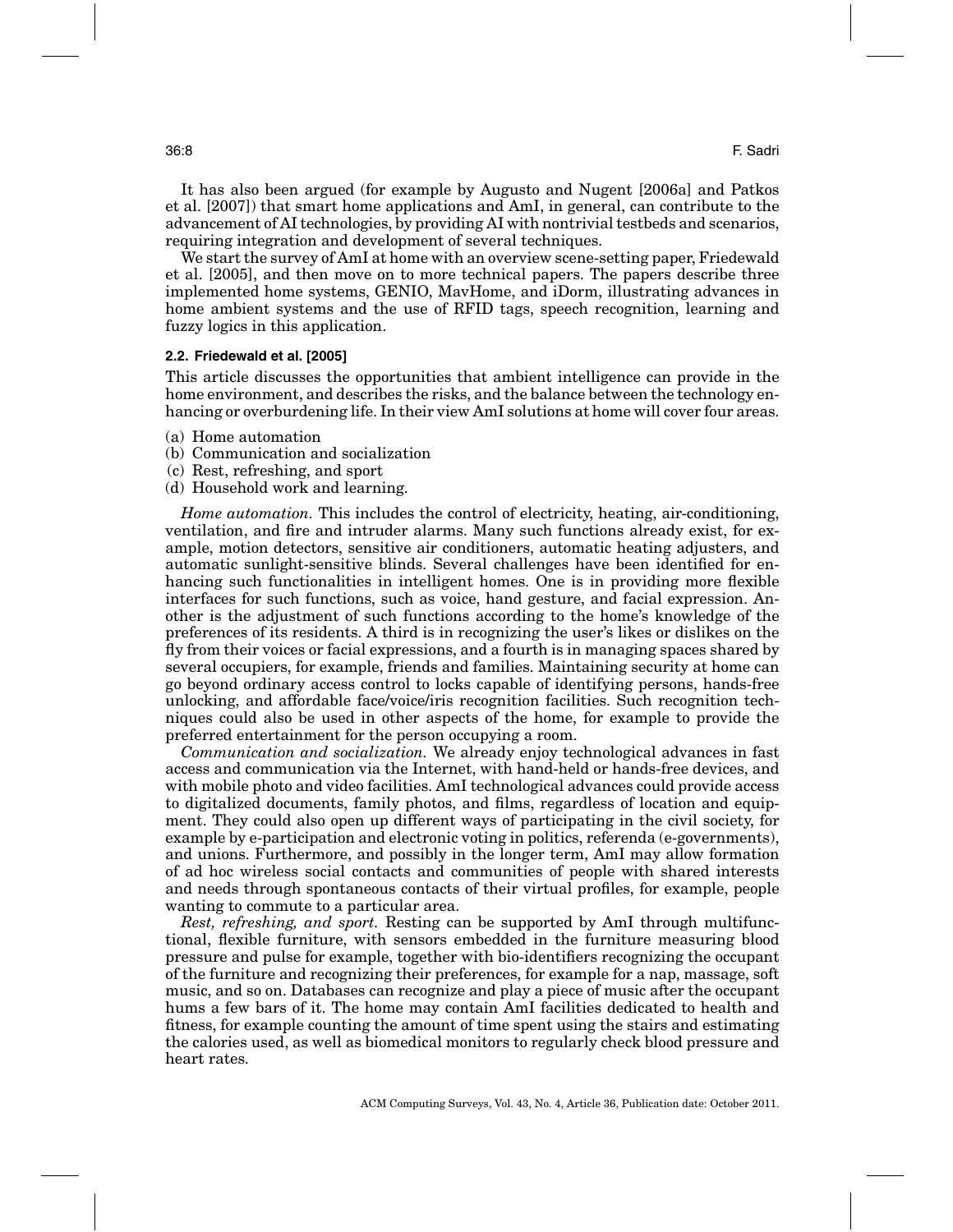*Household work and learning.* Household appliances already reduce the amount of housework. AmI-embedded appliances can go further. For example washing machines can determine the program required for washing by checking the degree of soil of the clothes, vacuum cleaning robots can not only navigate around obstructions, but can also recognize small items and tell apart, for example, a small bottle top and an ear-ring on the floor. It could even be possible to discard cleaning appliances and embed cleaning properties within materials themselves. The refrigerator can become a kitchen computer displaying information about its contents, and listing missing items. The home AmI vision extends to entire buildings, where buildings have self-repairing elements: walls, floors, and ceilings monitoring the state of repair and warning when there is need for work, walls self-painting, gardens recognizing the need for mowing, and lawn mowing robots recognizing flowers that are to be preserved in their path.

Clearly realizing such visions presents major challenges, among them the context sensitive and personalized requirements of AmI (how to accurately recognize what the human inhabitant needs or wants). There are also social and cognitive challenges, for example how to provide the functionalities in such a way that they enhance life rather than overburden it, and how to ensure that they do not limit initiative and weaken the cognitive abilities of more vulnerable people, such as the elderly.

# **2.3. Garate et al. [2005] GENIO**

This paper describes the GENIO project, which is a collaborative effort between two companies in Spain, Fagor Electrodomesticos and Ikerlan, aimed at providing ambient intelligence at home. GENIO is Spanish for Genie, the one that grants your desires. In this work household appliances such as fridge, washing machine, oven, sensors, security, and heating devices are networked and managed by a central controller which can respond to, and hold, a dialogue with the user in natural language (Spanish). This central domotic controller is called Maior-Domo and has a visible avatar representation. A demonstrator has been built consisting of a kitchen and sitting room with various domestic and entertainment appliances controlled by Maior-Domo. Some of the appliances and devices and their capabilities are as follows.

- —*Oven.* This has a database of recipes and once a recipe is chosen it can control the oven temperature, timing and, method of heating.
- —*Fridge.* This has an RFID (Radio Frequency Identification) antenna and an RFID reader inside, allowing it to read the goods stored in it. The goods have to be equipped with RFID tags.
- —A large panel containing the electronic circuit boards of a washing machine and a dishwasher. These circuit boards substitute for the actual appliances for the purposes of the demonstrator.
- —*A computer working as Maior-Domo.* This can communicate with the oven, washing machine, and dishwasher electronically. It is also equipped with a speech recognition system (developed by means of Java, VXML, JSP, JavaBeans), a Text to Speech component, applications to command the appliances, and digital information such as photos, songs, and videos.
- —A pocket microphone for the user, allowing wireless connection to Maior-Domo from anywhere in the environment.

Some example scenarios used in the demonstrator are the following.

—*Reading emails.* User: "Maior-Domo, how many emails do I have." Maior-Domo answers with a number and gives the sender of each one, from which the user can choose which one Maior-Domo should read for him.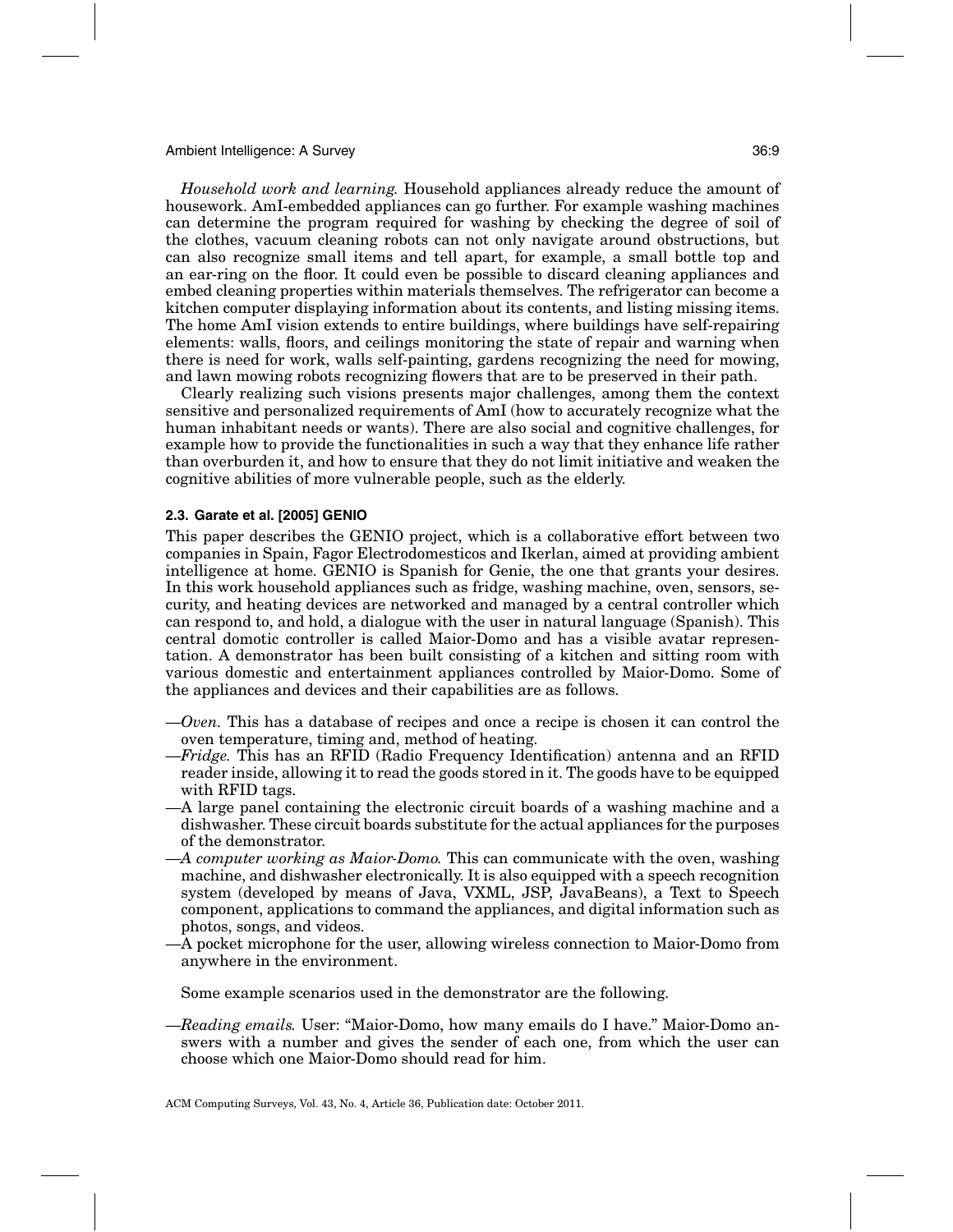- —*Activating washing machine.* User asks Maior-Domo to wash his clothes by the time he gets back from work. Maior-Domo inquires when he will be back from work and which washing program is required, and on getting the answers sets the washing machine.
- —*Checking goods in the fridge and preparing a shopping list.* User specifies a list of items he would always like to purchase, and can command Maior-Domo, by voice, to add further items to the list and download it.
- —*Preparing a recipe.* User can ask Maior-Domo for a recipe, for roast chicken say, and specify the number of people it is required for. Maior-Domo adjusts the recipe to the number required, and can on command, read the recipe line by line, pausing for a user command after each line.
- —*Entertainment.* User can ask for some Mozart music, for example. Maior-Domo lists what is available and plays what the user selects, and stops on command.

The major contributions of this work are the real settings, the demonstrator allowing control of several appliances, and the voice processing. The proposed future work includes recognition of the person giving commands to Maior-Domo, for example to ensure that a child does not activate the security system or the oven.

## **2.4. Cook et al. [2006] MavHome**

This paper describes the MavHome (Managing An Intelligent Versatile Home) project at the University of Texas at Arlington. The objective of the project is to "create a home that acts as a rational agent," that has sensors and effectors, and that acquires and applies information about the inhabitants to provide comfort and efficiency. Comfort is in terms of the ambience of the environment, including temperature, ventilation, and lighting. Efficiency is in terms of the cost of utilities, such as gas and electricity. Thus the aims are twofold, to reduce the need for inhabitants to intervene to make changes for themselves in the environment, and to reduce energy consumption.

A Mavhome idealistic scenario is as follows. In Bob's house:

"At 6:45 am MavHome turns up the heat because it has learned that the home needs 15 minutes to warm to optimal temperature for waking. The alarm goes off at 7:00, which signals the bedroom light to go on as well as the coffee maker in the kitchen. Bob steps into the bathroom and turns on the light. Mavhome records this interaction, displays the morning news on the bathroom video screen, and turns on the shower. While Bob is shaving MavHome senses that Bob has gained two pounds over the last week. MavHome informs Bob that this has been a trend over the last two months and offers suggestions for changing his lifestyle. When Bob finishes grooming, the bathroom light turns off while the blinds in the kitchen and living room open (an energy saving alternative to Bob's normal approach of turning on the living room, kitchen and hallway lights). When Bob leaves for work, MavHome secures the home, lowers the temperature, starts the robot vaccum, and turns on the lawn sprinklers ...... MavHome tracks Bob's activities while he is away from home in order to inform him of problems at home and to have the house temperature and hot tub prepared for his return at 6:00."

The MavHome architecture is a hierarchy of rational cooperating agents, each agent consisting of 4 layers. These layers, from top to bottom, are: the Decision layer, which decides what action to execute based on information provided by other layers, the Information layer, which collects, stores, and generates knowledge for decision-making, the Communication layer, which is used for information-passing between agents, and between the house and external devices, and the Physical layer, which contains basic hardware, devices, and network within the house.

Information about the current state is passed on to the Decision layer via the Physical layer through the Communication and Information layers. Decisions about what actions have to be executed are passed on from the Decision layer to the Physical layer via the Information and Communication layers. In more detail, sensors collect data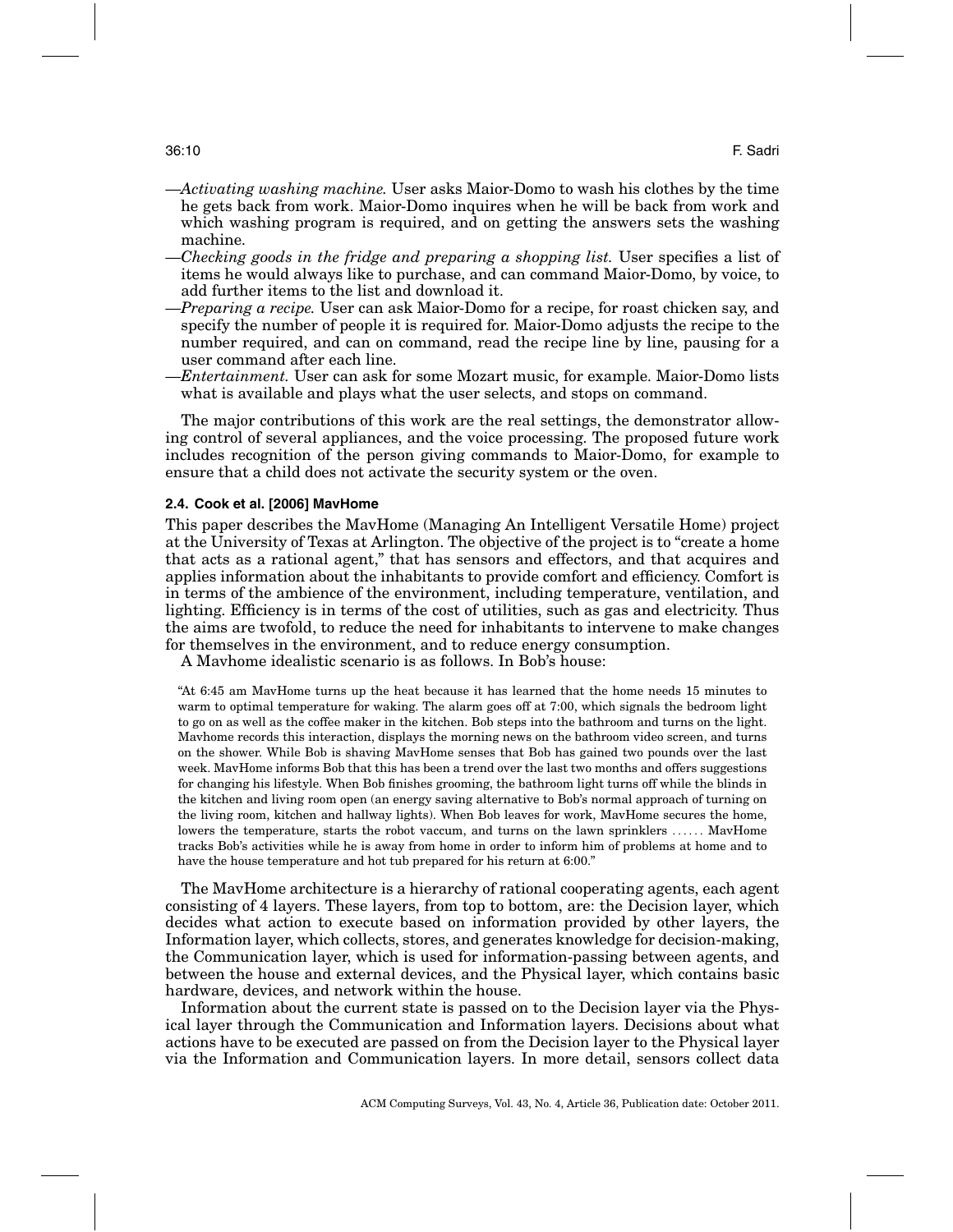about the environment, and transmit the data to the agents through the communication layer. The data is stored in a database and new data can be passed on to the decision layer, which may decide that an action should be executed. The decision is passed on to the information layer and stored in the database and passed on to the appropriate effectors in the Physical layer for action execution.

Communication is both point-to-point and publish-subscribe, and uses the CORBA (Common Object Request Broker Architecture) model, which is an industry standard specification developed by the Object Management Group (OMG) to aid the creation and usage of distributed objects. All agents register their presence using Zero Configuration (zeroconf) technologies. Zeroconf provides for automatic configuration and address allocation on wireless networks, allowing agents to join dynamically.

Mavhome combines several machine learning algorithms to learn the inhabitant's habits (it is assumed the home is inhabited by one person at a time), predict their next action and form action policies for manipulating the environment. To learn the inhabitant's habits, data mining is applied to data collected from observations of their activities and interactions with the environment, to extract patterns. The data mining is based on an approach by Agrawal and Srikant [1995] that deals with time-ordered transactions. To predict the inhabitant's actions, a compression algorithm called LZ78 [Ziv and Lampel 1978] is used in conjunction with a history of the inhabitant's interactions with the devices in the environment. To learn action policies, reinforcement learning is applied with a model of the system as a Markov Decision Process (MDP), where states are associated with rewards and state transitions are probabilistic. Negative reinforcement is received when the inhabitant immediately reverses the automatic action of the system (e.g. turns the light back on).

All MavHome components are implemented and are being tested in two environments, a workplace environment and an on-campus apartment with a full time student occupant. In both environments the sensory information includes light, temperature, humidity, motion (via passive infrared sensors), seat (occupied or not), and door and window (open or closed) status. The apartment also has sensors for leaks, smoke detection, vent position, and CO detection. The aim of the experiments in both settings has been to minimise the inhabitant's manual interaction with devices. Variations in the learning algorithms are mapped against reductions in manual interactions. The results reported indicate a reduction of between 72% and 76% in both environments.

## **2.5. Hagras et al. [2004] iDorm**

This work reports the use of fuzzy logic-based techniques to learn user preferences in an ordinary living environment. They have devised an experimental intelligent inhabited environment, called the iDorm (intelligent dormitory) at the University of Essex, UK. The iDorm contains space for various activities such as sleeping, working, and entertaining, and contains various items of furniture such as bed, desk, wardrobe, and multimedia entertainment system. It is fitted with multiple sensors and effectors. The sensors can sense temperature, occupancy (for example user sitting at desk, user lying in bed), humidity, and light levels. The effectors can open and close doors, and adjust heaters and blinds.

The iDorm has embedded computational components including:

(1) *iDorm embedded agent.* This receives readings from the sensors about time of day, room light and temperature, outside light and temperature, state of window (closed, open), and user's activity, for example sitting at desk, sitting, lying in bed, using entertainment system, computer, and so on. It contains the user's learned behavior, and on the basis of this and the sensor data, it computes any appropriate actions,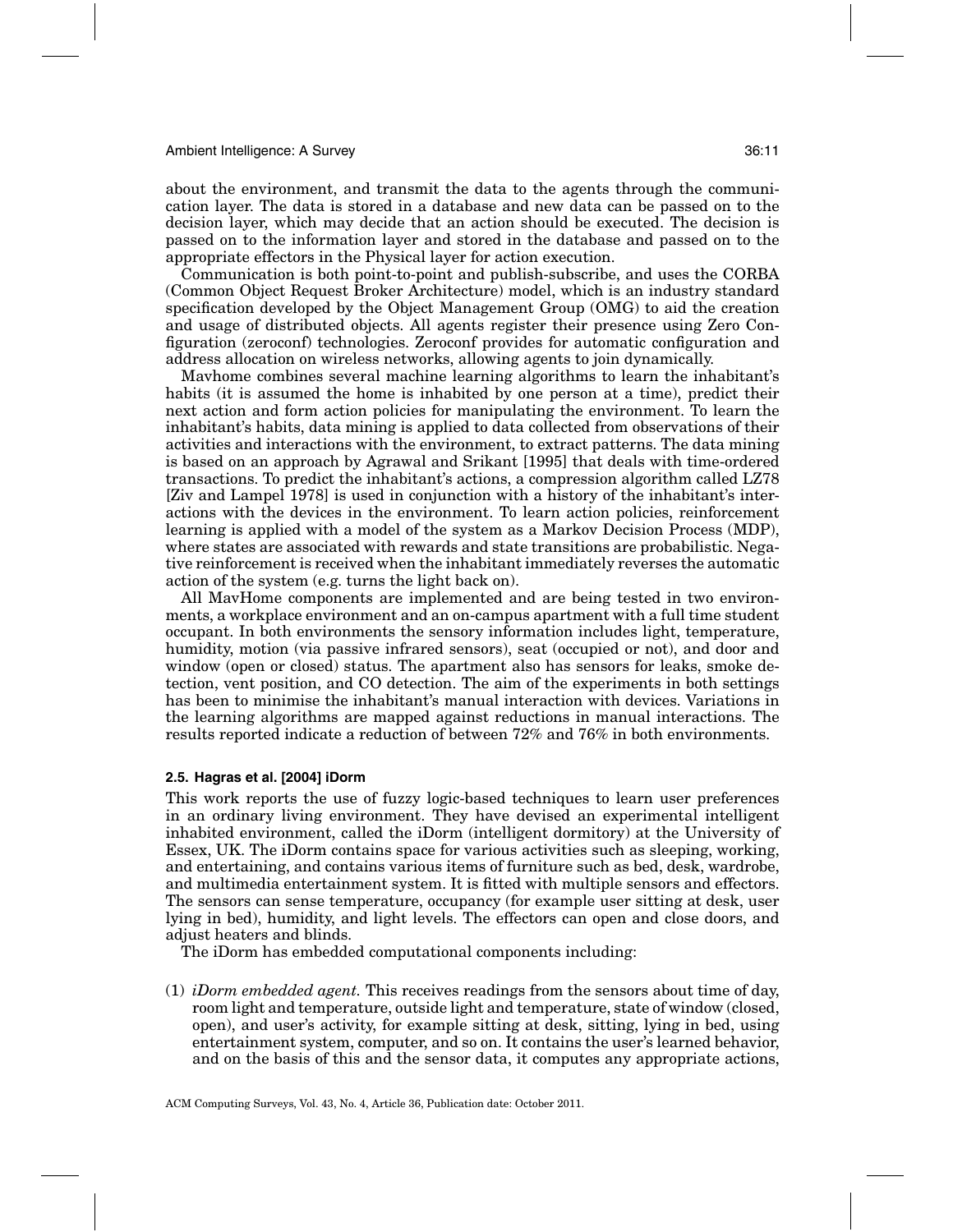using a fuzzy logic technique. The actions include adjusting a fan heater/cooler, lights, or blinds.

(2) *A robot.* This is a physical robot under the control of the iDorm agent. The robot is equipped with some navigation capabilities, such as obstacle avoidance, and can move and carry items such as food, drink, and medicine. iDorm is aware of the robot's location and sends it instructions for moving to a destination and carrying objects.

iDorm deals with two types of rules, static (user-independent) rules such as how to react in an emergency, and to lower the lights and temperature when the room is unoccupied, and learned rules reflecting the user preferences. Each user is identified by a unique ID. When a new user enters the room there is a monitoring period to sense user activities. This provides examples for the learning phase. Learning is based on negative reinforcement, as it is assumed that users change something in their environment when they are dissatisfied with it. The learning uses a fuzzy logic-based technique called Incremental Synchronous Learning (ISL).

After monitoring and learning, the iDorm agent can take control of the environment. If the user behavior changes, the learning system may need to modify some of the rules, so it will go back to a learning phase in which there can be a repeated learning process. There is an Experience Bank, which stores the previous occupants' rules. After the initial monitoring phase the system tries to find a best match from the bank. So the learning starts from some initial rule base. The paper reports a limit of 450 on the number of stored rules.

The following is a report of the experimental results. A user occupied iDorm for 5.5 days (132 hours). The user could interact with the environment wirelessly via a portable device (HP IPAQ) providing a form of remote control interface. At the end of this period the number of rules learned over time was examined, the hypothesis being that if the system was successful in learning user preferences, then there would be fewer incidents of user intervention over time, and thus fewer rules would be learned over time. The study found that in the first 24 hours many rules were learned. Then the number of learned rules fell significantly until time 60. From time 60 to 72 there was an increase in the number of learned rules, and after time 72 there were no new learned rules. The increase during the period 60–72 was explained by the observation that the user was adding new activities to his behavior during this time. The authors conclude that the embedded agents significantly reduced the user's need to intervene, and the Experience Bank also reduced the time that ISL needed to learn user behavior. The future work includes multiuser environments and fully functioning apartments.

# **3. AMI APPLICATION: DOMESTIC CARE OF THE ELDERLY, ASSISTED LIVING**

One application area of ambient intelligence that has attracted much attention is support for independent living for the elderly. Better health care and quality of life have caused an increase in longevity. In 2002 it was estimated [UN 2002] that in Europe the elderly made up 12–17% of the total population. The proportion of the UK population over 65 years old is now 15%, compared to 11% in 1951 and 5% in 1911.<sup>2</sup> In the UK this year the number of people over age 60 is greater than the number below age 16. Several studies have highlighted a widely anticipated continuing increase in the elderly population. In the US people over 65 years are the group of the population that is fastest growing in numbers, and by 2020 they are expected to represent 1 in 6 of the population [Corchado et al. 2008].

<sup>2</sup>Centre for Economic Policy Research, http://www.cepr.org/pubs/bulletin/meets/416.htm.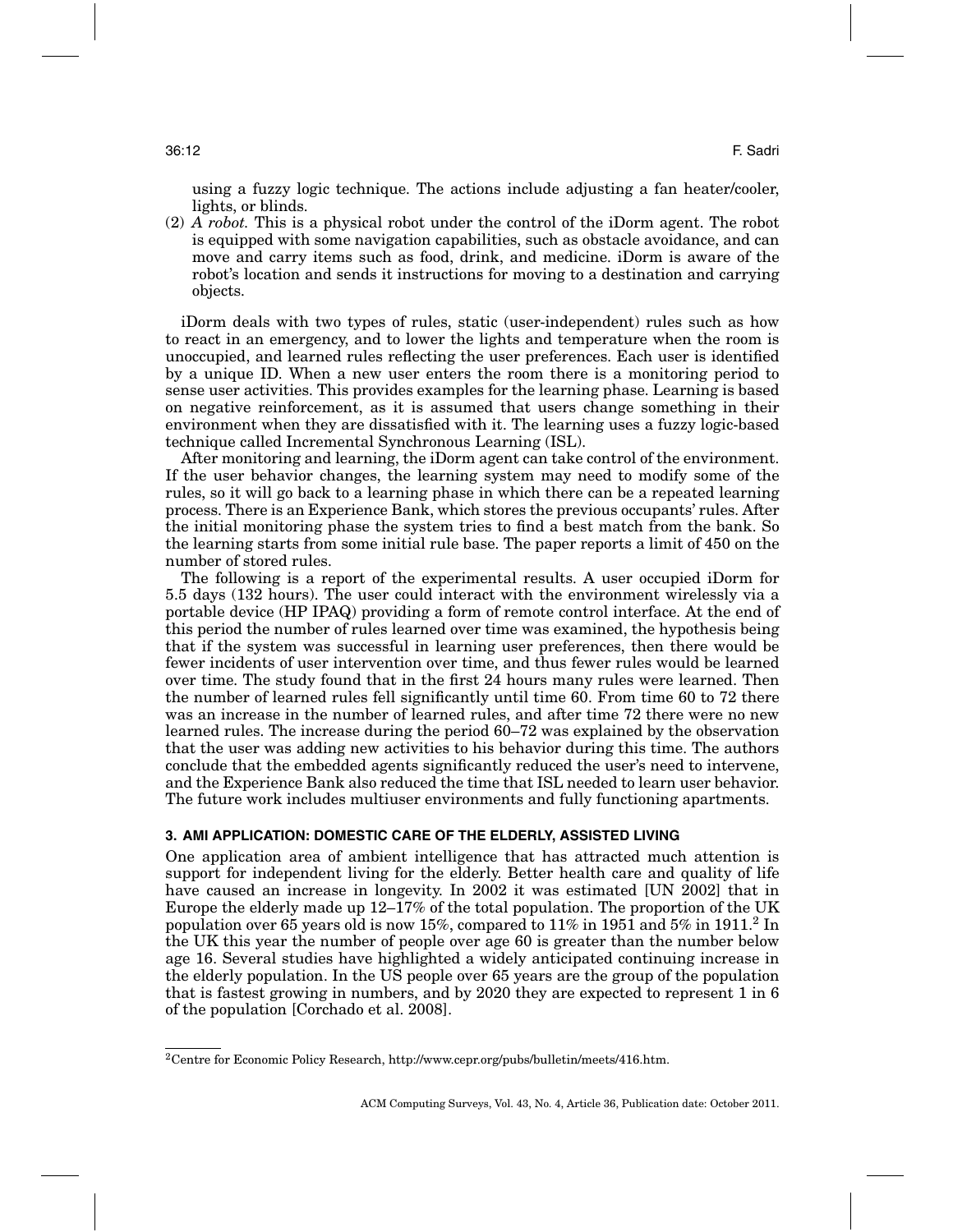The following is an extract from a UN article [UN 2004].

"Life expectancy is assumed to rise continuously, with no upper limit, though at a slowing pace dictated by recent country trends. By 2100, life expectancy is expected to vary across countries from 66 to 97 years, and by 2300 from 87 to 106 years. ...... population aging becomes a predominant demographic feature ...... Assuming that retirement age worldwide in 2004 was 65 years, people retired on average only two weeks short of their life expectancy. Assuming that retirement age stays unchanged, by 2300 people will retire 31 years short of their life expectancy."

Another point made in the 2004 UN article is that "... the cost of supporting each aged person is greater than that of supporting a child, according to one calculation, a ratio of five to three. Much of this additional cost arises from higher health costs ... Additionally, many aged persons—most in the West—live in separate accommodations and not with their children. This arrangement is necessarily more expensive, especially when additional services, such as specialized health care, are added." The same article estimates that by 2050 the worldwide population of elderly people (over 60 years) will be larger than the population of children (0–14 years). The demographic changes are further illustrated by what the UN article calls the *potential support ratio* (PSR), the number of persons aged 15–64 years per one person aged 65 or older. Between 1950 and 2002 the PSR fell from 12 to 9, and is expected to fall to 4 by the middle of this century.

Such demographic changes provide challenges for healthcare and maintenance of quality of life. We have seen, and may continue to see, an increasing shift in resources from institutional care towards providing care at home and towards preventative care. It is hoped that AmI-supported home automation can provide much better quality of life for the elderly than institutions. It is also hoped that the preventative quality of such support can have further important advantages in terms of cost effectiveness, by reducing the need for providing dedicated carers and institutional services.

Thus the main aims of the AmI research in this area have been to support independent living for elderly people, primarily people who might be in the early stages of cognitive or physical impairment who may be able to live in their own homes and would prefer to do so, but may need monitoring for the sake of their safety and wellbeing. The following papers illustrate a broad range of activities in this application, from technology implemented systems, to more theoretical concepts, as well as studies of the attitudes of targeted user groups.

## **3.1. Bahadori et al. [2004a, 2004b], Cesta et al. [2005] RoboCare**

Robocare is an ongoing project<sup>3</sup> with the long term goal of contributing to improving quality of life of elderly people living independently in their homes, through the use of AI technologies to realize cognitively enhanced embedded technology. "The RoboCare Domestic Envirionment (RDE) is an experimental setup which recreates a three-room flat. It is intended as a testbed environment in which to test the ability of the domotic technology built by the various research units, such as non-intrusive monitoring, domestic robots and environmental supervision."

The papers describe two contributions in this direction.

—A tracking system for people and robots, exploiting stereo vision; and —a task execution-monitoring and supervision component.

The two components provide a prototype system deployed in the testbed domestic environment.

<sup>3</sup>http://robocare.istc.cnr.it.

ACM Computing Surveys, Vol. 43, No. 4, Article 36, Publication date: October 2011.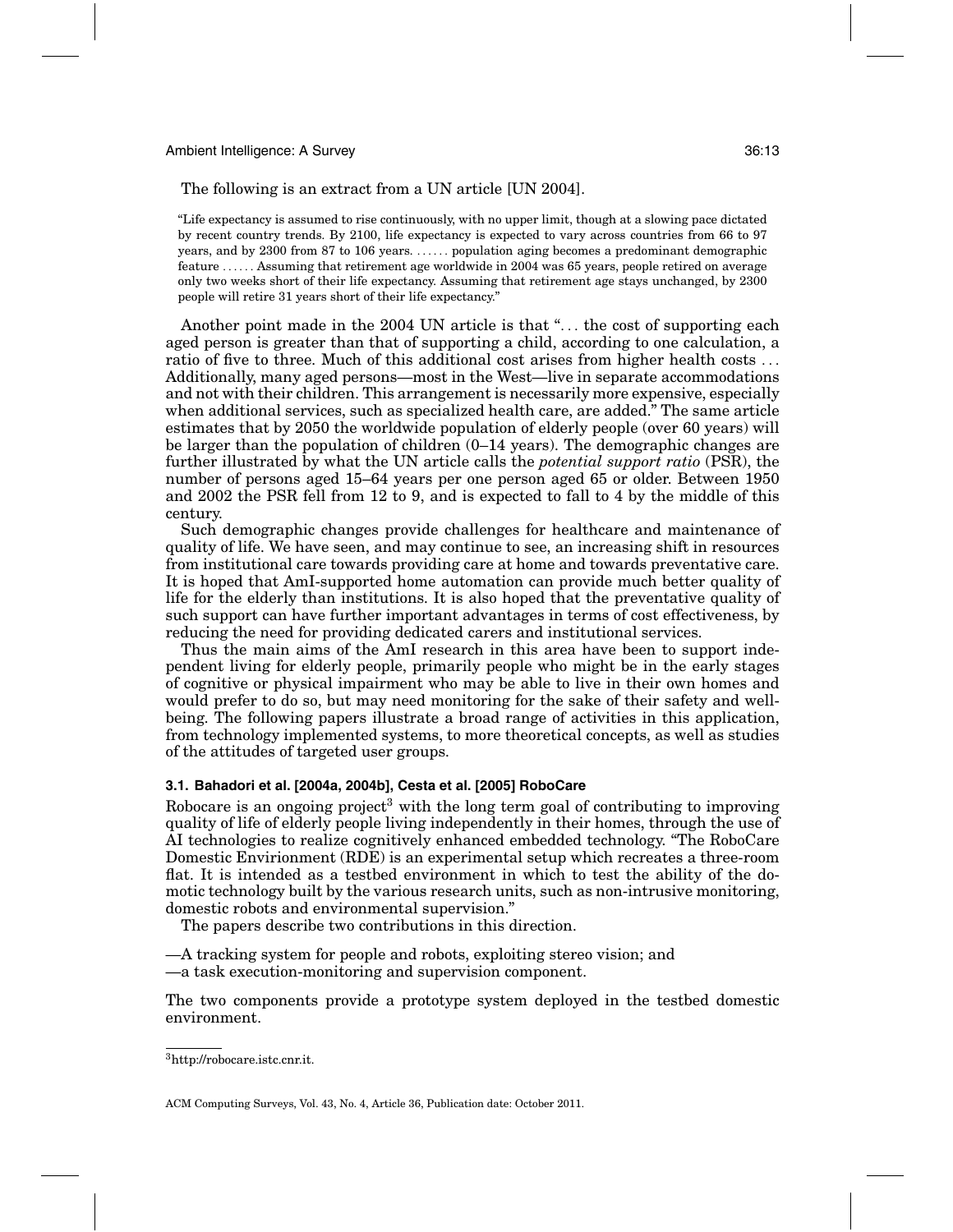The entire system is based on an e-service-oriented architecture, and is composed of several hardware and software agents, each providing a set of services. The two components are integrated via an e-service-oriented middleware, where all agents provide their functionalities as services. The activities of all agents are organized by an event manager, which processes all requests for services and directs them to the appropriate agents. The tracking and monitoring components together with the event manager provide the Active Supervision Framework (ASF).

*The tracking system.* The tracking system is the primary component to help recognize interesting situations and report them to the decision-making agents within the monitoring part. It uses stereo vision technology to determine the 3D position of people and to track them as they move. Also by extracting a set of features, such as height and size, from the images, it makes it possible to identify certain poses, for example if the tracked person is lying on the ground, or sitting in a chair.

This system, thought of as an agent, provides services including *whereis, whichpose, howlong-in-a-pose, howlong-here, howmany-persons, howmany-robots, robot-close-to-aperson, what-activity*. Robots are distinguished from people by equipping them with special tags. Moreover, to simplify the task, the authors exclude crowded environments, allowing no more than 2–3 persons, and monitor only a portion of the domestic environment. The stereo vision system (a pair of Firewire webcams) is placed in a fixed position and can thus make use of information about the background to distinguish people. The software agent, which processes the images, distinguishes between the foreground (people/robots) and the background, computes the 3D position of the foreground, and associates each 3D cluster of the points with a particular robot from its tag or a nonspecific person. A special algorithm is used to attempt to distinguish inanimate objects from still animate ones. So that for example, when a person sits at a table and puts a bottle on it, after a while the bottle, but not the person, becomes part of the background, because the edges of the images of the bottle show low activity.

*The execution monitoring and supervision system.* The monitoring agent has knowledge of the assisted person's usual schedule. This is a set of predefined activities with resource constraints and predefined durations and other temporal constraints, such as, one activity cannot start before another starts, or cannot start before the end of another, and so on. The example given includes 6 activities.

A1: breakfast, A2: lunch, A3:dinner, A4, A5, A6: taking medication, with temporal constraints specifying the earliest start times and latest end times for A1, A2, A3; minimum required lapsed time between the end of A1 and start of A2; and between the end of A2 and start of A3. Furthermore, A4 should be done within a predefined time lapse after A1, A5 should be done immediately before A2, and A6 should be done immediately after A3.

The execution monitoring and supervision system has two tasks: one is to recognize if the actual situation, as informed by the sensors and the tracking system, has diverged from the schedule, and if so, fire an appropriate rule for repairing this. Another task is to ensure that all scheduled activities are actually executed, and issue warnings or alarms if they are not.

The actual situation is compared with the expected schedule in terms of temporal and resource constraints, and delays, variations in durations, and resource breakdowns, are identified and dealt with. A delay is represented by inserting a new temporal relationship. A variation in an activity's duration is represented by replacing the activity with a new one with the new duration but with all other characteristics remaining the same. A resource breakdown is represented by inserting a new *ghost activity*, which eats up all the resources that are no longer available. The schedule thus augmented is then fed into the ISES procedure (Iterative Sampling Earliest Solution), which is a constraint-based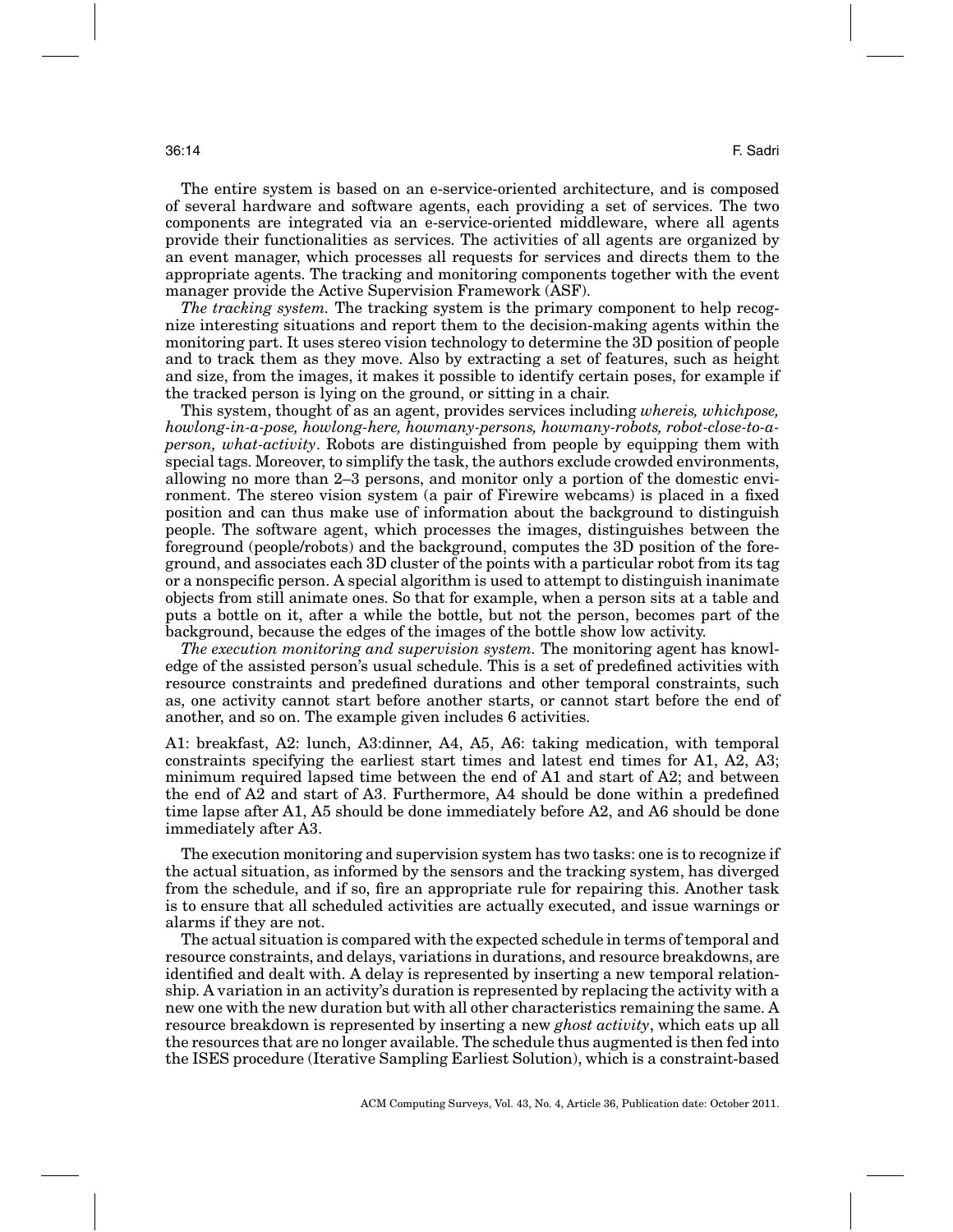method originally designed to solve Resource constraint project scheduling problems with time windows [Cesta et al. 2002]. If the temporal constraints are deemed to have become unsatisfiable, a warning is issued. If not, the resource constraints are checked, and if they have become conflicting a schedule revision is attempted.

In the example of, the A1–A6 activities, whether a person is eating is assumed to be determined by the tracking system recognizing the position of the person as seated at a table in a particular room. A delay in any of the activities A1–A3 will have an impact on the schedule of the other activities, and a substantial delay in any of the activities A1–A3 may mean that one or more of A4–A6 cannot be executed in times compatible with their temporal constraints.

The system also attempts to detect unexpected events happening and recognizing whether or not they have caused inconsistencies with the normal schedule. An exogenous event may inflict a temporal or resource inconsistency with the schedule, the former happens, for example, when the extra event forces some scheduled activity beyond its deadline; the latter happens when an activity is forced within a time frame when resources are not available for it.

## **3.2. Georgia Institute of Technology - Aware Home Research initiative (AHRI)**<sup>4</sup>

The initiative has a three-floor, 5040-square-foot home as a residential laboratory for interdisciplinary research and evaluation. There are several objectives including designing interactive environments for the elderly and exploring the social implications of such technologies. Some examples of the work reported are as follows.

*I.L.S.A. (The Independent LifeStyle Assistant)* [Plocher and Kiff, 2003, Guralnik and Haigh 2002] passively monitors the behavior of inhabitants and alerts caregivers in cases of emergency, for example a fall. It is a multiagent system in a Jade [Bellifemine et al. 1999] environment. Each agent in the system is responsible for one aspect, for example monitoring use of medications, issuing reminders, monitoring mobility, coordinating responses, and learning patterns of behavior. There are also a phone agent and a database agent. The agents need to interact with one another to achieve their goals. For example, the medication agent generates a reminder for taking a medicine, this is processed by the response coordinator agent, which then sends it to the phone agent. Finally the phone agent delivers the reminder.

The agents have sensors and actuators, and may have plan libraries that they use for recognizing the intention of users from their activities and for choosing the system's response. A focus of the project has been on high level reasoning capabilities in three main respects, machine learning, goal recognition, and response generation. Machine learning is used to learn schedules of regular activities of the inhabitants, to build models of which sensor firings correspond to which activities, and to raise alerts when an activity occurs that is probabilistically unlikely. Goal recognition is used to deduce the goal of the inhabitant from their observed actions. This is based on a system called PHATT (Probabilistic Hostile Agent Task Tracker) [Geib and Goldman, 2001]. PHATT uses a plan library of simple hierarchical task network plans. One very simple one is shown in Figure 1 indicating that doing action a, then action b, and then action c, achieves goal S. The observations of the action executions provide an execution trace. This is used to form probabilistic hypotheses about the actor's goal, and these, in turn, generate sets of pending (expected) actions.

The response generation is done in three stages, first the individual domain agents generate context-free responses, that is responses based only on their own domain information. These are sent to the central response coordinating agent, which prioritizes

<sup>4</sup>http://www.cc.gatech.edu/fce/ahri/projects/index.html.

ACM Computing Surveys, Vol. 43, No. 4, Article 36, Publication date: October 2011.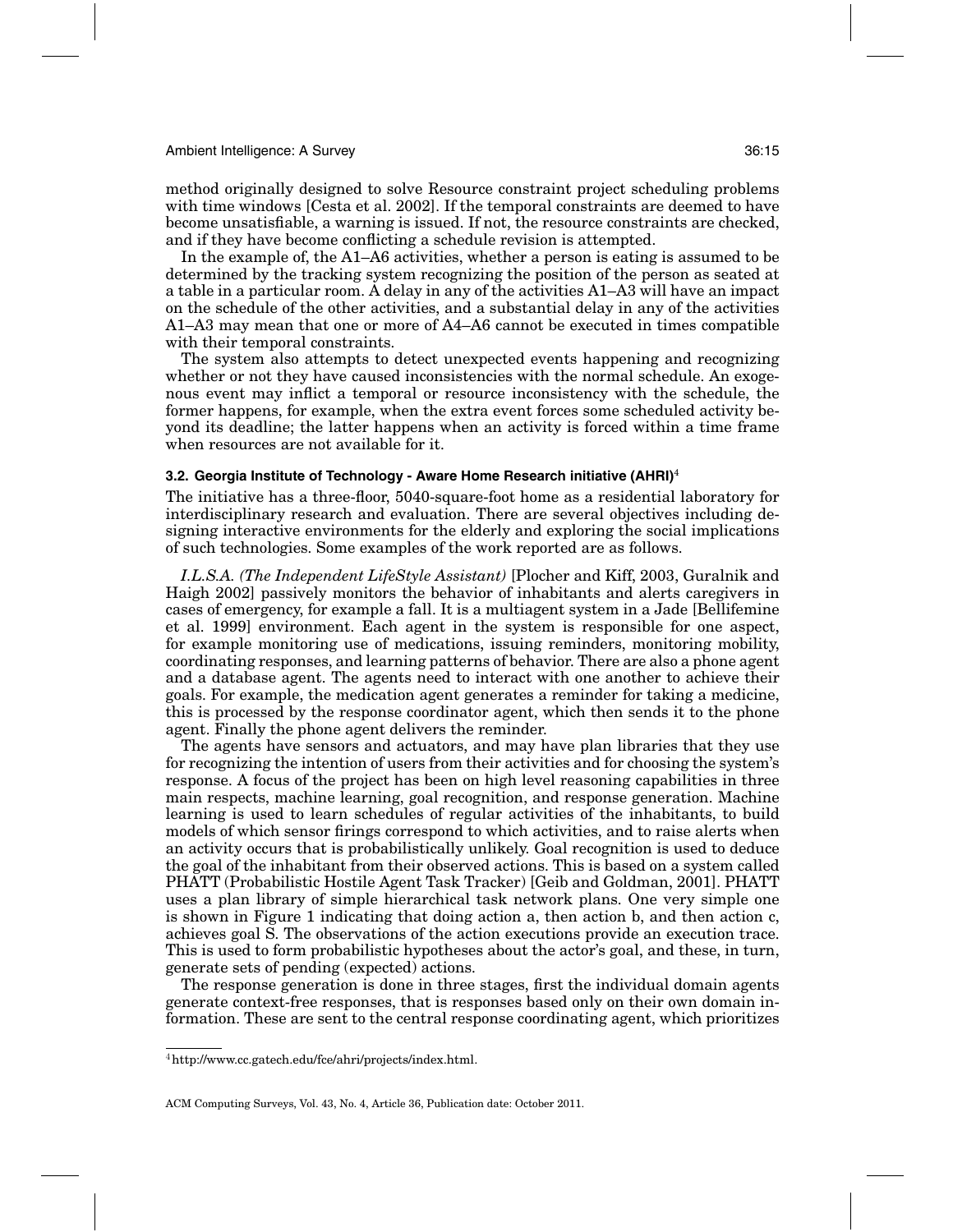

Fig. 1. A simple hierarchical task network.

them, thus injecting some degree of context-awareness, and also groups them. Finally, according to the decision of this agent, the response is directed to a device, for example the phone.

For field studies the I.L.S.A system was installed in several homes, including homes of system engineers and elderly clients. An evaluation of the system and the lessons learned, particularly in the use of agents and AI techniques, are given in Haigh and Kiff [2004] and Haigh et al. [2006]. The evaluation found that the use of agents did not provide the expected benefits. In particular, the need for coordination of the agents and centralized control outweighed the benefits of the distribution and independence of components provided by the agent architecture. The machine learning, on the other hand, was found to provide enhancements. In another paper [Geib 2002] complications that arise with goal recognition in the I.L.S.A. setting are discussed. These include recognizing multiple goals with interleaved execution of actions in their plans, and recognizing when goals are abandoned. Another complication is partial observability of actions. The latter two are particularly relevant in the elder care setting where plans may be abandoned due to forgetfulness and reminders need to be issued, and where the clients may not be in favor of having their every move observed.

*Memory Mirror.* This is deployed as a memory aid in the home and is intended to help with memory confusions that arise between the repeated episodes of frequent tasks, for example "Did I take my vitamin today or was that yesterday?", "Has anyone fed the fish?", "Did I take pain medication an hour ago, or did I decide to wait a bit longer?".

The memory mirror provides a visual log of the movement and usage of specified objects during a period of time (e.g. 24 hours of a day). As a person uses an item, the usage is posted to the mirror and is recorded in a history log. The memory mirror also warns of possibly lost items as it tracks their removal and return from specific locations, normally their usual storage locations, such as medications on a nightstand. The memory mirror system uses RFID technology.

*Gesture Pendant.* This is a small pendant that the user can wear, which is equipped with a wireless camera. The system can monitor the user's hand movements and can look for loss of motor skills and tremors, thus noticing onset of illness or problems with medication. It also provides hand movement interface to some devices, such as lighting and entertainment devices, reducing the need for dexterity and understanding of using switches and remote controls.

*The Technology Coach.* Elderly people often have to use home medical devices and the correct usage of such devices is crucial to their health. But these devices are often not designed with the cognitive issues that come with aging in mind, and the instructions are often created by marketing departments, rather than by designers. So older adults, typically, need initial training, and often follow-up daily assistance, to use these devices. The Technology Coach's objective is to provide assistance in this, by providing ongoing feedback in using home medical devices. The system watches the use of the device via different tracking technologies and provides appropriate guidance. It combines two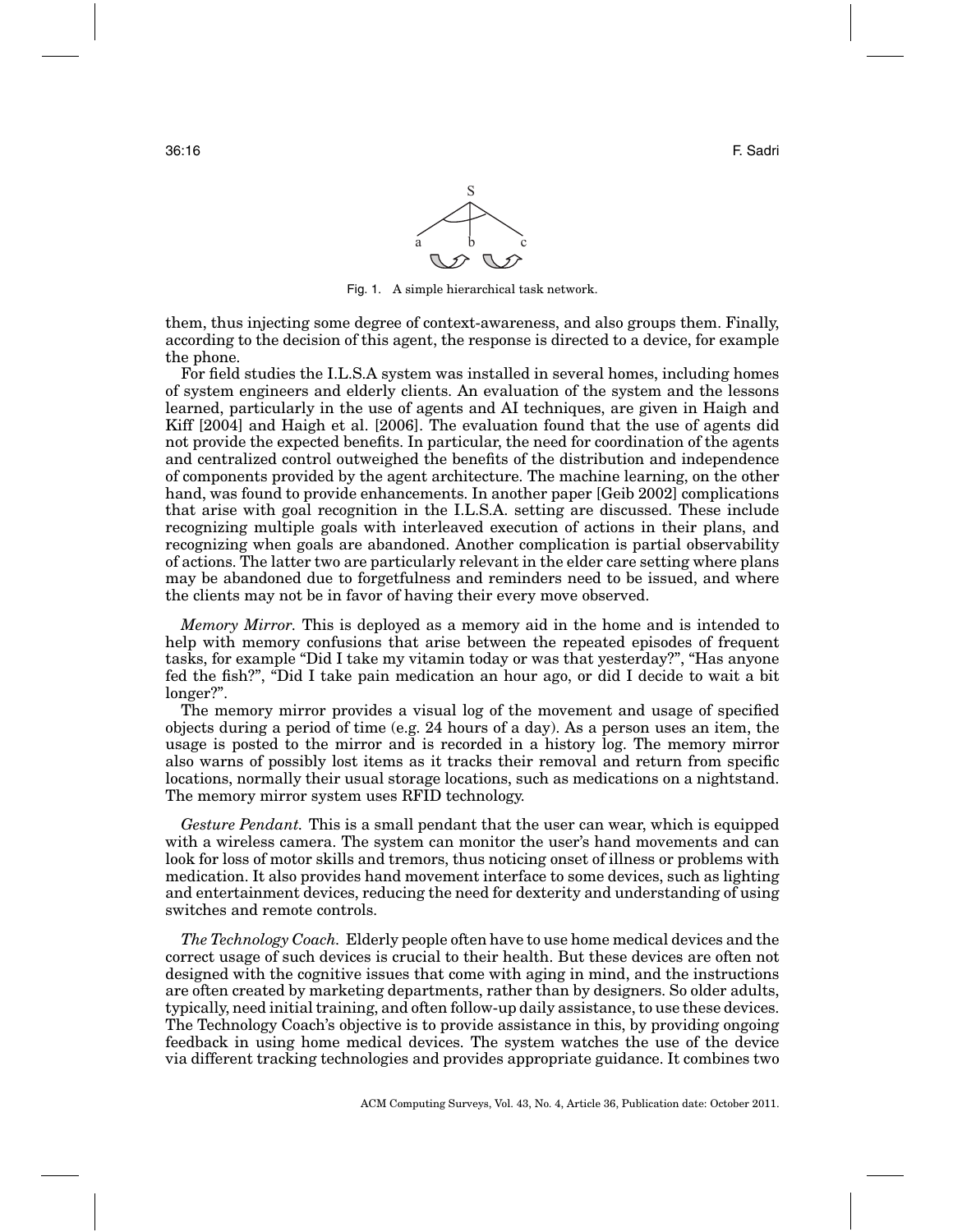complimentary research efforts. One is aimed at understanding what kind of training and feedback should be used for older adults, by evaluating the use of conceptual and procedural feedback for both short-term and long-term use of the device [McLaughlin et al. 2002; Mykityshyn et al. 2002]. The other is to track and assess the use of the device by developing new techniques for modelling complex chronological tasks and new methods for recognizing actions from sensor data.

## **3.3. Niemela et al. [2007]**

This paper reports a qualitative study of three ambient intelligence scenarios using focus groups of elderly people in two countries, Finland and Spain. The work is part of a project called MINAmI.<sup>5</sup> The project has the overall aims of developing and validating AmI applications that use mobile phones and adress the associated ethical and privacy issues. The applications concern health and safety monitoring at home, particularly for the elderly.

The three scenarios developed for the focus group study deal with monitoring the taking of medication, monitoring sleep, and home security. In these scenarios the mobile phone was used as the user's device for reading tags and sensors and for interacting with the AmI systems, the argument being that mobile phones are the best known and most commonly used mobile devices. The scenarios were animated as cartoons, each 1– 3 minutes long. Two focus groups of elderly volunteers were used in Finland (one with 4 members and one with 10), and one in Spain (with 5 members). In addition, one focus group of medical experts was used in Finland and one in Spain. The elderly groups were mixed in sex and in their background experience with computers and mobile phones. The method of study was to allow a cartoon to be watched and then follow it by an open debate, where the participants were invited to take part in informal discussions of the presented material and any other related matters. Each scenario took 1–2 hours.

The first scenario involves a medication event monitoring system. In the cartoon Tom is given a smart pillbox by his doctor. The cap of the pillbox has a counter for opening and closing events and a clock. The pillbox communicates with a mobile phone by a wireless connection such as Bluetooth and can display on the mobile phone, the timed record of the cap openings and closings (assumed to represent the taking of medication). The data is also sent to an Internet database. If Tom forgets to take his pills for several days, the pillbox sends the information to a care center, which notifies the doctor.

The second scenario involves sleep monitoring, in particular sleep apnoea, a condition that causes interruptions in breathing during sleep. The monitoring is done via a sensor device that is worn on the forehead. The device detects EEG (electroencephalographic) brainwaves and movements of the head. The data can then be read, by taking a mobile phone near it, and sending the data to a healthcare center to be analyzed for abnormalities.

The third scenario deals with security at home. In the cartoon an elderly lady, Mrs S., lives in a big house equipped with sensors. When she moves to the stairs the lights come on automatically, and when the sensor system is set to security mode it can monitor movements in the house. For example when her dog goes to the basement a notification is sent to her mobile phone, and when a burglar attempts to enter the house through the basement an alarm is sounded in the house.

In the evaluation, the first scenario was judged the least favorable one. There were three reasons for it on the part of the elderly focus groups. They felt that it was too intrusive on their privacy, and that the data should not be reported to their doctor. They felt that relying on such devices would weaken people's cognitive abilities, and

<sup>5</sup>http://www.fp6-minami.org/.

ACM Computing Surveys, Vol. 43, No. 4, Article 36, Publication date: October 2011.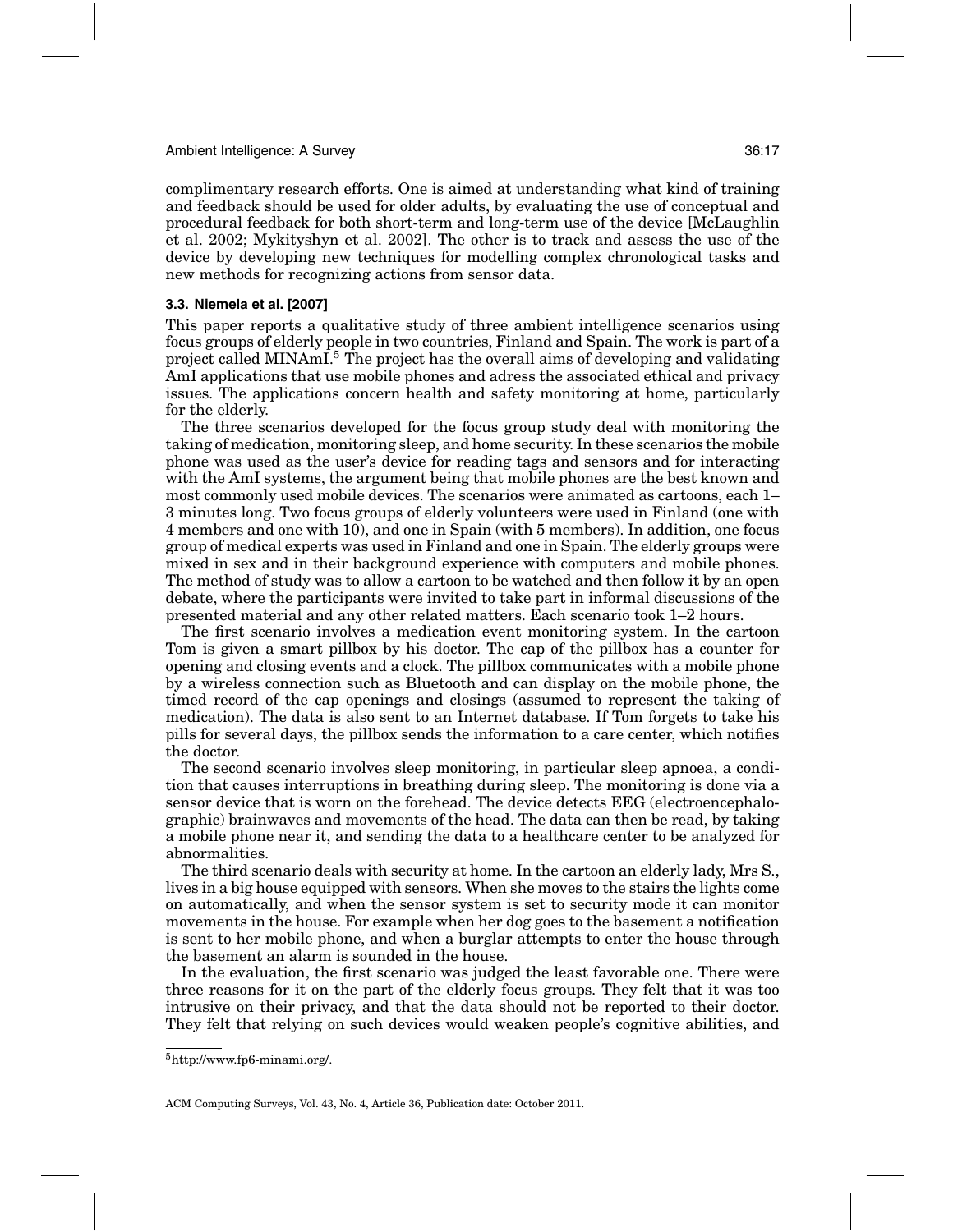they felt that the system would not be suitable for the majority of the elderly who take not just one medication but a variety. The expert focus groups were also concerned about privacy and data confidentiality, for example employers getting hold of the data and not funding private medical care for those employees who are deemed unreliable in taking their medication.

The second scenario was evaluated more positively by all groups, the elderly preferring the use of home equipment to having to wait in hospitals and sleeping in unfamiliar surroundings. The experts felt that the system could not replace hospital testing, but had some value in monitoring, and possibly cutting down on further hospital visits and use of resources, if it proved to be reliable. The third scenario was also viewed positively, where all involved felt it would lead to feeling safe, but all expressed concerns about the initial and maintenance costs. Overall, mobile phones were deemed suitable and feasible devices for user interfaces with AmI systems. It is interesting to note that another elder assisted living project, Roberta [Ballegaard et al. 2006], had based the user interface on tablet PCs, and in the evaluation found that few of the elders liked them or managed to learn to use them despite training.

The Niemela et al. [2007] study also looked at possible cultural differences in attitudes towards AmI. The Finnish groups were more concerned than the Spanish about privacy and security of the data collected via such systems. The Spanish, on the other hand, were more concerned than the Finnish about whether the home care and security centers could be trusted to access homes in alarm situations.

# **3.4. Event-Condition-Action (ECA) Rules for Smart Homes for elderly care**

Several papers from one group of researchers [Augusto et al. 2008, 2005, 2004; Augusto and Nugent 2004, 2006a; Liu et al. 2006] make use of ECA rules and various extensions of them for applications in Smart Homes and supported living for the elderly.

ECA rules have the form:

*On* <*event expression*> *If* <*condition*> *Do* <*action*>*.*

The intuitive reading of such rules is that on detecting certain events, if certain conditions are true then certain actions should be executed. The event part (first line) is the trigger of the ECA rule. The rule is triggered if an event occurs that matches the event part of the rule. Then if the condition (second line) of a triggered rule is true the rule fires, requiring execution of the action (third line).

ECA rules were first proposed as part of Active Database technology [Paton and Diaz 1999]. In that context, events can be (single, disjunctions, or compositions of) database updates, conditions can be queries to be evaluated on the database, and actions can be (a single or a sequence of) database updates or calls to external programs or procedures. The execution of an action of one rule can trigger other rules. ECA rules are used in active databases for enforcement of integrity constraints, triggers and alerts, access constraints, gathering of statistics, and other applications.

In the paper forming the introduction of the book [Augusto and Nugent 2006a], the authors advocate the use of AI techniques to augment sensors and hardware-oriented technologies for Smart Home applications. They suggest that Smart Home applications can be enriched by AI techniques, and moreover that Smart Homes can provide a good range of applications and test beds for AI, which is typically less complex and less computationally prohibitive than many more conventional AI problems.

Here and in all the papers mentioned in the following, on the group's work, their proposed setting is a house or an apartment in a typical residential care institution, which provides independent but supported living. The support is provided by sensors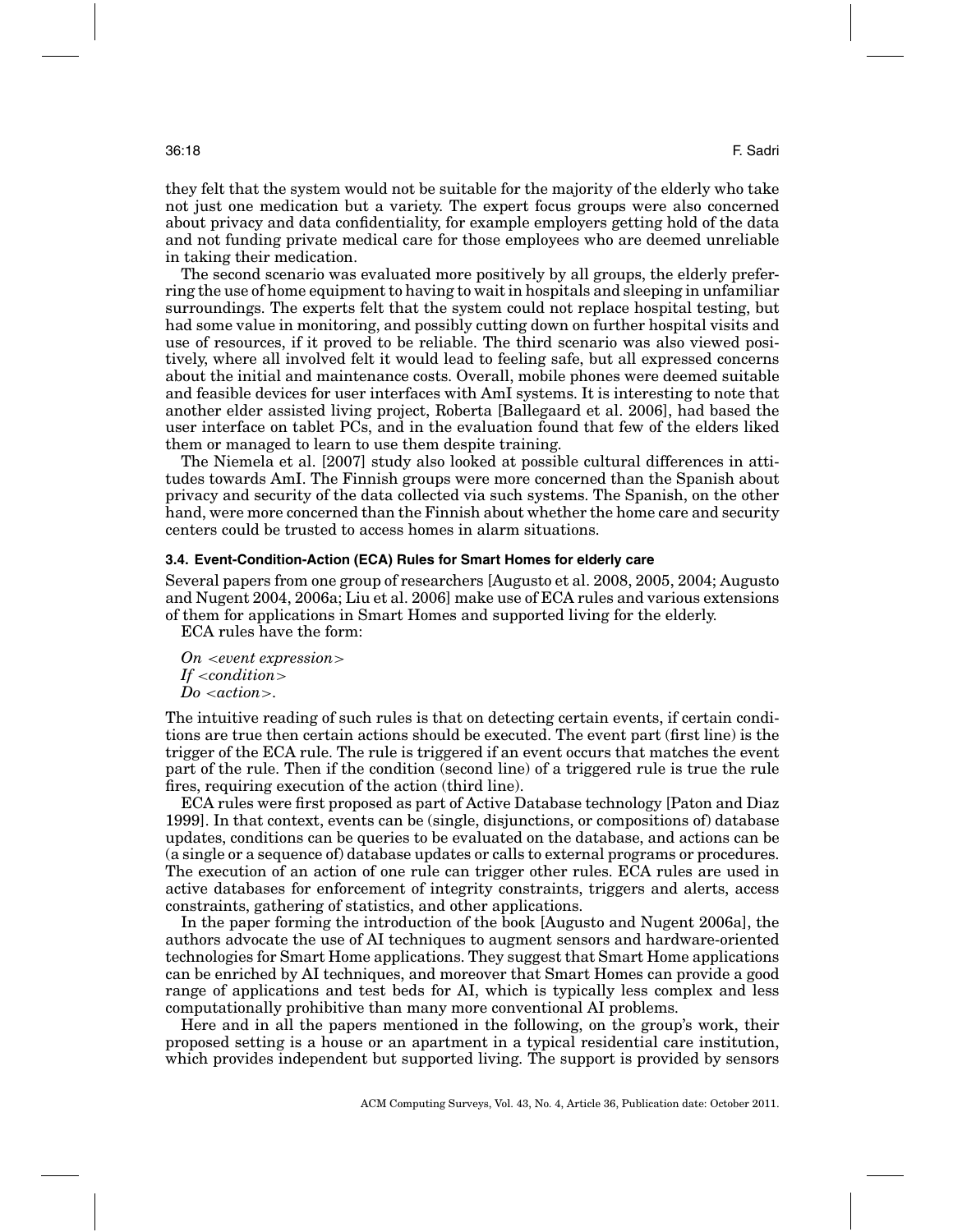and alarms connected to a central monitoring facility that performs all the reasoning. It is assumed that the person resident in the apartment wears a tag and that appliances have sensors and remote activators. There are sensors, for example, for heating, doorbell, phone, and so on; and medical facilities that can feed information into the central monitoring system about various statistics such as blood pressure and glucose level. The sensors are assumed to record, in effect, information about the movements of the resident, possibly with time stamps, and duration of stops at each location. The papers do not deal with sensor technology and data interpretation, but assume that the sensors provide information that can be fed into the ECA rules.

Augusto et al. [2005] advocate augmenting ECA rules with temporal features to facilitate the following two functionalities.

—Monitoring patients and reacting to observations; and

—longer term observations to help towards lifestyle profiling to be used by carers.

For the first functionality, the ECA rules are aimed at recognizing when a situation is hazardous, potentially so, or nonhazardous. An example of a hazardous situation is when the user (the elderly occupier) turns the cooker on, leaves the kitchen and does not return to the kitchen after a long lapse of time:

ON cooker has been turned on in the past and patient leaves kitchen IF patient does not come back for a 'long' period of time THEN turn cooker off and notify carers.

Augusto et al. [2004] also consider similar scenarios and ECA rules using a temporal language and reasoning engine that allows nonprimitive and durative events [Gomez et al. 2001], although the work does not address the issue of recognition of complex events. Some other examples are:

On blood pressure higher than 200/175 for more than two successive samples within the same day If medication regimen to control blood pressure has been altered recently Do notify clinical staff.

On person having been in bed for a long period of time If not expected to be in bed during this period Do contact relevant carer.

On leaving the house If the person should be remaining in the house Do raise alarm.

For the second functionality—longer term observations for lifestyle profiling, the papers do not provide technical details, but Augusto et al. [2005] outlines general possibilities. The idea here is to compile a care plan that includes information about the special needs of the inhabitant, their regular medication, dietary and other habits and routines, and reports of incidents, how they were dealt with and their outcomes. This care plan can then provide information for the designers of the ECA rules for monitoring and taking actions. This construction may not be automatic and no details are given. An example is that if the care plan indicates that the patient is expected to prepare her own food regularly, then an event of detecting that the fridge is not being used may indicate that she is skipping meals and may warrant a visit from a care worker. In general the informal care plan can be considered as an informal specification of the ECA rules. This can help identify the events the formal ECA system needs to focus on, the contexts (conditions) that may indicate risk, and the actions that may be appropriate. No implementation or evaluation details are given for either functionality.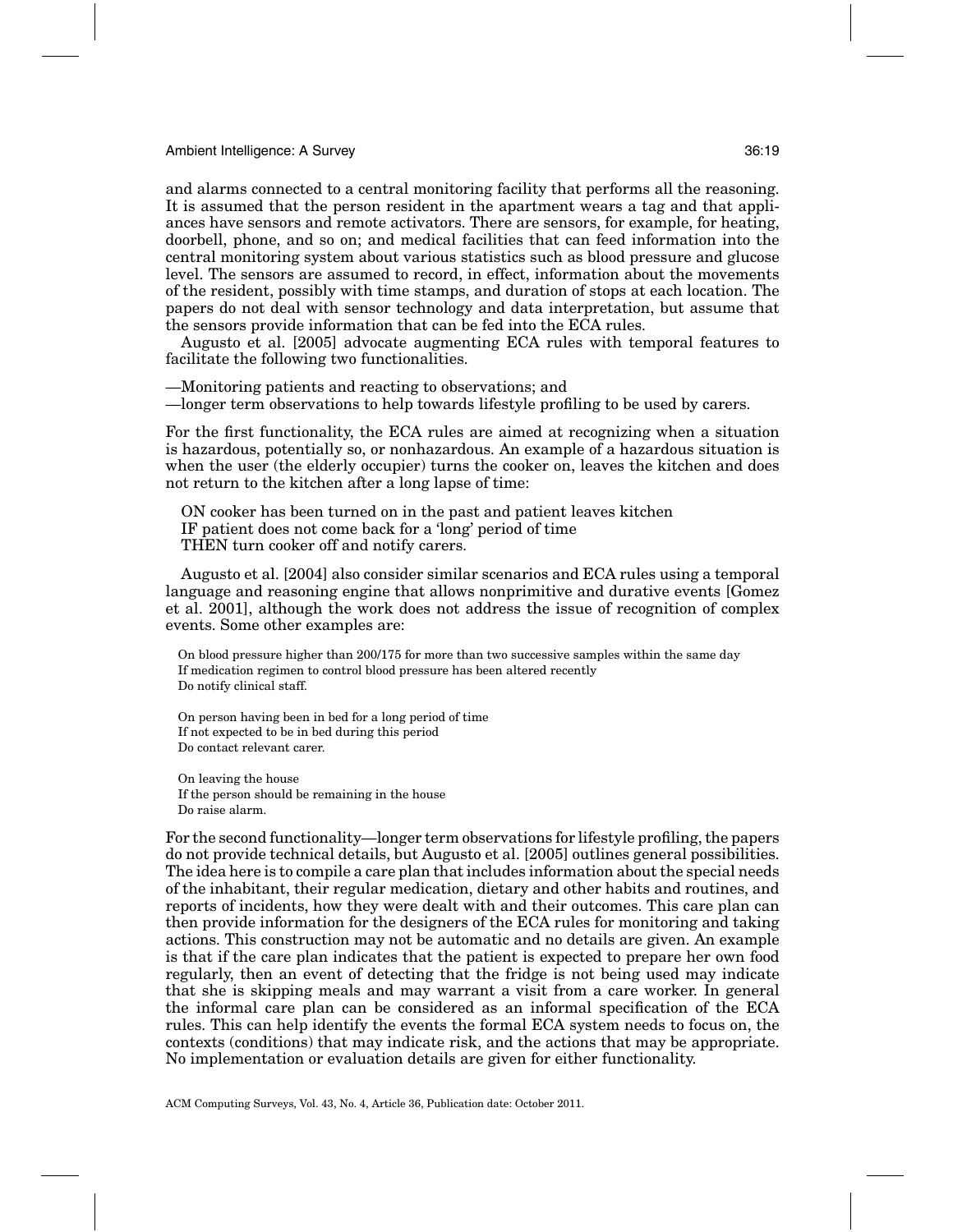Another paper [Augusto and Nugent 2004] also deals with ECA rules with temporal features for smart homes. It is assumed that several events can occur at the same time, and thus have the same time stamps, and several rules can fire at the same time, and if they do, all their actions will be executed. The actions may be external, giving instructions to carers, for example, or internal, causing changes to the knowledge base. Changes to the knowledge base (state) are dealt with by removing the old state and adding the new one. For example if an old state indicates "normal-context" and the triggering of an ECA rule indicates a "potentially-hazardous-context", this new information replaces the old. Persistence is assumed by default and negation is dealt with as negation-as-failure, that is unless there is a record of it in the database, the system assumes that the event or state has not happened. The temporal aspects are based on Galton [2004]. Two temporal operators are exemplified in the paper.

- $-\text{ingr}(S)$  indicates an event of ingression from a state  $\neg S$  to S. For the authors, state appears to mean a property. For example occurs(ingr(cooker-in-use),  $1|2$ ) is the notation that indicates that at time 1 the cooker was not on and at time 2 it was.
- —trans(S1, S2) indicates an event of transition from a state S1 to an incompatible state S2. For example occurs(trans(at-kitchen, at-reception),2][3) denotes that there has been a sequence of sensor readings detecting that the person has moved from the kitchen to the reception at time 2.

The following is an example of an ECA rule using these operators and regarding the hazard of turning on the cooker and leaving the kitchen for an extended period of time.

On (occurs(ingr(cooker-in-use), T1][T2) and occurs(trans(at-kitchen, at-reception),T3][T4)) If (earlier(T2, T4) and ¬ holds(at-kitchen, [T2, Now]) and moreThanUnitsElapsed(T4, Now, 10 Mins)) Then (ApplyPossibleHazardProcedure and TryContact)

which has the intended reading that if there is an ingression to a state where the cooker is in use, followed by the person leaving the kitchen and not returning for more than 10 units of time then apply the "procedure to deal with potential hazard" (not defined) and also try contact.

Later papers [Liu et al. 2006, Augusto et al. 2008] advocate combining ECA rules with uncertainty as well as with spatio-temporal reasoning for smart home applications. For this purpose they use an existing technology called *rule-base inference methodology using the Evidential Reasoning* (RIMER) [Yang et al. 2006] for reasoning with uncertainty. They extend this with two temporal operators, *a ANDlater b* to mean a was detected before b, *a ANDsim b* to mean a and b were detected at the same time.

a *ANDlater* b is a shorthand for

 $\exists$  t1, t2 such that t1 < t2 and a is true at t1 and b is true at t2, and

- a *ANDsim* b is a shorthand for
- ∃t such that a is true at t and b is true at t.

The authors argue that as the ECA rules have to deal with data collected from sensors they have to cater for uncertainty. Some sources of uncertainty are the following.

- —Uncertainty in recognizing events (e.g. it is most likely that the patient has fallen asleep);
- —Uncertainty in conditions (e.g. a sensor is considered to be activated with "high" confidence);
- —Uncertainty in associating actions with events and conditions in ECA rules (e.g. if some activity is detected with "high" confidence, followed-by no movement detected for 10 units of time, then assume/record with 80% confidence that the patient has fainted).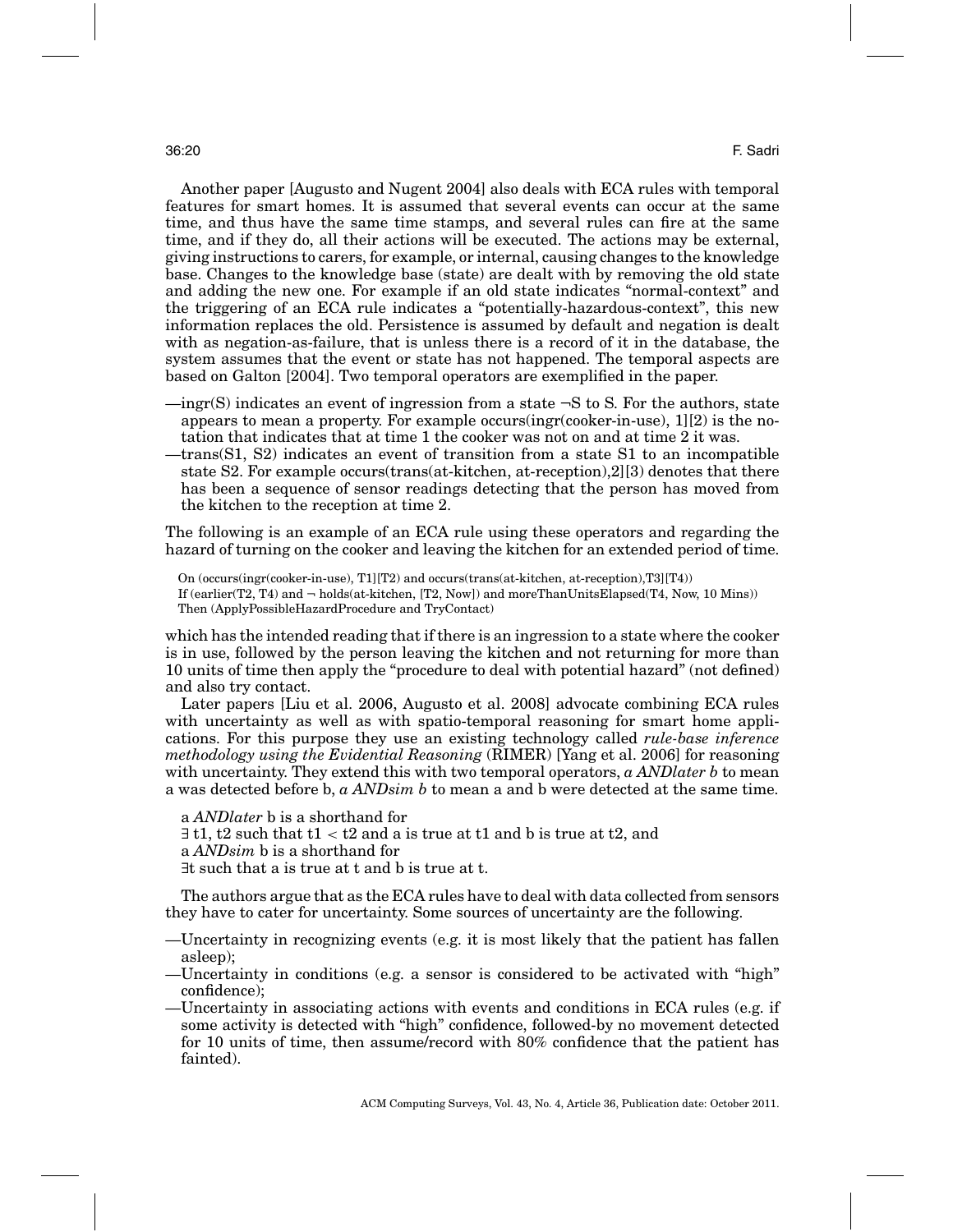An architecture is sketched whereby sensor and other data and the rule base are input into the RIMER engine, which attaches weights, priorities, and degrees of confidence to the components of the fired rules, and produces the resulting actions.

Augusto et al. [2008] elaborate on Liu et al. [2006] by giving further details on reasoning with temporal and incomplete information in the context of ECA rules for smart homes. They focus on an example of a smart home occupant being detected in one room and then under the doorway joining this room to another, and then no further movements are detected. The scenario requires reasoning with uncertain information, for example in inferring with varying degrees of confidence whether or not the occupant has fainted, depending on the degrees of confidence in the evidence of the sensor information. In this work two types of actions can form the action part of the ECA rules: recommendations to personnel, for example, *visit occupant*, and updates to the database of the system, for example, *assume occupant moved from reception to living room*. The time stamps of events are provided by regular sensor readings, each sensor reading provides a passage to the next time. To accommodate this, the system allows "no-event" inputs from sensor readings when the sensors detect no events. The knowledge base consists of ECA rules with confidence factors and weights. For example, a simplified version of a rule is the following.

IF at kitchen on with (H) *ANDlater* under door on with (L) *ANDlater* no movement detected with (H) THEN estimated confidence that the occupant is compromised is  $\{(H,0), (M, 0.4), (L, 0.6), (N,0)\}\$ 

In this ECA rule, the antecedents state that the sensors have indicated that the occupant (implicit here) is in the kitchen (at kitchen on), and there is high (H) confidence in this data, later he is detected under the door (*under door on*), and there is low (L) confidence in this data, and later no movement is detected with high confidence. The latter condition appears to be implemented as at reception off with H, which states that there is high confidence the occupant is not in the reception room. Presumably the door leads from the kitchen to the reception room. The conclusion represents that there is 40% confidence that there is medium (M) possibility that the occupant is compromised (e.g. fainted or fallen),  $60\%$  confidence that there is low (L) possibility,  $0\%$ confidence that there is high  $(H)$  possibility and 0% confidence that there is no  $(N)$ possibility.

The inputs to the system are given as, the followings, for example.

at kitchen on with {(H, 0.9), (M, 0.1), (L, 0), (N,0)} *ANDlater* under door on with {(H, 0.9), (M, 0.1), (L, 0), (N,0)} *ANDlater* at reception off with  $\{(H, 1), (M, 0), (L, 0), (N,0)\}.$ 

An algorithm is described that first uses such inputs to calculate activation weights for all the rules with matching antecedents (in this example all those rules with *at kitchen on, under door on,* or *at reception off* in the antecedents). Intuitively, the closer the input is to the antecedents the higher the activation weight of the rule, where the closeness is dependent on the confidence factors. The activation weight of the given rule (assuming *no movement detected* is replaced by *at reception off*), for example is very low (in fact 0), given these inputs. Intuitively this is because of the mismatch of *under door on with (L)* in the antecedents and *under door on with* {*(H, 0.9), (M, 0.1), (L, 0), (N,0)*} in the inputs. Next the algorithm combines the conclusions of the activated rules according to the activation weights to compute a final overall conclusion, by a form of conflict resolution.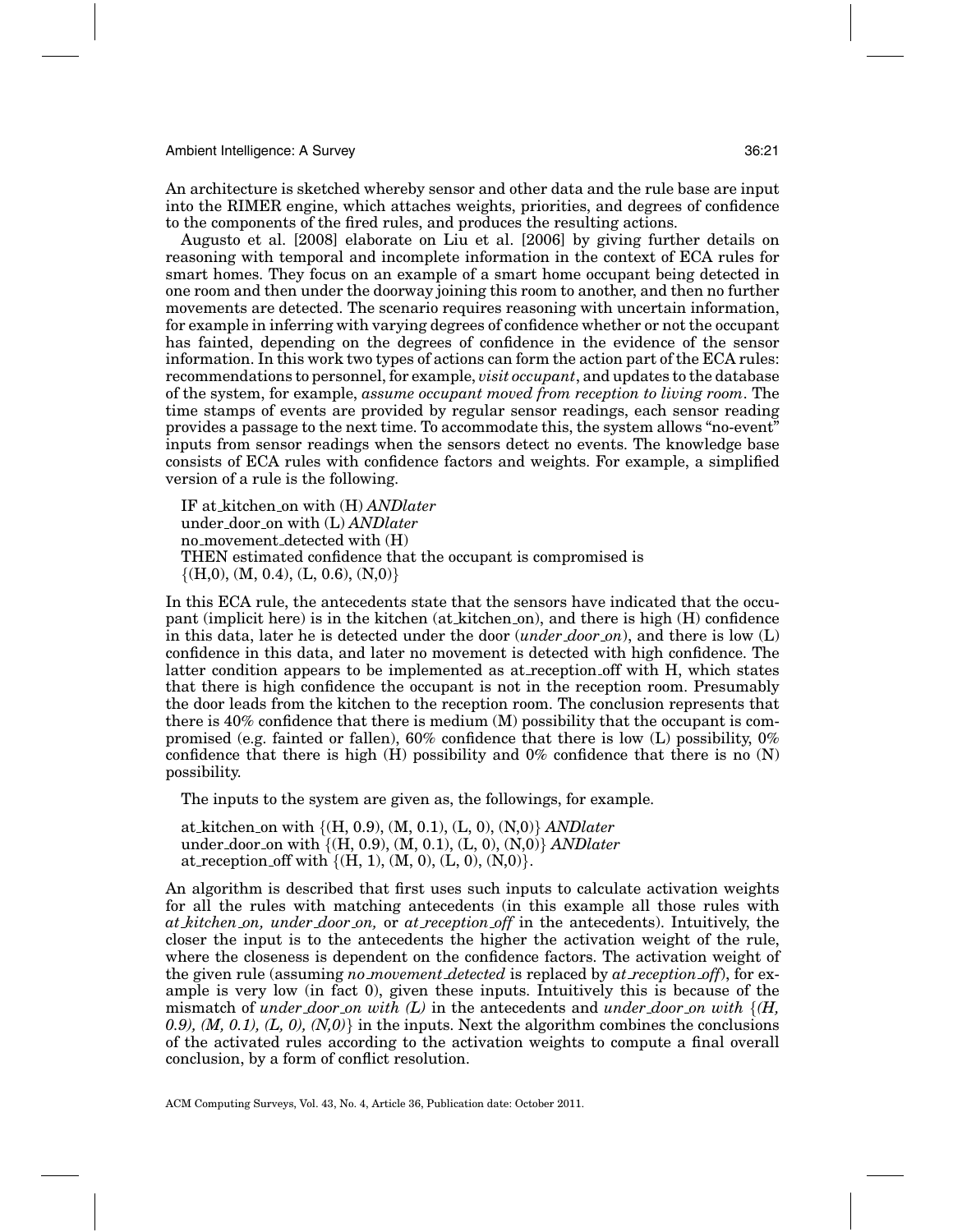## **3.5. Abductive Logic Programming for Smart Homes for Elderly Care**

Proposals have been made by Sadri [2007] and Sadri and Stathis [2008] for the use of abductive logic programming [Kakas et al. 1992] within an agent model for AmI applications for the elderly.

3.5.1. What is Abductive Logic Programming?. An abductive logic program (ALP) is a tuple <*P, IC, A*> where: *P* is a logic program, consisting of clauses of the form *Head if Body*, where *Head* is an atom and *Body* is a conjunction of literals (atoms or their negation). All variables in *Head* and *Body* are assumed universally quantified over the whole clause. *IC* is a set of integrity constraints of the form  $L_1, \ldots, L_n \to H_1, \ldots, H_m$ , where the *Li* are literals, the *Hi* are atoms, possibly *false*, and the "," on both sides of  $\rightarrow$  denotes "*and*". All variables occurring only in the Hi are assumed existentially quantified on the right side of  $\rightarrow$ , and all others are assumed universally quantified over the integrity constraint. *A* is the set of abducible predicates. Abducible predicates do not occur in the heads of clauses, but can occur in the bodies and anywhere in the integrity constraints.

Given an ALP, *P*, and a query, *Q* (conjunction of literals signifying goals or observations), the purpose of abduction is to find a set of atoms in the abducible predicates (an abductive answer) that, in conjunction with *P*, entails *Q* while satisfying the *IC*, with respect to some notion of satisfaction and entailment. If Q is a goal then the abductive answer is a solution for achieving it, and if Q is an observation the abductive answer is a possible explanation for it.

The logic program in the ALP can be used to represent domain knowledge and plan libraries, and the integrity constraints can be used to model reactive rules, including ECA rules, and interaction policies—see, for example, Sadri et al. [2002] or Sadri and Toni [2000]. The use of integrity constraints as reactive rules provides active behavior similar to ECA rules, but with added declarative semantics, and with the background knowledge available via the logic program. The following are some examples of integrity constraints. The first two are reactive rules, and the third is an interaction policy.

unlocked-door(T),  $T \geq 22:00 \rightarrow \text{tell}(alert(unlocked(fromtdoor)), T)$ ,

do(turn-on-light,T)

specifies that if the door is unlocked after 22:00 hours an alert should be given and the light should be turned on.

 $observed(on(gas), T)$ , observed $(\neg lit\text{-}hob, T)$ , observed $(\neg lit\text{-}hob, T + 5$ minutes)  $\rightarrow$  do(turn-off(gas), T + 5minutes)

specifies that if the gas has been turned on at a time T, but neither then, nor 5 minutes later the hob has been lit then the gas should be turned off.

tell(X, Y, request(R), T), have(Y, R,T)  $\rightarrow$  tell(Y, X, agree-to-give(R),T1), T < T1,  $T1 < T + 5$ 

specifies that if Y receives a request for a resource R from X at time T, and Y has R at time T, then Y must answer within 5 time units with an agreement to give R.

Several proof procedures are available for abductive logic programs. For example CIFF [Endriss et al. 2004; Mancarella et al. 2009] is a proof procedure for ALPs that also incorporates constraint handling as in constraint logic programming. The constraint handling is used, in particular, for dealing with temporal constraints, for example in planning [Mancarella et al. 2004].

In Sadri [2007], preliminary suggestions have been made to use temporal abductive logic programming theories for specifying rules for assisting elderly people in their homes. Specifically mentioned are diary reminder and medication assistance systems. In the former, an ALP theory specifies when and what to remind the user about, for example to remind of a forthcoming appointment with the optician and that all spectacles have to be taken to the appointment. The reminders are issued according to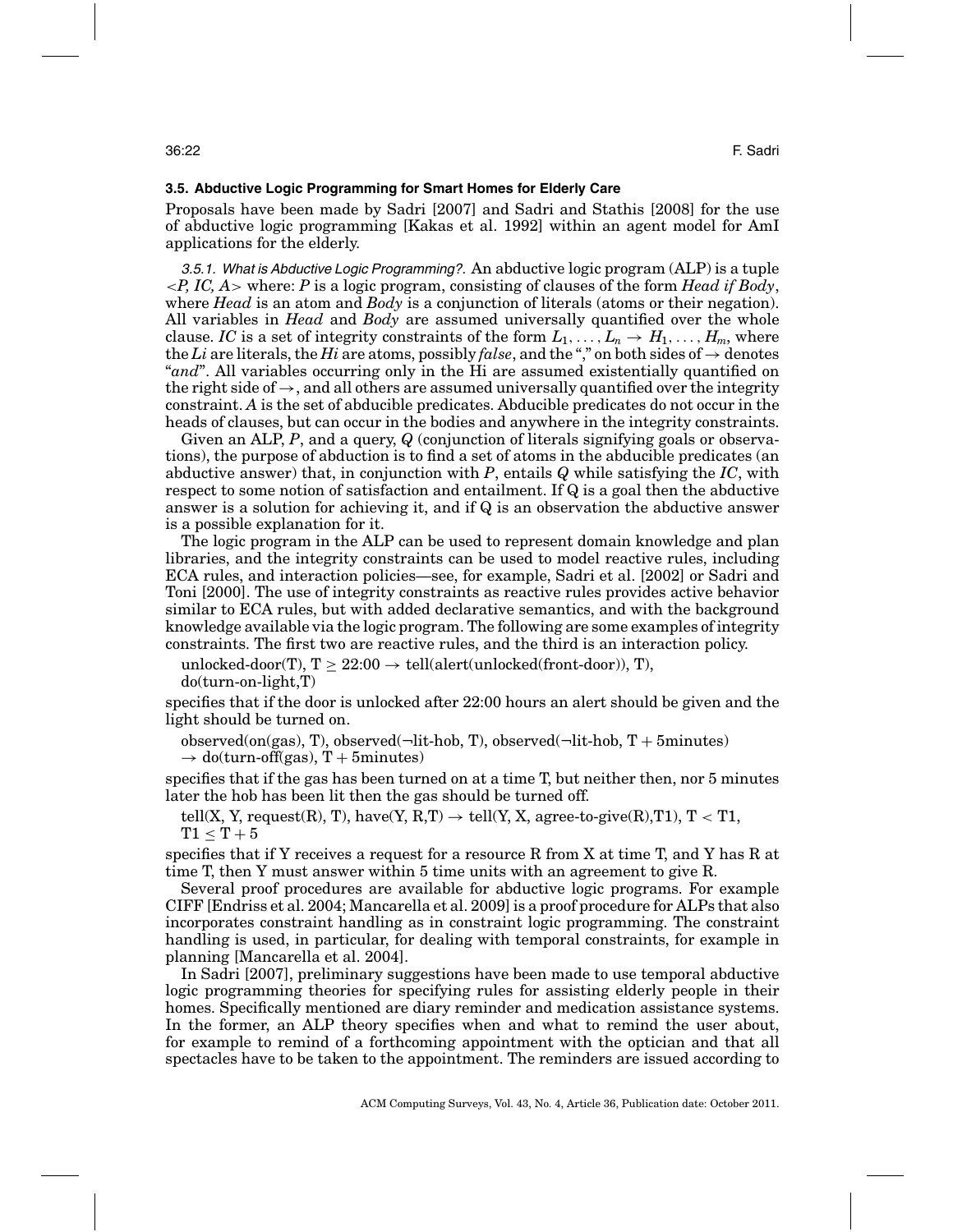the preferences of the user who can specify how frequently and how close to the event they wish to be reminded. In the medicine assistance system, it is assumed that pill bottles have sensors that can monitor the time when a dosage is taken out of the bottle. On this basis abductive logic programming is used to issue reminders of when the next dosage is to be taken, according to the time the last was taken and the required frequency. Also, in reaction to a medicine being taken, reminders are issued about any dietary restrictions that have to be followed, for example no tea or coffee to be taken for the next two hours.

# **4. AMI APPLICATION: HEALTH CARE**

Existing eHealth applications have already improved the quality of health care. For example physicians can view radiological films and pathology slides in remote sites, and assist or perform surgeries via remote robots [Riva 2003]. Also there is a broad range of available sensor technologies to measure various respiratory, biochemical (e.g. glucose levels), and physiological (e.g. ECG) parameters. Gouaux et al. [2002] report the development of an intelligent wearable personal ECG monitor (PEM) as part of the European EPI-MEDICS project.<sup>6</sup> The motivation for PEM is early detection of cardiac events, improved decision making, and reduction of time before treatment is offered. PEM monitors the ECG, detects anomalies, and generates different alarm levels, depending on the perceived severity of the episode, and forwards them to appropriate care providers through wireless communication. There are three alarm levels, including: Major, indicating severe event, resulting in PEM directly sending a message to the emergency call center, and Low, resulting in advice being displayed to the user on the PEM screen to make an appointment with the attending physician.

AmI technologies can bring additional benefits by integrating and combining biological and physiological data with other data about the individual and providing further support within normal daily life [Haux 2006]. This is a new upcoming field of medical informatics, combining and developing such technologies together with information and communication technologies, to enhance environments for diagnosis, therapy, prevention, and early detection of diseases, as well as to support independent lifestyles of patients with chronic ailments. The emphasis of health care shifts from cure to prevention [Haux 2006].

Currently health care ICT (information and communication technology) is considered highly relevant [Haux 2006]. In the UK, prior to the current economic downturn, a budget of 9.2 billion Euros had been assigned for improvements to the national computerized health information systems (HIS) over a 10-year period. The aim of such HIS is to contribute to the quality and efficiency of patient care and medical, nursing, and administrative and management tasks and needs. This managed care focuses on organizational and management controls to provide cost effective appropriate care, and to ensure that health care remains affordable to populations with significantly lowering PSRs (potential support ratio, the number of persons aged 15–64 years per one person aged 65 or older).

Ubiquitous computing health-enabling technologies include wearable devices, such as microsensors embedded in textiles and personal computers, with wrist mounted displays worn on belts. These developing technologies are aimed at making it easier for individuals to monitor and maintain their own health while enjoying lives in normal social (noninstitutional) settings. The hope is that such enabling technologies will allow better quality of life into old age, beyond traditional health care, and also save money by reducing the need for institutional care [Haux 2006].

 $6$ http://epi-medics.insa-lyon.fr/statico/epimedica.htm.

ACM Computing Surveys, Vol. 43, No. 4, Article 36, Publication date: October 2011.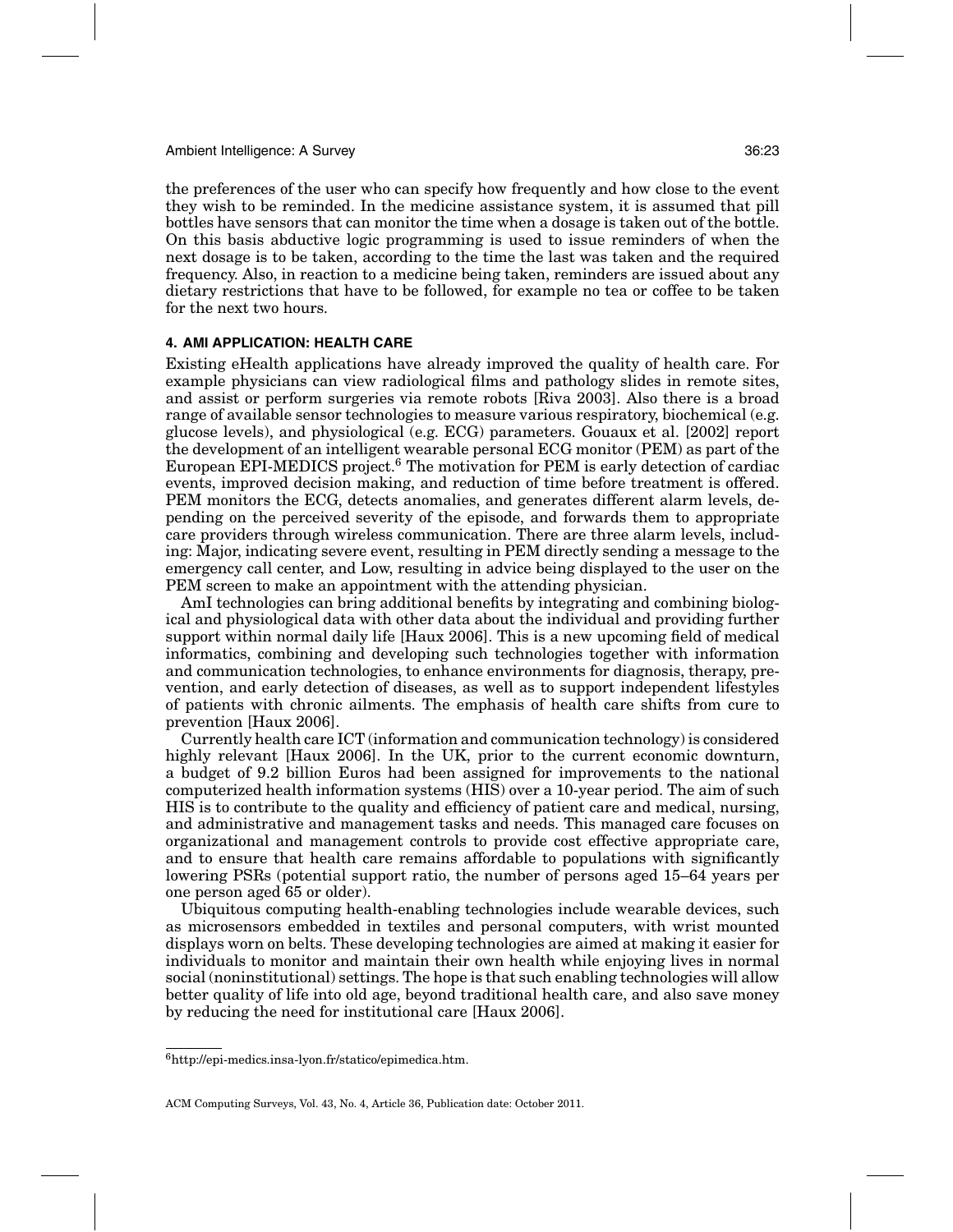36:24 F. Sadri

AmI technologies may allow continuous monitoring in the home environment, which can lead to early recognition of deteriorating health and behavioral patterns. Some patterns, affecting health or indicating early signs of physical or cognitive deterioration, may not be easily detectable in a clinical environment, and may only be detectable through monitoring at home. For example someone may fail to administer their medication correctly, but only when the television is on or when they have a visitor, or someone may repeatedly go in and out of a room when the phone rings before answering it. Thus AmI promises to make a threefold contribution to eHealth, namely to integrate the fragmented systems into a connected system [Fifer and Thomas 2002], to provide personalized care, and to focus on preventative care [Riva 2003, Haux 2006].

Riva [2003] provides a motivating scenario as follows. Mario is an obese 40-yearold with type 2 diabetes who is being provided with a personalized self-management education program. The main features of the scenario are: recognition of Mario and his personal area network as soon as he enters the hospital, a micropayment system that automatically transfers the visit fee into the e-purse of the hospital, the fast provision to Mario via mobile devices of the diagnostic tests he needs to undergo and the location of all the specialists he needs to see on his schedule. All advice already given to Mario and his personal data, biomedical readings, personal habits, and so on, are available to the specialists, who in addition, can track the location of Mario and all their other patients on their office monitors. In the case of any problems or delays, the schedule of Mario's visit is modified with the aim of reducing his waiting time, and the new schedule is relayed to him via the same mobile device.

Haux [2006] argues that in addition to trends towards individualized and more preventative health care, with current and future developments in transinstitutional health information systems, better patient-centered health provision can be extended from regions, to nations, and around the globe. This is in line with the WHO (World Health Organization) eHealth resolution in their 2005 World Health Assembly.

The resolution urged each member state:

- —to endeavor to reach communities, including vulnerable groups, with eHealth services appropriate to their needs;
- —to develop the infrastructures for information and communication technologies for health as deemed appropriate to promote equitable, affordable, and universal access to their benefits, and to continue to work with information and telecommunication agencies and other partners in order to reduce costs and make eHealth successful.

There are, of course, risks attached to such developments, the primary one being the security of data. In these envisaged pervasive health enabling systems, the amount of data available on individuals may be significantly greater than in traditional health information systems. This data, together with its greater integration and persistence, are some of the main features that promise to help provide the individualization of care, but they are also features that increase the risk and damage of disclosure and misuse.

In the following we review several papers that have explored agent technologies, learning, and case-based reasoning techniques in applications of ambient intelligence in healthcare, and in particular in hospitals and residential care institutions.

# **4.1. Munoz et al. [2003], Favela et al. [2004], Rodriguez et al. [2005]**

These papers report studies conducted in a hospital, which in collaboration with the hospital workers, led to the development of three scenarios for information management and interaction in that environment. The scenarios were then used for the specification of autonomous agents for the design of ambient intelligence environments for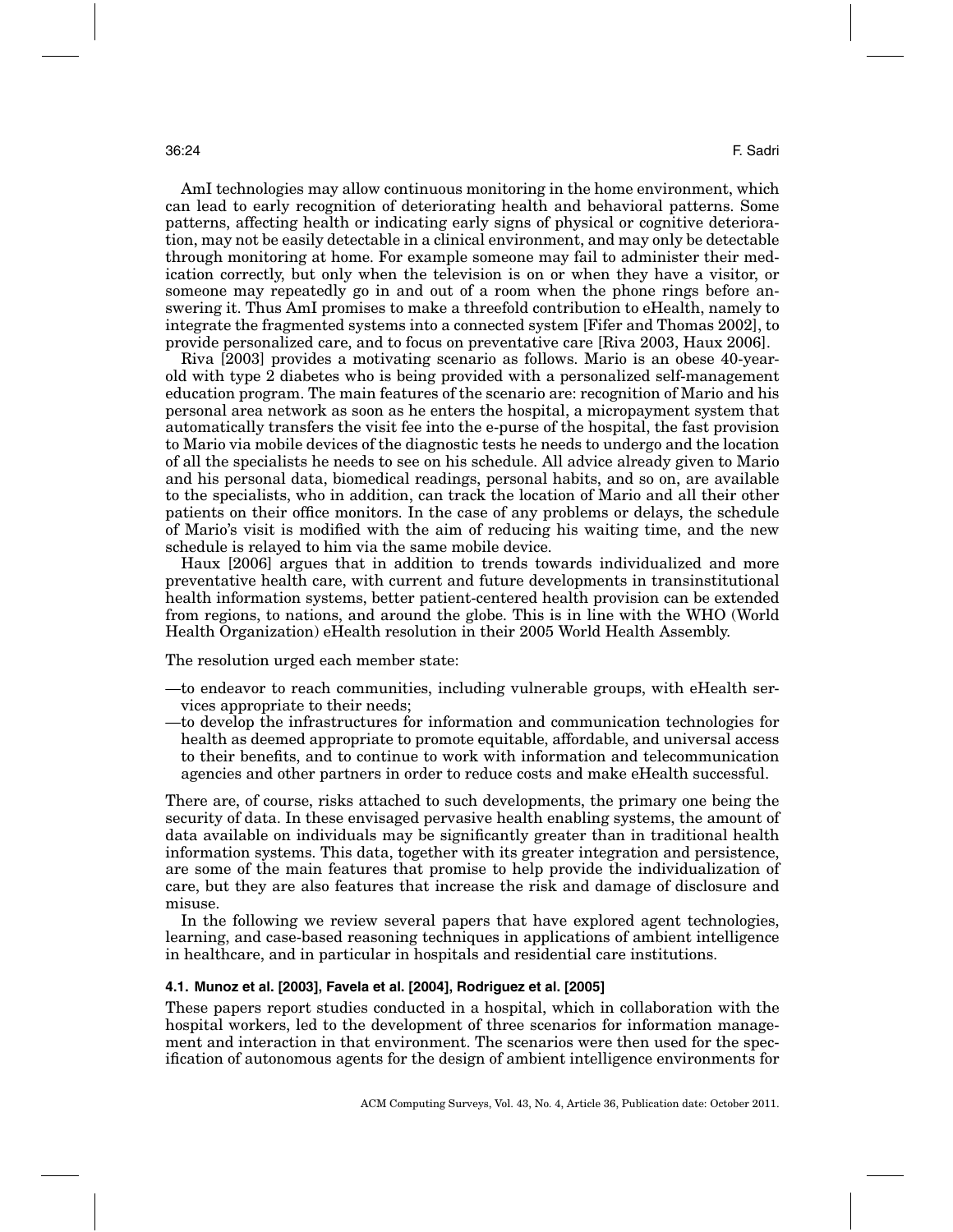hospitals, and also for the design and implementation of an agent-based middleware, called SALSA.

The broad features of hospitals relevant to their study and reflecting their use of agents are the distributed nature of information, the need for collaboration, mobility of the personnel and devices, and the need to access accurate medical information in a timely fashion for decision-making.

One scenario involves a doctor (Garcia) who is examining a patient in a ward and receives a message on her PDA with a floor map indicating that the X-ray results of a patient in a nearby bed (patient P in bed 225) are available. She moves to a nearby hospital information system (HIS) display, which detects and identifies her and changes the display to one personalized to her, including her messages, personalized calendar, and information about the patients she is in charge of. The doctor selects the information about patient P and views the recent X-rays. The HIS, which is aware of the context, that is the patient, the newly arrived X-rays, and a possible need for a diagnosis, opens a window with access to various items of information, including the hospital medical guide relating to P's current diagnosis, and references to previous similar cases. Garcia selects to view a previous patient's records. The system infers that Garcia is interested in finding information about alternative treatments for P and recommends Web sources of digital libraries considered reliable by the hospital practitioners.

Another scenario involves a hospital map display alerting a cardiologist to the presence of a traumatologist on the next floor. Opportunistically the cardiologist sends a message to the traumatologist requesting a discussion session regarding a patient. The traumatologist accepts via PDA, approaches a HIS display unit by means of which the two specialists have a collaborative session about a patient's case while accessing information about him online.

The third scenario involves a patient, Ana, in a waiting room, who requires her PDA to recommend a cardiologist. The PDA makes a recommendation and in addition informs Ana that one of the recommended cardiologist's patients is in that waiting room, in case Ana wishes to approach her for a conversation.

In the SALSA architecture, agents are used as abstractions, to act on behalf of users, to represent services, or to provide wrapping of complex functionality to be hidden from the user. The system is required to be context-sensitive, where context is identified by user and device identification and location, role of users, time of events and interactions, and users' personal information stored in their PDAs. The agents have a standard life cycle of learning, through observations and messages (all through XML messages), thinking, and executing actions, including communications.

A hospital prototype system has been implemented. This includes a context-aware client, and a hospital information system (HIS). For the purpose of the former, doctors and nurses carry handheld computers that estimate their location, and depending on their roles, the client can inform them of other users, nearby, in the form of a displayed list. The HIS records patients' data, and the HIS agent monitors the changes in such data, and uses rules (much like ECA rules) to decide what information should be communicated to which users. For example when the HIS agent becomes aware that a doctor is in the vicinity of a patient and the patient's test results have been entered, the agent informs the doctor.

Rodriguez et al. [2004] describe in greater detail, the approach taken in location tracking in the hospital application and report related experiments. The approach is based on the use of radio frequency signal strength between mobile devices and access points of a WLAN (wireless local area network) infrastructure. A signal propagation model can be used to estimate the distance between the mobile device and the access point on the WLAN. But greater sophistication is needed to deal with complications

ACM Computing Surveys, Vol. 43, No. 4, Article 36, Publication date: October 2011.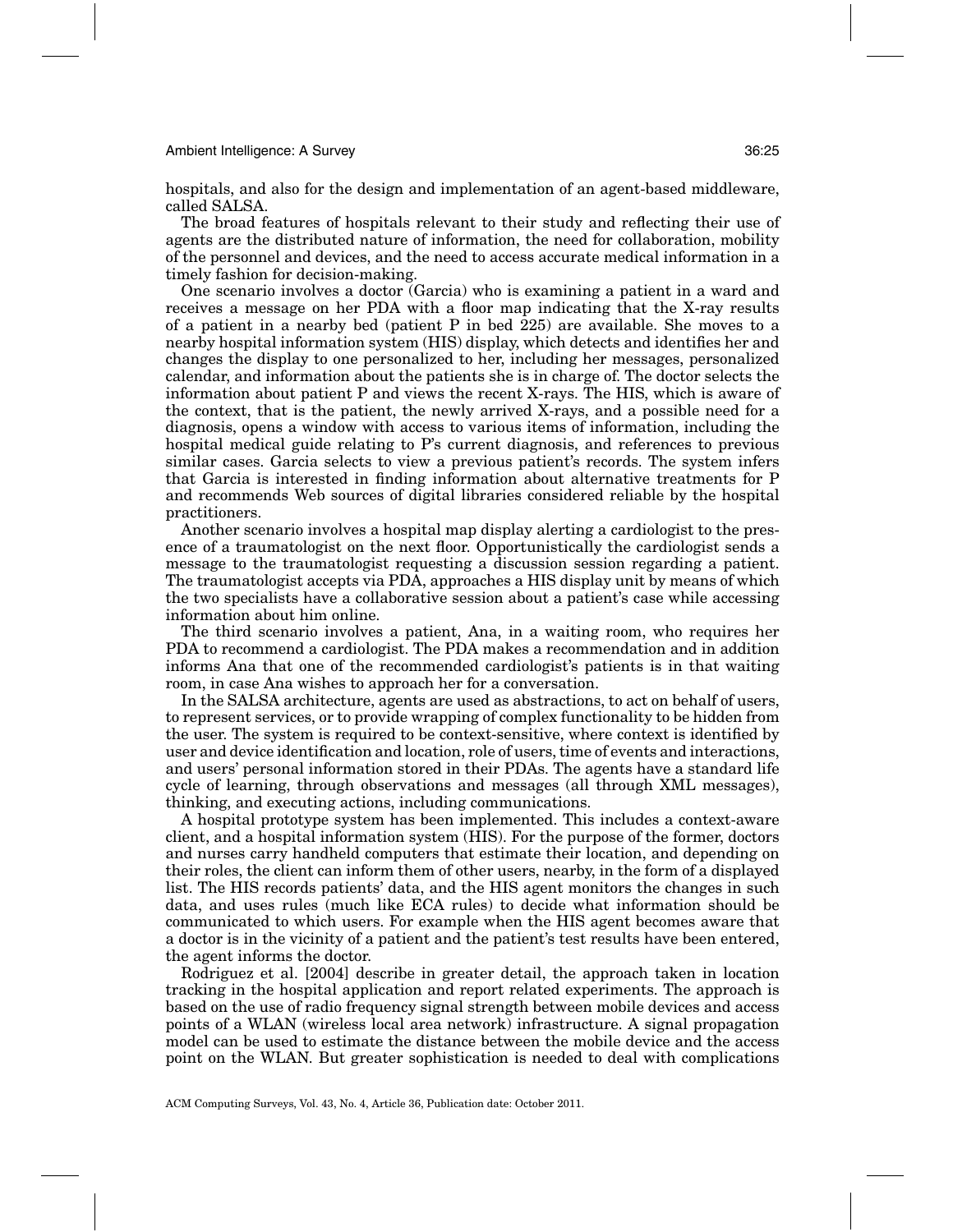such as walls, furniture, and other people in the way. To address this, Rodriguez et al. [2004] use neural networks, and a back-propagation learning algorithm. The neural network is trained by a variety of signal strengths at several locations in a building, for the four directions, north, south, east, and west. The location estimation component is integrated within the SALSA architecture by wrapping the trained neural network as one of the agents in the architecture. In the hospital application, given the decay of the signal strength from floor to floor one location estimation agent was trained for each floor.

# **4.2. Kofod-Peterson and Aamodt [2006]**

This is another work addressing context awareness applied to a hospital environment. This paper, in follow-on work from an EU (Framework 5) project called AmbieSense, focuses on a medical domain with the aim of supporting health workers participating in diagnosis and treatment of patients. It uses case-based reasoning (CBR) to provide context classification.

CBR (see, for example Schank [1982]) is a problem solving technique that stores problems with their known solutions. Then, given a new problem, it finds a case from the recorded cases whose problems best match the new one. Then to solve the new problem the solution of the old matched case is adapted to the new problem.

In Kofod-Peterson and Aamodt [2006], a context is based on several parameters, including the location, the identity and role of people present, the time of day, and any artifacts that are present, such as patient list or patient chart. Each context has an associated goal. For example, if the context is "preward round" its associated goal is to "evaluate treatment of the patients."

The system architecture is as follows. There are three layers.

- —The *perception layer*, which, collects data about the environment regarding the parameters that are used to classify the context;
- —The *awareness layer*, where case-based reasoning is applied to match the data from the perception layer against the stored cases to find the closest match. The matching then also identifies the goal of the observed situation.
- —The *sensitivity layer*, which, receives the goal recognized by the awareness layer together with what is known, through the perception layer, about the artifacts present. The sensitivity layer has, for each goal, a sequence of tasks that will achieve the goal. So given a goal and a possible list of artifacts it decomposes the goal into subtasks. The list of artifacts can aid the sensitivity layer to choose between two alternative decompositions. Each subtask is associated with an application agent that corresponds to an artifact in the recognized context that can provide some services.

The model was instantiated through observations at St. Olav Hospital in Trondheim in the summer of 2005, where a student followed various health workers and recorded the activities and events. Two wards were studied, cardiology and gastroenterology, to provide the cases. In this application, a case is a meeting between health workers, possibly also with patients present. Each such meeting has a purpose that provides the goal of the case. Around 200 cases were stored.

An example case is a preward meeting in which the duty physician and nurse participate, and it takes place in the morning. Its goal is to discuss treatment of the patients on the ward. This can be the best match for an observed situation of a meeting taking place in the morning in a doctor's office between a nurse, and another person who has a role of patient care. The observations can also include the data that the artifacts present are the patient list, patient chart, and PAS (patient administrator system). The goal of the meeting is then decomposed into subtasks, including: acquire name of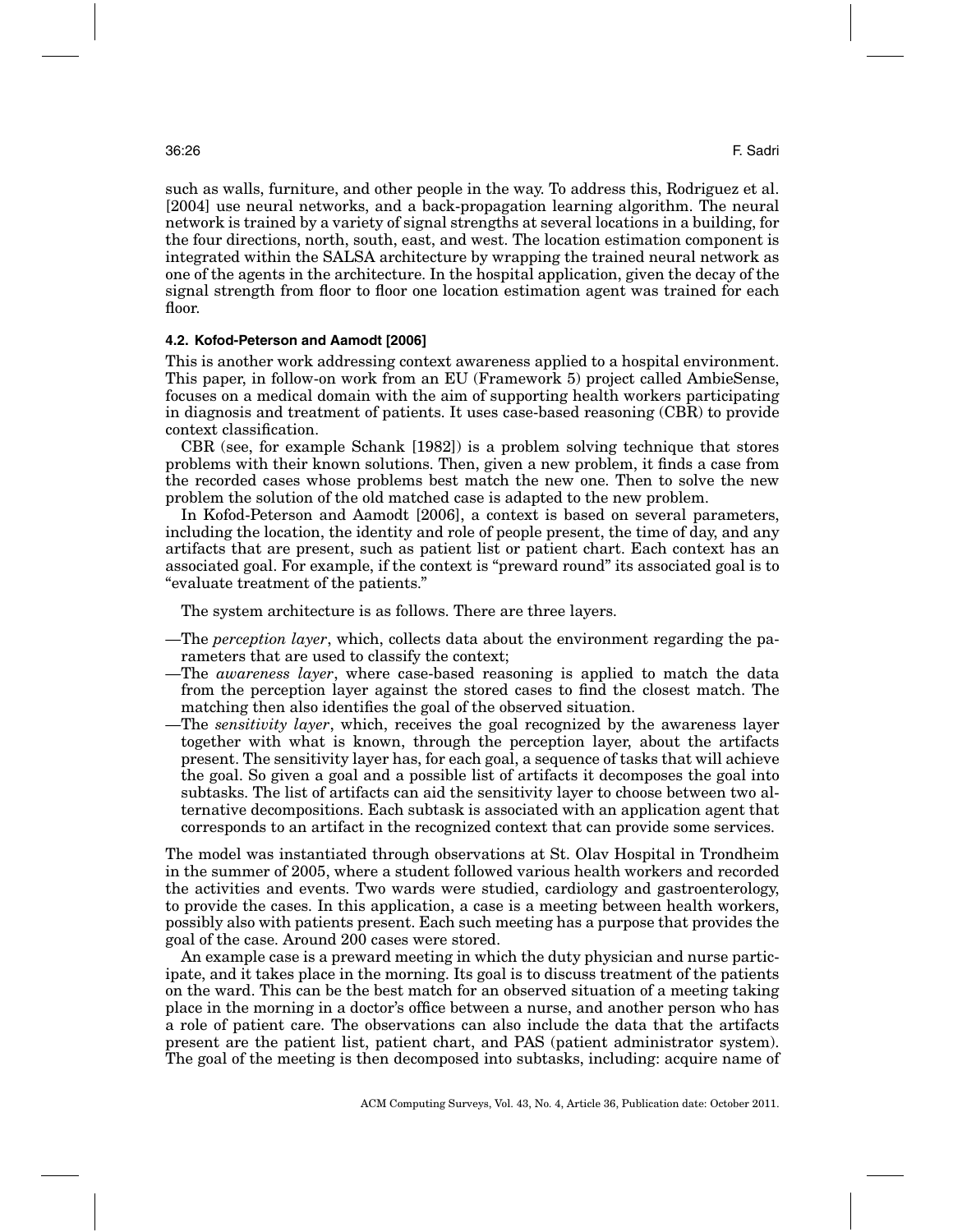patient from patient list, acquire changes in patient's condition since yesterday from nurse or patient chart, acquire any new test results from patient chart or PAS, and note any required changes in treatment (nurse or PAS).

## **4.3. Corchado et al. [2008]**

This paper also reports work based on case-based reasoning and agents carried out on location at a care institute. It describes a system called GerAmi (Geriatric Ambient Intelligence) and its prototype implementation and testing at a care facility for Alzheimer patients. The care facility is the Alzheimer Santisima Trinidad Residence in Salamanca, Spain, which provides residential care for a maximum of 60 patients, all over 65 years old. The objectives of the GerAmi system are to monitor the patients and manage the work of the doctors and the nurses.

The system contains ID door readers, one above each door in the facility and the door of the elevators, ID bracelets for the patients and the nurses, with each bracelet containing an RFID chip, PDAs for the nurses, controllable alarms and locks, and wireless access points. The system architecture uses a multiagent structure with agents using BDI<sup>7</sup> (belief, desire, intention) concepts and case-based reasoning and planning. The implementation incorporates 30 patients, 10 nurses, and 1 manager, each of whom is associated with an agent. Further work is planned to incorporate 2 doctors with their associated agents. The manager and the patient agents run on a central computer and the nurses' agents run on mobile devices.

The patient agent records the location of the patient hourly and sends the record to a central database. The manager agent plays two roles. One is to control locks and alarms based on patients' locations, and the other is to allocate tasks to the nurses. For the latter it uses information about which nurses are available, taking into account holiday rosters, and which patients have to be served and what services (tasks, such as cleaning, feeding, exercise) are required. It also uses the profiles of the nurses, in terms of their expertise in providing services, and the constraint that they should not work more than 8 hours a day. For each task, it uses an estimate of how long it will take based on information about the maximum amount of time the best nurse for the task will take across the patients. The task allocations, in the form of a timed schedule of tasks, are then transmitted to the nurse agents via the nurses' PDAs. The nurse agents then make plans for the allocated tasks using case-based reasoning, via a library of plans. Replanning may be necessary, for example if the patient is not in the right location, or a resource is not available, or if an emergency occurs. Plan modifications are recorded and stored in the knowledge base of the cases, thus providing a learning capability.

Experimental results were collected over a period of three months. They pointed to three main conclusions. One is that GerAmi had the effect of reducing the time nurses spent on what the paper calls "indirect-action tasks,"—tasks not directly involved with the patients, such as monitoring, providing reports and visits. Another is that during the period of testing there was a reduction in the number of nurses working over 24 hour periods, even though the number of patients remained the same. Finally, as the system progressed, and thus the cases grew, the amount of replanning needed was reduced substantially—a figure of 30% reduction is reported in the paper.

<sup>7</sup>BDI [Rao and Georgeff 1991, 1995] is an agent model that deals with beliefs, desires, and intentions. The details are unnecessary for our purposes here, but in GerAmi the beliefs include knowledge about the whereabouts of the patients and the expertise of the nurses, desires are tasks the nurses have to perform in given circumstances, and intentions are the detailed plans of the nurses for performing these tasks. In GerAmi, as in the BDI model, planning is done using plan libraries.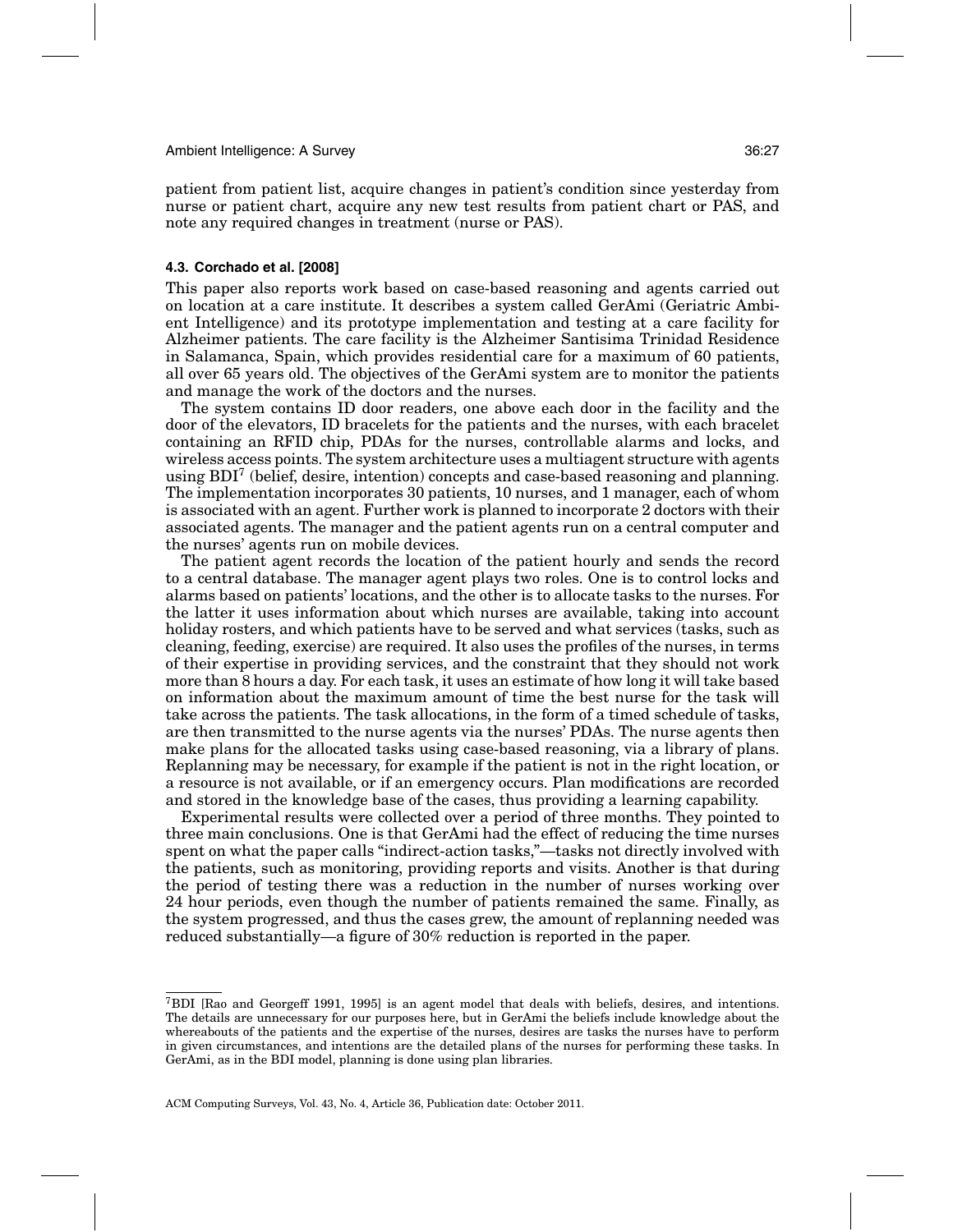## **5. AMI APPLICATIONS: SHOPS, SHOPPING, RECOMMENDER SYSTEMS, BUSINESS**

This section includes papers on a variety of topics related to shops and business. We look at shops as responsive environments, with devices controlled by software agents that react to the presence of customers according to the customers' identities and profiles. Then we look at a proposal for ubiquitous commerce, which brings e-commerce and AmI together, with a framework for context-dependent interaction between shops and shoppers. We look at work on recommender systems in open connected environments, with emphasis on adapting known user profiles in one domain for use in another domain. The section continues with a proposal for AmI-based product aftercare and maintenance, and concludes with some example demonstrations of AmI-based products, including fabrics with embedded electric units.

## **5.1. da Silva and Vasconcelos [2005, 2007], Shops as Responsive Environments**

These papers describe how software agents can be used to model and implement responsive environments. A responsive environment is described as one which senses events occurring in it and reacts to these events. This reactive behavior is provided by software agents, and the responsive environment is a combination of a physical world and agents.

The architecture described is generic, but the paper focuses on the application to an AmI-enhanced bookshop. The bookshop is equipped with sensors distributed among the bookshelves and throughout the store. These can detect and identify customers from their portable devices, for example, Bluetooth-enabled mobile phones, PDAs, or store loyalty cards. The store has some information about the profiles of its customers, such as what they have bought before and their preferences, and it can associate the customer identity with his/her profile.

The goals are to use all this information to provide customers with a pleasant experience while they are in the store and to encourage them to buy, in order to maximize sales. To these ends the store has various devices, for example there could be musicplaying devices and LCD displays scattered throughout the store. The music devices should take into account the preferences of the customer closest to them when choosing what music to play, and the LCD displays should show books or other items that are likely to be of interest to customers closest to them. Similarly, the lights in the shop display windows should highlight the items that may be of interest to the nearby customers. Moreover, adjustments should be made when multiple customers are nearby, with a smooth transition of displays to serve interests of all customers within the range.

The architecture chosen for this application is that of autonomous communicating agents. Each customer entering the system in and within some outside range of the shop and each device in the shop has a corresponding agent associated with it. Figure 2 is a representation of the diagram given in the paper. The rectangle is the shop environment with customers (the smiling faces) and devices  $(d1, d2)$ . The cloud is the software where each element of the shop environment is mapped onto an agent. Within the shop, each device has a range, represented by the oval enclosures. The arrows connecting the agents represent communication among the agents. This communication is via blackboard style tuple spaces, providing ad hoc communication, implemented via Linda tuple spaces in Prolog. The system also includes administrative agents, not shown in the cloud.

Administrative agents roam the system and continuously check the tuple space for tuples that concern them. When a component, for example, customer, enters the system and is identified, its ID and location are entered on the tuple space, and an administrative agent will start up an agent for the component, if one does not exist already. Changes of location are likewise entered on the tuple space. The agent that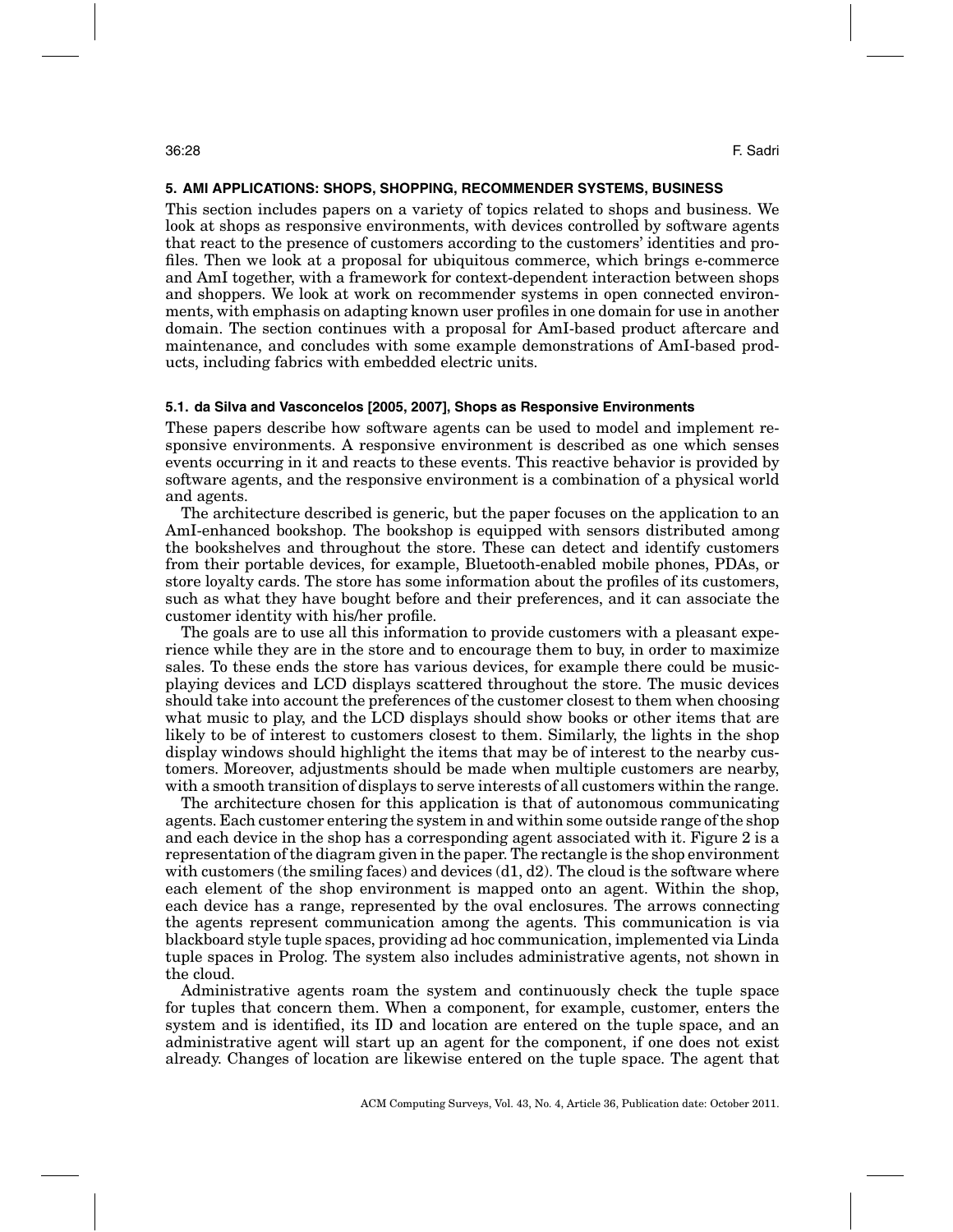

Fig. 2. An architecture for agents in a responsive environment.

is started up functions according to an observe-process-act type cycle implemented in Prolog, where observing and acting mean taking tuples from, and putting tuples on, the tuple space, respectively. The agents' notion of environment is the tuple space. The agents have goals that are implicit within their observe-process-act programs.

In the bookshop scenario, say, a customer's presence is detected within range of a display device. The customer's agent writes the customer's book type preference on the tuple space (e.g  $\langle$ price, age $\rangle = \langle 20, 20 \rangle$ , meaning customer is 20 years old, and price maximum is 20). The agent associated with the device takes this and displays items corresponding to this preference (assuming that the bookshop has classified its items according to these two numerical parameters).

This procedure is modified to cater for the presence of multiple customers within the range of a device. The idea is to smoothly move from the displays of items of interest to one customer to items of interest to another customer. To achieve this, each customer agent has a pair of parameters  $\langle \Delta p, \Delta a \rangle$ , with fixed values,  $\Delta p, \Delta a \in [0,1]$ ;  $\Delta p$  is associated with price and  $\Delta a$  is associated with age. These  $\langle \Delta p, \Delta a \rangle$  parameters appear to be assigned to customers arbitrarily. If there are multiple customers within range of a display device, their agents take turns to update the  $\langle$  price, age $\rangle$  tuple on the tuple space, thus influencing what is displayed, according to the following instructions:

> $\text{Replace the current price by: } price + \Delta p^*(price_c\text{-price})$ Replace the current *age* by:  $age + \Delta a^*(age_c - age),$

where  $\langle$ price<sub>c</sub>, age<sub>c</sub> $>$  is the preference of the customer represented by the agent updating the tuple space.

# **5.2. Masthoff et al. [2007]**

This paper reports continuation of the work reported in da Silva and Vasconcelos [2007], and summarized in Section 5.1 but with most of its focus on catering for multiple customers within the range of devices. The scenario is the same here, namely a bookshop equipped with sensors to detect the presence of customers, and display and audio devices distributed throughout the store. The architecture is also the same,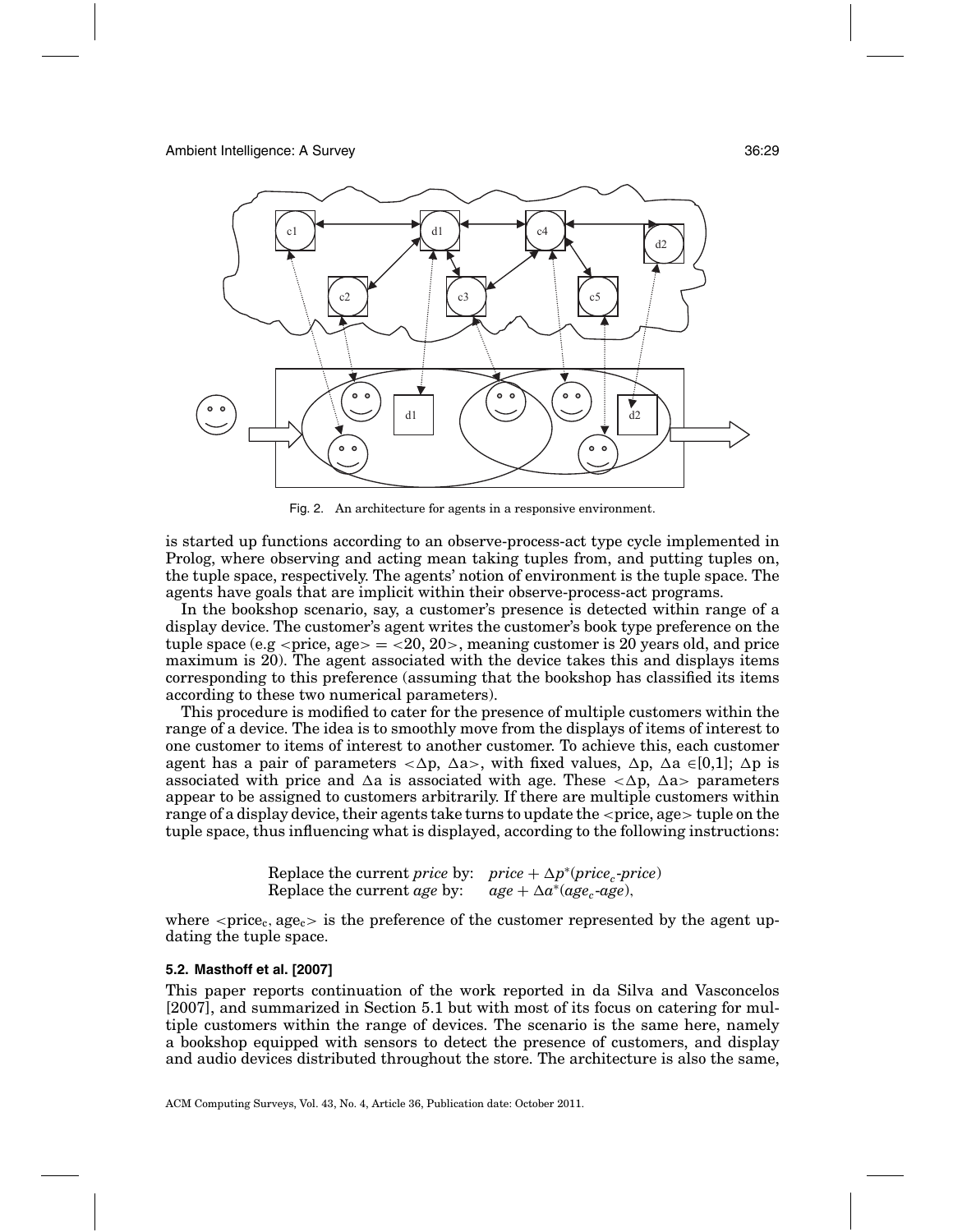namely a multiagent system, with agents representing customers and devices, and communicating via a blackboard mechanism. Here, a proof-of-concept implementation is reported, which uses JADE for the agents and JavaSpaces for their communication. An off-the-shelf Bluetooth USB adaptor is used to detect Bluetooth-enabled mobile phones. The owners of the mobile phones register their likes and dislikes in terms of music genres and artists and these profiles are stored in a database accessible by the software agents.

The paper considers several existing strategies for aggregating ratings of individuals into a group rating. The objective is to explore ways of deciding what excerpt of music to play next, for example, when several people are near the device and their individual preferences are known. The strategies are inspired by social choice theory, and include the average strategy, which takes the average of the individual ratings, and the leastmisery strategy, which takes the minimum individual rating.

One assumption is that the membership of groups of people changes continuously, and another is that the members are unrelated (not families or friends), and in particular they do not affect each other's preferences (no contagion effect). Experiments with human subjects are reported briefly, and one result used in the implemented satisfaction function is that how much an individual has liked what has been presented so far affects how much they will like what comes next. The satisfaction function, modified from Masthoff and Gatt [2006], evaluates the satisfaction of seeing an item i, based on the impact of i and the satisfaction of seeing a sequence of items prior to i:

$$
Sat(items + i) = (\delta^*Sat(items) + Impact(i, *Sat(items)))/(1 + \delta)
$$

with Impact $(i,s)$ , the impact on satisfaction of new item i, given existing satisfaction s, is defined as

$$
Impect(i, s) = Impect(i) + (s - Impect(i))^* \varepsilon.
$$

Here  $\delta$  represents the decay factor of previous experience; when it is 0, past items have no effect, and when it is 1, there is no decay and past items have maximum effect. Intuitively,  $\delta$  represents the degree to which previous experiences can affect the new experience. Experimental results of the system are not reported.

## **5.3. Keegan et al. [2008], Easishop**

This paper also focuses on applications of AmI in shopping, with the aim of providing a synergy between AmI and e-commerce to bring about what they call U-commerce, namely ubiquitous commerce. Their work is within the context of the Single European Electronic Market (SEEM) [SEEM 2003] vision, which has the objective of developing an electronic framework in which different participants in the economy can collaborate. The authors describe the architecture and implementation of a system called Easishop, which aims at providing context-dependent exchanges of information and negotiation between shops and shoppers. The architecture is based on a multiagent structure with the agents equipped with BDI (belief, desire, intention) concepts. Each shopper has his own agent, as does each shop.

A scenario described in the paper is as follows. A shopper requires boots of a particular make and size, and may have price constraints. This is input in the shopper's agent. As the shopper approaches a shop in a shopping centre, the shop's hotspot scanner spots the shopper's agent, and the latter detects that it is within the shop's hotspot. The shopper's agent then migrates to the shop's Easishop node, checks if the shop has the required item and negotiates a price. Depending on the outcome the shopper's agent may decide to initiate an auction among the shops in that area. To do this the agent migrates to the Easishop e-marketplace and advertises the required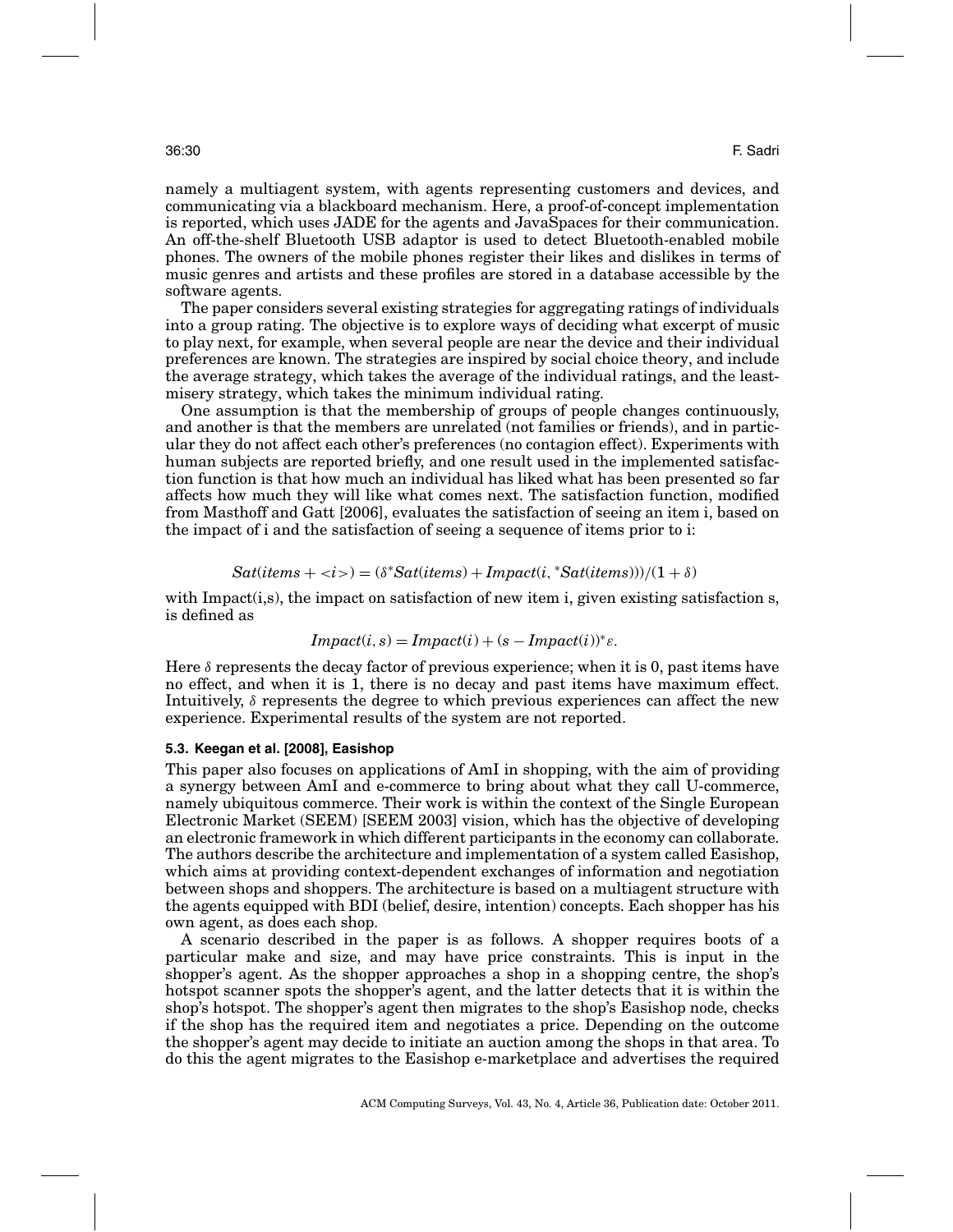item. The e-marketplace agent, then invites the shops within its range to a reverse auction, collects the data, including the prices they offer and the shops' distances to the last known location of the shopper, and passes it on to the shopper's agent. This agent returns to the shopper's device (e.g. smartphone), adjusts the information about distances to shops, as the shopper may have been moving while the agents have been active, and presents the information to the shopper. The rest is then up to the shopper, to chose if he wishes to go ahead with a purchase and if so, from which shop.

A prototype implementation is reported covering much of this scenario. Communication is via Bluetooth short-range wireless. The shopper's devices are mobile phones (SonyEricsson P910i) and PDAs (HP IPAQ 3870). All software is implemented using Java, and the interface uses a GUI toolkit called Thinlets (http://thinlet.sourceforge.net/). The agents are implemented using a framework called Agent Factory [Collier et al. 2003]. The shopper inputs his profile (e.g. sex, age, shoe size) into his device. He can add items to his shopping list by navigating a product list presented as a tree structure, first identifying the product class and then becoming more specific, in effect navigating a tree rendering of an XML schema of the UNSPSC (United Nations Standard Products and Services Code)8 set of production description codes.

The agents behave according to the commitment rules that their designer endows them with. Commitment rules in Agent Factory specify what commitments the agent should adopt given its current beliefs. For example, the following commitment rule fires when the communication agent associated with the shopper device detects a shopping hotspot. As a result of firing, the agent drops a commitment to scan for hotspots, and informs the shopper's agent of the hotspot.  $SEQ(A_1, A_2, \ldots, A_n)$  represents the sequence of actions  $A_1; A_2; \ldots; A_n$ .

> BELIEF(connectedTOHotspot(?hotspotname)) => COMMIT(Self, Now, BELIEF(true), SEQ(retractBelief(ALWAYS(BELIEF(scanning))), Inform(agentID(DeviceAgent), connectedToHotspot(?hotspotname)));

The following two example commitment rules (slightly modified from the paper for easier reading) result in the shopper agent first adopting the belief that it is in a hotspot, when it is informed of this, and then migrating to the store associated with the hotspot if it believes that the shopper wants a product. The term *fipaMessage* is a reference to a FIPA-compliant message.<sup>9</sup>

BELIEF(fipaMessage(inform, sender(?name), connectedToHotspot(?hotspotname))) => COMMIT(Self, Now, BELIEF(true), adoptBelief(ALWAYS(BELIEF(connectedToHotspot(?hotspotname)))));

BELIEF(shopperAgent(?shopperagent)) & BELIEF(wantProduct(?description, ?ean, ?urgency, ?range, ?location)) & BELIEF(connectedToHotspot(?hotspotname)) => COMMIT(Self, Now, BELIEF(true),migrateAgent(?shopperagent));

User evaluation is part of ongoing and future work.

<sup>8</sup>http://thinlet.sourceforge.net/.

<sup>9</sup>FIPA stands for The Foundation for Intelligent Physical Agents, http://www.fipa.org/, and it is an IEEE Computer Society standards organisation for agents and multi-agent systems.

ACM Computing Surveys, Vol. 43, No. 4, Article 36, Publication date: October 2011.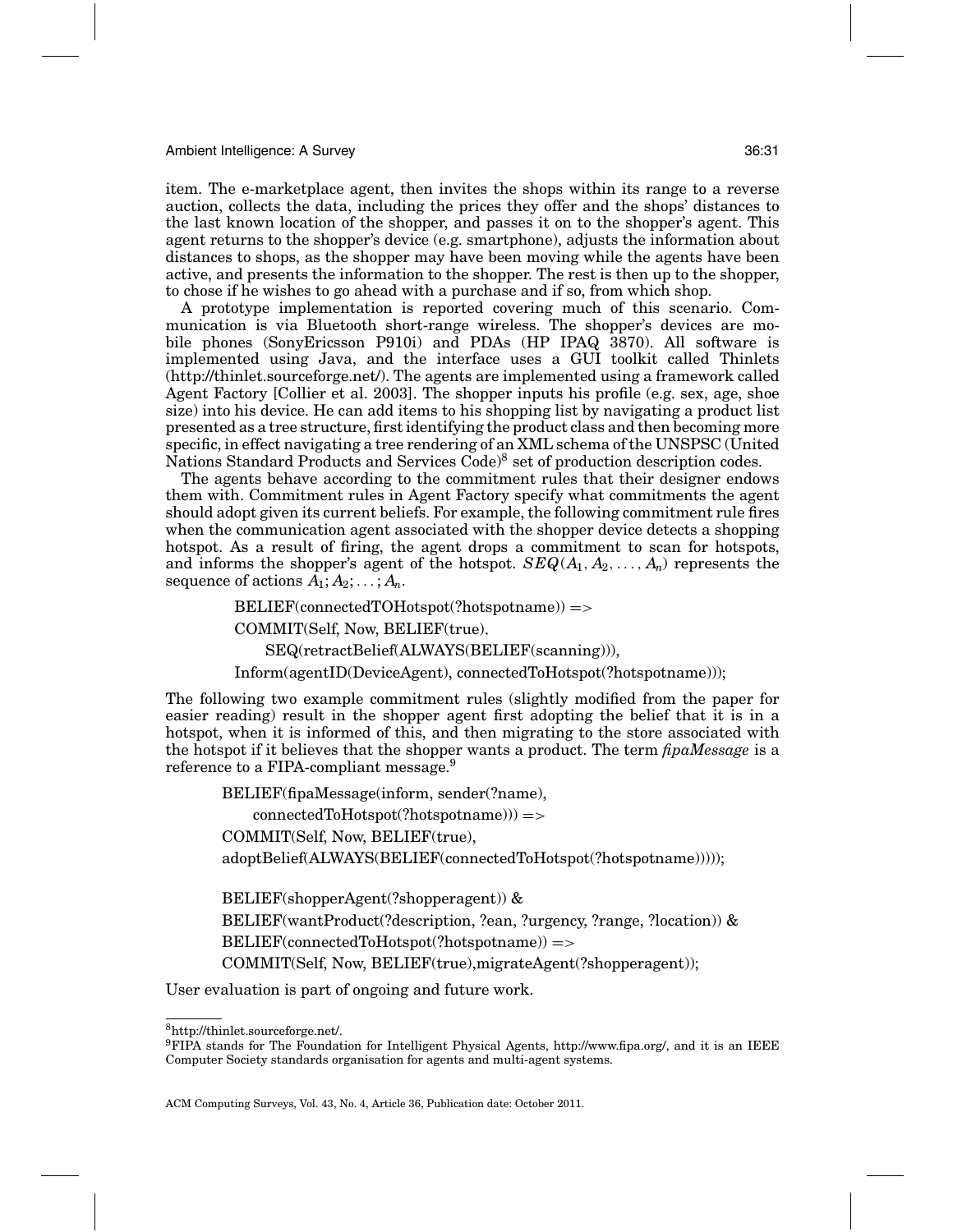## **5.4. Gonzales et al. [2004a, 2004b, 2005, 2006], Recommender Systems**

Several papers by Gonzales et al. [2004a, 2004b, 2005, 2006] discuss ambient recommender systems, where the focus is to provide personalized information without increasing the need for direct feedback and input from users.

Gonzales et al. [2004b] focus on capturing user data for recommender systems. The primary aim of their proposed system, called Smart User Model (SUM), is to lower the burden on users for initialization procedures involved in providing data, while still aiming to provide users with personalized information. SUM aims to capture user information in a generic way in order to make it feasible to transfer user data from one domain in which the user has been profiled to another in which he has not. The assumption is that the next generation of recommender systems will have a portable user model to interact with multiple open, distributed, heterogeneous services, and will use ontologies to transfer user preferences across the services.

The following example scenario is given. The user, say John, has interacted with a restaurant and a cinema recommender system, and these have captured John's profile, including objective information, such as name, age, sex, country; and subjective information, such as the information that he likes attractive places and imaginative cuisine, but efficient service is not very important to him. A marketing recommender system has not interacted with this user, but the aim is to adapt the profiles already captured by the restaurant and cinema services to allow the marketing service to also make appropriate personalized recommendations.

The user models are divided into 3 categories, objective, for example age, sex, country; *subjective*, for example preferences, and emotional, which is not addressed in these papers. The objective attributes can be provided by the user and obtained via a database. The subjective ones have to be acquired through user interactions with the environment. The subjective values are represented by values in the interval [0,1], each value representing notions such as a little bit, very, very much, and not. So, for example John's subjective information regarding the restaurant may be represented as  $\{\langle\$  < attractive-place, 0.7>,  $\langle\$ imaginative-cuisine, 0.8>,  $\langle\$  efficient-service, 0.1>}, specifying that imaginative cuisine is very important to him, much more so than efficient service.

Mappings are suggested, that in combination may allow the transfer of the user profile in one domain to another. In effect, in the case of objective attributes, essentially, to transfer to another (new) service the authors combine all objective data that is known and intersect the categories with those required in the new service, assuming uniform ontologies. In the case of subjective attributes, the mapping is done in two stages. First the known subjective profiles related to known domains are mapped onto a more generic SUM profile. For example, John's SUM profile may be  $\{\leq\text{attractive},\}$ 0.7>,  $\zeta$  imaginative, 0.8>,  $\zeta$  efficient, 0.1>}. For the second stage it is assumed that a priori there are weighted pairings of some SUM attributes with the attributes of the new domain (service). Continuing with John's example, if the marketing domain has attributes including novel, useful, and creative, then a priori pairings may be assumed between, say, attractive and useful, and between imaginative and creative, with the weighting providing some indication of confidence in such pairings. Thus a subjective profile is constructed for the new domain with attributes inheriting values from their SUM counterparts, but with added weights representing confidence.

## **5.5. Kopacsi et al. [2007], Weber [2003], Product Service and Aftercare, Business**

Kopacsi et al. [2007] discuss the possible role of AmI in manufacturing. The authors argue that economy and environmental requirements are imposing new trends on manufacturing, whereby not just products but long term product aftercare and services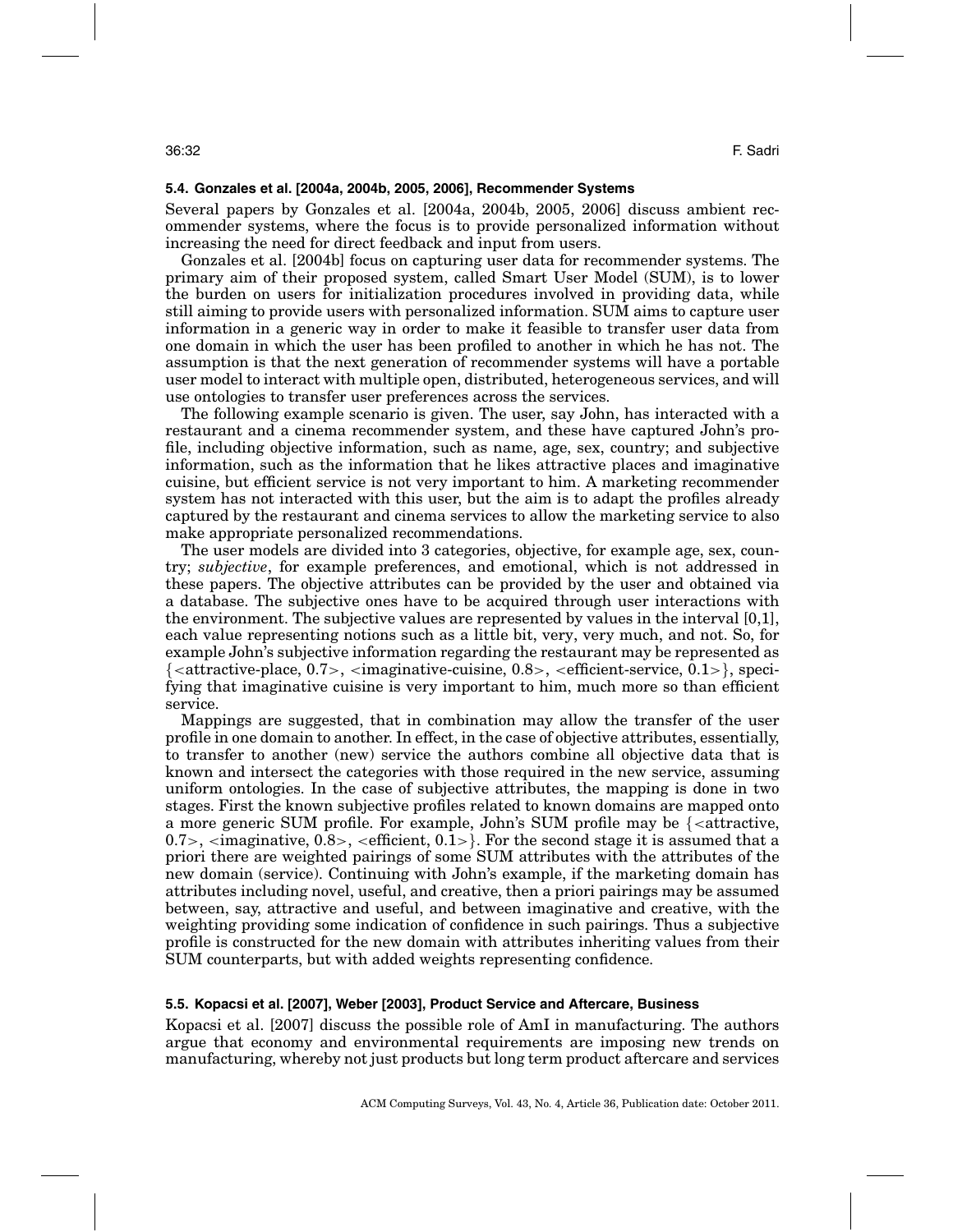will be in demand, and subject to competition. Thus, Kopacsi et al. argue, there will be increasing demands for product life-cycle management (PLM), and in particular, conditional and predictive maintenance, and it is in these that the contribution of AmI may be important. More conventional forms of maintenance are often either based on breakdowns, where repairs are done when something breaks down, or are based on periodic and systematic checks and repairs. But if sensors can provide continuous or regular information about products and this information can be integrated with background information, for example the history of the product or similar products, then intervention can take place before a problem arises, and only when needed.

The paper describes work on a European project called FOKsai, which is concerned with providing knowledge management tools and AmI support for SMEs (small to medium enterprises) to support extended product management and aftercare. The project has the participation of four European SMEs and the goal is to provide knowledge bases and diagnostic tools to make the aftercare provided by the companies more efficient and more effective.

For each SME, the system includes a knowledge base, which is based on the relational model using Oracle and MySQL. This is a repository of product-related knowledge, and the AmI-related data provided by sensors which is translated to tuples and input into the database. We will see later (in Section 7.1) that this is also the approach taken by Feng et al. [2004]. There is also a diagnostic engine that uses case-based reasoning<sup>10</sup> implemented in  $C_{++}$ . This is used to help the diagnosis of problems and provide solutions, and is updated as the system evolves. The system allows remote access and provides suggestions on how to proceed in reaction to ambient information.

One SME produces cutting machinery, and provides 24 hour customer support, often involving site visits by maintenance engineers to solve breakdowns. The proposed system aims at cutting these overheads by continuously monitoring the operation environment, for example the temperature, and automatically warning if corrective action needs to be taken. For example if the temperature falls too low the system informs the operator that the cutting should be stopped and temperature raised, otherwise the quality of the cutting will be poor. Another SME provides networked IT security and safety systems for a multitenancy building. It needs to maintain a network of heat, motion and other sensors and is hoping to cater to the needs and preferences of the individual tenants in the building.

A different project, Werner Weber [2003] summarizes several industrial projects in AmI at the Infineon Lab for Emerging Technologies in Germany. Some involve the integration of electronics into fabrics, such as clothing, textiles for floor covering, or bed sheets. One demonstrator is a jacket with an integrated MP3 player with a key pad, ear phones, microphone and battery. The integrated devices are left inside the clothing when cleaning. Another demonstrator is a device that converts body heat into energy. The energy produced is small, enough to power a wrist watch or a heart rate sensor. A third demonstrator is fabric that has a distributed network of electronic units woven into it. Such fabric could be used in carpets and other floor coverings for surveillance or guidance in buildings, or in intelligent sheets that monitor the vital signs of hospital patients.

# **6. AMI APPLICATIONS: MUSEUMS, TOURISM, GROUPS AND INSTITUTIONS, OTHERS**

In recent years the tourism industry has realized the advantages of providing personalized tailor made information to users [Rumetshofer et al. 2003]. This section starts by describing work in that direction, first in the context of museums and heritage sites and then in the context of visiting a city. We then look at contributions of AmI in

<sup>10</sup>See section 4.2, Kofod-Peterson and Aamodt [2006], for a brief description of case-based reasoning.

ACM Computing Surveys, Vol. 43, No. 4, Article 36, Publication date: October 2011.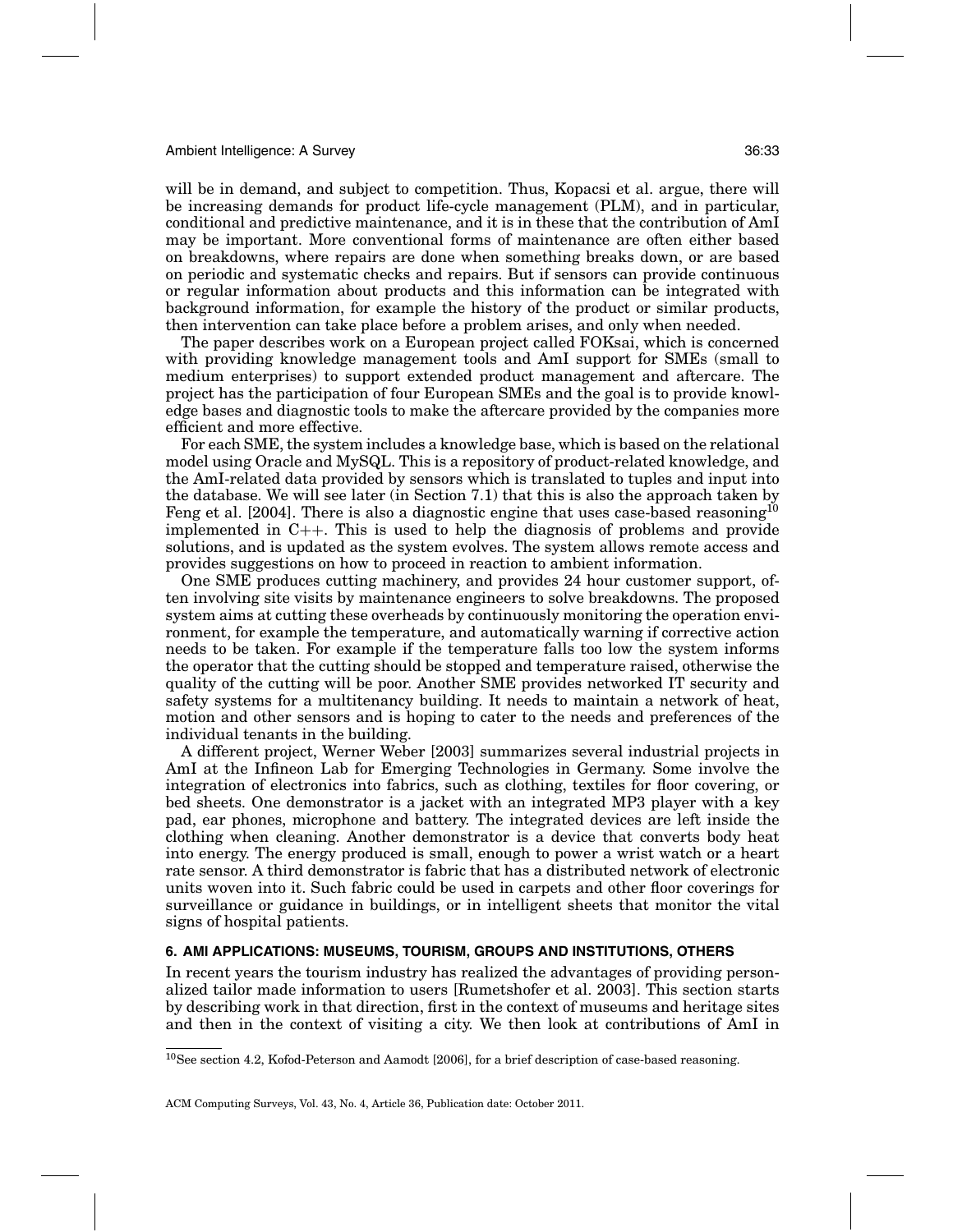group decision making support and in institutions, and end with an AmI application in monitoring driving.

# **6.1. Busetta et al. [2003, 2004], Penserini et al. [2005], Museums**

The work described in Busetta et al. [2003, 2004] concerns responsive/active environments, and in particular interactive museums. The work is part of the project Peach (Personal Experience with Active Cultural Heritage<sup>11</sup> which is funded by a national body in Trento, Italy, and involves collaboration between academics in Italy, Germany, USA, and Canada, and heritage organizations in Italy (Castello del Buonconsiglio, Pompei Excavations) and Germany (Volklinger Huette Museum).

A typical scenario considered is one in which a visitor to the museum requests, possibly via his PDA, a presentation about one of the exhibits. Several facilities, modelled as agents, are able to produce the presentation with different capabilities, for example pictures, audio, video, or a combination of audio and video. The visitor is near some facilities for the presentation, for example screens or speakers, and his PDA may also have the capability of displaying the presentation in a limited way. The visitor may be part of a group, for example a family, or in the vicinity of other people, and the museum may have information about the visitor's interests, for example from previous visits.

The architecture chosen is a multiagent system capable of forming implicit organizations. The organization is implicit in that it is not preprogrammed and there is no explicit formation phase. This is facilitated by role-based communications and overhearing. The experimental communication infrastructure, called LoudVoice, involves streams of messages (called multicast channels) that can be heard by many agents. The FIPA-compliant messages have headers such as REQUEST, QUERY, INFORM, DONE, and the senders and receivers can be role identifiers, rather than individual agent identifiers.

An implicit organization is a set of agents that play the same role, for example Presentation Planner. These agents may change dynamically and may have different capabilities and there may also be some redundancy among them. Agents may have several coordination policies, for example Plain Competition, whereby all attempt to provide the service requested and the first to do so wins. Another is Simple Collaboration where there is some degree of synthesizing of the answers obtained independently by individual agents. When a request for a presentation is sent, the agents currently available with role Presentation Composer implicitly form an organization. In this organization, a coordination policy is chosen among those that are common to all the agents involved. Then each available Presentation Composer agent may request various items of information from agents playing other roles. The information includes user information (for example location of user) from agents playing the role of User Modeller, presentation data (e.g. data about the exhibit) from agents playing the role of Information Modeller, and display information (e.g. free available display medium compatible with the capabilities of the composer agent) from the agents playing the role of User Assistants. When all the information has been received, the Presentation Composer organization can decide its answer based on its chosen coordination policy.

Further related work [Penserini et al. 2005] uses the Tropos methodology [Bresciani et al. 2004] to provide a model for the implicit organization architecture, in general, and example instances of it for the active museum application, in particular. Tropos is a methodology that adopts agent concepts for requirement analysis and software engineering. In particular it uses concepts such as actors, agents, roles, goals, tasks, resources, and different types of dependencies among actors. The dependencies between one actor and another, can for example, indicate that one delegates fulfillment of a goal

<sup>11</sup>http://peach.itc.it/.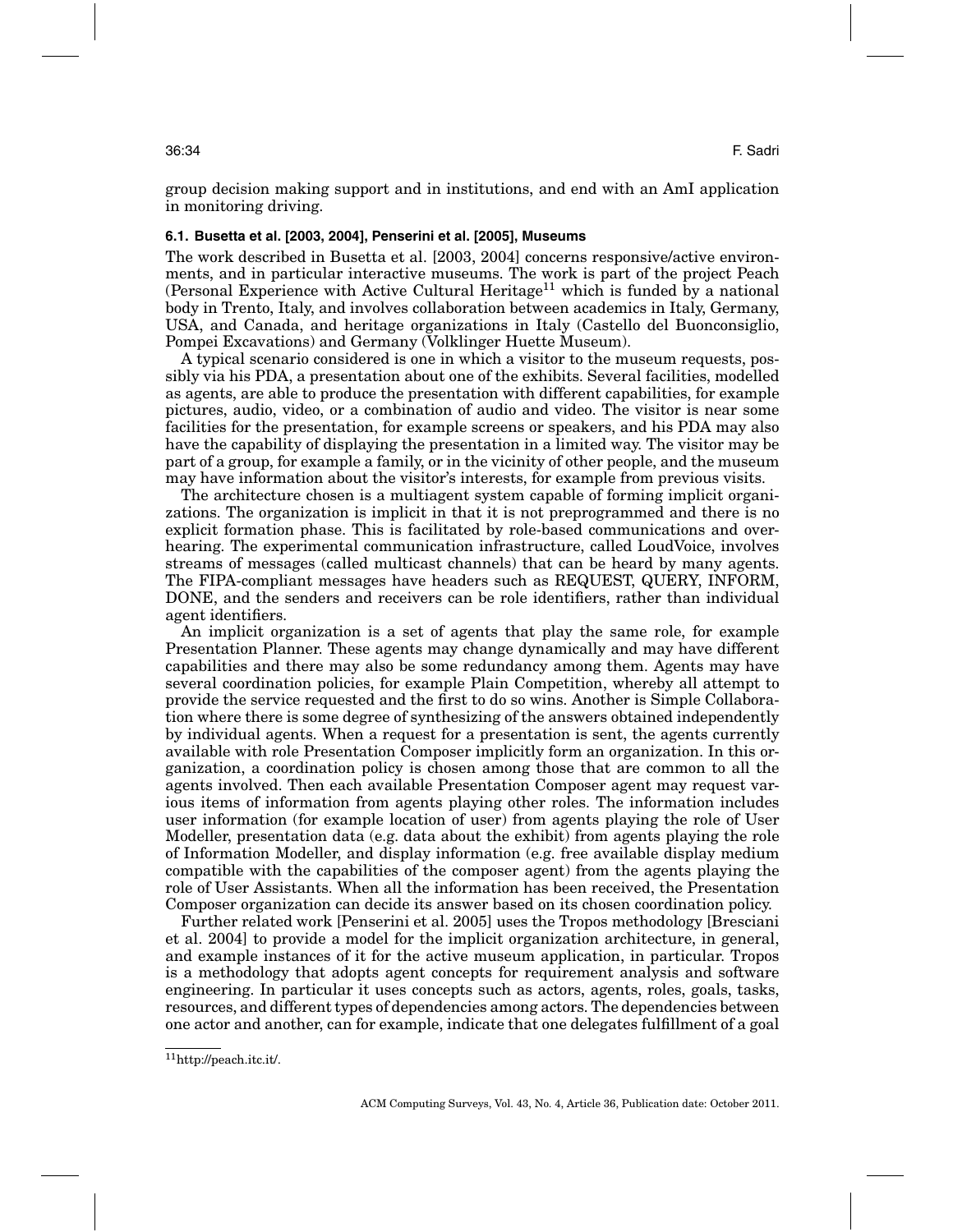to the other, or that one is required by the other to perform a task, or that one is required to provide a resource to the other.

# **6.2. Costantini et al. [2008], Heritage Sites**

This paper describes the use of multiagent technologies in combination with sensor and satellite tracking and PDA technologies for two heritage applications. One application is in providing personalized information for visitors to Villa Adrianna, which is an extensive ancient Roman villa. The other application is in tracking heritage artifacts during transportation, to prevent theft and to maintain an ambient atmosphere in terms of temperature and humidity. The multiagent system used, called DALICA, relies primarily on logic programming for its specification and implementation.

For the Villa Adrianna application, the system uses a model of the site in term of its points of interest (POIs). Each POI is represented as a fact giving its location and keywords characterizing its main features, such as garden, water, statue, mosaic. Each such feature is expressed with an associated weight that signifies the prominence of that feature at that POI. For example the fact

poi('VA IlPretorio', 41.939503, 12.775775, 25, [(columns, 0.30), (opus, 0.30), (fresco, 0.30), arch, 0.10)],8)

denotes the location of the Villa Adrianna Pretorio as a circle with center at (41.939503, 12.775775), according to the satellite coordinates, and radius 25 meters, with the given list of primary features, columns, opus, fresco, arch, with the arch being the least prominent feature. It also denotes that it will take about 8 minutes visiting it. The visitor can provide DALICA with his initial list of interests according to the features used in the definition of the POIs. DALICA can also infer the user interests from the POIs he visits, the length of time he spends at each and the POIs' lists of features. The interests can be confirmed by the user. In addition DALICA monitors the visitors' passage through the heritage site for other purposes, for example to suggest POIs of possible interest in their vicinity, and to issue warnings if the visitors trespass to restricted areas. The communication with the user takes place via a PDA, and the location tracking takes place via a satellite.

For the transportation application, each package is equipped with a mobile device that periodically checks temperature and humidity and the position of the package. It also checks the actual route via which the transportation is taking place, given by satellite information, against the agreed planned route. Any anomalies will result in the sending of warning messages.

Both applications have been implemented, and systematic evaluation is part of ongoing and future work.

## **6.3. Petersen and Kofod-Petersen [2006], Tourists**

This paper describes a scenario about guiding tourists through the city of Trondheim, inspired by one of the ISTAG AmI scenarios [Ducatel et al., 2001]. The scenario is intended to incorporate the use of AmI for the tourist and the use of virtual enterprises for the businesses in Trondheim that wish to enhance the tourist experience and at the same time enhance the reputation of the city as an attractive place to visit and increase their own trade. The project, Wireless Trondheim, is a collaborative effort between the local council and the university in Trondheim.

In this scenario the tourist arrives in Trondheim on a ship and on leaving the ship signs for the Trondheim experience (TE), which provides her with a PDA. The goal of the tourist is to see and enjoy the city in one day, and she can express this goal by selecting some key points to indicate her interests, for example medieval Trondheim,

ACM Computing Surveys, Vol. 43, No. 4, Article 36, Publication date: October 2011.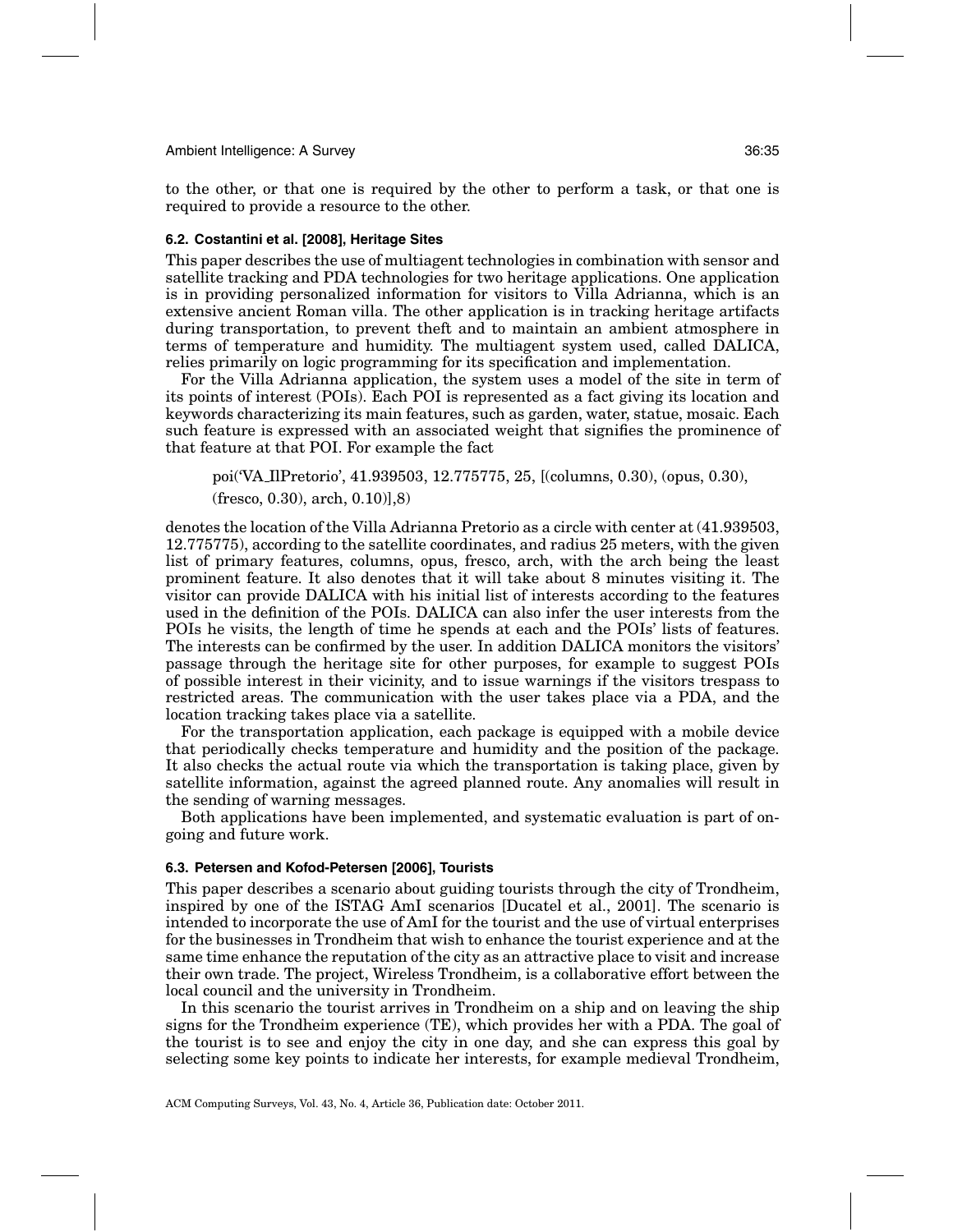local food, and shopping. The tourist's goal can be planned for by the TE to produce a sequence of activities. In this, information is used from virtual enterprises (VEs) formed by city businesses and service providers. For example, there may be one such VE consisting of a museum, a concert organizer, a restaurant, and a taxi company, collectively offering a single package, of a guided tour of the museum, a visit to the shopping centre, lunch at the restaurant, a concert at the cathedral and transport back to the ship. The VEs may have access to the tourist's profile collected by the TE and offer their package only if it is compatible with the profile.

The TE may choose a number of such VE packages to present to the tourist, according to what it knows about the tourist's desires and goals. Once the tourist chooses one package, the TE guides the tourist through the activities. It can also use the location trackers to provide information about the architecture or history of the buildings, shops, and bargains that may be on offer as the tourist passes them in the city. TE may also have access to other TEs guiding other tourists from the ship and may give information to the tourist about who else from her group may be having lunch at the restaurant and attending the concert.

## **6.4. Groups and Institutions**

Group decision making, and in particular, mixed-initiative group decision making, where humans and computer systems, such as artificial agents, collaborate, is also an area that is being explored within AmI frameworks. For example, an area increasingly requiring group decision support systems (GDSS) is health care where patients' treatment may involve several specialists, distributed in various departments [Karacapilidis and Papadias 2001]. Jonathan Grudin [2002] provides the following classification of digital technology in Group Decision Support Systems: preubiquitous (70s), supporting face-to-face meetings, protoubiquitous (90s), supporting meetings distributed in space, and ubiquitous (current), supporting meetings distributed in time and space. Emerging work also proposes to take into account the emotional state and past histories of the current participants.

Prakken and Gordon, [1999] provide an early paper on the specification and implementation of an automated mediation system for group decision making. The work described relates to the Zeno computer system, developed at the GMD Bonn [Gordon and Karacapilidis 1997] and applied to urban planning procedures, in the context of an EU-funded project called GeoMed. The objective is to monitor electronic meetings, and remind the participants what moves should be made next, and alert when rules are broken. But it is also required to be flexible enough to allow meetings to proceed even when rules are broken.

The project has chosen Robert's Rules of Order (RRO), which are well known rules, which capture standard procedures in the US for group decision making, based on US parliamentary procedures. In brief, the rules govern how and in what order, the floor is obtained, motions are obtained and seconded, debate is opened, voting is called for and the state of the meeting is updated.

The paper provides a formalization of RRO in first-order logic, augmented with some quasideontic features, using states and hierarchies of speech acts. For example,

*x Is stated by chair at s*

represents that the chair has uttered statement x in state s.

*m Is a motion* ∧ *m Is seconded by p at s*

represents that motion m is seconded by p in state s.

*Type: x Is a motion Superclass: x Is an act*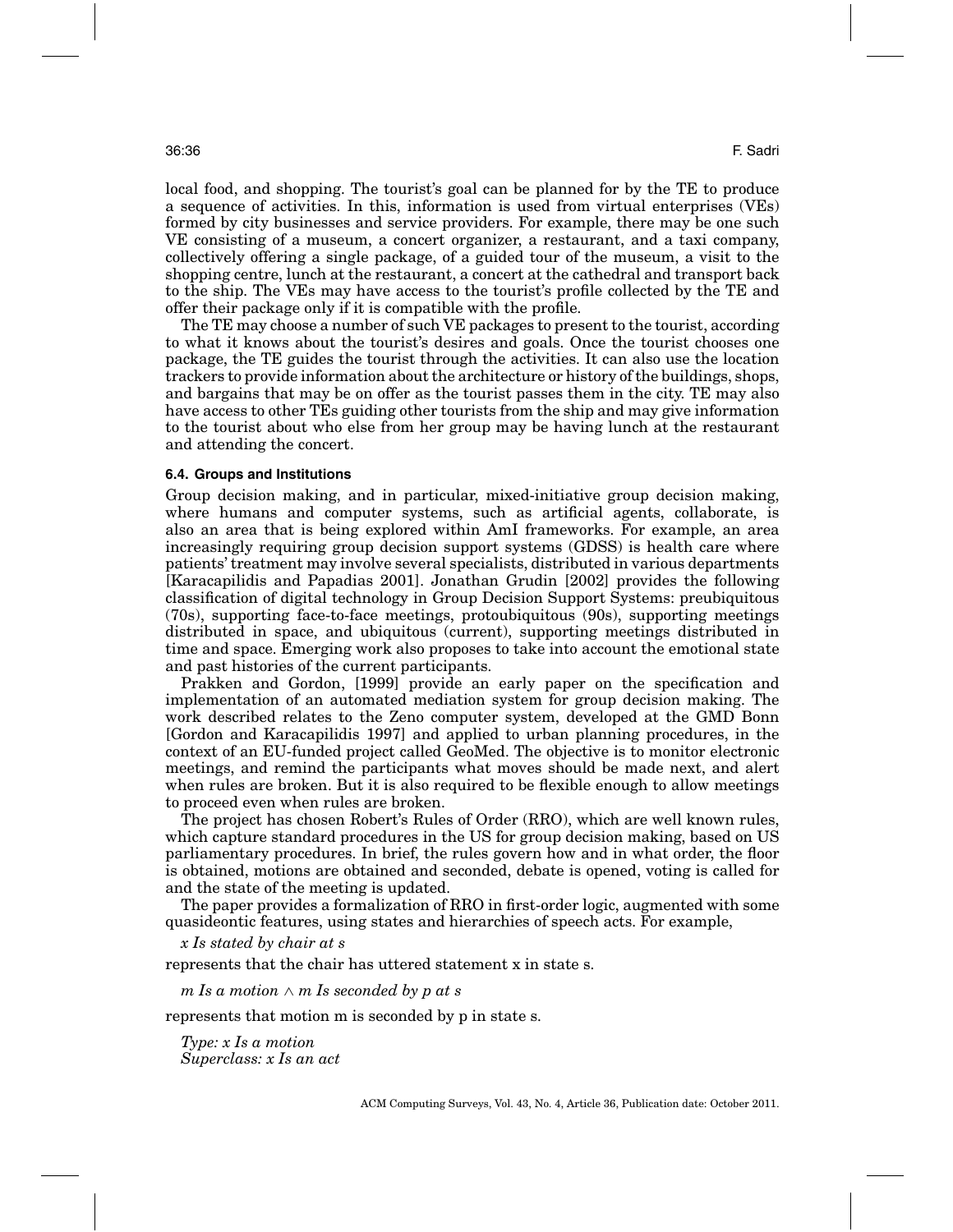represents motion as a subclass of act.

# ∀*x*∀*s (x Is stated by chair at s* ∧ *x is debatable* → *x is open to debate at s')*

represents that a debatable motion becomes open to debate after it is stated by the chair. Here *s'* represents the state immediately following *s*.

∀*x*∀*y*∀*s (y Correctly makes x at s* ↔ *x Is an act* ∧ *y Makes x at s* ∧ *x Is in order at s* ∧ *x Is proper at s)*,

states a deontic feature that a procedural act is correctly made in a state if and only if it is in order and proper in that state.

A Strips-like approach is used to update the representation of the state of the meeting, as the meeting proceeds. The formalization allows recognition of actual versus required behavior in the meeting. It recognizes and reports violations of the required bahavior, but does not enforce the rules (e.g. by blocking voting, when the motion has not been seconded). If the chair overrides a rule and breaks it by an action the system records the action, updates the state and carries on.

More recent work [Marreiros et al. 2007a, 2007b] proposes an agent-based architecture to support ubiquitous group decision making. The objective of this work is to provide a system that can simulate group decision and can answer what-if questions. In their proposal each human participant can be associated with several agents, and it is assumed that the group is persistent, as the group's previous decision making processes and the members' past behaviors are to be used in the process. The intention is for the system to take into account past behaviors, current exchanges of dialogues, and information about emotions of the participants, to suggest arguments to be exchanged with other specific participants. An implementation is reported using Open Agent Architecture, Java and Prolog, but the details of the reasoning and knowledge representation are not given. The dialogues between agents involve requesting the other agent to perform an action, accepting or refusing a request, and requesting with an argument. An argument could be, for example, a threat, a reward or an appeal to past practice.

Boella et al. [2008] propose a theoretical framework for ambient intelligent systems based on the notion of institutions. As an application focus they consider a scenario of an enhanced classroom where the teacher and the students are provided with pocket PCs which allow for communications between students and between students and the teacher. The teacher has the added facility of being able to monitor the flow of communication between students and to stop it selectively if he judges that the students are being distracted from their work. Lessons conveyed via the PCs can be targeted, for example with more advanced material for the more advanced students, and discussion and other working groups can emerge naturally and virtually. The advantages of such a system could be that it allows distant learning, for example if a student is away or ill, and it allows the students to work at their own level, without the level becoming public. The teacher can ask questions on the system and collect answers. He can also collect feedback instantly to keep the lesson more focused at the correct level.

The proposed formalism starts with the agent's view, where functions associate goals, beliefs, and skills to agents, and another function associates skills for the achievement of goals. For example, with P representing the teacher and M, one of the students*,*  $gous(P) = \{obtain feedback on the topic of postmodernism\}, skills(M) = \{communicate$ *with school friends, answer the questions*} represent P's goal(s) and M's skill(s), respectively. Also *rules*({*require feedback*}) = {*obtain feedback on the topic of postmodernism*} represents that the skill, *require feedback*, achieves the goal, *obtain feedback, on the topic of postmodernism*. Social concepts are then brought in via the notion of power and social dependence networks. These too are specified via functions; power is specified by associating with each agent, the goals it can achieve, and social dependency, by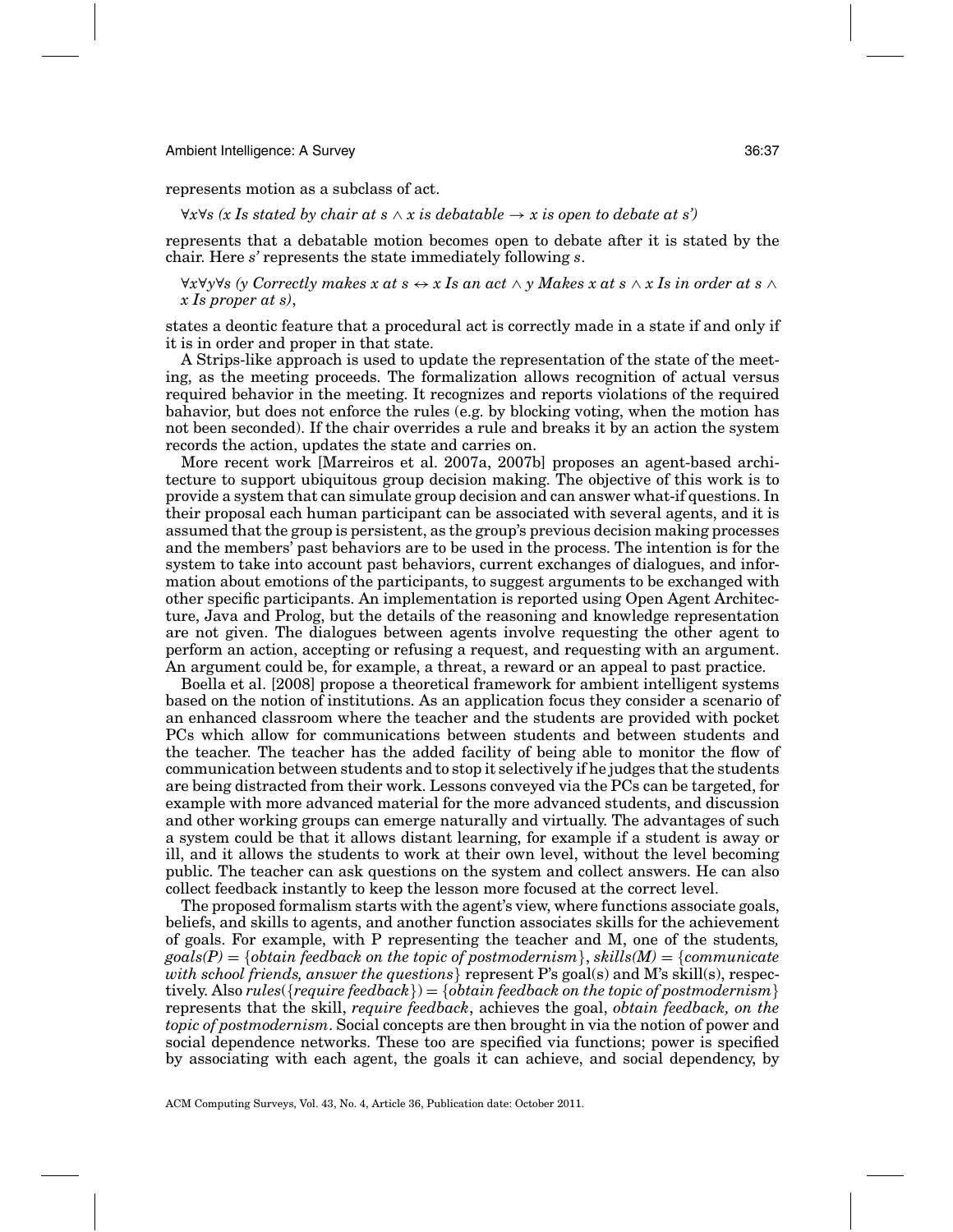associating a set of agents with another set on which they are dependent for achieving a goal. For example  $dep({M}, {P}) = {dommunicate with school friends}$ , denotes that student M is dependent on teacher P for communicating with school friends (as the teacher has the power to allow or disallow this).

The formalizm is then augmented at the institutional level, in a similar way as the agent level, associating public goals, beliefs, and skills; this time not to individual agents, but to roles, for example role of teacher and role of student representative. No further theoretical results or analysis is given.

## **6.5. Bosse et al. [2008], Driving**

This paper describes an agent model for monitoring driving behaviour. The objective is to take periodic sensor readings of the steering wheel operation of the driver and his gaze, and if over time it is detected that the driving is impaired, either to lock the ignition, if it is already turned off, or to slow and finally stop the car, if ignition is on. The idea is inspired by a commercial system currently under development by Toyota in their Lexus line.

The system proposed by Bosse et al. has four types of agents, sensoring agents, monitoring agents, a driver assessment agent and a cruise control agent. They can interact through one-to-one communication and can make observations and perform actions. All the agents are instances of the Generic Agent Model  $(GAM)^{12}$  [Brazier et al. 2000]. The sensoring agents collect gaze information from the driver and steering wheel information from the car, and pass these on to the monitoring agents. The monitoring agents review this information over a period of time and verify if steering or gaze has become "abnormal." If so, the information is passed on to the driver assessment agent, which can diagnose that the driver is in an impaired state, and communicate this negative result to the cruise control agent, which then either slows the car down or locks the ignition.

All the specifications are based on predicate logic, and are in some places, based on Temporal Trace Language (TTL) [Bosse et al. 2006]. TTL is a predicate logic-based language, including an executable sublanguage, incorporating states and time points. To give a flavor of the specification, we give some samples in the following. For example, the rules governing the behavior of the cruise control agent are as follows:

internal(cruise control agent)|belief(driver assessment(negative)) ∧  $internal(cruise-control-agent)|belief(car.is not-driveniving) \rightarrow$ output(cruise control agent)|performing in(block ignition, car and environment)

 $internal(cruise-control_agent)$ | belief(driver\_assessment(negative)) ∧

 $internal(cruise-control-agent)|belief(car_is-driven) \rightarrow$ 

output(cruise control agent)|performing in(slow down car, car and environment)

The first specifies that if the cruise control agent believes the driver assessment is negative and the car is not being driven (is not on the move) then the car ignition is blocked, and the second specifies the car slow down action. All the agents share generic rules regarding beliefs generated by observation and communication, for example,

∀X,Y:AGENT, I:INFO EL

 $input(X)|commanded_{from\_to}(I,Y,X) \wedge internal(X)|belief(s_{relable\_for}(Y,I)) \rightarrow$  $interval(X)$ | belief(I)

states that X believes information communicated to it by a reliable agent Y.

 $12$ The Generic Agent Model is a general purpose, domain-independent, model that conforms to the weak notion of agency, i.e. as well as autonomy and the capability of communication, it incorporates reactive and proactive behavior.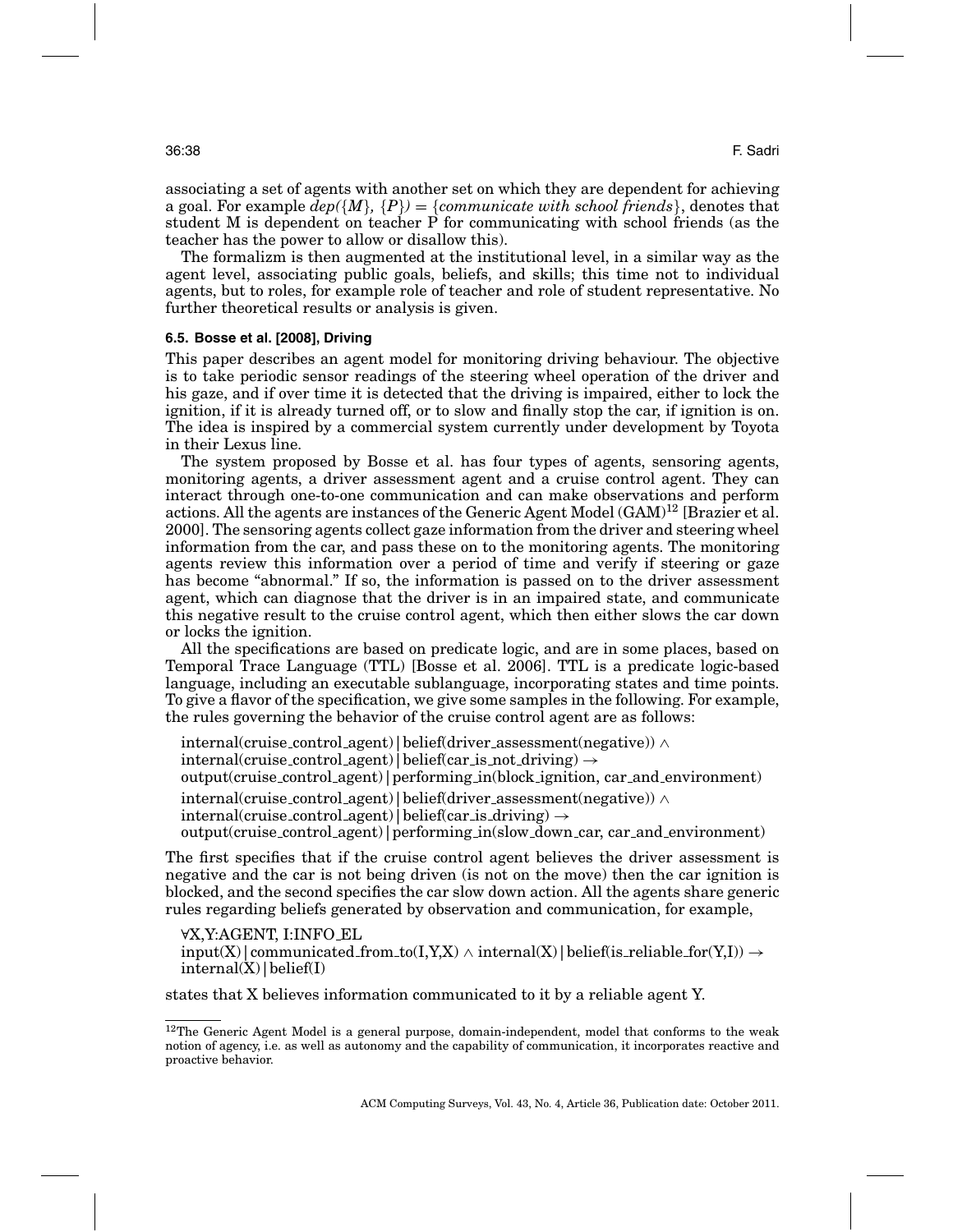The paper presents a simulation run of the system. The simulation scenario involves the driver starting the car and driving. Then between time points 10 and 20 the sensoring agents record the steering behavior as:

output(driver)|performing in(steer position(centre), car and environment) output(driver)|performing in(steer position(left), car and environment) output(driver)|performing in(steer position(right), car and environment),

and the focus as:

output(driver)|observation result from(gaze focus(far away), driver).

The monitoring agents interpret these as indicating that the steering has becomes unfocused, and the driver's gaze fixed.

The following is an example of a "monitor property" rule that the monitoring agents use:

 $\forall t$  [t1 ≤ t∧t ≤ t2∧ belief(at(steer\_position(centre),t)) →  $\exists t' t \leq t' \leq t + D \land \text{not belief}(\text{at}(\text{steer}_\text{position}(\text{centre}), t')),$ 

which states the property that between t1 and t2 whenever the steering is in a central position, then at a slightly later time (after D units, at most) it is not in a central position, that is the driver keeps on moving the steering. The verification of this rule by the monitoring agents leads ultimately to the passing of the information of driver assessment(negative) to the cruise control agent which believes it, and consequently generates the action of slowing down the car.

## **7. AMI: OTHER DATA MANAGEMENT AND AI TECHNIQUES**

In the previous reviews, we have seen several uses of AI, databases and agent technologies, including ECA-rules, temporal, abductive, case-based reasoning, learning and fuzzy logics. In this section we look at other AI and database technologies that have been explored and advocated for use in AmI applications. Among these we look at papers that identify the need for, and make proposals towards, context-aware data access, distributed planning, self-organization, and embodied systems.

# **7.1. Context-Aware Data Management**

Feng et al. [2004] and Li et al. [2008] argue that in the past decades, work on databases has concentrated on content-based access, but AmI applications require context-aware access and data management strategies and solutions. Content-based data management focused on efficiency, whereas context-aware data management focuses on usefulness. A context-aware data management system should be able to deal with queries such as: "Get the report I prepared last night before dinner for this afternoon's meeting," or "Find restaurants nearby which I have not visited for half a year." Such queries will require different answers for different users and different answers at different times for the same user.

The authors consider context to be the situation in which the user tries to access the database. They identify two forms of context: user-centric, and environment-centric. Each can be divided into various subcategories.

A user-centric context may be:

- —Background (e.g. interest, habit), from a user profile;
- —dynamic behavior (e.g. task, activity), from a user agenda;
- —physiological state (e.g. body temperature, heart rate), from body sensors; or
- —emotional state (e.g. happiness, anger, fear), from multimodal sensors and analysis of user features.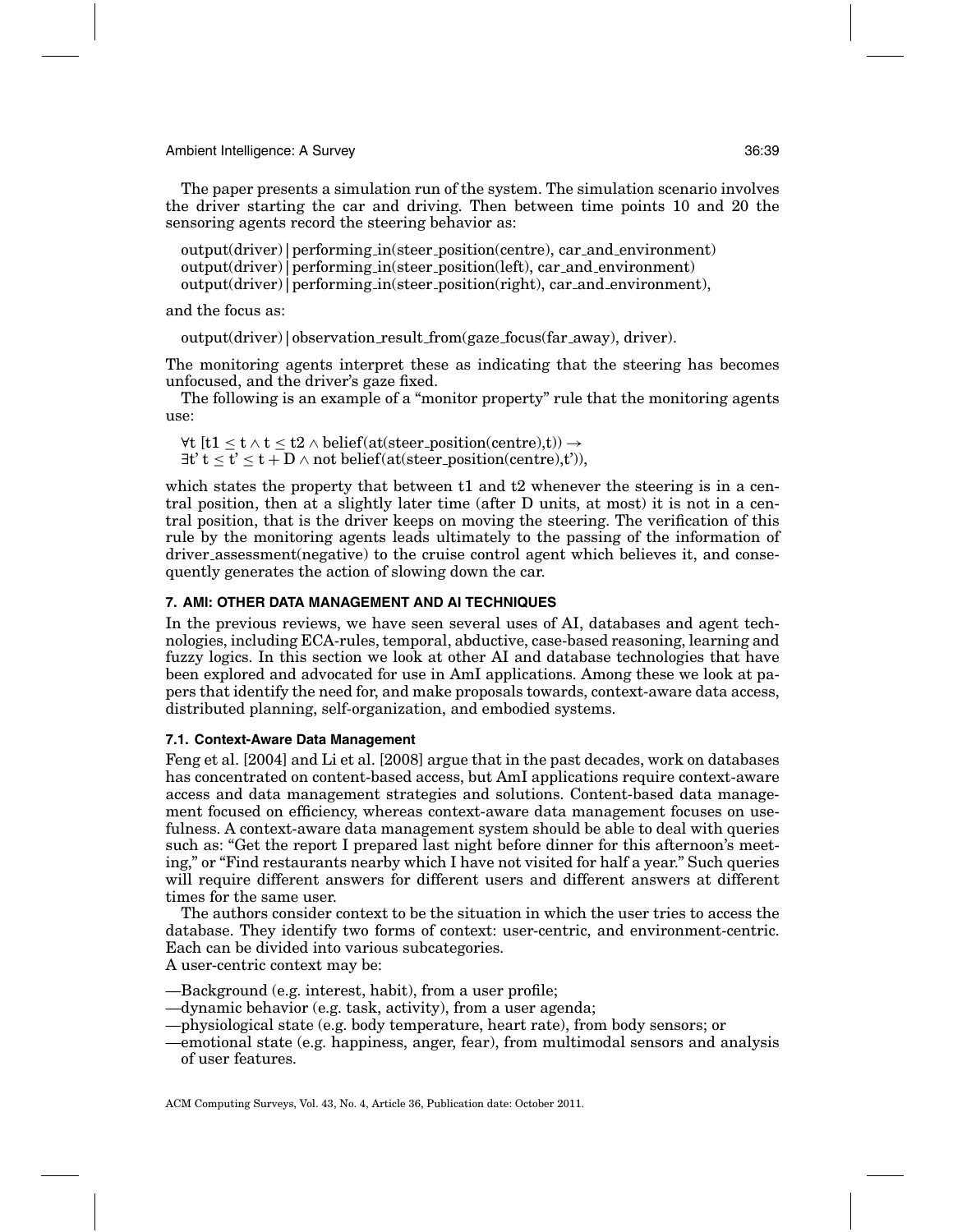36:40 F. Sadri

An environment-centric context may be:

- —Physical environment (e.g. time, location, temperature), from sensors;
- —social environment (e.g. traffic jam, surrounding people), from service providers; or —computational environment (e.g. surrounding devices), inferred from user location and activity.

The issues the authors identify include:

- —How to acquire, categorize and model contextual information;
- —how to exploit contexts to answer a user's data request;
- —context-aware query language for users;
- —how to effectively communicate answers to the users on small hand-held devices;
- —what context-aware strategies are needed, both for finding useful answers to queries and for presenting the answers to the users.

They propose several strategies: (assuming a relational data model). Some are for modifying queries, for example:

- (1) Context that adds query conditions based on the current situation: useful for queries such as "look for the earliest flight that I can catch," or "look for the fastest route to the airport given the current traffic conditions";
- (2) context that adds query conditions based on recalling past events: useful for queries such as "what was the information I got in the hotel";
- (3) context that adds conditions based on other factors:
	- —User's real intention: for example when the user asks for information about nearby restaurants, the real requirement is information about nearby restaurants that are open now, as the user has to take clients to lunch according to his/her agenda.
	- —Personalizing the query: for example the user asks for directions to drive to a destination. If it is night-time the preferred answers are those that avoid roads through dark woods.

Other strategies are concerned with how query results are returned to users, for example:

- (1) For small devices sort query results so the most useful is given first. Another paper [van Bunningen et al. 2007] describes a technique for ranking query results according to the user's preferences, based on a probabilistic function of the user's past choices.
- (2) Query result given in a way convenient to the present situation, for example, if the user is driving then give the query result as speech, if the user is talking to someone then postpone delivery and alert via a vibration, and if there is a group of people waiting for the result then present it on large screen.

The authors propose a two-layer context-aware data management architecture, consisting of a public data manager, namely any conventional database manager, and a private data manager incorporating the context-awareness. A user query is first processed by the private data manager, which uses profile, agenda, and log information to modify and augment the query, and then sends it to the public data manager for conventional query processing. The answer from the public manager is passed through the private manager and transformed for appropriate form and level of delivery and returned to the user.

Van Bunningen et al. [2006] provide further developments of this proposal to provide context-based preferences for database querying in AmI environments. In this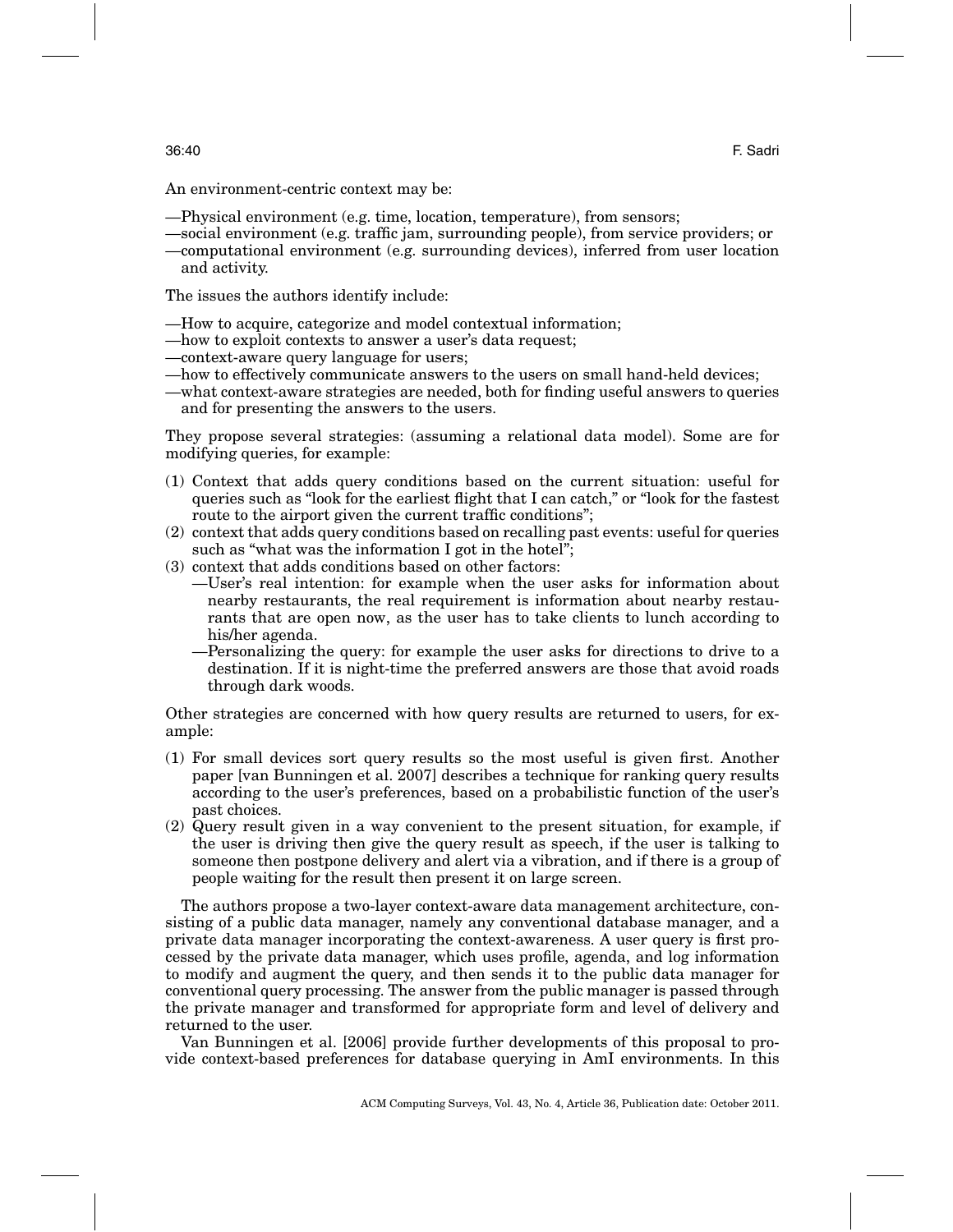| Table I. Person |
|-----------------|
| Person          |
| m               |
| Eric            |
| Peter           |
|                 |

Table II. hasActivityType

| hasActivityType |             |
|-----------------|-------------|
| Source          | Destination |
| Eric            | Reading     |
| Peter           | Sleeping    |

work they distinguish between static preferences—preferences that are not contextdependent, and context-based preferences. Static preferences are catered for, simply by specifying which database tuples are preferred, for example "prefer the (tuple related to the) cheaper of two books with the same ISBN." Context-based preferences, on the other hand, are dynamic and situated, for example "Peter prefers TV programs of human interest genre when doing some free time activity with friends around."

The approach reported in this work uses Description Logics (DL) to describe context and preference. DL [Baader et al. 2003] is a decidable fragment of first order logic and is used in ontological languages such as OWL. A DL knowledge base consists of two components, a TBox, and an ABox. The TBox is essentially the vocabulary, and contains terminological knowledge about concepts (e.g. Child, Female) and roles (e.g. hasRoom, hasActivityType). The ABox contains assertions about individuals (e.g. Peter, Room5). Concepts and roles can be atomic or constructed using constructors  $\cap$  (for intersection),  $\cup$  (for union), and  $\neg$  (for complement).

For example the context-based preference information "Peter prefers TV programs of human interest genre when doing some free time activity" is represented as a tuple (Context, Preference), where each of Context and Preference is a DL formula as follows.

Context: {Peter} ∩ (∃ hasActivityType.FreeTimeActivity) Preference: TvProgram ∩ (∃ hasgenre.{Human-Interest}).

The context-based preference information "if Peter is in the room with (at least) a friend then Peter prefers TV programs of a genre that is of common interest to him and the friend" is represented as

Context: {Peter} ∩ (∃ hasFriend. (∃ hasRoom.(∃ roomOf.{Peter}))∩ v) Preference: TvProgram ∩ (∃ hasgenre.((∃ tvInterstOf.{Peter}) ∩ (∃ tvInterestOf.v))),

where *v* is a variable.

In the implementation, each concept is represented as a table, which is named after the concept. The table has one attribute, called ID, and is populated by individuals corresponding to that concept. Roles are represented similarly. For example, Tables I and II are representations of the two concepts, Person and hasActivityType.

Table I contains static information, and Table II contains dynamic information that must be received in real time from external sources. Using such tables, contexts can be expressed as SQL queries. If such a query returns a non-null answer, then the context is identified. The DL constructors  $\cap$ ,  $\cup$ , and  $\neg$  are mapped to SQL constructs INTERSECT, UNION, EXCEPT, and quantified sentences ∃R.D and ∀R.D are mapped onto nested SELECT statements.

The architecture takes the user query and information from the environment (via updated context tables such as Tables I and II) and determines the context. Then it uses the context information to select a preference. The preference is then used in two ways: to augment the user query (the pull mode) for final evaluation, and to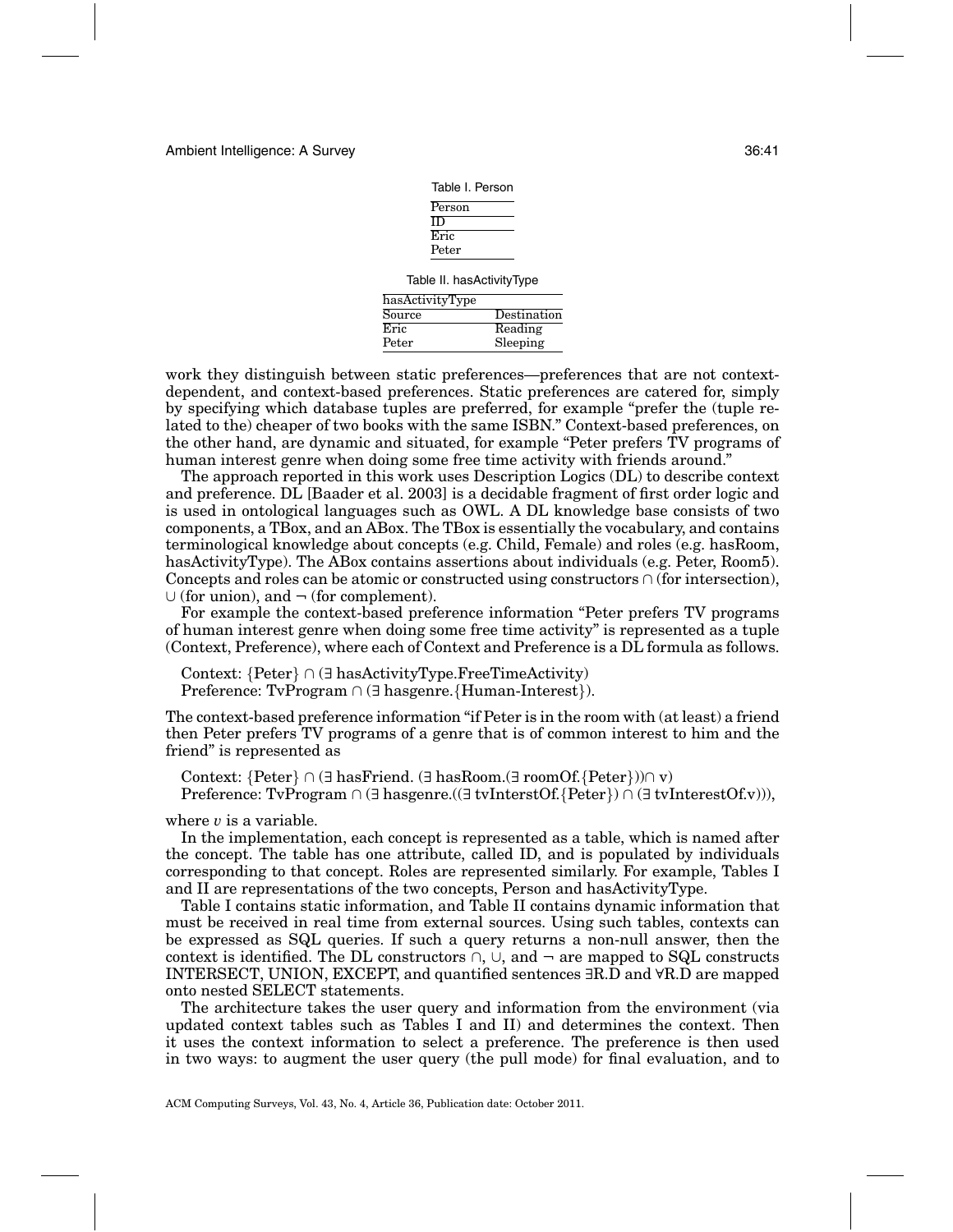generate triggers (the push mode) whereby the system proactively provides (pushes) information to the user. The first is used, for example, to augment the query with a specification of the genre of TV program when the user requires a TV program in a recognized context. The second is used for example, to trigger retrieval of the background information of the person who has just entered the room where the user is. The system is implemented on top of the DB2 database management system.

# **7.2. Planning**

Planning concerns the problem of how to achieve a goal state starting from a known initial state. A plan is a sequence or partially ordered collection of actions that if executed starting from the initial state, is expected to achieve the goal state. There are many planning algorithms and techniques, for example Graphplan [Blum and Furst 1995], which analyzes graph-based search spaces of possible actions, hierarchical planning techniques [e.g. Tate et al. 2000], which predefine groups of goals and actions, and reactive planning [e.g. Firby 1999, Georgeff et al. 1985], which senses the environment and uses the information to adjust the plan.

There are several ways that plans and planning can be used in AmI scenarios, for example in Smart Homes. Planning can be used to coordinate the capabilities of the available resources to provide a solution or perform a task. Planning for AmI may have to deal with multiple agency; an example of this is provided in Amigoni et al. [2005]. Plans can be used, for example, to

- —provide task guidance and reminders to inhabitants;
- —allow AmI systems to share task execution with inhabitants;
- —identify emergencies when the inhabitant is not doing what they are supposed to be doing or is not doing it correctly.

A discussion and survey of this is provided in Simpson et al. [2006]. This discussion is used liberally in the following overview.

An example of a system that uses plans to provide task guidance is COACH (Cognitive Orthosis for Assisting aCtivities at Home) [Mahilidis et al. 2001, 2003, 2004]. COACH does not do any planning, but it has a hand-coded internal representation of detailed steps taken to perform a task, for example the task of washing hands or making soup, stored in a plan library. It uses a video camera for locating the user's hands. This is used as input to a probabilistic neural network, which categorizes patterns of hand locations into steps. It then uses a simple algorithm to recognize plans from sequences of steps. Briefly, in the algorithm, the sequence of steps is compared to COACH's library of plans. If a match is not found, the most recently observed step is ignored and a new match is sought and so on, until a match is found. The system then guides the user through the remaining steps of the plan. As COACH does not actually perform any planning it cannot do any replanning when faced with unaccustomed circumstances. Also its plans are all sequences of actions, where the time of each step is relative to another, but it does not reason about actions that must occur at some absolute time.

The COACH system has been extended [Bouchard et al. 2008] to incorporate plan recognition for people with Alzheimer's disease. One complication in the case of such people is that when they are observed to do an unexpected action the action may be due to an interleaving of plans for different goals, or it may be due to an error on their part. To account for this, Bouchard et al. consider not only a plan library, but a space of hypotheses that includes compositions of pairs of plans in the library. The approach is based on probabilistic description logic [Heinsohn 1994], whereby a lattice structure of hypotheses is defined, augmented by probabilities that are prespecified from historical data.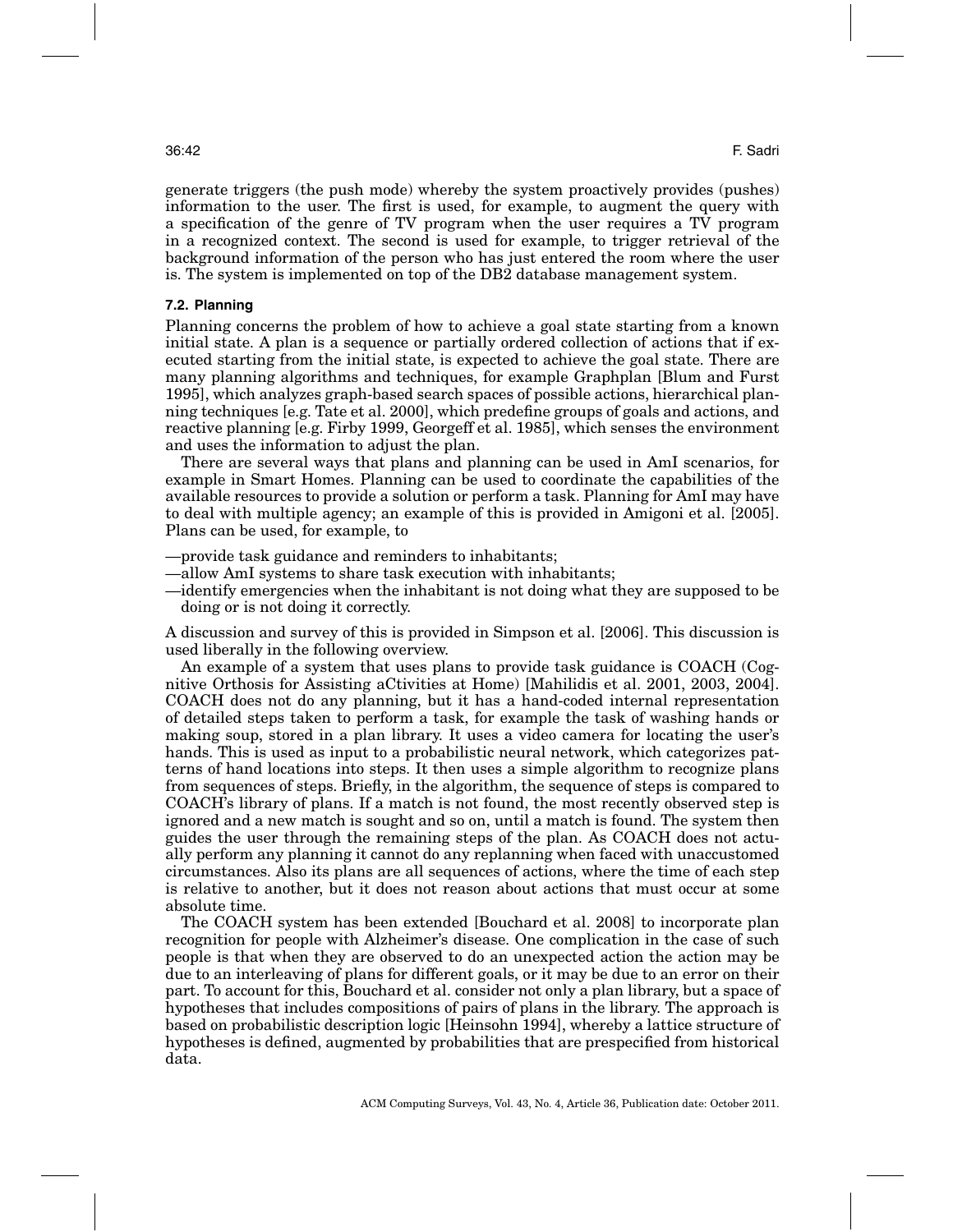PEAT (plan execution assistant and trainer) [Levinson 1997] is another plan-based system for providing guidance to the user. It is also capable of rescheduling activities in the light of unforeseen circumstances, but its information about the outside world comes only through the user; there are no sensor inputs.

ACHE (Adaptive Control of Home Environment) [Mozer 2005], a project at the University of Colorado, uses neural networks to monitor the relationship between time and date and operations of light switches and temperature controls. This is used to encode a sequence of actions within the neural network. This sequence is not recognizable as a classical plan, but can be used for monitoring the inhabitants' actions and for operating light and temperature switches. A cost evaluator guides ACHE's decisions by calculating an expected cost based on energy consumption and on user discomfort, interpreted as the likelihood of the user having to control lights or temperature manually.

Patkos et al. [2007] provide a brief survey of planning techniques with the aim of highlighting the shortcomings of existing techniques with regards to AmI applications. They identify several complications imposed on planning by AmI environments and applications. These include the need to generate and execute plans in a dynamic environment where the duration and success of action executions cannot be guaranteed. Also, in a multiagent situation, common to AmI environments, it may not be known a priori which agents can participate in the planning phase (an issue also discussed in the context of Amigone et al. [2005]) and which are available at the execution phase. Another challenge is whether or not the different agents are participating in planning share plan representation techniques. Patkos et al. conclude by suggesting two broad directions of research in this area. One concerns enhancements, along the lines of the continual planning approach [Desjardins et al. 1999], whereby planning and plan execution are combined. Here one plan is considered (as opposed to multiple plans for different contingencies), and continually updated as the execution and other information suggest opportunities as well as causes of failure. Another is context-aware planning, adding richer dynamic domain-specific factors to the more conventional factors, such as precedence constraints and plan length, to guide choices in planning.

Amigone et al. [2005] also discuss the challenges that arise when planning in an open ubiquitous environment. Primary among their concerns are that, (a) the devices available in the AmI environment may have limitations of processing and communication power, and (b) the number and type of devices connected to the system may not be known in advance and may change dynamically, for example when a person with a smart cell phone enters a room equipped with an AmI system, the cell phone can temporarily become part of the system. A classical planner typically iteratively decomposes the tasks until it reaches subtasks that are executable. In an AmI environment however, planners have the added complication of needing to keep track of the changing availability of devices and their capabilities, while decomposing tasks and building plans. To this end Amigone et al. propose a planner called Distributed Hierarchical task Network (D-HTN), which extends planning via hierarchical task networks (HTN).<sup>13</sup>

D-HTN is a centralized planner in that it centrally controls the plan building activity and it manages and takes into account distributed capabilities provided by the distributed devices, some of which may be permanent and some transient. So D-HTN incorporates awareness of the context within which it performs planning. The centralized planner and the devices are considered as cooperative agents. The architecture implemented is as shown in Figure 3.

The scenario considered is care of diabetic patients at home. Body monitoring devices provide data about the state of the patient, and this in turn, may require action such as adjusting the temperature of the room or contacting medical help or a specialist. The

<sup>13</sup>The best known HTN planner is probably Sacerdoti's NOAH [Sacerdoti 1977].

ACM Computing Surveys, Vol. 43, No. 4, Article 36, Publication date: October 2011.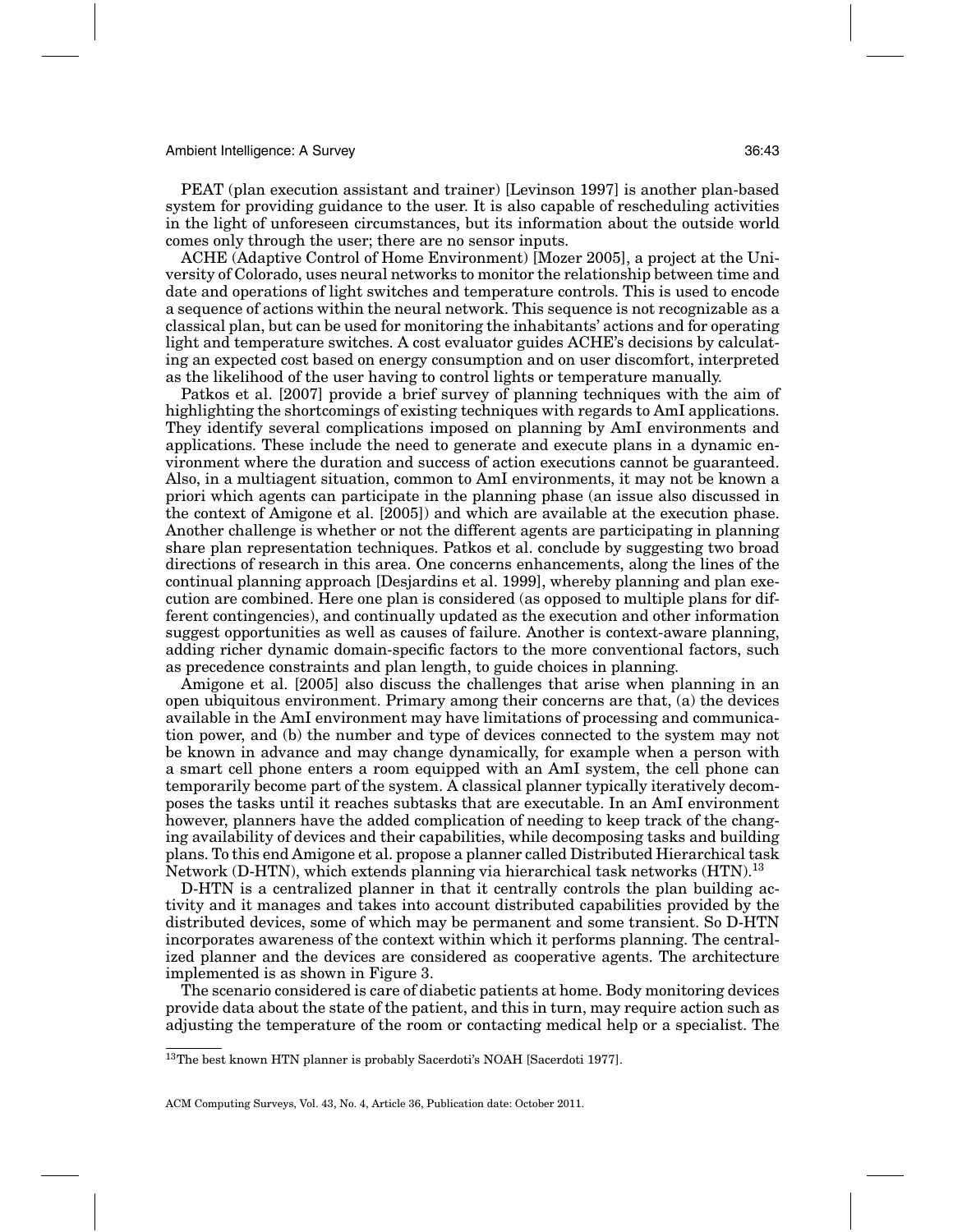36:44 F. Sadri



Fig. 3. An architecture for planning in an open ubiquitous environment.

Goal generator agent simulates any device or human that generates top-level goals for the Planning agent. The other agents are organized into three groups, the Communication agents, which can be transitory, the Repository agents representing the address book and a database of medicines available in the environment, and the Interactive agents providing sensors and actuators to check and adjust the room temperature.

HTN planners deal with task networks, which are represented as:  $[(n_1 : \alpha_1), (n_2 : \alpha_2), \ldots, (n_k : \alpha_k), \phi],$ 

where each  $\alpha_i$  is a task, primitive (executable) or otherwise (further decomposable), each n<sub>i</sub> is a label identifying the task, and  $\phi$  is a set of constraints on the tasks, for example  $n_i < n_i$ , to mean  $n_i$  has to be executed before  $n_i$ , and  $(n_i, p, n_i)$  to mean that p has to persist between  $n_i$  and  $n_j$ , that is p must be true after  $n_i$  and all the time until before  $n<sub>j</sub>$ . An HTN planner starts with an initial task network consisting of the initial goal and a set M of available decompositions, each of the form  $m = (t,d)$ , where m decomposes a task t to a task network d. M is in effect, a plan library. The planner repeatedly applies the decompositions to nonprimitive tasks until the resulting task network consists only of executable tasks.

In the architecture shown in Figure 3, the planning (D-HTN) is an extension of HTN, where the decomposition methods are distributed among several agents. The Planner agent is given a goal. It sends a message to all devices known to be currently part of the AmI system, asking for their decompositions of the goal. Awareness of which devices are available is implemented through JINI and its discovery mechanism. Any device that has the capability to form some decomposition of the goal may answer. Their answer will consist of a decomposition together with some quantitative measurements, such as effectiveness of plan, cost (resource consumption), and probability of success. The Planner then chooses from amongst, these, based on the quantitative values provided, and iterates if further decompositions are necessary, and finally allocates primitive tasks among the agents.

A brief discussion of some theoretical results is provided regarding decidability and complexity of the problem of whether a plan exists for a given goal, given a set of decompositions, an initial state, and a set of primitive tasks. In general the problem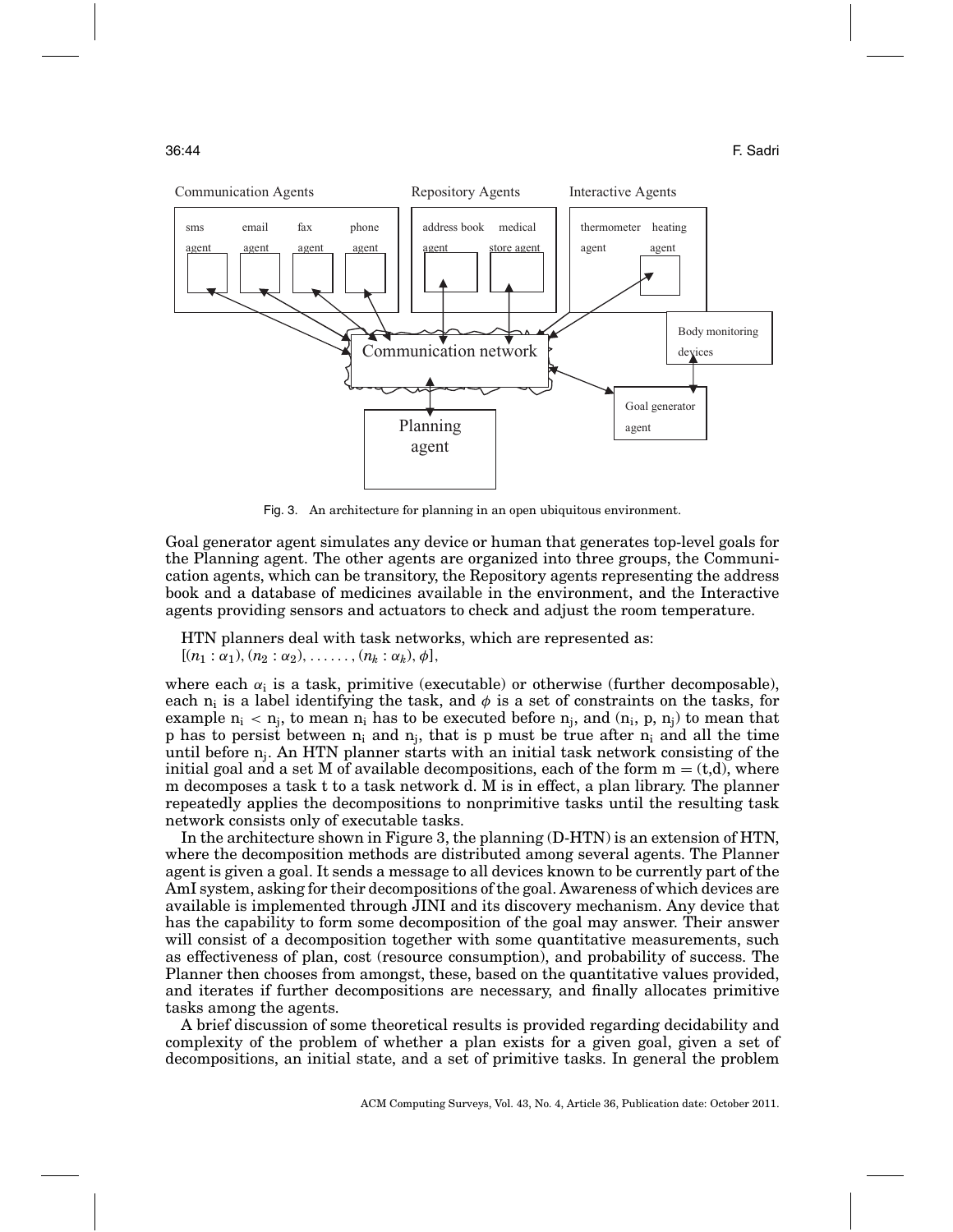is shown to be semidecidable and exponential, and with certain restrictions decidable and polynomial.

A prototype implementation is described, with example goals such as "check and order insulin" and "call a technician to fix the insulin pump," whereby the cooperation of the Repository and any available Communication agents is required. The paper concentrates on planning and not plan execution or plan repair. So for example, if after planning and before execution, an agent involved in the execution leaves the system, the execution aborts and a new planning process starts for the same top level goal.

## **7.3. Self Organization**

As with Amigone et al. [2005], Encarnacao and Kirste [2005] are concerned with the dynamic nature of AmI environments where devices enter or leave. They argue that in the future, for AmI systems to be useful, they need to have the flexibility and adaptability afforded by self organization. A system that is carefully predesigned for anticipated scenarios cannot deal with unforeseen changes of devices or appliances in the environment. They argue that what is required is a system that is capable of self organization into ensembles constructed from the available resources, to be responsive to user needs and desires.

Some static predesigned AmI systems are already available or at least easily feasible. For example, in a smart conference room the projector may switch to the next speaker's presentation as he approaches the front, dim the lights when the presentation starts and turn them up again when the presentation is finished. In such a scenario the devices work together according to an ensemble anticipated by the designer. This means that a change in the requirements or devices will probably have to be dealt with manually and possibly rather clumsily by the programmers. Self organization may be a solution for overcoming such shortcomings.

To enable self organization, the authors propose goal-based interactions, as opposed to the more customary function-based (or action-based) interactions such as "turn on," "turn off," "play," and so on. With goal-based interactions, the user should be able simply to specify his goal, rather than to specify a sequence of actions that if executed would achieve his goal. A motivating example is for the user to specify the goal "I want to watch (the film) Chinatown now" and have the ensemble of devices work out which devices and what sequence of functionalities (actions) are needed. For example, turn on TV, turn on VCR, select video, position video at start, adjust air conditioning to a comfortable temperature, adjust sound level, adjust room lights, set TV channel for video viewing, and so on. In this way, goal-based interaction abstracts away from devices and functionalities, and allows the interaction with the system to be based on the user's view/goals rather than on the system's view of the world.

Goal-based interaction requires intention analysis, that is translating the user desires into concrete goals (possibly also taking context information into account), and strategy planning, mapping the goals to sequences of actions by devices. This latter can be realized through an explicit modelling of devices by precondition/effect rules, which turns the strategy planning problem into a familiar, classic planning problem.

Based on these concepts, the authors have produced an experimental system called SODAPOP (Self-Organisating Data-flow Architectures suPporting Ontology-based problem decomPosition). The work has been done within a German-based project called DYNAMITE (Dynamic Adaptive Multimodal IT-Ensembles). SODAPOP is a middleware for self-oganizing AmI systems. It consists of channels and transducers. Briefly, the channels are message busses and the transducers are the devices. The transducers subscribe to channels by declaring what messages they are able to process and whether they can allow other transducers to process the same message concurrently. When a channel receives a message it decomposes it via its strategy planning to simpler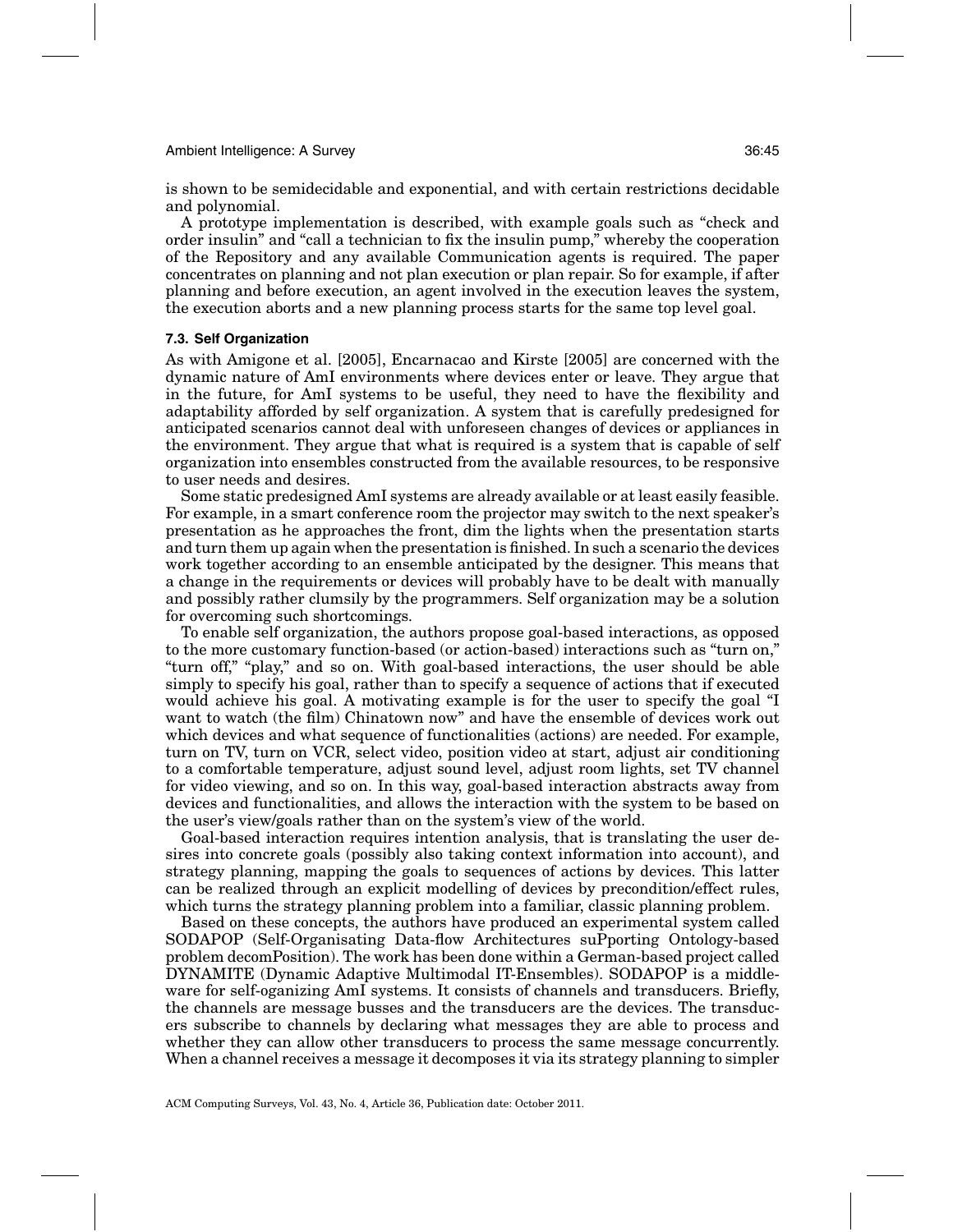messages that the subscribing transducers can handle and sends these to them. The channels are capable of receiving and decomposing goal-based messages and the publish/subscribe approach of the transducers allows on-the-fly formation of ensembles. A system example is given containing a TV, a stereo, a speech input device, a display unit, and an avatar. With this setup, for example, the audio of a film may be rendered through the stereo if its audio quality is judged superior to the TV. Also all outputs may be rendered through the avatar.

## **7.4. Embodied Systems - PEIS**

Saffiotti and Broxvall [2005] report work in combining robotics, ubiquitous computing and AI technologies, to provide not just a connected environment of interacting devices, but with emphasis on performance of physical tasks by robots. The intention is to provide Physically Embedded Intelligent Systems (PEIS), in what they call a PEIS ecology, namely a cooperative physical environment facilitated by communication.

A motivating scenario is given in the following. Johanna is 76 years old and lives in a small house. Just before she wakes up, her fridge realizes that there is little milk left. It sends a request for a bottle of milk to the local store and Johanna's autonomous trolley goes to the store to collect it together with the usual daily newspaper. When Johanna gets out of bed her motion is detected and the coffee machine starts to make coffee. A team of robots brings her breakfast items to the table. As Johanna leaves the bathroom the cleaning robot starts cleaning it.

To study the viability of such scenarios and concepts, the authors have constructed a PEIS-Home, which is a mini-apartment with a living are, kitchen, and bathroom. The ceilings have been lowered in order to provide space above them for cables and computing equipment, and to provide observation spaces. The Home is equipped with two Magellan Pro robots, a tracking component and a monitoring component. The tracking component is a localization system using Web cameras mounted on the ceiling to track colored objects; the robots have colored tops. The monitoring system is for the use of the human experimenters to observe the activities inside the Home, and it consists of a visualization tool and a record/playback tool. Both robots, Pippi and Emil, have communication and fuzzy logic-based negotiation functionalities. Emil, in addition, has a conditional planning functionality.

In one reported experiment, Emil receives a request to wake Johanna up. It delegates the task to the other robot, and generates a plan for the waking up consisting of three steps, go to bed, talk to Johanna, go to sofa. It tells Pippi of the first step. Pippi executes the action, keeping track of its whereabouts by the tracking device, and notifies Emil when it is at the bed. Emil communicates the next action of the plan to Pippi, and so on, until the task is accomplished. The communication between the devices assumes a shared (tuple and event based) ontology.

### **7.5. Decision Trees**

Stankovski and Trnkoczy [2006] discuss the use of decision trees in smart home applications. The main uses identified are in recognition of usual and unusual events in smart homes and prediction of next events.

Decision trees provide a graphic representation of possible combinations of attribute values (Figure 4 is a simple example). They may be user friendly because of the visual nature of the representation. Furthermore, it is straightforward to translate them into rules for automated reasoning. A decision tree is a collection of tests. The nodes represent tests of given attributes and the branching at each node represents the possible values of the attributes. The leaves provide classifications of the instances.

In smart homes, sensor data can be collected regarding the whereabouts of the person, his interaction with appliances (turned light/cooker on/off) and the duration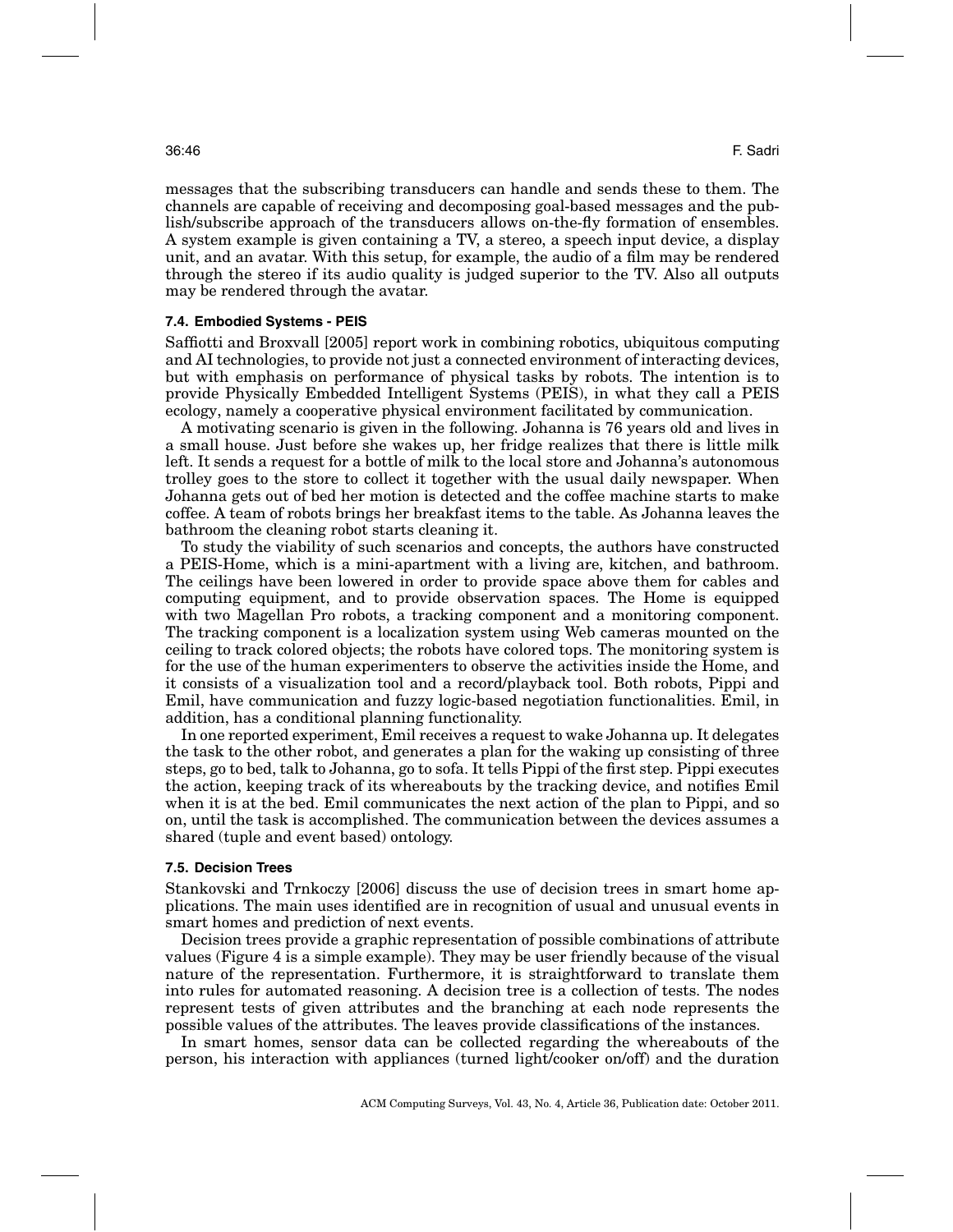

Fig. 4. A decision tree.

of events (light on for 4 hours, cooker off for 3 hours). This data can then provide a training set for creating decision trees, a process called induction of decision trees (a well-known algorithm for induction is the TDIDT/ID3 [Mitchell 1997]). The resulting decision tree can then be subjected to postpruning either simply visually or using a standard decision tree pruning algorithm.

The assumption here is that the decision tree and the set of values used for its induction represent normal activity. So in the example shown in Figure 4, it might be expected that if the person stays in bed for more than 7 hours on a Monday, it is recognized as unusual behavior. Decision trees are appropriate for domains that can be represented by attribute-value pairs, with finite value sets and a predetermined set of attributes. Also they work best if the set of possible values is small; many algorithms support only binary splits. Furthermore, incorporation of an explicit notion of time remains a research issue. The paper does not report any concrete application, implementation, evaluation, or experimentation.

# **8. AMI: HUMAN INSPIRED AND AFFECTIVE COMPUTING**

Affective computing is concerned with enabling computers to recognize human emotion and to respond accordingly. Early work on affective computing can be found in Salovey and Mayer [1990]. Emotionally intelligent computers have clear advantages and applications in AmI. Picard [2000, 2007], describes the use of physiological signals and explicit user self-reports to help computers recognize emotion. The same papers also report how different types of human-computer interaction may affect human activity, for example people may interact for longer periods with the computer if it appears to understand and empathize with their emotions. The European project (FP6) e-Sense (Capturing Ambient intelligence for Mobile Communications through Wireless sensor Networks,<sup>14</sup> and the later (FP7) Sensei (Integrating the Physical with the Digital World, of the Network of the Future,<sup>15</sup> which started in 2008, are partly concerned with remote emoting, aiming at measuring emotions, and transmitting them to others, so that, for example, friends and family can share the excitement of each other's sport and leisure activities.

Forest et al. [2006] describe context-awareness afforded by wireless sensor networks as awareness of a collection of factors, including emotions. They outline several scenarios for mood-based services, where the mood is determined via physiological factors,

<sup>14</sup>http://www.ist-esense.org.

<sup>15</sup>http://www.sensi-project.eu/.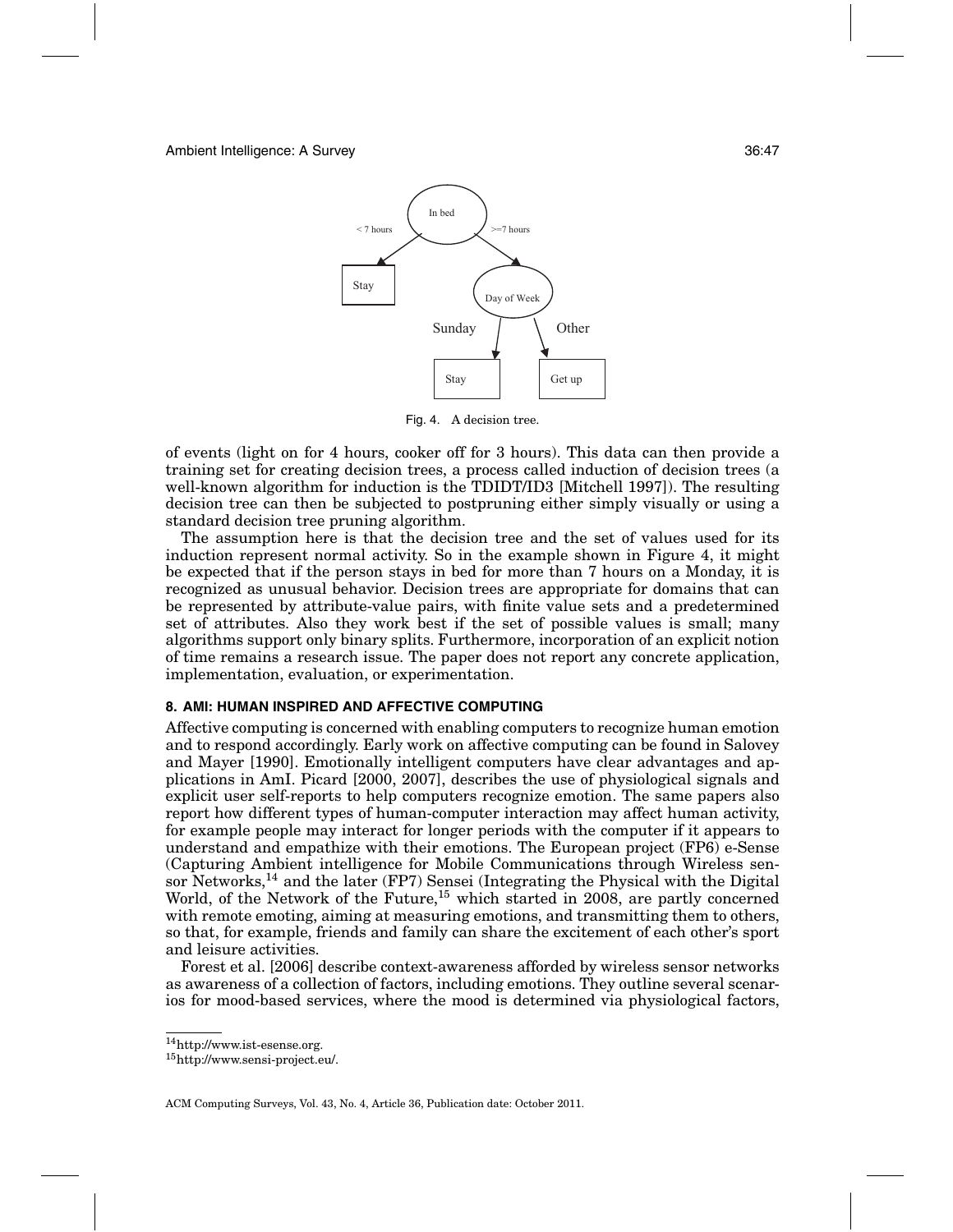such as ECG, breathing rate, and alterations in voice and in skin conductivity. In one scenario, feelings of distress and fear are recognized and lead to an assumption of physical danger, which in turn, triggers automatic notification to an appropriate person, for example a neighbour or the police. Another scenario, commercially popular, is in games, capturing the emotions of the player and amplifying it within the agents in the game, thus enhancing the player's experience and feeling of immersion. Another scenario involves social networking, where people can have body area networks (BANs), which include body sensors that monitor the physiological factors and classify the users' moods. If BANs are also equipped with information about their users' preferences (for example for film genres, etc.) the BANs can interact with one another in public situations and find matches for their human users.

Gonzales et al. [2006] outline wearIT@work, an EU funded FP6 project,<sup>16</sup> which explores the use of wearable computing devices in emergency responses. A particular interest in the project is how such devices can help determine the emotional state of firefighters. This information is then combined with the profiles of the wearers to help the commanding officers manage the deployment of the firefighters in emergencies. Other groups [for example Marreiros et al. 2007a, 2007b] have been looking into how emotional factors can be incorporated in a system that simulates ubiquitous group decision-making.

Within HCI, various techniques have been used to recognize human emotions. Some have concentrated on facial expressions and speech [Cowie et al. 2001], and others on physiological parameters such as heart rate and electrodermal activity [Kim et al. 2004]. There are two prominent approaches to emotional modelling, the Basic Emotions approach [that is Oatley and Johnson-Laird [1987] and Ekman [1992] and the Dimensional Approach [Vastfjall et al. 2000]. The first assumes there are several (six has been the more widely accepted number) basic emotions that can be distinguished from one another, such as anger, happiness, sadness, fear, disgust, and surprise. The second assumes the existence of several (normally two or three) dimensions that are sufficient for characterizing and distinguishing different emotions. The dimensions include valence with positive and negative poles (indicating pleasantness versus unpleasantness), arousal with calm and excited poles, and dominance with weak and strong poles (indicating vulnerability versus dominance). For example, both anger and fear are considered to have negative valence and high arousal, but anger has strong dominance and fear has weak dominance.

# **8.1. Herbon et al. [2006]**

This paper describes experimental work that compares the two emotional modelling approaches mentioned previously, namely the Basic Emotions approach and the Dimensional Approach. The paper also explores the correlation between physiological parameters and self-reports. The experiments involved showing subjects 5 films, each about 4.5 minutes long, intended to arouse emotions. For example they showed a short funny cartoon to induce a positive arousing emotion (like happiness). The subjects (40 participants at the University of Surrey) were invited to self-assess after seeing each film. The self-assessment asked for both a rating on the dimensional scale and a choice of the basic emotions. The physiological parameters measured were ECG (electrocardiogram, breathing rate), EDA (electrodermal activity, skin temperature), EMG (electromyogram, facial muscle activity) and voice.

The two models of emotion were compared by asking the subjects to fill in a questionnaire expressing their preferences between the two. The results showed a slight preference for the dimension model over the basic emotion model in terms of ease of

<sup>16</sup>http://www.wearitatwork.com/Home.20.0.html.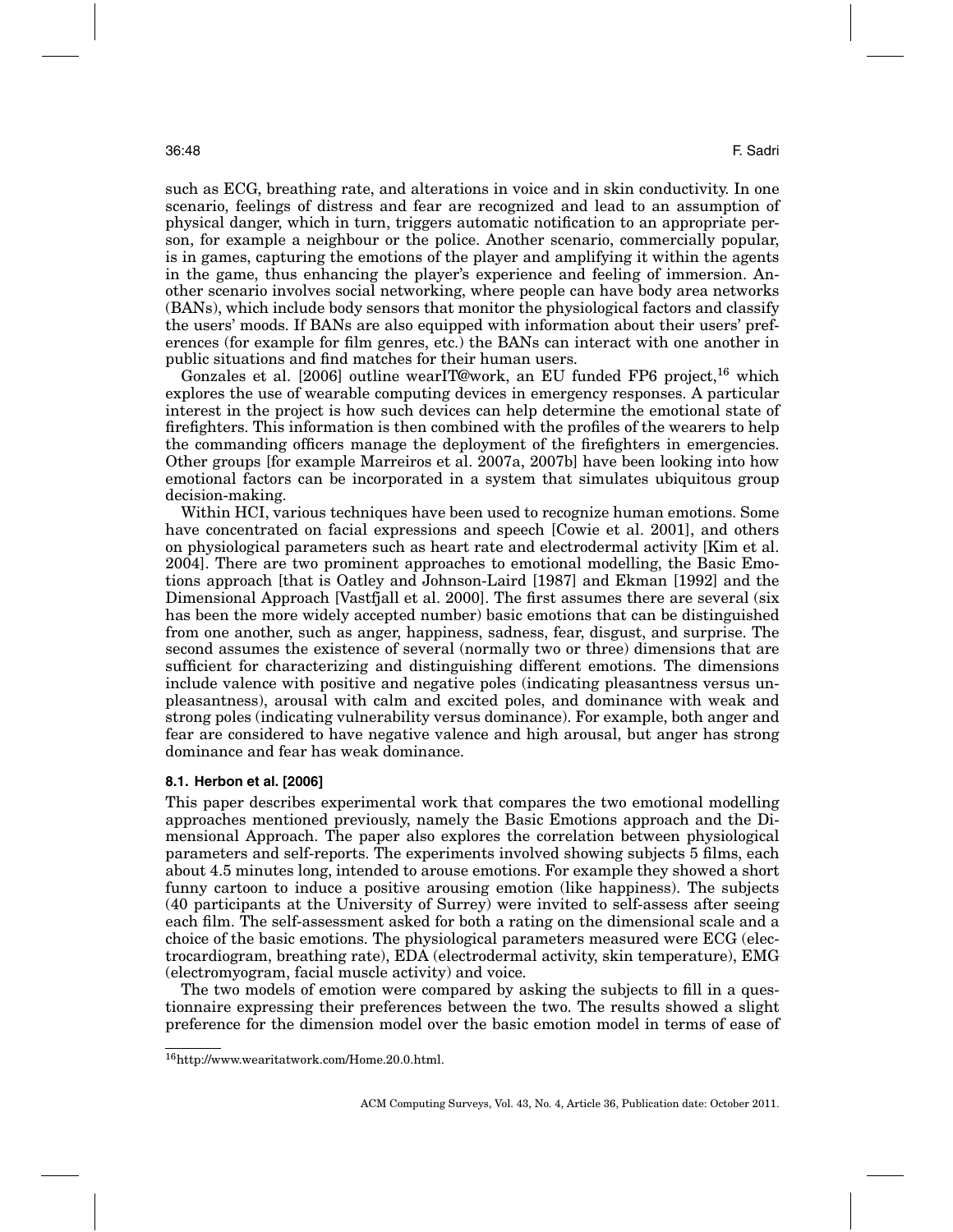use. This appeared to be due to the range of values available along the dimensions, enabling a more accurate rating of the emotion.

Results on the analysis of the physiological factors and emotion dimensions showed a correlation between increasing valence and facial cheek muscles contracting and pulse decreasing. Another correlation identified was between increasing arousal and decreasing skin resistance and increasing respiratory activity. But no correlation was demonstrated between brow muscles or other ECG parameters and either arousal or valence.

## **8.2. Picard [2000, 2007], Paiva et al. [2007]**

These papers describe the work of the Affective Computing Research Group of the MIT Media Laboratory aimed at giving computers the ability to recognize and respond to human emotions. The emotions of interest in their work include frustration, anger, distress, joy, interest, and confusion. The papers describe how emotions can be determined, how user frustration may be dealt with once it is recognized, and some applications of affective computing.

Two approaches are described for determining user emotions: self-report and concurrent expression. In the first, the user stops what they are doing and actively communicates an emotion, for example a coffee machine which has thumbs-up/thumbs-down buttons via which the users indicate their satisfaction or lack of it with its operations. The feedback is recorded and provides information for the designers of the machine [Norwood 2000].

The concurrent expression approach detects emotion without the user having to stop what they are doing to report it. As an example, the group has developed wearable "expression glasses," which have a small point of contact with the brow and can sense changes in facial muscles such as furrowing the brow in confusion or interest. Another device described, is the Touchphone. This is a normal phone equipped with a pressure sensor, measuring how tightly a person is holding the phone. This measure is mapped onto a color, changing from blue to red as the pressure increases, which is transmitted to the other person on the phone. So the Touchphone may reveal some information about changes in a person's emotional or physical state, without actually revealing the state itself.

An experiment is reported on how human frustration is dealt with once it is recognized. The experiment involved 70 subjects who were asked to play a computer game to show their intelligence and also to win monetary prizes. Some of the subjects were then faced with particularly frustrating situations while playing the game, for example with network delays. Afterwards subjects would interact with an automated agent, and then they would go back to the game. They would be given a choice of either ending the game or continuing to play, in which case the length of time they continued with the game was measured.

There were three types of automated agents: ignore agent, which just asked about the game, ignoring emotions, vent agent, which asked about the game but also asked about the person's emotional state, giving room to vent, but with no active empathy/sympathy, and emotion support agent, which was similar to the vent agent, but showed active empathy ("sorry to hear your experience was not better," "it sounds like you felt fairly frustrated playing this game. Is that about right?"). The results of the experiment showed that people interacting with the emotion support agent played significantly longer after the interaction than those who interacted with the other two agents. The emotion support agent was not particularly intelligent or sophisticated, so it was interesting that such a relatively simple device seemed to ease human frustration.

Several applications of affective computing are described. One is a wearable DJ, which measures the user's skin conductivity while he listens to songs. Higher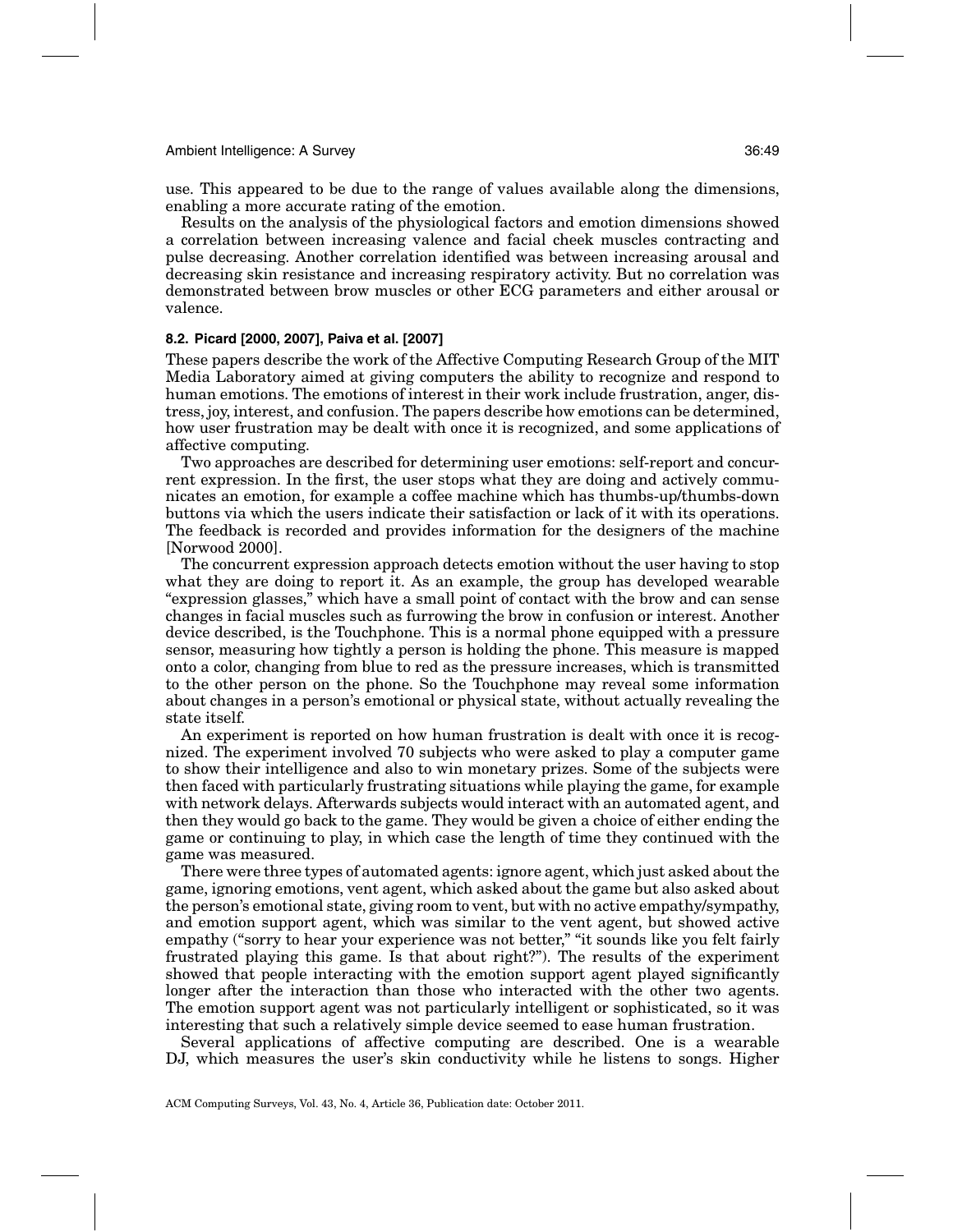conductivity is associated with being energized and lower conductivity with being calmed. The data is then used to choose songs for the user to listen to when he asks for "some jazz to pop me up," for example. Another is a music conductor's jacket which through EMG (electromyogram, a test that is used to record the electrical activity of muscles) and respiration sensors maps patterns of muscle tension and breathing into features of the music. One proposed application of the jacket is for teaching student conductors, for example to give them feedback on their timing and tension.

## **8.3. D'Mello et al. [2008] AutoTutor**

This paper describes work on an affect-sensitive tutor system, AutoTutor. AutoTutor helps students learn physics, computer skills, and critical thinking. It has a two-phase strategy, first recognizing affect and then responding to it. The affects considered, are boredom, frustration, confusion, and attentiveness (which they call "flow"). These were chosen as more relevant to learning than the standard basic emotions [Oatley and Johnson-Laird 1987; Ekman 1992] which are anger, fear, sadness, happiness, disgust, and surprise.

Affect detection uses three sources of information, conversational cues, body language, and facial features. For conversational cues, certain features are monitored, such as time taken by the student before giving a response (temporal feature) and the number of characters or speech acts used (response verbosity). For body language information, pressures on the seat and back of the chair of the student are monitored, with the assumption that increasing pressure on the seat signifies attentiveness (student is positioning his body closer to the screen), and increased pressure on the back of the seat signifies low attentiveness (student is leaning back and further away from the screen). For facial features, the system tracks the pupils of the eyes, fits templates to the eyes and brows, and then labels facial action units. The assumption is that confusion is associated with a lowering of the brow and tightening of the eyelids. How to combine the information from these three sources and resolve any contradictions, for a mapping to an affect, is a subject of the group's ongoing work. This is also a research topic within other projects, for example e-Sense [Forest et al. 2006].

AutoTutor's response when an affective state is detected is specified by production rules. Production rules are similar to ECA rules. They are of the form If Conditions then Actions, and if Conditions are matched with attributes holding in a state, the production rule is triggered, that is becomes a candidate for execution. Some selection strategy will then determine which of the triggered rules will actually fire, meaning that their Actions are executed.

In AutoTutor the contents of the production rules have been inspired by two theories of learning; attribution theory [e.g. Batson et al. 1995] and cognitive disequilibrium theory [e.g. Craig et al. 2004] and by feedback collected through experiments with pedagogical experts. The conditions of the production rules refer to the student's performance and detected emotional state, and the actions refer to primitive actions within the capabilities of AutoTutor, which include speech intonation (e.g. pitch, intensity), facial expression (e.g. surprise, delight) of the AutoTutor's embodied avatar, and a dialogue move (e.g. hint, prompt). An informal example of a production rule is the following.

If the student has been doing well overall, but not in his most recent responses, and the current emotion is classified as boredom then AutoTutor might say: "Maybe this topic is getting old. I'll help you finish so we can try something new."

AutoTutor's phrases in responding are chosen randomly from a list of similar responses to these conditions.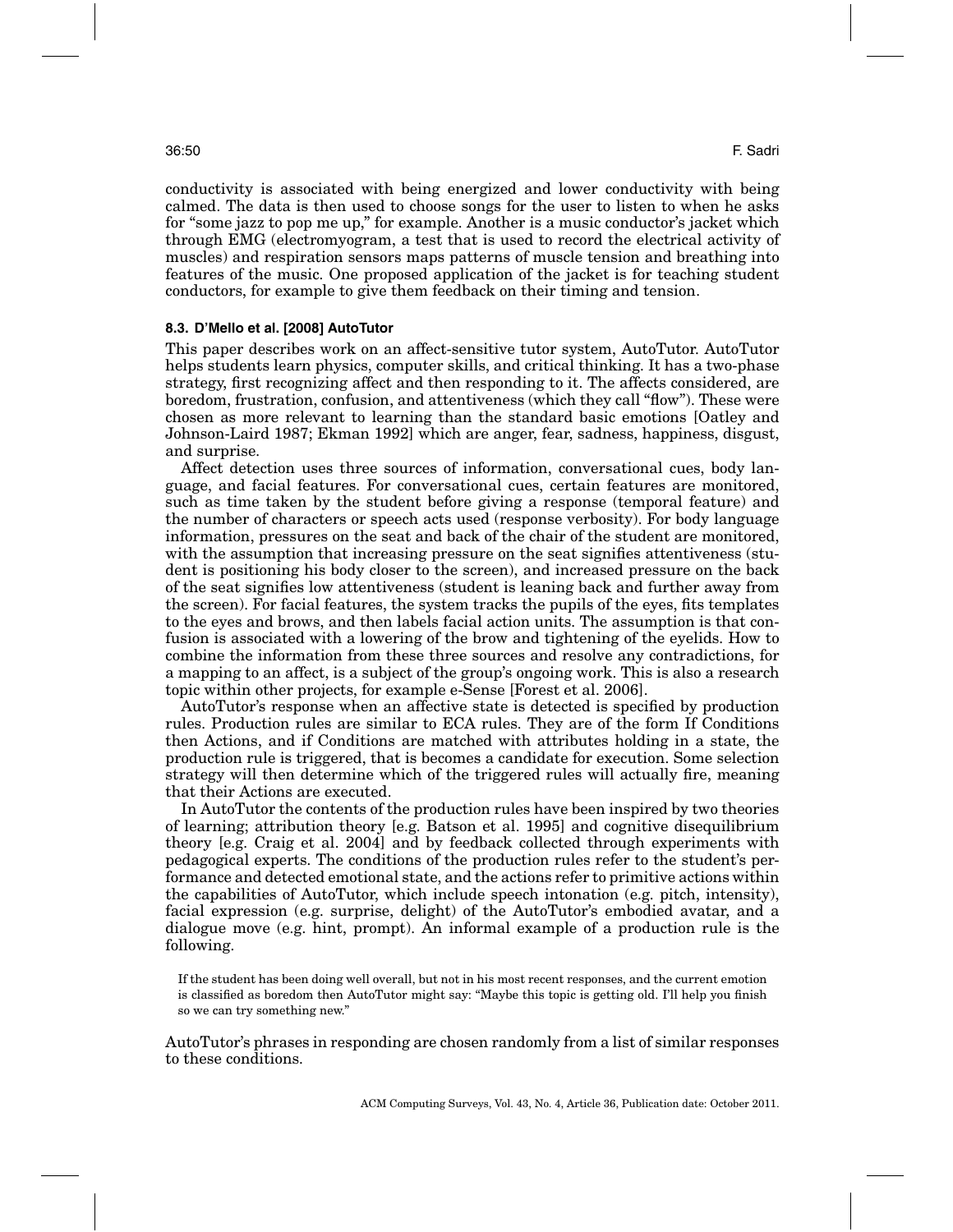As well as affective computing, there is work within AmI on architectures inspired by theories of human consciousness. Two examples are Piva et al. [2005] and Marchesotti et al. [2005], both inspired by the model of human consciousness given in Damasio [2000]. This human model describes two broad interacting components, one that is nonconscious, primarily focused on maintaining the body within a narrow set of parameters required for survival, and one that is conscious, that deals with memories of the past and anticipations of the future.

Marchesotti et al. report an implemented architecture for complex event classification based on Damasio's model. The proposed artificial architecture contains two sets of sensors, one corresponding to the human nonconscious component, for observations of the internal parts of the organism and one corresponding to the human conscious component, for observing external parts. The organism in the implementation is a lab at the University of Genova. The first set of sensors in this context corresponds to software sensors monitoring the number of machines switched on, and the network load. The second set of sensors corresponds to cameras covering the lab and its two access points and sensors monitoring keyboard and mouse activity. The objective behind the architecture is the fusion of the sensor data to recognize events such as people entering the lab and low or high human and machine activity.

Piva et al. also use a university lab as a test bed for their implemented architecture. They also employ two sets of sensors, one monitoring the state of the lab and the machines, the other monitoring human movements and human queries. The objective is to interact with the humans, proactively or in reaction to their queries, for example about availability of machines in the lab, using different modes of interfaces. The interaction is based on rules similar to production rules. The choice of interface is context-dependent. For example if the query is about whether or not machines are available for use in the lab, the response can be delivered via the user PDA if the user is away from the lab, or via a display unit at the entrance of the lab if the user is at the lab.

## **9. SOCIAL, ECONOMIC, AND ETHICAL ISSUES**

Ambient intelligence involves extensive and invisible integration of computer technologies in people's everyday lives. Such integration will inevitably open up issues of privacy, risk, acceptance, and security. We have already seen some of the negative implications of internet technologies in cyber crime, pornography, including child pornography, and spam email nuisance. But, given the pervasive nature of AmI, its social and ethical implications go much further. It has been widely acknowledged that there is a need for acceptable standards and for laws regulating access, to avoid social and ethical problems.

RFID tags alone, have already been the subject of much debate and controversy. RFID (radio frequency identification) is a tracking technology that uses computer chips, which can be embedded into, or fixed to, more or less any physical item. RFID tags can be very small, the size of postage stamps or smaller. Those without an independent power source can transmit information from a few inches to a few feet away, and those with attached batteries can transmit information further. Many aspects of RFID tags and associated technology alarm some writers [e.g. Albrecht and McIntyre 2006; CASPIAN]. For example, unlike bar codes, proposed RFID tags can assign unique IDs to each individual item, the purchaser of which can be determined from store loyalty card information. Tags can be readable from a distance and through material such as wallets and clothing. Moreover, there are the unknown consequences of exposure to the electromagnetic energy emitted from large quantities of such tags.

Wright et al. [2008] discuss the security and privacy threats of ambient environments and technologies and illustrate these by four "dark scenarios" (SWAMI dark scenarios - Safeguards in a World of AMbient Intelligence). Among the threats illustrated in these

ACM Computing Surveys, Vol. 43, No. 4, Article 36, Publication date: October 2011.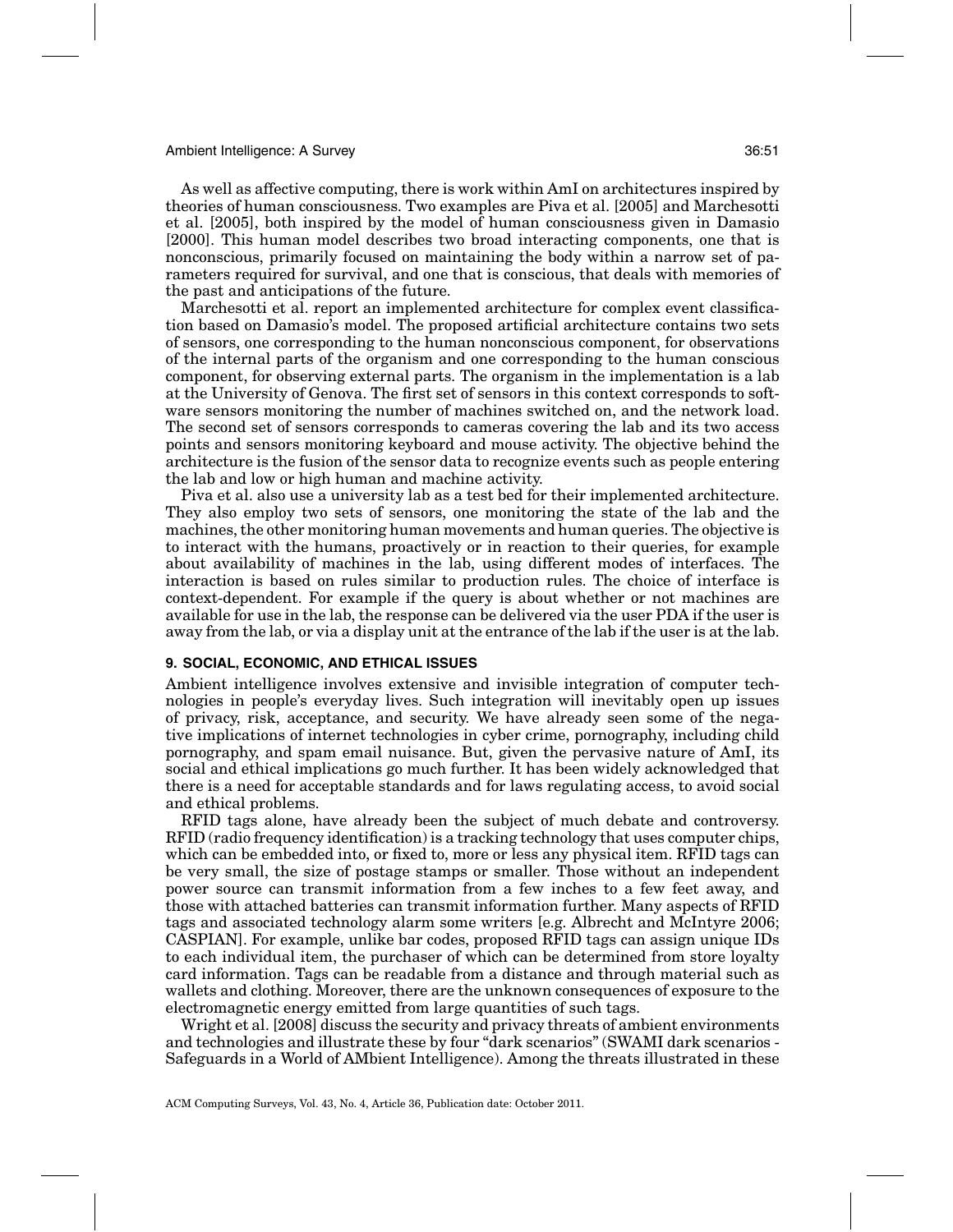scenarios is the criminal usage of AmI, for example someone's house security systems being disabled by criminals for the purposes of blackmail and extortion, or several employees of a major data mining company pooling together their partial security clearances allowing them to steal personal records of millions of people spread over several countries. Another example involves burglars obtaining details about a woman, including her home address and the facts that she lives alone and is well-off, from the RFID tag on a blouse she buys combined with some details on a database system they hack into.

Some scenarios in Wright et al. [2008] deal with issues posed by AmI in travel and healthcare. These concern overreliance on AmI, lack of interoperability, and disproportionate requests for personal information. For example, an accident involves a busfull of people touring a city. The accident itself, is later found to be due to a security lapse, allowing some kids to break into the city's traffic management system. The personal health monitoring devices of the people caught up in the accident help the paramedics to identify those in most urgent need of assistance. But there are people whose health monitoring devices are not up-to-date models, and this leads to fatal misdiagnosis by the paramedics, who are all too reliant on the AmI devices and no longer exercise the basic skills of diagnosis. There are also tourists whose devices are not compatible with the city's systems. Once the patients reach the hospital, they are asked to provide access to all their personal details, or to sign a statement relieving the hospital of any liability regarding their treatment.

Kemppainen et al. [2007] concentrate on the potential of AmI for people with disabilities, for example in telemonitoring and care through smart homes. The authors call for guidelines in the design of systems and interfaces that would ensure such minority groups are not excluded from the benefits of AmI. They draw attention to the fine balance needed in cases of people with disabilities, in the sharing of control between the individual and the system.

In the following, we survey some articles that address the issues of social and privacy impacts of AmI technology. The first two, Bohn et al. [2004] and Friedewald et al. [2005], identify the two central features of AmI that pose the main challenge to privacy. These are ability of AmI systems to collect large and detailed amounts of data about individuals' everyday activities over long periods of time, and the enhanced ability for integrating, searching, and retrieving these large amounts of data. These features are central for one of the key objectives of AmI, which is to provide personalized services. Another article, Van Heerde et al [2006], provides a small implemented case study of how some of these concerns may be addressed, and another, EU project e-Sense, provides focus group studies of user attitudes to such concerns. The final article, Rouvroy [2008], looks at difficulties in law in dealing with AmI issues, and points to a need for interdisciplinary (including law and information technology) discussions.

## **9.1. Bohn et al. [2004]**

In this interesting and very readable article Bohn et al. examine the technological and economic driving forces behind AmI and discuss its potential implications from social, ethical, and economic points of view. They identify several advancing technologies as the primary technical driving forces behind AmI. These are advances in microsystems and nanotechnologies, providing very small and cheap processors with integrated sensors and wireless communication capabilities, and electronic markers (such as future descendants of smart labels and RFID tags, already used as antitheft devices in department stores and libraries). Such markers would allow real-time links to information sources and databases held remotely, ultimately allowing identification of individual objects and their association with a wealth of data.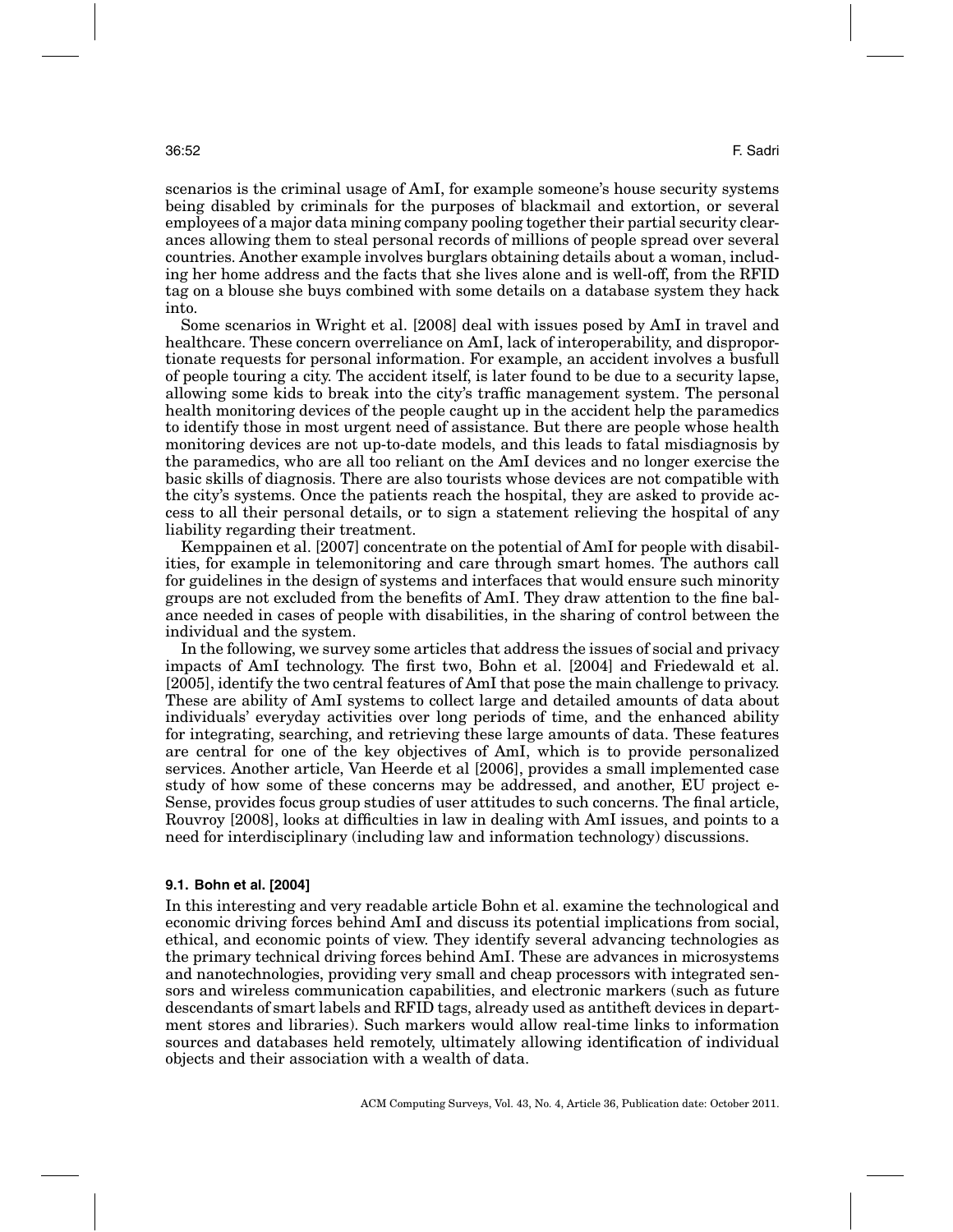They imagine one way of implementing such "communicating objects" by equipping them with electronic labels containing Internet addresses as digital information. Then one might read the information at the Internet address by pointing a portable device at the object, giving the impression that the object itself is transmitting the information. The information may be operating instructions or medical advice. It could be personalized and context-dependent, depending on the characteristics of the person with the portable reading device, their age, and preferred language. But the authors conjecture that the information may also depend on whether or not they have paid their taxes. Such possibilities have led to concerns about these technologies [Thackara 2001].

They imagine what an "ambient economy" may be like, resulting from the information that can be associated with all objects and the pervasive and active nature of devices. Entities in the economic process, for example goods or vehicles, can be tracked throughout their lifetimes, from the start time of their components onwards. Smart objects can be provided with self-conscious capabilities allowing them, for example, to monitor their storage environments for parameters such as humidity and temperature. Their communication capabilities may further allow them to alert the outside world if the environment becomes unfavorable. Going even further, they may have the capability of actively altering their environment. Such capabilities can significantly reduce wastage, and the cost and time needed for replacing damaged goods.

Smart goods can provide a history of themselves, used cars can provide information about replacement and usage of their parts, organic foods can provide information about their source and cultivation, thus, provided the information is reliable, allowing the consumer to buy with confidence.

AmI could bring about new business models taking us beyond the current e-business model. Objects could subtly advertise themselves. As you walk in the street and you see someone wearing something, you could get information about where you can buy it and how much it costs, from the invisible tags embedded in it. Maybe the wearer can even earn a commission when someone nearby sees it and buys it. There is the possibility of cross-advertising in the ambient environment, an electronic version of what already happens. For example, currently some washing machine documentations suggest using a particular water softener. But as embedded tags and devices could provide access to a wealth of background information, this cross advertising could go much further. A smart refrigerator could recommend recipes based on what is available in the fridge and what is discounted at the nearby, or the fridge's chosen, supermarket. Prices of everyday goods could be tailored to individual buyers based on profile information available on them, in turn determining how much they are prepared to pay.

Consumer profiles can provide a useful service by screening information that is unlikely to be of interest. But another view of profiles is that they, in effect, help other parties decide what information to withhold from individuals. There is also the obvious risk of accidental or intentional leaking of the profile and data used to compile it. The ultimate in shopping, according to the authors, can be when objects do their own shopping, "autonomous purchasing objects" in "silent commerce," according to the business consultancy Accenture. For example, photocopiers could order their own paper supplies, but then possibly also Barbie dolls could order their clothes.

Pay-as-you-go or pay-per-use is already a model in use, for example with phones and public utilities. The authors surmize that AmI may extend its usage. A sofa or a bed, for example, may be able to monitor its usage, frequency, and weight of people using it, and issue periodic bills according to usage. This model may be attractive to corporate customers such as hotels and offices, possibly less to domestic customers. The possibility of monitoring and recording activity can bring other uses, and associated risks to privacy. For example a smart car can be manufactured to provide detailed records of its owners driving habits and parking style, thus allowing insurers to use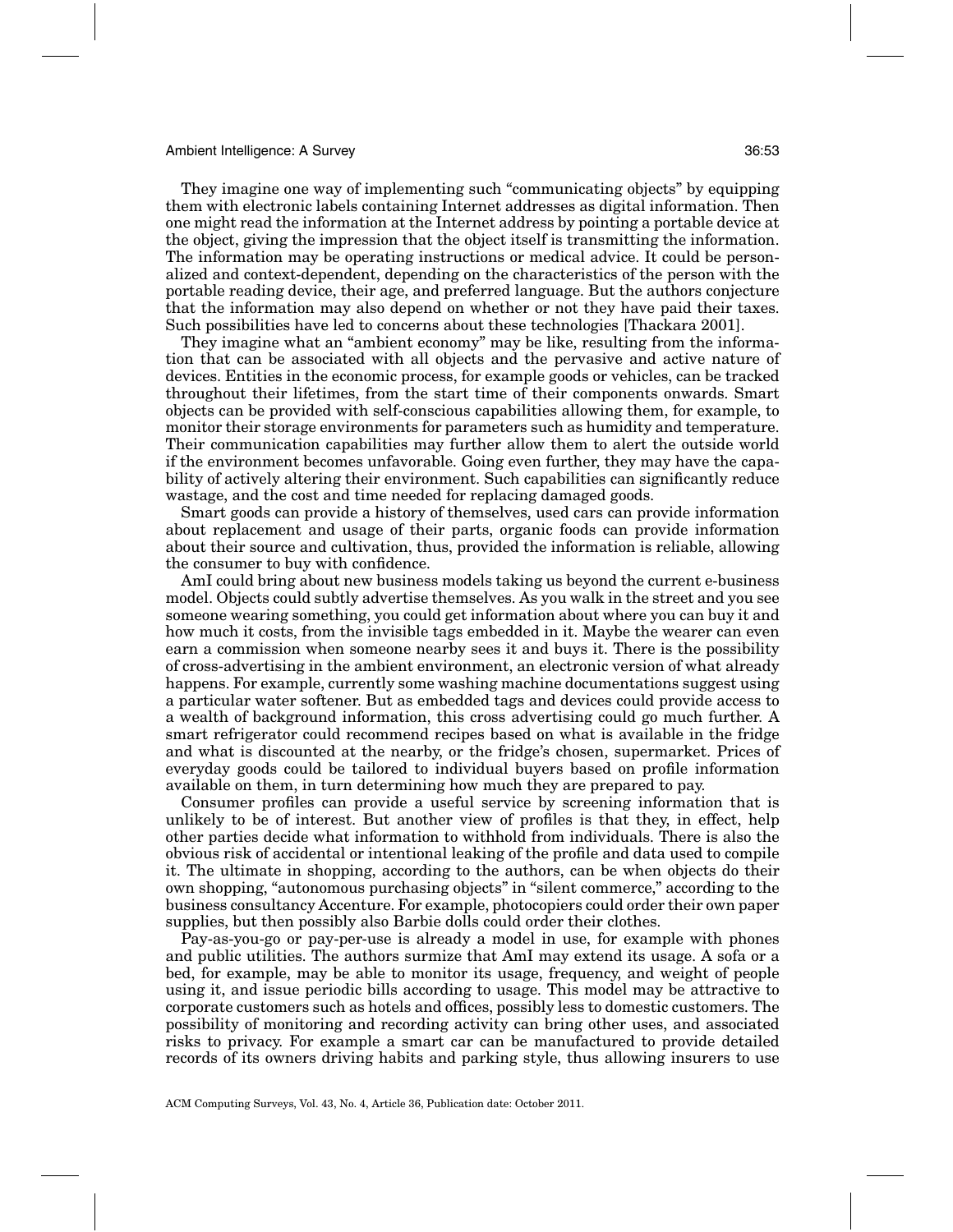much more detailed criteria than age or location for setting premiums. In the case of a claim the cars can provide information about the circumstances of the accident, thus affecting the payout.

AmI can provide sophisticated support for everyday living, but the information capabilities it may use for this purpose can also potentially provide an invisible and comprehensive surveillance network—walls literally can have ears. This surveillance will not be particularly for unusual activity but for ordinary regular everyday activities. The authors argue that given the potential economic advantages to the sellers, it may be made difficult to opt out of the AmI environment, to the extent that opting out becomes a luxury for those who can afford it, for example having to pay higher insurance premiums for cars with less pervasive AmI capabilities.

The authors go on to identify three additional issues.

*Reliability.* AmI landscapes are by definition embedded and unobtrusive. This could make it difficult to notice that some part of it may not be working as required. The analogy they give is with a telephone. If you pick a phone up and there is no dial tone you know it is not working, but detection and diagnosis of faults may be much more complicated with invisible networked devices.

*Delegation of control.* Who is ultimately in control of the contents of AmI devices? Who is legally liable for the fridge that orders unwanted food, or the toy that influences the child by interacting with him? *Social compatibility and acceptance.* How error prone will these environments be? What is the impact on health and environment of such large collections of tiny, individually harmless, electronic tags surrounding us, for example in the supermarket products and ultimately in our garbage?

## **9.2. Friedewald et al. [2005]**

This work involves a study of more than 70 Research and Development (R&D), mostly EU-funded, projects and roadmaps, from the point of view of what types of scenario they focus on, what assumptions they make about the users, and the control of the AmI systems they envisage. The projects cover five application domains: home; health; shopping; work and mobility; leisure and entertainment, and focus on different levels of detail, from detailed scenarios, much like screenplays, to broad application scenarios, to even broader functionalities and trends.

For each application domain, based on the projects they have studied, Friedewald et al. identify a collection of services the AmI support is aimed at providing. For example in the last, leisure and entertainment, the aims could include:

- —enhancing and personalizing the experience of visiting museums and other sites [e.g. Chervest et al. 2002];
- —providing context-aware entertainment—for example selecting music that fits a person's mood, using quantifiable musical features, such as tempo [e.g. Sleeth 2002].

In the work and mobility domain the aims could include [e.g. Heinonen 2004]:

- —turning the whole office space into a smart environment capable of tracking people and recording their work;
- —increasing safety and security,
- —to support workers' mobility, allowing them to work from anywhere and anytime.

One conclusion of the analysis provided in this study is that most applications assume a single user who has accepted, and can afford, AmI technologies. Even in the home environment, account is not taken much of families being present, and members having different preferences. Another conclusion is that the implementation of AmI features in work environments is in a more advanced state than in home environments. The study also looked at the level of personal (human) control over AmI systems. It concluded that in the envisaged and developing applications, where the AmI system was aimed at providing safety or security it had a high level of control. In particular,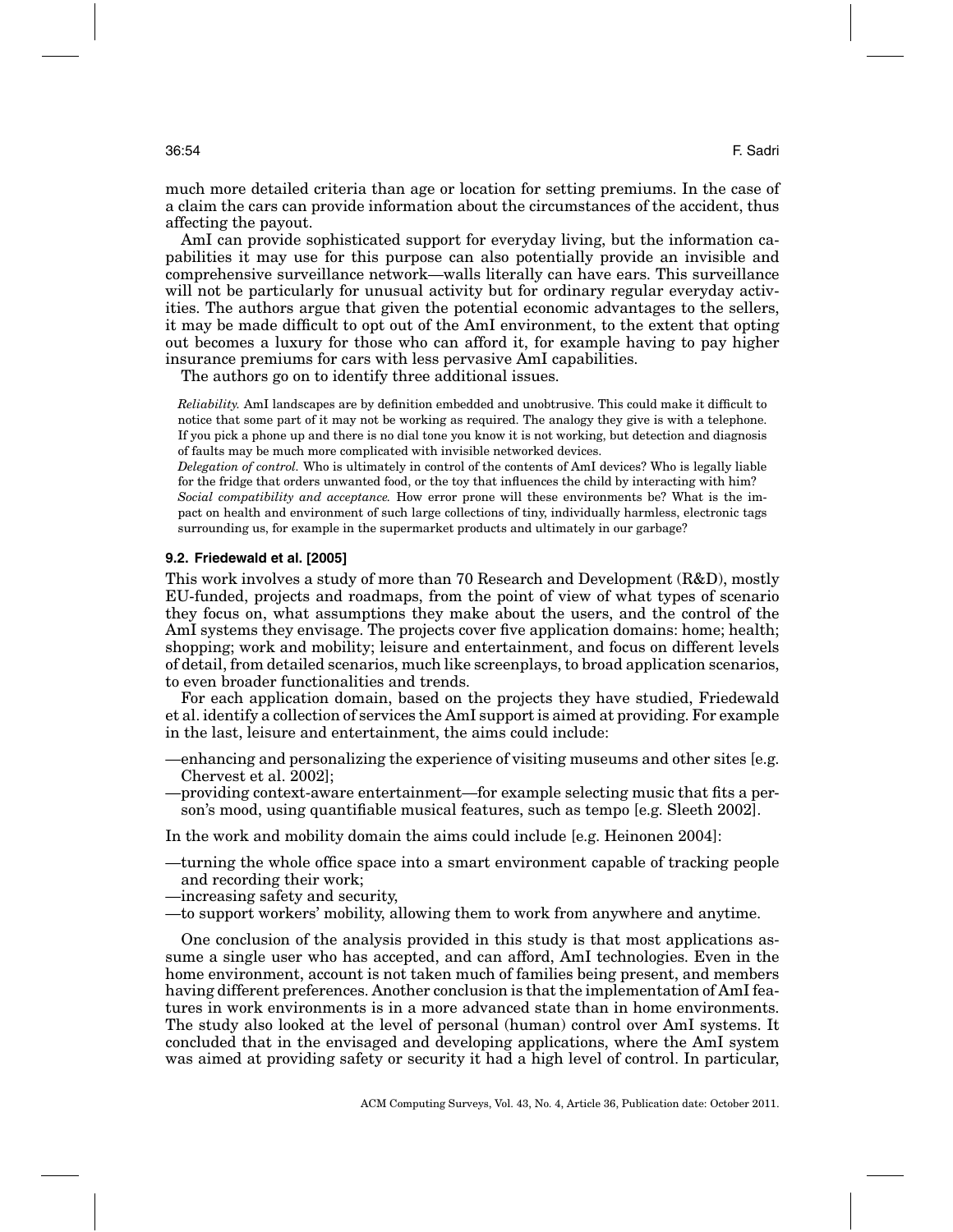AmI control is assumed to be very high in envisaged emergency situations, requiring little communication with humans. On the other hand, where the system had a more advice-giving role it had lower levels of control, possibly subordinate to the user.

Other features of AmI studied in this paper concern information flow, its advantages and dangers. There is already a steady one-way flow of information from consumers to sellers, where sellers get access to, and store, sensitive data about customers. Businesses collect personal data about people's shopping, travelling, Web surfing, and TV watching behavior in order to compile profiles. AmI massively increases the amounts of detailed personalized data that is collected and stored, and has the potential to make, and indeed in some applications must make, such data easily available. For example in the case of a medical emergency, sensitive medical and identification information can be sent via local and wearable devices. Thus AmI may end up facilitating invasion of privacy and identity theft, because of the increasing amounts of personalized information stored, and its means of transmission via personal devices.

Location tracking systems, for example, help people find a near by acquaintance, but in the wrong hands, it can lead to attack or kidnapping. AmI gives parents a great deal of control and surveillance over their children. But at what age should this cease and who decides? An intelligent bed monitoring the weight of the person sleeping on it can be used to monitor the weight of elderly people to help avoid damaging weight loss, but they can also be used to spy on people, for example to detect how many people are in the bed. Furthermore, as Bohn et al. [2004] have also observed, personalization of data and provision of services, can ultimately lead to the control and filtering of what news or information the users see.

Dependence on AmI in general, can lead to loss of the ability to manage one's life. Assisted living and automated healthcare for the elderly, in particular, despite their obvious benefits, can lead to such loss, and telecare can contribute to feelings of isolation. Finally, the authors view the possible AmI divide in the opposite direction from Bohn et al. [2004]. Not that AmI will be for the masses, with only the rich being able to evade it, but that the high costs of AmI support will mean that only those who can afford it may benefit from it.

## **9.3. Van Heerde et al. [2006]**

In this brief paper the authors look at data privacy in ambient intelligence settings. As with the other authors, they note that it is the high quality and large quantities of data that can be collected that enable the intelligence of AmI systems, and at the same time provide the privacy challenges. Moreover, the collection of this data through ubiquitous systems leads to asymmetric information [Jiang et al. 2002], where there is significant asymmetry between the donor and collector the proposal of Van Heerde et al. is to give information donors (those about whom information is collected) control over how long, and in what form, information about them is kept.

Their implemented case study concerns an organization (a university) collecting information about its members accessing Web sites. The purpose of this data is to enable ranking of Web sites and making recommendations to those with similar interests. However, the malicious use of the data can disclose information about what times, and for how long, someone accessed some given Web sites. To counter this, the proposed solution is that users can specify life-cycle policies on data collected on them. Life-cycle policies can ask for periodic replacement of the data with increasingly more abstract and less detailed versions. For example, a life-cycle policy can be that initially the data collected includes time breakdown and user ID and URL of the site visited. After one hour the data is downgraded by replacing the first two components to the hour in which the URL was visited, and the group to which the user belonged. After one month the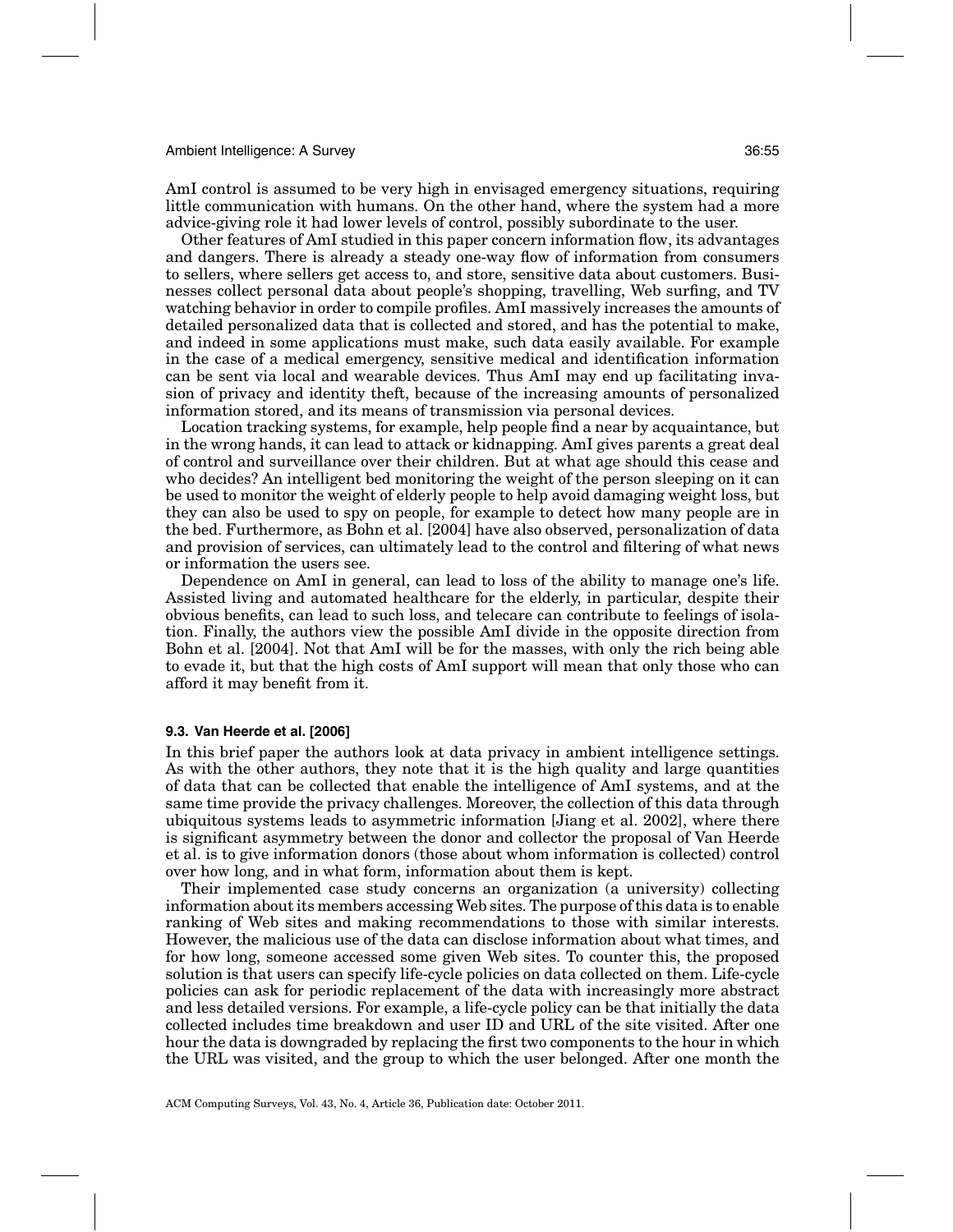group is replaced by the university, and the URL is replaced by a general classification of the Web site, and after one year the data is deleted.

# **9.4. EU project e-Sense**

e-Sense (Full title: Capturing Ambient intelligence for Mobile Communications through Wireless sensor  $Networks$ <sup>17</sup> is an EU-funded (Framework 6) project, consisting of a large (IP- Integrated Project) consortium of 23 partners, from industry (e.g., IBM, Fujitsu UK), management, SMEs (small or medium size enterprises), research institutes, and academic institutions (e.g. University of Surrey, TUDelft, Kings College London, University of Twente). Its objectives are to develop communication technologies using wireless networks, aimed at transmitting context data, such as biometrics information, for example heart rate, skin conductance, breathing rate, and data about the emotional state of the sensed participants.

The project included a study of the public reaction to such technologies and their acceptability. They used focus group techniques, much like Niemela et al. [2007] (Section 3.3 in this article)**,** using audio-visual demonstrations followed by discussions. The audio-visual demonstrations can be found online.<sup>18</sup> They consist primarily of picture boards with headings. The study was conducted in three countries: France, Germany, and Spain, and on three applications, personal, healthcare, and industrial. For these applications, the focus groups consisted of the general public, healthcare professionals (doctors and nurses), and industrial sector professionals (transport, retailing, food processing, logistics).

For the personal applications, the audio-visual demonstrations focused on fictional systems that continuously monitored the user's conditions (mood, location, activity, social situation ...) in order to provide personalized advice and services, for example in entertainment and counselling. The study found that the general view of the focus groups was negative, finding the continuous monitoring too intrusive, and only possibly acceptable in cases of special needs. There were only minor variations based on nationalities.

For the healthcare applications, the demonstrations focused on scenarios involving health monitoring at home via body sensors, and involving a wireless ward, whereby nurses could keep an eye on patients via wireless monitoring. Here the response from the health professionals was positive, but with concrete and serious concerns, such as the legal liabilities of the doctors and the hospital, fear of decreased communication with the patients, and concern about the responsibilities for diagnosis.

For the industrial applications, the demonstrations focused on a range of scenarios, for example, the use of RFID tags for tracking and monitoring goods for logistics purposes, and in the shops for customer use for traceability and product information. Other scenarios included using sensor data in factories to monitor the quality and state of both equipment and products. Here the response of the professionals in all sectors that took part was positive, in terms of the possible enhancement of productivity and competitiveness, but less optimistic in terms of short term investment in such technologies. It was also felt that in the medium term (3–5 years), the focus of such technologies for industrial applications should be on production and transport, and in general for the benefit of the organizations and enterprizes (rather than the retail and customer side).

 $17$ (http://www.ist-esense.org/index.php?id=18.<br> $18$ http://www.msh-alpes.prd.fr/e-sense/.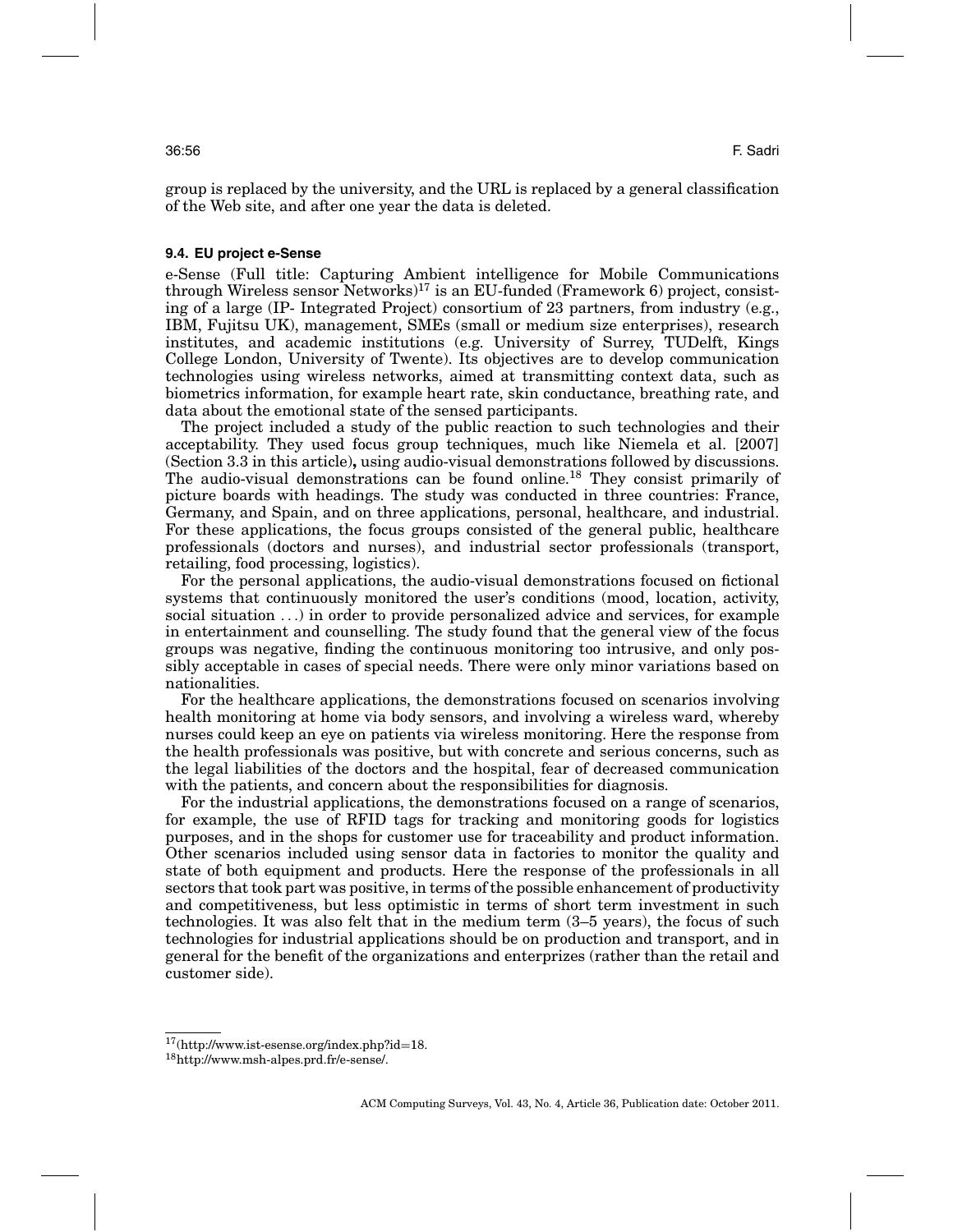# **9.5. Rouvroy [2008]**

This paper considers the current European privacy and data protection frameworks and questions if they are applicable and adequate for dealing with the kind of data collection and processing that is at the heart of AmI scenarios and technologies. It focuses on two aspects related to personal data, namely "freedom from unreasonable constraints (from the state or from others) on the construction of one's identity," and "control over aspects of the identity one projects to the world."

The article argues that the European human rights framework incorporates "autonomy in the construction of one's identity," explicitly in the right to privacy. One consequence of this, interpreted in courts, is the individual's right to control personal information. The pervasiveness of AmI and the invisibility of data collection and information systems may make it highly unlikely that the individual (the person being observed) will retain control over the data. Moreover, the envisaged seamlessness and invisibility of AmI systems may also have the effect that they disappear from human consciousness, and in that way they bypass intentionality and control.

Furthermore, one objective of AmI systems is to learn user profiles in order to respond to human needs. But the paper argues, that these needs are being defined increasingly by the systems themselves, and thus by the designers of the systems, and not by the users. Moreover, the purpose of the learning is often to classify people into categories, which in turn, can affect the accessibility of information and services to people. Thus the paper argues that the AmI challenge to privacy and data protection is not just in the collection of data, but also in the interpretation of the data, which can constrain the user's environment, choices and preferences.

Rouvroy shares with Bohn et al. [2004] the concern about delegation of control. AmI systems are likely to be distributed systems in which multiple artificial and human agents collaborate and interact. So the notion of human agency, traditional in law for assigning individual responsibility and liability, becomes blurred. In such interconnected systems the identification of where the blame lies when something goes wrong becomes a difficult issue.

A European directive identifies personal data as "any information relating to an identified ... person." Even though the concept of personal data is not unanimously agreed upon in all European Community countries, the European data protection framework identifies a category of sensitive data, and another directive makes it illegal to process such sensitive personal data, such as data revealing racial or ethnic origin and political opinion, and data concerning health or sex life. This is another aspect for discussion in relation to the nature of data collected in AmI scenarios. Images of a person can convey racial and ethnic origins, their preferred entertainment, Web sites and TV programs may convey their political opinion and religious tendencies, and what they buy may convey information about their health. In particular, the processing and integration of all such data about an individual can lead to the extraction of much more, possibly sensitive, personal data.

### **10. CONCLUSION**

In this selective survey we looked at several application areas of ambient intelligence, including the smart home, care of the elderly, healthcare, business and commerce, and leisure and tourism. In these, we looked broadly at trends, requirements, and challenges, as well as at technical developments and implemented demonstrators. We also looked at studies of the attitudes of human target groups towards these applications and technologies.

Furthermore, in the context of AmI we looked at several data management and artificial intelligence technologies, including event-condition-action rules, production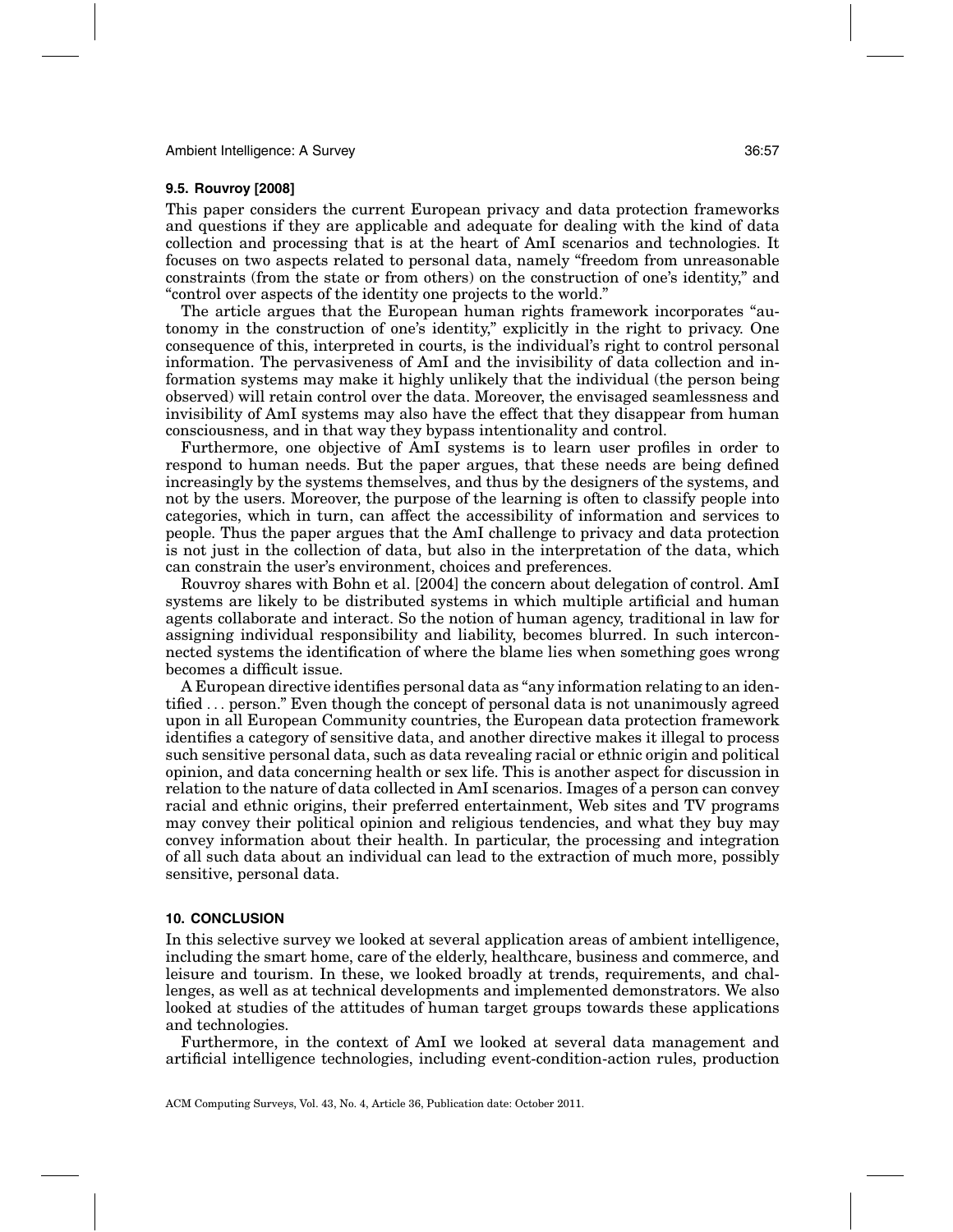rules, learning, fuzzy logics, planning, plan recognition, temporal reasoning, and casebased reasoning. We looked at how current technologies are being used and what extensions are thought to be necessary. We also looked at several approaches to using agents, for example as abstraction tools, for modelling devices and their interactions, and as middleware.

We then considered the role of affective computing and human emotions in ambient intelligence. We considered different approaches to recognizing and classifying emotions, including self-reports, physiological metrics, seat and hand pressure sensors, and characteristics of speech acts. We also looked at studies correlating some of these different techniques, and analyzing people's preferences in rating their emotions according to the two main models of human emotions, the Basic Emotions and the Dimensional Emotional models. Furthermore, we looked at studies of how human emotions may be influenced by the way computer systems interact with humans. We completed the survey by exploring the social and ethical implications, and challenges of, ambient intelligence technologies.

There are two broad schools of thought regarding AmI. One is that much of the envisaged functionality is realizable through advances in hardware and sensor technologies, functioning with simple data and simple reasoning mechanisms. The other is that the full potential of AmI cannot be realized without sophisticated knowledge representation and reasoning and other AI and agent-oriented technologies. This survey has been biased towards the second school of thought. It has explored what AI and agent technologies can offer in processing, and in making decisions, on the basis of the data provided by the hardware.

Several concluding observations can be made from this survey. One, not surprising, is the universal agreement on the need for context-sensitivity in AmI systems. AutoTutor [D'Mello et al. 2008], for example, uses the context of the pupil's emotional state to decide what to do next. The planner of Amigone et al. [2005] constructs plans in the context of the currently available devices and their capabilities. All of the smart home and elder care systems we looked at decide what action(s) to perform in the context of the current circumstances, be it to adjust lights or heaters, provide advice about execution of a task, or to suggest a new schedule of activities to compensate for disturbances in previous schedules.

What is more surprising, or at least more interesting, is the variety of different techniques proposed for achieving context-sensitivity, which are very similar and almost interchangeable in formalizing the same concepts. The most obviously related techniques are ECA (event-condition-action) rules, production rules, decision trees, integrity constraints in abductive logic programs, and case-based reasoning. However, even the proposed uses of Description Logics [van Bunningen et al. 2006], Hierarchical Task Networks [Amigone et al. 2005], BDI-style commitment rules [Keegan et al. 2008]), and the agent cycles of da Silva and Vasconcelos [2007], for context-dependency and responsive environments, have much in common, and seem in fact, interchangeable. Other authors (e.g. Muniz et al. [2003]; Rodriguez et al. [2005]) use their own ad hoc formalizations, but these also bear remarkable similarities to ECA or production rules. Any significant differences among these techniques and their relative advantages and disadvantages may come to light in the future only when we consider richer requirements for formalization and reasoning, for example where temporal reasoning or default reasoning is crucial, where formal verification is attempted, or where there is a need for complex background theories to be used in conjunction with rules formalizing contexts.

Another fairly common feature of some of the systems reviewed in the survey is the recognition of the need for dynamic self-organization of devices within the AmI environment. Here again, a variety of different techniques is used to obtain similar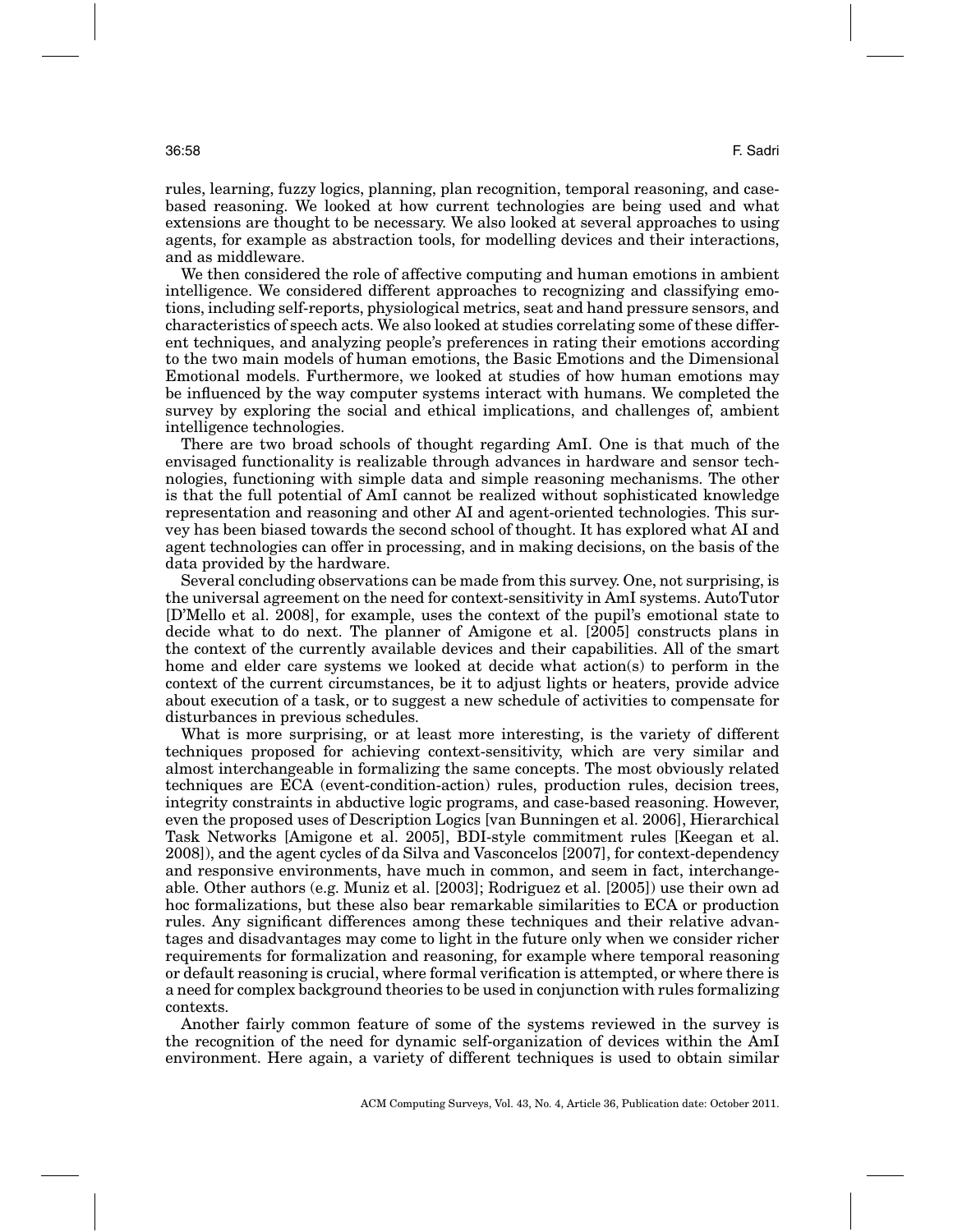functionality. These techniques are primarily based on architectures for communication among the agents that model the environment and the devices. Such architectures include, for example, the tuple space communication of da Silva and Vasconcelos [2007], the role-based communication of Busetta et al. [2003, 2004], the goal-based organization and interaction of Encarnacao and Kirste [2005], and the use of JINI in Amigone et al. [2005]. All these architectures have the primary aim of allowing agents to enter and leave the system, and for the goals of the system to be achieved by organizations of agents that form dynamically.

Learning is a prominent feature particularly in the smart home applications, with a variety of proposed techniques, for example reinforcement learning and data mining in MavHome [Cook et al. 2006] and fuzzy logic in iDorm [Hagras et al. 2004]. Learning also plays an implicit part in the recommender system applications, where, for example in Masthoff et al. [2007], the profile of the user in one domain is generalized and transferred to another domain.

There is much agreement about concerns over security and the social and ethical implications of AmI. There is clear agreement about the reasons why AmI gives rise to security concerns. The reasons include the collection of large amounts of personal data, the long-term persistence and integration of such data and the possibility of, and in fact often the need for, providing easy access to the data. Recent serious incidents of loss of data by institutions do not encourage optimism regarding security. In the UK alone, there have been recent losses and theft of personal data of large numbers of people (a figure of 3 million has been quoted) related to vehicle licensing, more than a hundred incidents, each involving loss or theft of a few thousand confidential patient health files, and the unlawful sale of thousands of personal records by a mobile phone company. To my knowledge no one has been held legally responsible for any of these losses of data, and there is no clear identification of who should be held responsible for the consequences suffered by individual victims of these losses or thefts. Undoubtedly, with AmI systems of the future these risks and problems will escalate.

We have all probably already had a taste of current infant AmI technologies in our everyday lives. Some of these experiences are undoubtedly very frustrating, such as sensor-operated taps that take much hand-waving before they produce a drop of water, sensor-operated lecture theatres that decide the blinds must be left open, no matter how many buttons one presses before a slide show, and heat-sensitive underfloor heating systems that have minds of their own. But arguably the potential benefits of AmI for individuals, institutions and businesses outweigh these initial frustrations and the security concerns. Moreover, the potential impact of AmI on and its challenges for research and development are undoubtedly immense and exciting.

## **ACKNOWLEDGMENTS**

I am grateful to Bob Kowalski for very helpful comments and discussions. I am also grateful to the anonymous reviewers.

### **REFERENCES**

AARTS, E. 2004. Ambient intelligence: a multimedia perspective. *IEEE Intell. Syst. 19*, 1, 12–19.

- AARTS, E. H., AARTS, E. H. L., AND ENCARNAÇÃO, J. L. 2009. *True Visions: The Emergence of Ambient Intelligence*, Springer.
- ABASCAL, J., BONAIL, B., MARCO, A., CASAS, R., AND SEVILLANO, J. L. 2008. AmbienNet: an intelligent environment to support people with disabilities and elderly people. In *Proceedings of the 10th International ACM SIGACCESS Conference on Computers and Accessibility (ASSETS)*. 293–294.
- ABASCAL, J. 1997. Ethical and social issues of the teleservices, for disabled and elderly people. In *The Ethical Global Information Society. Culture and Democracy Revisited*, J. Berleur and D. Whitehouse, Eds. Chapman and Hall.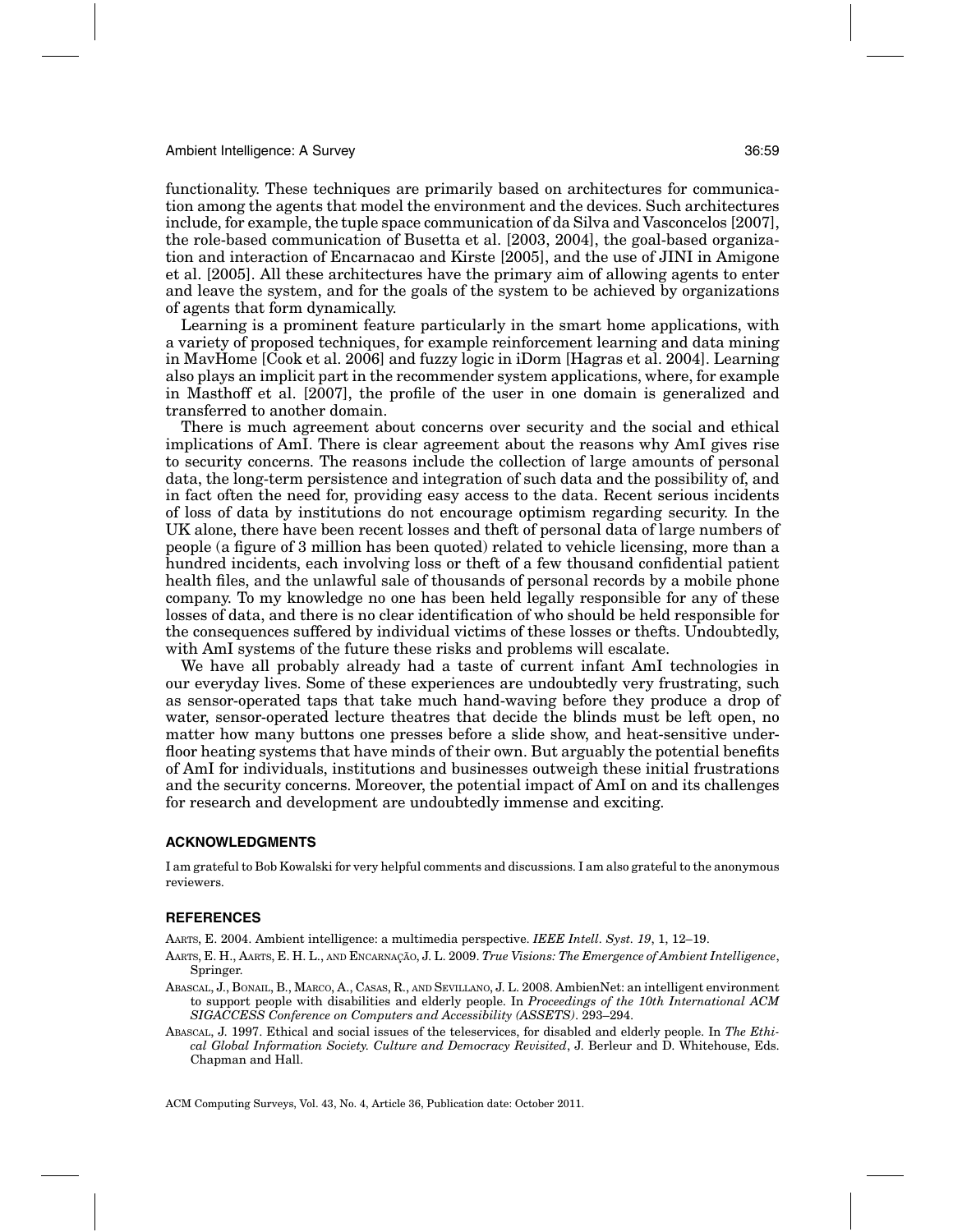- AGRAWAL, R., AND SRIKANT, R. 1995. Mining sequential patterns. In *Proceedings of the 11th International Conference on Data Engineering*, 3–14.
- ALBRECHT, K. AND MCINTYRE, L. 2006. *Spychips: How Major Corporations and Government Plan to Track Your Every Move with RFID*. Plume (Penguin).
- AMIGONE, F., GATTI, N., PINCIROLI, C., AND ROVERI, M. 2005. What planner for ambient intelligence applications? *IEEE Trans. Syst. Cybern. A Syst. Humans, 35* 1, 7–21.
- AUGELLO, A., SANTANGELO, A., SORCE, S., PILATO, G., GENTILE, A., GENCO, A., AND GAGLIO, S. 2007. A multimodal interaction guide for pervasive services access. In *Proceedings of IEEE International Conference on Pervasive Services (PERSER)*, 250–256.
- AUGUSTO, J. C., AND NUGENT, C. D. 2004. The use of temporal reasoning and management of complex events in Smart Homes. In *Proceedings of the European Conference on Artificial Intelligence (ECAI'04)*. R. L. de Mántaras and L. Saitta, Eds. IOS Press, 778-782.
- AUGUSTO, J. C., NUGENT, C. D., AND BLACK, N. D. 2004. Management and analysis of time-related data in Smart Homes environments. In *Proceedings of the Mediterranean Conference on Medical and Biological Engineering (Medico)*, 4–7.
- AUGUSTO, J. C., NUGENT, C. D., MARTIN, S., AND OLPHERT, C. 2005. Towards personalization of services and an integrated service model for Smart Homes applied to elderly care. In *Proceedings of the International Conference on Smart Homes and Health Telematics. Montreal, Canada, From Smart Homes to Smart Care*, S. Giroux and H Pigot, Eds. IOS Press. 151–158.
- AUGUSTO, J. C., AND NUGENT, C. D. 2006a. Smart homes can be smarter. In *Designing Smart Homes: The Role of Artificial Intelligence*, J. C Augusto and C. D. Nugent, Eds., Lecture Notes in Artificial Intelligence, vol. 4008, Springer, Berlin, 1–15.
- AUGUSTO, J. C., AND NUGENT, C. D. 2006b. *Designing Smart Homes The Role of Artificial Intelligence*, Lecture Notes in Artificial Intelligence, vol. 4008, Springer, Berlin.
- AUGUSTO, J. C., LIU, J., MCCULLAGH, P., WANG, H., AND YANG, J.-B. 2008. Management of uncertainty and spatiotemporal aspects for monitoring and diagnosis in a smart home. *Inter. J. Computat. Intell. Syst., 1*, 4, 361–378.
- BAADER, F., CALVANESE, D., MCGUINNESS, D., NARDI, D., AND PATEL-SCHNEIDER, P. 2003. *The Description Logic Handbook*. Cambridge University Press.
- BAHADORI, S., CESTA, A., IOCCHI, L., LEONE, G. R., NARDI, D., PECORA, F., RASCONI, R., AND SCOZZAFAVA, L. 2004a. Towards ambient intelligence for the domestic care of the elderly, Robocare Tech. Rep. RC-TR-0704-3.
- BAHADORI, S., CESTA, A., IOCCHI, L., LEONE, G. R., NARDI, D., PECORA, F., RASCONI, R., AND SCOZZAFAVA, L. 2004b. Towards ambient intelligence for the domestic care of the elderly. In *Ambient Intelligence: A Novel Paradigm*, P. Remagnino, G. L. Foresti, T. and Ellis, Eds., Springer.
- BAHADORI, S., CESTA, A., GRISETTI, G., IOCCHI, L., LEONE, R., NARDI, D., ODDI, A., PECORA, F., AND RASCONI, R. 2004c. RoboCare: Pervasive intelligence for the domestic care of the elderly. *Intelligenza Artificiale, 1*, 1, 16–21.
- BALLEGAARD, A. S., BUNDE-PEDERSEN, J., AND BARDRAM, J. E. 2006. Where to, Roberta?: reflecting on the role of technology in assisted living. In *Proceedings of the NordiCHI Conference*. 373–376.
- BATSON, C., TURK, C., SHAW, L., AND KLEIN, T. 1995. Information function of emphatic emotion: learning that we value the other's welfare. *J. Personal. Social Psych. 68*, 300–313.
- BELLIFEMINE, F., POGGI A., AND RIMASSA, G. 1999. JADE: A FIPA-compliant agent framework. In *Proceedings of The Practical Applications on Intelligent Agents and MultiAgent Technology (PAAM)*. 97–108, http://sharon.cselt.it/projects/jade/.
- BJHC&IM. 2006. *The British Journal of Healthcare Computing & Information Management, 23*, 1, 39.
- BLUM, A. AND FURST, M. 1995. Fast planning through graph analysis. In *Proceedings of the 14th International Joint Conference on Artificial Intelligence (IJCAI'95)*. 1636–1642.
- BOELLA, G., VAN DER TORRE, L., AND VILLATA, S. 2008. Institutional social networks for ambient intelligence, *AISB Convention: Communication, Interaction and Social Intelligence*.
- BOHN, J., COROAMA, V., LANGHEINRICH, M., MATTERN, F., AND ROHS, M. 2004. Living in a world of smart everyday objects—Social, economic, and ethical implications. *Human Ecol. Risk Assess., 10*, 5.
- BOSSE, T., JONKER, C. M., MEIJ, L., VAN DER SHARPANSKYTH, A., AND TREUR, J. 2006. Specification and verification of dynamics in cognitive agent models. In *Proceedings of the 6th International Conference on Intelligent Agent Technology (IAT'06)*, T. Nishida, et al. Eds., IEEE Computer Society Press, Los Alamitos, 247–254.
- BOSSE, T., HOOGENDOORN, M., KLEIN, M. C. A., AND TREUR, J. 2008. A component-based ambient agent model for assessment of driving behaviour. In *Proceedings of the 5th International Conference on Ubiquitous Intelligence and Computing (UIC)*. F. E. Sandnes, Y. Zhang, C. Rong, L. T. Yang, J. Ma, Eds., Lecture Notes in Computer Science, vol. 5061, Springer, Berlin, 229–243.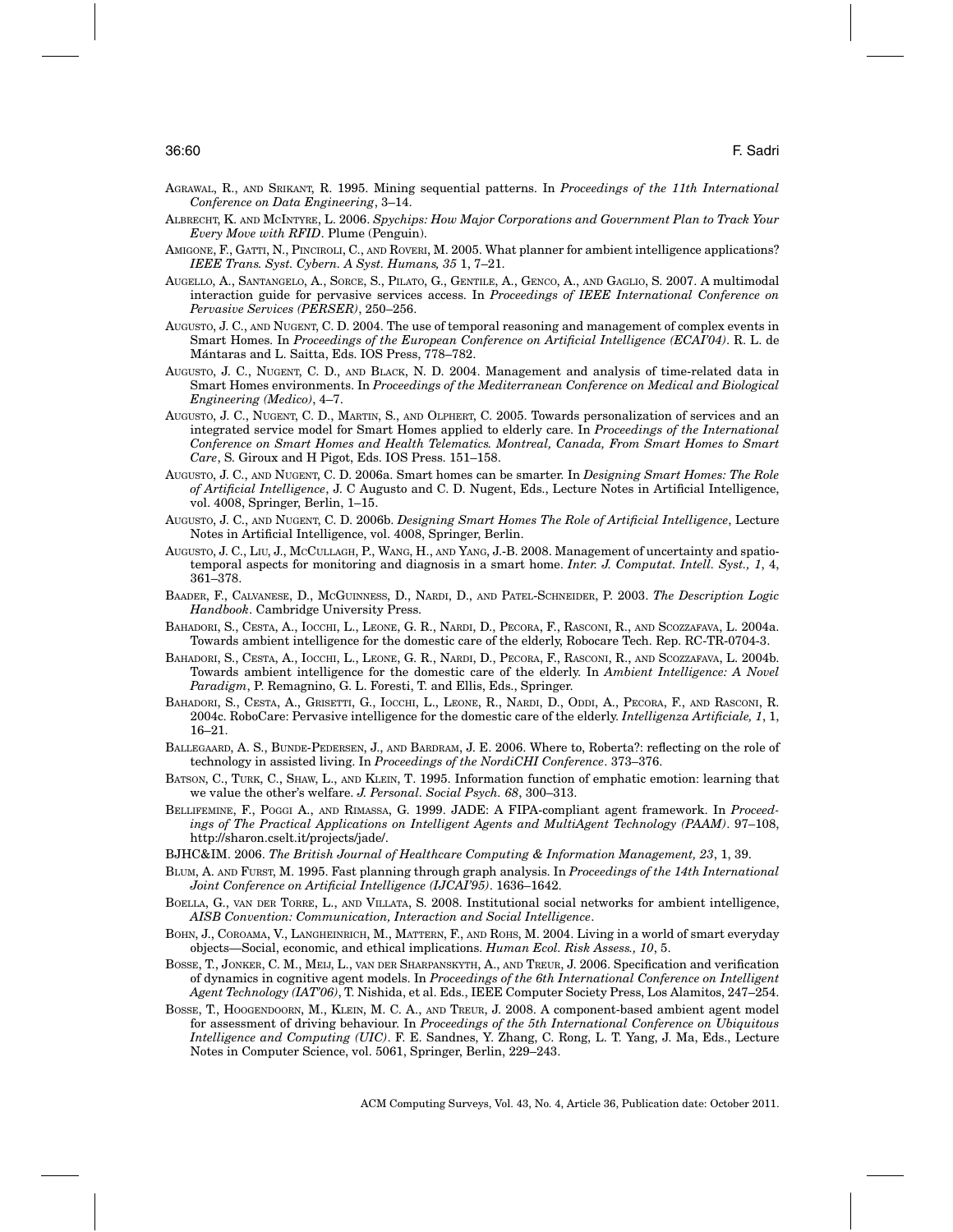- BOUCHARD, B., ROY, P., BOUZOUANE, A., GIROUX, S., AND MIHAILIDIS, A. 2008. An activity recognition model for Alzheimer's patients: extension of the COACH task guidance system. In *Proceedings of the 18th European Conference on Artificial Intelligence (ECAI)*. IOS Press, Amsterdam, 2008, 811–812.
- BRAZIER, F. M. T., JONKER, C. M., AND TREUR, J. 2000. Compositional design and reuse of a generic agent model. *Appl. Artif. Intell. J. 14*, 491–538.
- BRESCIANI, P., GIORGINI, P., GIUNCHIGLIA, F. MYLOPOULOS, J., AND PRINI, A. 2004. Tropos: an agent-orienyted software development methodology. *J. Auton. Agents Multiagent Syst., 8*, 3, 203–236.
- BUSETTA, P., MERZI, M., ROSSI, S., AND ZANACANARO, M. 2003. Group communication for real-time role coordination and ambient intelligence. In *Proceedings of the Workshop on Artificial Intelligence in Mobile Systems (*in conjunction with *UbiComp'03)*.
- BUSETTA, P., KUFLIK, T., MERZI, M., AND ROSSI, S. 2004. Service delivery in smart environments by implicit organisations. In *Proceedings of the 1st International conference on Mobile and Ubiquitous Systems (MobiQuitous)*. IEEE Comp. Society.
- CAI, Y. AND ABASCAL, J. 2006. *Ambient Intelligence for Everyday Life*. Vol. 3864. Springer, Berlin.
- CASPIAN (Consumers Against Supermarket Privacy and Numbering). http://www.nocards.org/.
- CESTA, A., ODDI, A., AND SMITH, S. F. 2002. A constrained-based method for project scheduling with time windows. *J. Heuristics, 8*, 1, 109–135.
- CESTA, A., CORTELLESSA, G., PECORA, F., AND RASCONI, R. 2005. Exploiting scheduling techniques to monitor the execution of domestic activities. *Intelligenza Artificiale, 2*, 4.
- CHERVEST, K., DAVIES, N., AND MITCHELL, K. 2002. The role of adaptive hypermedia within a context-aware tourist guide. *Comm. ACM, 45*, 5, 47–51.
- COLLIER, R. W., O'HARE, G. M. P., LOWEN, T., AND ROONEY, C. F. B. 2003. Beyond prototyping in the factory of agents. In *Proceedings of the 3rd International Central & Eastern European Conference on Multi-Agent Systems (CEEMAS)*. Lecture Notes in Computer Science, Springer, Berlin.
- COOK, D. J., YOUNGBLOOD, M., AND DAS, S. K. 2006. A multi-agent approach to controlling a smart environment. In *Designing Smart, The Role of Artificial Intelligence*, J. C Augusto and C.D. Nugent, Eds., Lecture Notes in Artificial Intelligence, vol. 4008, Springer, Berlin, 165–206.
- CORCHADO, J. M., BAJO, J., AND ABRAHAM, A. 2008. GerAmi: improving healthcare delivery in geriatric residences. *J. IEEE Intell. Syst.* (Special Issue on Ambient Intelligence), *3*, 2, 19–25.
- COROAMA, V. AND ROTHENBACHER, F. 2003. The chatty environment—providing everyday independence to the visually impaired. In *Proceedings of the 2nd International Workshop on Ubiquitous Computing for Pervasive Healthcare Applications (UbiHealth)*.
- COSTANTINI, S., MOSTARDA, L., TOCCHIO, A., AND TSINTZA, P. 2008. DALICA: Agent-based ambient intelligence for cultural-heritage scenarios. *IEEE Intell. Syst.* (Special Issue on Ambient Intelligence), *23*, 2, 34–41.
- COWIE, R., DOUGLAS-COWIE, E., TSAPATSOULIS, N., VOTSIS, G., KOLLIAS, S., FELLENZ, W., AND TAYLOR, J. 2001. Emotion recognition in human-computer interaction. *IEEE Signal Process. Mag. 18*, 1, 32–80.
- CRAIG, S. D., GRAESSER, A. C., SULLINS, J., AND GHOLSON, B. 2004. Affect and learning: an exploratory look into the role of affect in learning. *J. Educat. Media, 29*, 241–250.
- DA SILVA, F. S. C. AND VASCONCELOS, W. W. 2007. Managing responsive environments with software agents. *J. Appl. Artif. Intell. 21*, 4, 469–488.
- DA SILVA, F. S. C. AND VASCONCELOS, W. W. 2005. Agent-Based Management of Responsive Environments. In *Proceedings of Advances in Artificial Intelligence, 9th Congress of the Italian Association for Artificial Intelligence*, 224–236.
- DAMASIO, A. R. 2000. *The Feeling of What Happens-Body, Emotion and the Making of Consciousness*, Harvest Books, London, UK.
- DESJARDINS, M., DURFEE, E. H., AND WOLVERTON, M. 1999. A survey of research in distributed, continual planning. *AI Mag. 20*, 4, 13–22.
- D'MELLO, S., JACKSON, T., CRAIG, S., MORGAN, B., CHIPMAN, P., WHITE, H., PERSON, N., KORT, B., EL KALIOUBY, R., PICARD., R. W., AND GRAESSER, A. 2008. AutoTutor detects and responds to learners affective and cognitive states. In *Proceedings of the Workshop on Emotional and Cognitive Issues at the International Conference of Intelligent Tutoring Systems*.
- DUCATEL, K., BOGDANOWICZ, M., SCAPOLO, F., LEIJTEN, J., AND BURGELMAN, J.-C. 2001. Scenarios for ambient intelligence in 2010. IST Advisory Group Final Report, European Commission, EC. Brussels.
- DUCATEL, K., BOGDANOWICZ, M., SCAPOLO, F., LEIJTEN, J., AND BURGELMAN, J.-C. 2003. Ambient intelligence : From vision to reality. IST Advisory Group Draft Report, European Commission.
- EKMAN, P. 1992. An argument for basic emotions. *Cognition Emotion, 6*, 4.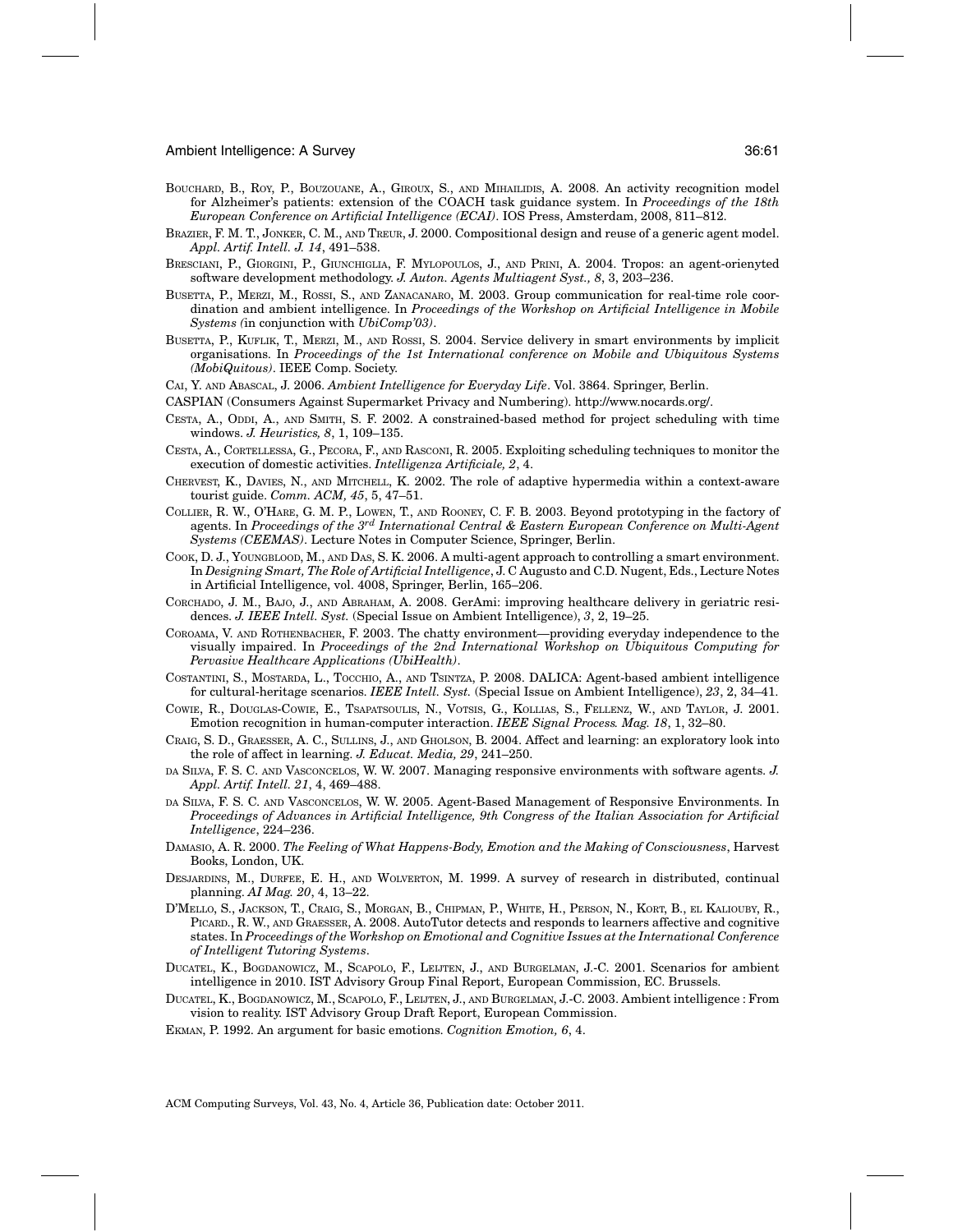- ENCARNACAO, J. L. AND KIRSTE, T. 2005. Ambient intelligence: Towards smart appliance ensembles. M. Hemmje et al. Eds., Lecture Notes in Computer Science, vol. 3379, Sprinter, Berlin, 261–270.
- ENDRISS, U., MANCARELLA, P., SADRI, F., TERRENI, G., AND TONI, F. 2004. The CIFF proof procedure for abductive logic programming with constraints. In *Proceedings of the International Conference on Logics in AI (JELIA'04)*. Lecture Notes in Artificial Intelligence, Springer, Berlin, 31–43.
- FAVELA, J., RODRIGUEZ, M., PRECIADO, A., AND GONZALEZ, V. M. 2004. Integrating context-aware public displays into a mobile hospital information system. *IEEE Trans. Inf. Technol. Biomed. 8*, 3, 279–286.
- FENG, L., APERS, P. M. G., AND JONKER, W. 2004. Towards context-aware data management for ambient intelligence, In *Proceedings of the 15th International Conference on Database and Expert Systems Applications (DEXA)*. Lecture Notes in Computer Science, vol. 3180, 422–431.
- FIFER, S. K. AND THOMAS, N. 2002. A second and more promising round of e-health enterprises. *Manag. Care Interface, 15*, 52–56.
- FIRBY, R. J. 1999. *The RAPS Language Manual*. Neodesic, Inc. Chicago, IL.
- FOREST, F., OEHME, A., YAICI, K., AND VERCHERE-MORICE, C. 2006. Psycho-social aspects of context awareness in ambient intelligent mobile systems. In *Proceedings of the IST Summit Workshop, Capturing Context and Context Aware Systems and Platforms*.
- FRIEDEWALD, M., DA COSTA, O., PUNIE, Y., ALAHUHTA, P., AND HEINONEN, S. 2005. Perspectives of ambient intelligence in the home environment. *Telematics Informatics, 22*, Elsevier, 221–238.
- GAGGIOLI, A. 2005. Optimal experience in ambient intelligence. In *Ambient Intelligence*, G. Riva, F. Vatalaro, F. Davide, and M. Alcaniz, Eds., IOS Press, Amsterdam, 35–43.
- GALTON, A. 2004. Eventualities. In *The Handbook of Time and Temporal Reasoning in Artificial Intelligence*, Vila, Van Beek, Boddy, Fisher, Gabbay, Galton, and Morris, Eds., MIT Press.
- GARATE, A., HERRASTI, N., AND LOPEZ, A. 2005. GENIO: An ambient intelligence application in home automation and entertainment environment. In *Proceedings of the Joint sOc-EUSAI Conference*. 241–245.
- GEIB, C. W. AND GOLDMAN, R. P. 2001. Probabilistic plan recognition for hostile agents. In *Proceedings of the 14th International Florida Artificial Intelligence Research Society Conference*. AAAI Press, 580–584.
- GEIB, C. W. 2002. Problems with intent recognition elder care. In *Proceedings of the AAAI Workshop on Automation as Caregiver*.
- GEORGEFF, M., LANSKY, A., AND BESSIER, P. 1985. A procedural logic. In *Proceedings of the 9th International Joint Conference on Artificial Intelligence (IJCAI).*
- GOMEZ, R., AUGUSTO, J. C., AND GALTON, A. 2001. Testing an event specification language. In *Proceedings of the 13th International Conference of Software Engineering and Knowledge Engineering (SEKE)*. 341–346.
- GONZÁLEZ, G., LÓPEZ, B., AND DE LA ROSA, J. L. L. 2004a. Managing emotions in smart user models for recommender systems. In *Proceedings of 6th International Conference on Enterprise Information Systems (ICEIS). 5*, 187–194.
- GONZÁLEZ, G., LÓPEZ, B., AND DE LA ROSA, J. L. L. 2004b. Smart user models for tourism: A holistic approach for personalised tourism services. *Inform. Technol. Tourism J.: Applicat. Methodol. Techniques, 6*, 4, Cognizant Communication Corporation.
- GONZÁLEZ, G., CECILIO, A., LOPEZ, B., AND DE LA ROSA, J. L. L. 2005. Smart user models for ambient recommender systems. In *Ambient Intelligence and (Everyday) Life*, Y. Cai, Y. and J. Abascal, Eds., University of Basque Country, San Sebastian, Spain, 113–122.
- GONZÁLEZ, G., DE LA ROSA, J. L. L., DUGDALE, J., PAVARD, B., EL JED, M., PALLAMIN, N., ANGULO, C., AND KLANN, M. 2006. Towards ambient recommender systems: results of new cross-disciplinary trends. In *Proceedings of ECAI Workshop on Recommender Systems*.
- GORDON, T. F. AND KARACAPILIDIS, N. 1997. The Zeno argumentation framework, In *Proceedings of the 6th International Conference on Artificial Intelligence and Law*, ACM Press, New York, 10–18.
- GOUAUX, F., SIMON-CHAUTEMPS, L., FAYN, J., ADAMI, S., ARZI, M., ASSANELLI, D., FORLINI, M.C., MALOSSI, C., MARTINEZ, A., PLACIDE, J., ZILIANI, G.L., AND RUBEL, P. 2002. Ambient intelligence and pervasive systems for monitoring of citizens at cardiac risk: New solutions from the EPI-MEDICS project. *Comput. Cardiol. 29*, 289–292.
- GRUDIN, J. 2002. Group dynamics and ubiquitous computing. *Comm. ACM, 45*, 12.
- GURALNIK, V., AND HAIGH, K. Z. 2002. Learning models of human behaviour with sequential patterns. In Proceedings of the *AAAI Workshop on Automation as Caregiver*. AAAI Press.
- GUREVYCH, I. AND MÜHLHÄUSER, M. 2007. Natural language processing for ambient intelligence. Special Issue *of KI-Zeitschrift Ambient Intelligence und K ¨unstliche Intelligenz*, 10–16.
- GUREVYCH I. AND MÜHLHÄUSER, M. Eds. 2009. *Int. J. Seman. Comput.* (Special Issue on Ambient Computing).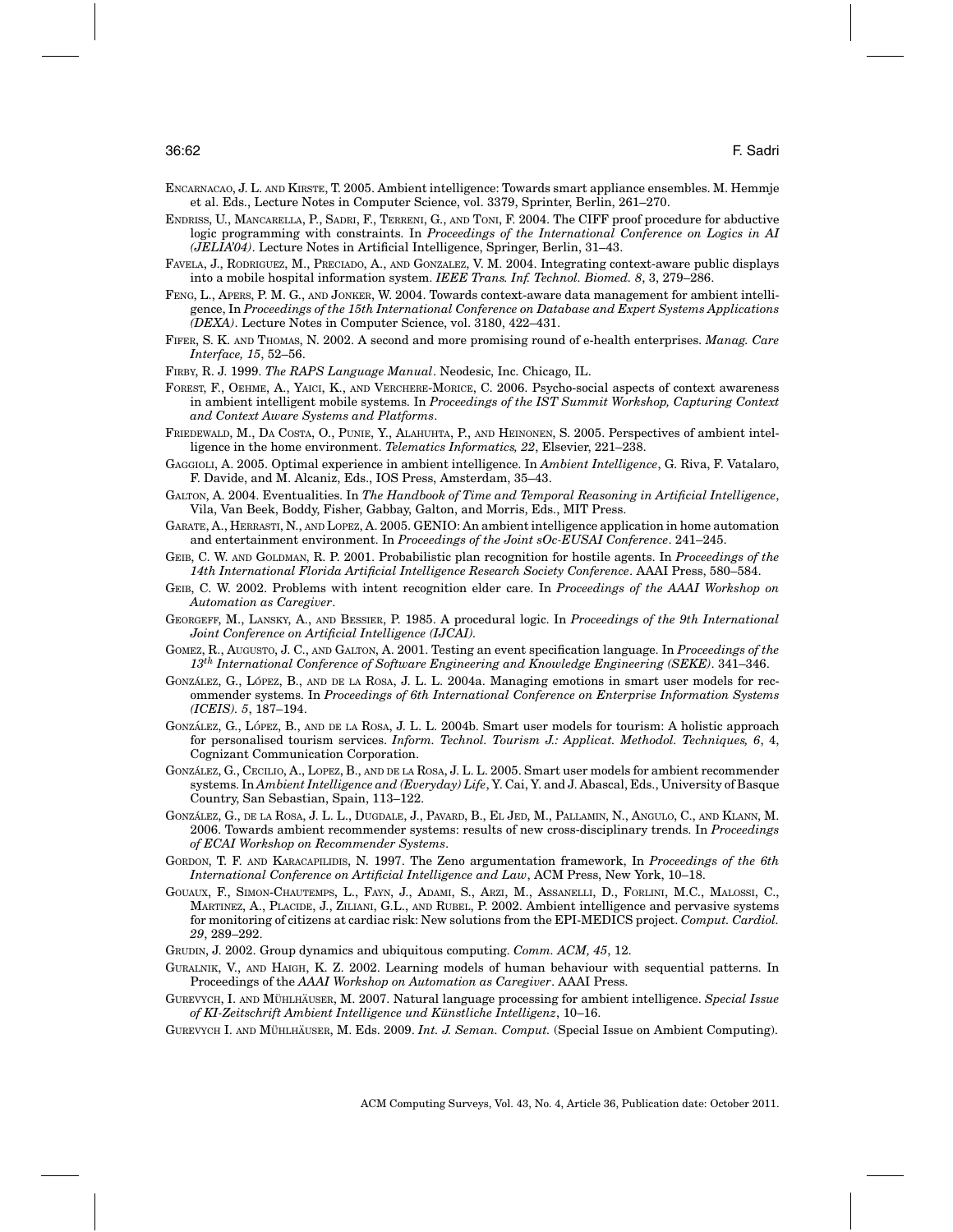- HAGRAS, H., CALLAGHAN, V., COLLEY, M., CLARKE, G., POUNDS-CORNISH, A., AND DUMAN, H. 2004. Creating an ambient-intelligence environment using embedded agents. *IEEE Intell. Syst.* 12–20.
- HAIGH, K. Z., AND KIFF, L. M. 2004. The independent lifestyle assistant (I.L.S.A.): AI lessons learned. In *Proceedings of the 6th Conference on Innovative Applications of Artificial Intelligence (IAAI)*.
- HAIGH, K. Z., KIFF, L. M., AND HO, G. 2006. The Independent LifeStyle Assistant (I.L.S.A.): Lessons learned. *Assistive Technol. 18*, 1, 87–106.
- HAUX, R. 2006. Individualization, globalisation and health—about sustainable information technologies and the aim of medical informatics. *Int. J. Medical Informatics 75*, Elsevier, 795–808.
- HEINONEN, S. 2004. Mobile telework at the crossroads of social, environmental and cultural challenges. In *Proceedings of the 9th International Telework Workshop*.
- HEINSOHN, J. 1994. Probabilistic description logics. In *Proceedings of Uncertainty in Artificial Intelligence*. 311–318.
- HERBON, A., OEHME, A., AND ZENTSCH, E. 2006. Emotions in ambient intelligence—an experiment on how to measure affective states. In *Proceedings of the 20th British Computer Society HCI Group Conference*.
- JIANG, X., HONG, J. I., AND LANDAY, J. A. 2002. Approximate information flows: socially-based modelling of privacy in ubiquitous computing. In *Procedings of the 4th International Conference on Ubiquitous Computing (UbiComp)*, Springer-Verlag, 176–193.
- KAKAS, A. C., KOWALSKI, R., AND TONI, F. 1992. Abductive logic programming . *J. Logic Computation, 2*, 6, 719–770.
- KARACAPILIDIS, N. AND PAPADIAS, D. 2001. Computer supported argumentation and collaborative decision making: The Hermes system. *Inform. Syst. 26*, 4, 259–277.
- KEEGAN, S., O'HARE, G. M. P., AND O'GRADY, M. J. 2008. Easishop: ambient intelligence assists everyday shopping. *J. Inform. Sci. 178*, 3, 588–611.
- KEMPPAINEN, E., ABASCAL, J., ALLEN, B., DELAITRE, S., GIOVANNINI, C., AND SOEDE, M. 2007. Ethical and legislative issues with regard to Ambient Intelligence. In *Towards an Inclusive Future. Impact and Wider potential of Information and Communication Technologies*, P. R. Roe, Ed. 188–205. http://www.tiresias.org/cost219ter/inclusive future/inclusive future book.pdf
- KIM, K. H., BANG, S. W., AND KIM, S. R. 2004. Emotion recognition system using short-term monitoring of physiological signals. *Medical Biological Engin. Comput. 42*, 419–427.
- KOFOD-PETERSON, A., AND AAMODT, A. 2006. Contexualised ambient intelligence through case-based reasoning. In *Proceedings of the 8th European Conference on Case-Based Reasoning (ECCBR)*. T. R. Roth-Berghofer et al. Eds., Lecture Notes in Artificial Intelligence, vol. 4106, Springer-Verlag, Berlin, 211–225.
- KOPACSI, S., KOVACS, G., ANUFRIEV, A., AND MICHELINI, R. 2007. Ambient intelligence as enabling technology for modern business paradigms. *Robotics Comput.-Integrat. Manufactur. 23*, 247–256.
- KORHONEN, I., PARKKA, J., AND GILS, M. V. 2003. Health monitoring in the home of the future. *IEEE Eng. Med. Biol. Mag. 22*, 3, 66–73.
- KWON, O. B., AND SADEH, N. 2004. Applying case-based reasoning and multi-agent systems to context-aware comparative shopping, *Decision Support Syst. 37*, 199–213.
- LEVINSON, R. 1997. The planning and execution assistant and trainer (PEAT). *J. Head Trauma Rehab. 12*, 85–91.
- LI, Y., FENG, L., AND ZHOU, L. 2008. Context-aware database querying: Recent progress and challenges. In *Context-Aware Mobile and Ubiquitous Computing for Enhanced Usability: Adaptive Technologies and Applications,* D. Stojanovic, Ed., IGI, 147–170.
- LIU, J., AUGUSTO, J. C., AND WANG, H. 2006. Considerations on uncertain spatio-temporal reasoning in smart home systems. In *Proceedings of the 7th International Conference on Applied Artificial Intelligence*.
- MA, T., KIM, Y. D., MA, Q., TANG, M., AND ZHOU, W. 2005. Context-aware implementation based on CBR for smart home. In *Proceedings of the IEEE International Conference on Wireless and Mobile Computing, Networking and Communications 2005 (WiMob)*. IEEE Computer Society, Vol. 4, 112–115.
- MAHILIDIS, A., FERNIE, G., AND BARBENEL, J. C. 2001. The use of artificial intelligence in the design of an intelligent cognitive orthotic for people with dementia. *Assistive Technol. 13*, 23–39.
- MAHILIDIS, A., CARMICHAEL, B., BOGER, J., AND FERNIE, G. 2003. An intelligent environment to support aging-inplace, safety, and independence of older adults with dementia. In *Proceedings of the 2nd International Workshop on Ubiquitous Computing for Pervasive Healthcare Applications (UbiHealth'03)*. J. McCarthy and J. Scott, Eds., 294–297.
- MAHILIDIS, A., CARMICHAEL, B., AND BOGER, J. 2004. The use of computer vision in an intelligent environment to support aging-in-place, safety, and independence at home. *IEEE Trans. Inform. Technol. Biomed. 8*, 238–247.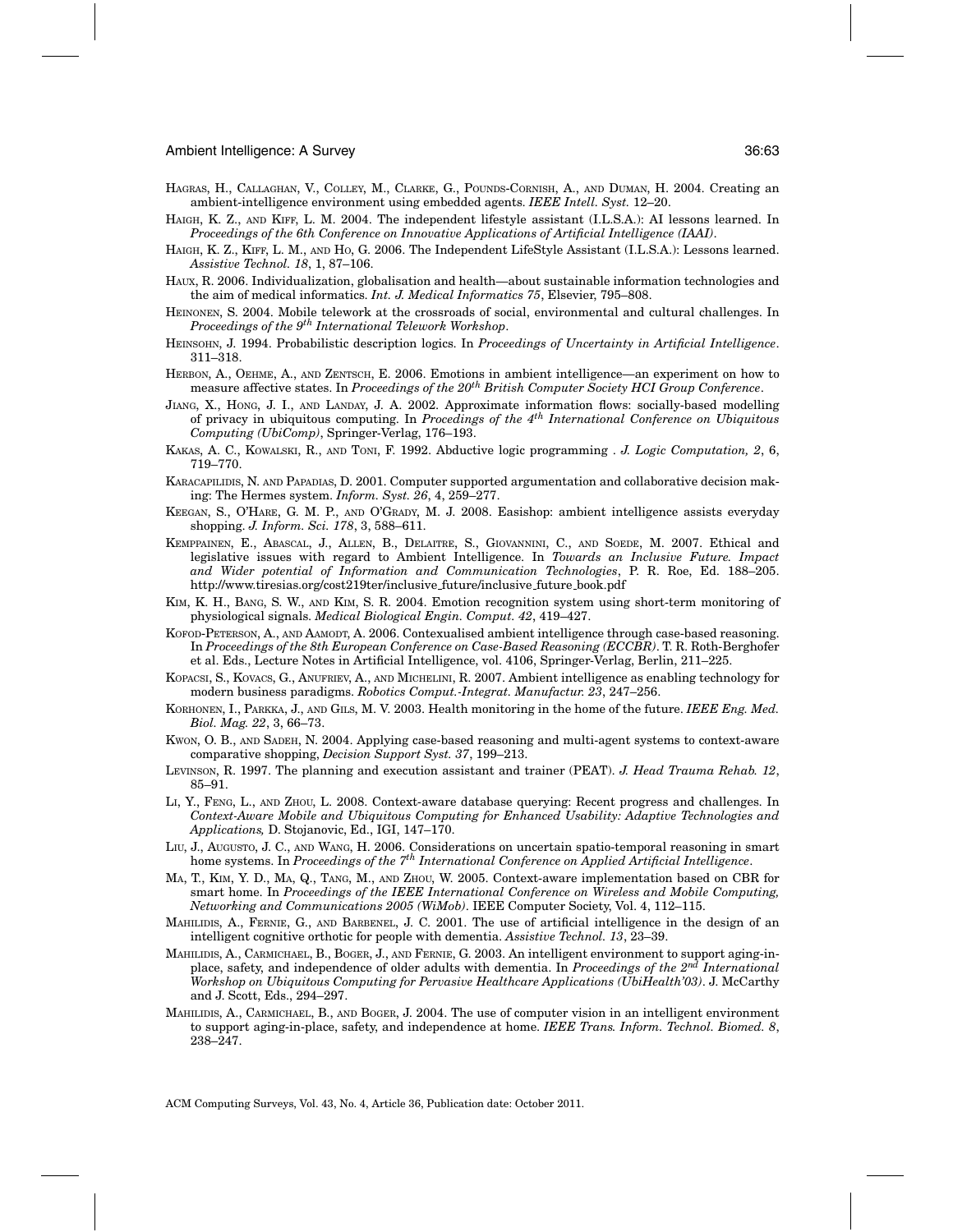- MANCARELLA, P., SADRI, F., TERRENI, G., AND TONI, F. 2004. Planning partially for situated sgents. In *Proceedings of 5th Workshop on Computational Logic in Multi-Agent Systems (CLIMA V)*. J. Leite and P.Torroni, Eds., Springer Verlag, 29–30.
	- MANCARELLA, P., TERRENI, G., SADRI, F., TONI, F., AND ENDRISS, U. 2009. The CIFF proof procedure for abductive logic programming with constraints: Theory, implementation and experiments. *Theory Pract. Logic Program. 9*, 6, 691–750.
	- MARCHESOTTI, L., PIVA, S., AND REGAZZONI, C. 2005. Structured context-analysis techniques in biologically inspired ambient-intelligence systems. *IEEE Trans. Syst. Man, Cybernet. A, Syst. Humans. 3*, 1, 106– 120.
	- MARREIROS, G., SANTOS, R., RAMOS, C., NEVES, J., NOVAIS, P., MACHADO, J., AND BULAS-CRUZ, J. 2007a. Ambient intelligence in emotion based ubiquitous decision making. In *Proceedings of the 2nd Workshop on Artificial Intelligence Techniques for Ambient Intelligence (AITAmI)*, J. C. Augusto and D. Shapiro, Eds., 86–91.
	- MARREIROS, G., SANTOS, R., NOVAIS, P., MACHADO, J., RAMOS, C., NEVES, J., AND BULAS-CRUZ, J. 2007b. Argumentation-based decision making in ambient intelligence environments. In *Proceedings of Progress in Artificial Intelligence, 13th Portuguese Conference on Artificial Intelligence (EPIA)*, Lecture Notes in Computer Science, Vol. 4874, Springer Berlin, 309–322.
	- MASTHOFF, J., AND GATT, A. 2006. In pursuit of satisfaction and prevention of embarrassment: affective state in group recommender systems. *User Model. User-Adapt. Interac. J. Personal. Res. 16*, 281–319.
	- MASTHOFF, J., VASCONCELOS, W. W., AITKEN, C., AND CORREA DA SILVA, F. S. 2007. Agent-based group modelling for ambient intelligence. In *Proceedings of the AISB Symposium on Affective Smart Environments*. P. Oliver and C. Kray, Eds. 90–96.
	- MCLAUGHLIN, A. C., ROGERS, W. A., AND FISK, A. D. 2002. Effectiveness of audio and visual training presentation modes for glucometer calibration, In *Proceedings of the Human Factors and Ergonomics Society 46th Annual Meeting*, 2059–2063.
	- MISKER, J. M. V., VEENMAN, C. J., AND ROTHKRANTZ, L. J. M. 2004. Groups of collaborating users and agents in ambient intelligent environments. In *Proceedings of the 3rd International Conference on Autonomous Agents and Multi Agent Systems (AAMAS)*. C. Sierra and L. Sonenberg, Eds., IEEE Computer Society, 1320–1321.
	- MITCHELL, T. 1997. Decision tree learning. In *Machine learning*, T. Mitchell, Ed., The McGraw-Hill Companies, Inc., 52–78.
	- MOZER, M. C. 2005. Lessons from an adaptive house. In *Smart Environments: Technologies, Protocols, and Applications*, D. Cook and R. Das, Eds., Wiley & Sons, Hoboken, New Jersey, 273–294.
	- MUNOZ, M. A., RODROGUEZ, M., FAVELA, J., MARTINEZ-GARCIA, A. I., AND GONZALEZ, V. M. 2003. Context aware mobile communication in hospitals. *IEEE Comput. 36*, 38–46.
	- MYKITYSHYN, A. L., FISK, A. D., AND ROGERS, W. A. 2002. Learning to use a home medical device: mediating age-related differences with training. *Human Factors, 44*, 354–364.
	- NIEMELA, M., FUENTETAJA, R. G., KAASINEN, E., AND GALLARDO, J. L. 2007. Supporting independent living of the elderly with mobile-centric ambient intelligence: user evaluation of three scenarios, B. Schiele et al. Eds., Lecture Notes in Computer Science, vol. 4794, Springer-Verlag Berlin, 91–107.
	- NORWOOD, M. 2000. Affective feedback devices for continuous usability assessment. Masters thesis, Media Arts and Sciences, MIT, Cambridge, MA.
	- OATLEY, K., AND JOHNSON-LAIRD, P. N. 1987. Towards a cognitive theory of emotions. *Cognition Emotion, 1*, 29–50.
	- PAIVA, A., PRADA, R., AND PICARD, R. W. 2007. Affective computing and intelligent interaction. In *Proceedings of the 2nd International Conference on Affective Computing and Intelligent Interaction, (ACII'07)*. 2007, A. Paiva, R. Prada, and R.W. Picard, Eds., Lecture Notes in Computer Science, vol. 4738, Springer Verlag, Berlin.
	- PARK, D., NAM, T., SHI, C., GOLUB, G., AND VAN LOAN, C. 2006. Designing an immersive tour experience system for cultural tour sites. In *Proceedings of Extended Abstracts CHI.* ACM Press, New York, 1193–1198.
	- PATKOS T., BIKAKIS, A., ANTONIOU, G., PAPADOPOULI, M., AND PLEXOUSAKIS, D. 2007. Distributed AI for ambient intelligence: issues and approaches, In *Proceedings of the European Conference on Ambient Intelligence (AmI)*. B. Schiele, A. K. Dey, H. Gellersen, B. de Ruyter, M. Tscheligi, R. Wichert, E. Aarts, and A. Buchmann (Eds.), Lecture Notes in Computer Science, Vol. 4794, Springer Berlin, 156–176.
	- PATON, N., AND DIAZ, O. 1999. Active database systems. *ACM Comput. Surv. 31*, 1, 63–103.
	- PENSERINI, L., BRESCIANI, P., KUFLIK, T., AND BUSETTA, P. 2005. Using Tropos to model agent based architectures for adaptive systems: A case study in ambient intelligence. In *Proceedings of the IEEE International Conference on Software—Science, Technology and Engineering (SwSTE)*. IEEE Press.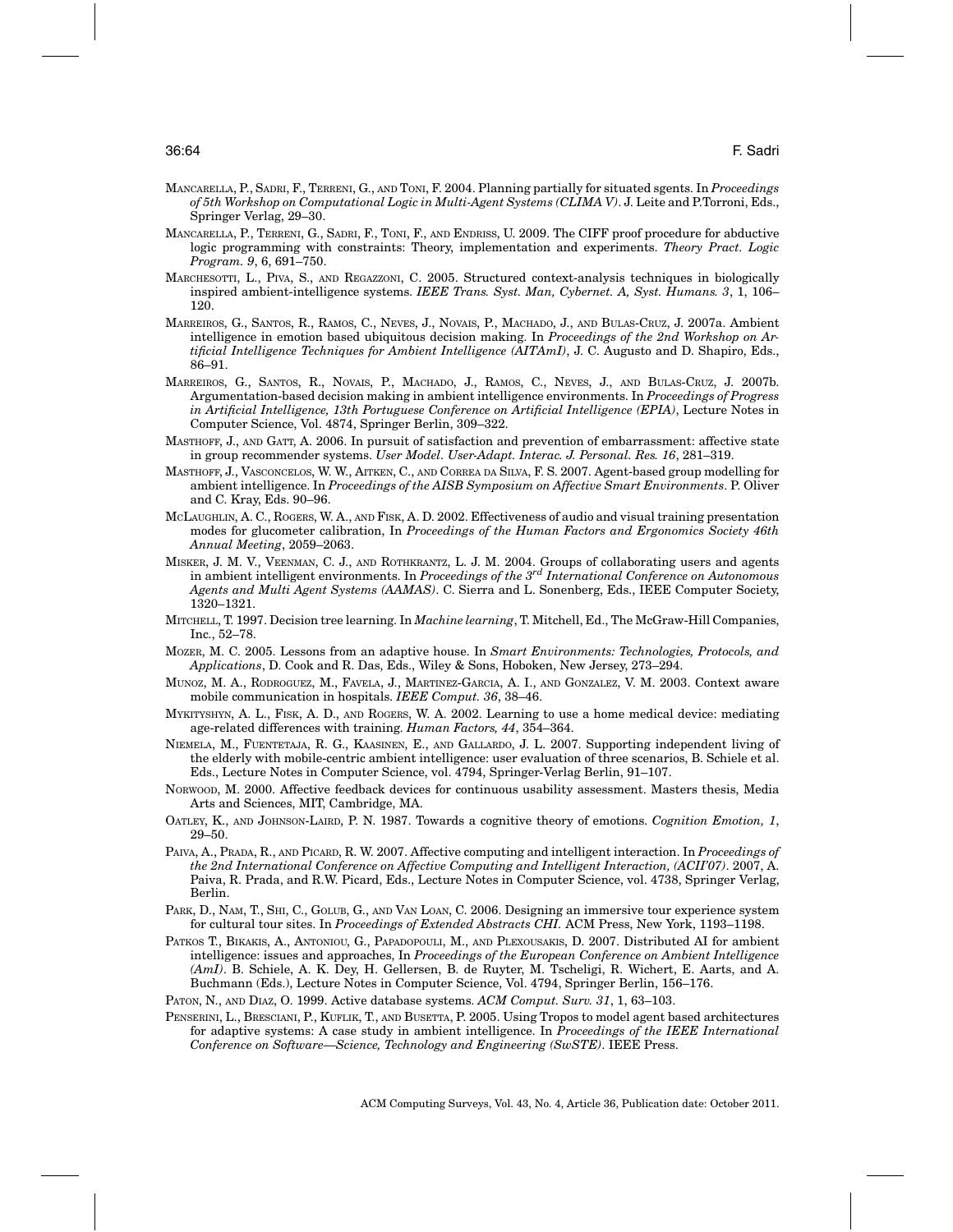- PETERSEN, S. A. AND KOFOD-PETERSEN, A. 2006. The non-accidental tourist: Using ambient intelligence for enhancing tourist experiences. In *Network-Centric Collaboration and Supporting Frameworks*, L. Camarinha-Matos, H. Afsarmanesh, and M. Ollus, Eds., International Federation for Information Processing (IFIP). Vol. 224, 619–626.
- PHILIPOSE, M., FISHKIN, K. P., PERKOWITZ, M., PATTERSON, D. J., FOX, D., KAUTZ, H., AND HAHNEL, D. 2004. Inferring activities from interactions with objects. *Pervasive Comput. 3*, 50–57.
- PICARD, R. W. 2000. Towards computers that recognise and respond to user emotion, Tech. Rep. 0018-8670/00 2000 IBM.
- PICARD, R. W. 2007. Toward machines with emotional intelligence. In *The Science of Emotional Intelligence: Knowns and Unknowns*, G. Matthews, M. Zeidner, and R.D. Roberts, Eds., Oxford University Press, Oxford, UK.
- PIVA, S., BONAMICO, C., REGAZZONI, C., LAVAGETTO, F. 2005. A flexible architecture for ambient intelligence systems supporting adaptive multimodal interaction with users. In *Ambient Intelligence*, G. Riva, F. Vatalaro, F. Davide, and M. Alcañiz, Eds., IOS Press, http://www.ambientintelligence.org.
- PLOCHER, T. AND KIFF, L. M. 2003. Mobility monitoring with the Independent LifeStyle Assistant (I.L.S.A.) . In *Proceedings of the International Conference on Aging, Disability and Independence (ICADI)*. 170–171.
- POLLOCK, M. E, BROWN, L., COLBRY, D., MCCARTHY, C. E., OROSZ, C., PEINTNER, B., RAMAKRISHNAN, S., AND TSAMARDINOS, I. 2003. Autoreminder: an intelligent cognitive orthotic system for people with memory impairment. *Robotics Auton. Syst. 44*, 273–282.
- PRAKKEN, H. AND GORDON, T. F. 1999. Rules of order for electronic group decision making a formalization methodology. In *Proceedings of the VIM Spring and Winter Workshops on Collaboration between Human and Artificial Societies*. Lecture Notes in Artificial Intelligence, vol. 1624, Springer Verlag, Berlin, 246– 263.
- RAMOS, C., AUGUSTO, J. C., AND SHAPIRO, D. Eds. 2008. *IEEE Intel. Syst. Mag. 23*, 2,
- RAMOS, C. 2008. An architecture for ambient intelligence environments. In *Advances in Soft Computing, 51*, Springer, 30–38.
- RAO, A. S. AND GEORGEFF, M. P. 1991. Modelling rational agents within a BDI architecture. In *Principles of Knowledge Representation and Reasoning*.
- RAO, A. S. AND GEORGEFF, M. P. 1995. BDI-agents: From theory to practice. In *Proceedings of the 1st International Conference on Multiagent Systems (ICMAS)*. 312–319.
- RIVA, G. 2003. Ambient intelligence in health care. *CyberPsych. Behav. 6*, 3, Mary Ann Liebert, Inc. Publishers, 295–300.
- RODRIGUEZ, M. D., FAVELA, J., MARTINEZ, E. A., AND MUNOZ, M. A. 2004. Location-aware access to hospital information and services. *IEEE Trans. Inform. Technol. Biomed. 8*, 4, 448–455.
- RODRIGUEZ, M., FAVELA, J., PRECIADO, A., AND VIZCAINO, A. 2005. Agent-based ambient intelligence for healthcare. *AI Comm. 18*, 3, 201–216.
- ROUVROY, A. 2008. Privacy, data protection, and the unprecedented challenges of ambient intelligence. *Studies Ethics, Law, Technol. 2*, 1, Article 3.
- RUMETSHOFER, H., PUHRETMAIR, F., AND WOB, W. 2003. Individual information presentation based on cognitive styles for tourism information systems, In *Proceedings of the International Conference on Information and Communication Technologies in Tourism*. A. J. Frew, M. Hitz, and P. O'Connor, Eds., Springer Verlag, Berlin, 440–449.
- SACERDOTI, E. 1977. *A Structure for Plans and Behaviour*. North Holland, Elsevier.
- SADRI, F. AND TONI, F. 2000. Abduction with negation as failure for active and reactive rules. In *Proceedings of the 6th Congress of the Italian Association for Artificial Intelligence*. Lecture Notes in Artificial Intelligence, vol. 1792, E. Lamma and P. Mello, Eds., 49–60.
- SADRI, F., TONI, F., AND TORRONI, P. 2002. Resource reallocation via negotiation through abductive logic programming. In *Proceedings of the International Conference on Logics in AI*. Lecture Notes in Artificial Intelligence, vol. 2424, Springer-Verlag, 419–431.
- SADRI, F. 2007. Ambient Intelligence for Care of the Elderly in Their Homes. In *Proceedings of the 2nd Workshop on Artificial Techniques for Ambient Intelligence (AITAmI)*. 62–67.
- SADRI, F. AND STATHIS, K. 2008. Ambient intelligence. In *Encyclopedia of Artificial Intelligence*, J.R. Rabunal, J. Dorado, and A. P. Sierra, Eds., IGI Global.
- SAFFIOTTI, A. AND BROXVALL, M. 2005. PEIS ecologies: ambient intelligence meets autonomous robotics. In *Proceedings of the Joint Conference on Smart Objects and Ambient Intelligence: Innovative Context-Aware Services: Usages and Technologies*. ACM International Conference Proceeding Series, volume 121, 277–281.

SALOVEY, P. AND MAYER, J. D. 1990. Emotional intelligence. *Imagination, Cognition, Personality 9*, 3, 185–211.